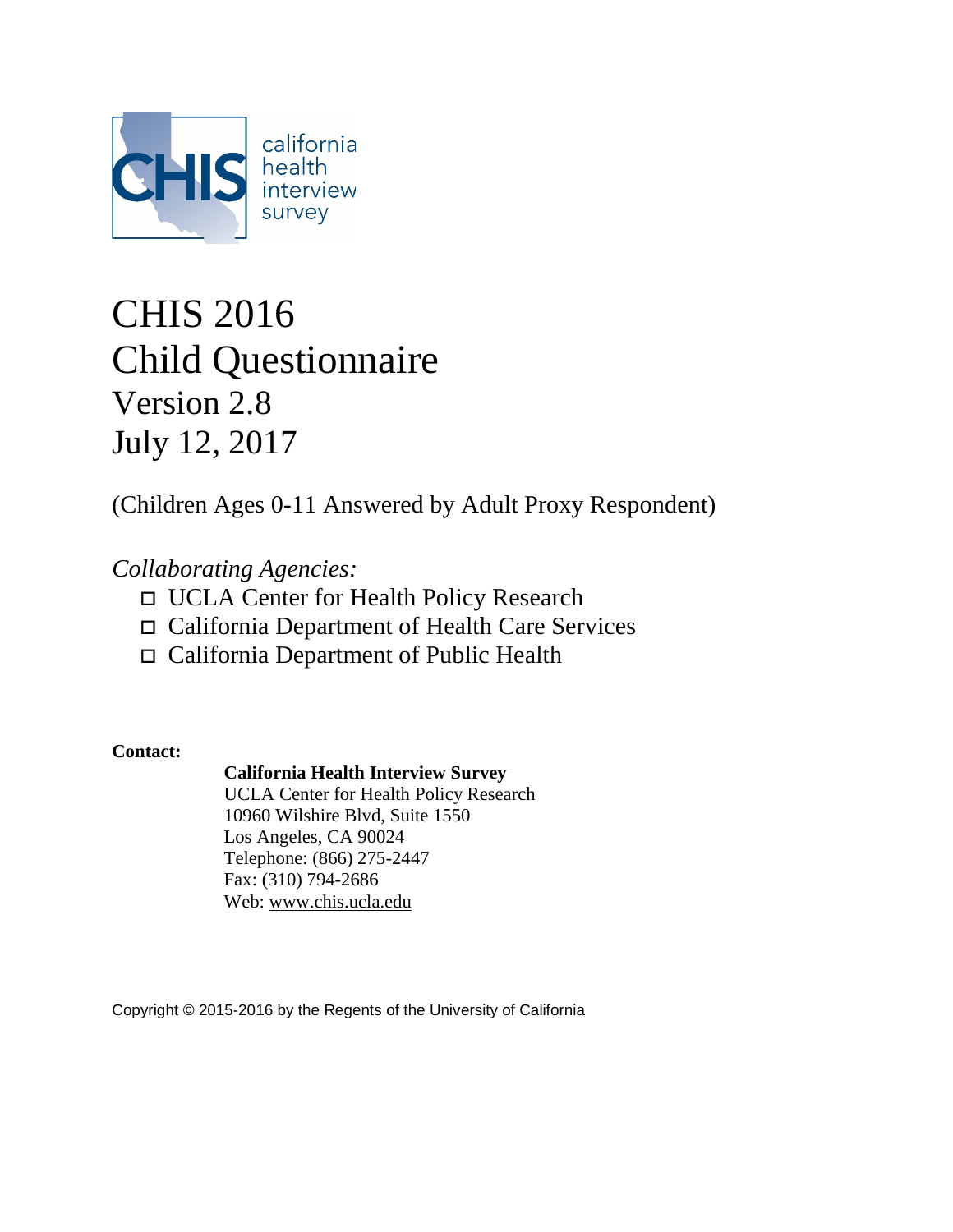### **Table of Contents**

| SECTION A - DEMOGRAPHICS PART I, HEALTH CONDITIONS 5 |    |
|------------------------------------------------------|----|
|                                                      |    |
|                                                      |    |
|                                                      |    |
|                                                      |    |
|                                                      |    |
|                                                      |    |
|                                                      |    |
|                                                      |    |
|                                                      |    |
|                                                      |    |
|                                                      |    |
|                                                      |    |
|                                                      |    |
|                                                      |    |
|                                                      |    |
|                                                      |    |
|                                                      |    |
|                                                      |    |
|                                                      |    |
|                                                      |    |
|                                                      |    |
|                                                      |    |
|                                                      |    |
|                                                      |    |
|                                                      |    |
|                                                      |    |
|                                                      |    |
|                                                      |    |
| <b>SECTION E - PUBLIC PROGRAMS.</b>                  | 33 |
|                                                      |    |
|                                                      |    |
|                                                      |    |
|                                                      |    |
|                                                      |    |
|                                                      |    |
|                                                      |    |
|                                                      |    |
|                                                      |    |
|                                                      |    |
|                                                      |    |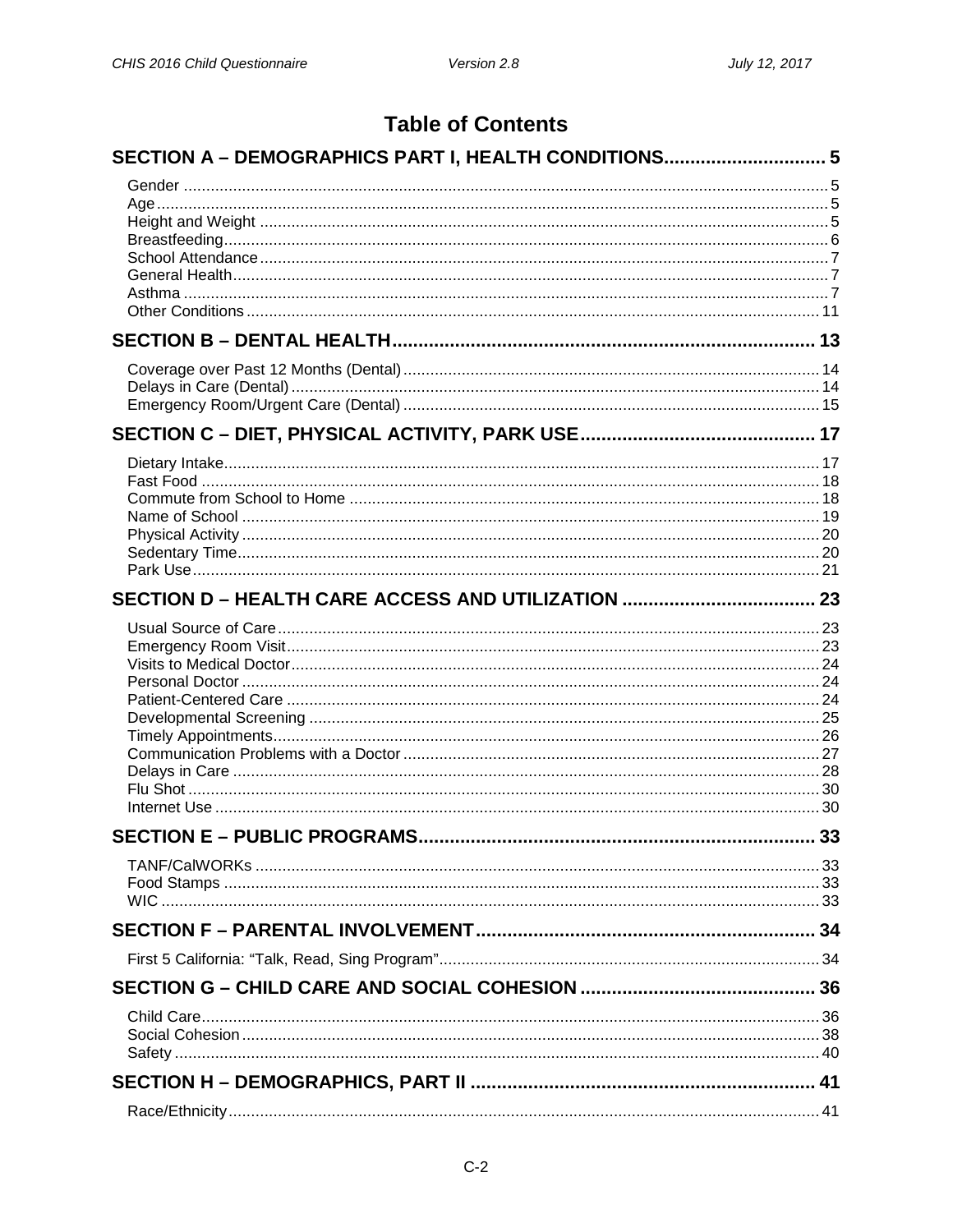| AIM, MRMIP, Family PACT, Healthy Kids, Other Government Coverage (Teen) 115 |  |
|-----------------------------------------------------------------------------|--|
|                                                                             |  |
|                                                                             |  |
|                                                                             |  |
|                                                                             |  |
|                                                                             |  |
|                                                                             |  |
|                                                                             |  |
|                                                                             |  |
|                                                                             |  |
|                                                                             |  |
|                                                                             |  |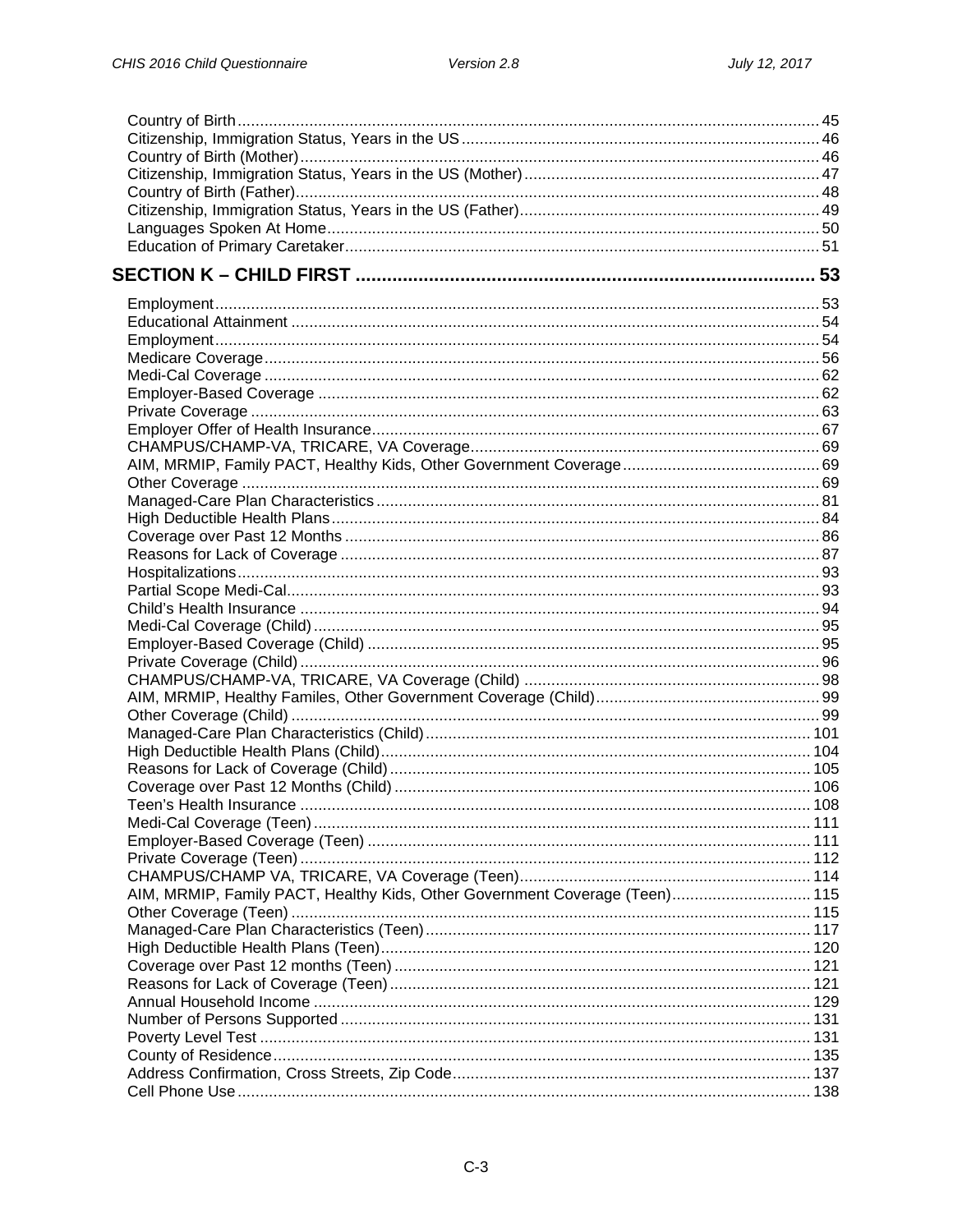NOTE: Each question in the CHIS questionnaires (adult, child, and adolescent) has a unique, sequential question number by section that follows the administration of the survey. In addition, the variable name (in the CHIS data file) associated with a question, appears in a box beneath the question number. Please consult the CHIS 2015 Data Dictionaries for additional information on variables, the population universe answering a specific question, and data file content.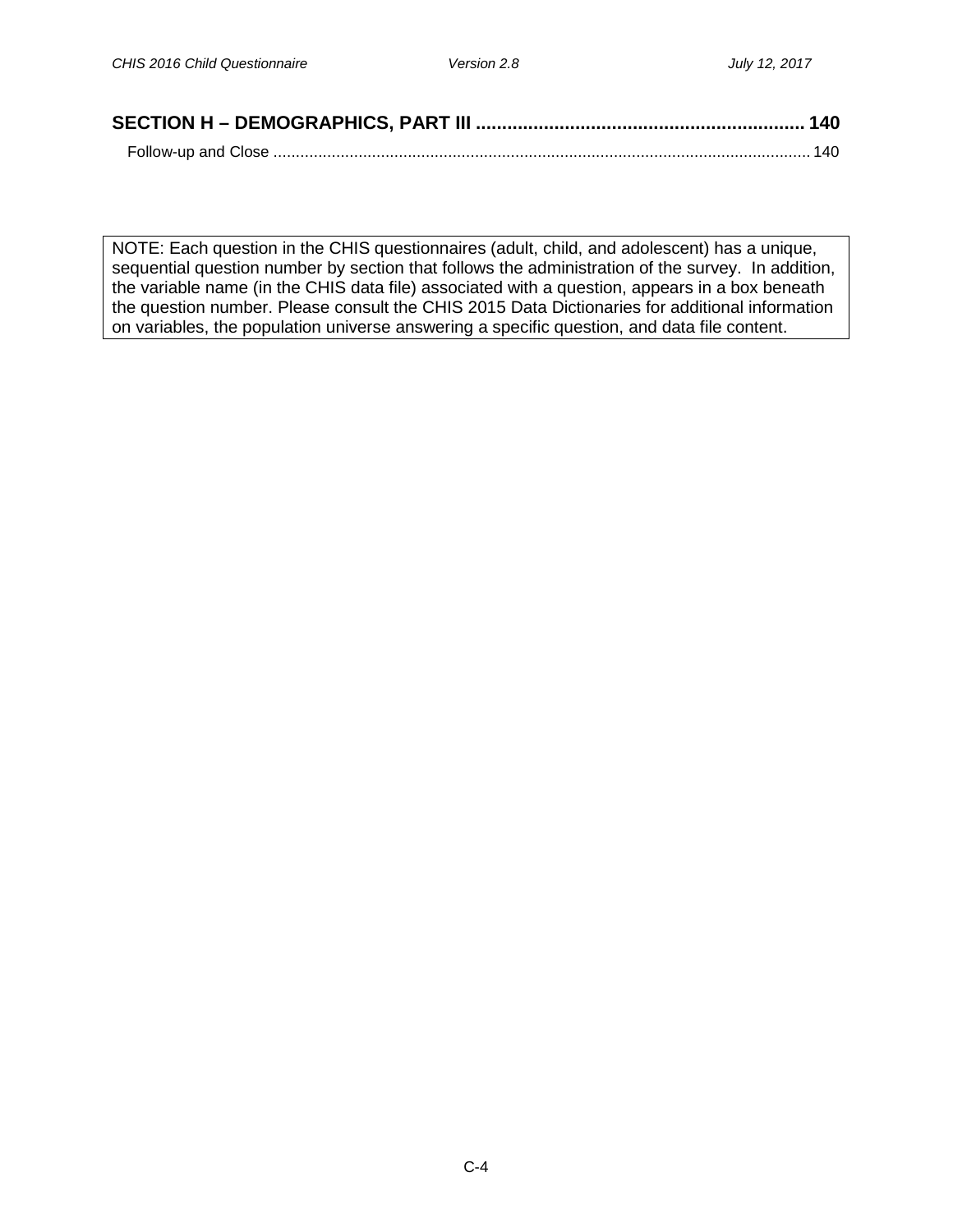# <span id="page-4-0"></span>**SECTION A – DEMOGRAPHICS PART I, HEALTH CONDITIONS**

<span id="page-4-2"></span><span id="page-4-1"></span>

|                        | <b>PROGRAMMING NOTE QC15 A1:</b><br>SET CADATE = CURRENT DATE (YYYYMMDD);<br>IF AR = SKA AND GENDER OF CHILD IS KNOWN, SKIP TO QC15_A2;<br>ELSE CONTINUE WITH QC15 A1 |                                                                                         |
|------------------------|-----------------------------------------------------------------------------------------------------------------------------------------------------------------------|-----------------------------------------------------------------------------------------|
| QC15_A1                | will first ask you a few brief background questions.                                                                                                                  | Some of the questions are based on (CHILD's) personal traits, like his or her age. So I |
|                        | Is (CHILD) male or female?                                                                                                                                            |                                                                                         |
| CA <sub>1</sub>        |                                                                                                                                                                       |                                                                                         |
| QC15_A2                | What is {his/her} date of birth?                                                                                                                                      |                                                                                         |
| <b>CA2MON</b>          | <b>MONTH [HR: 1-12]</b>                                                                                                                                               |                                                                                         |
|                        | 1. JANUARY<br>2. FEBRUARY<br>3. MARCH<br>4. APRIL<br>5. MAY<br>6. JUNE                                                                                                | 7. JULY<br>8. AUGUST<br>9. SEPTEMBER<br>10. OCTOBER<br>11. NOVEMBER<br>12. DECEMBER     |
| <b>CA2DAY</b><br>CA2YR | DAY [HR: 1-31]<br>YEAR [HR: 2004-2015]                                                                                                                                |                                                                                         |
| ELSE SKIP TO QC15 A4   | PROGRAMMING NOTE QC15_A3:                                                                                                                                             | IF QC15_A2 = -7 OR -8 (REFUSED/DON'T KNOW) CONTINUE WITH QC15_A3;                       |
| QC15_A3                | How old is {he/she}?                                                                                                                                                  |                                                                                         |
| CA <sub>3</sub>        | <b>MONTHS OR PARTIAL YRS]</b>                                                                                                                                         | [INTERVIEWER NOTE: FOR AGES ABOVE 4 YRS OR 48 MO, DO NOT RECORD                         |
|                        | <b>YEARS</b>                                                                                                                                                          |                                                                                         |
|                        |                                                                                                                                                                       | <b>MONTHS</b>                                                                           |

<span id="page-4-3"></span>REFUSED ............................................................ -7 DON'T KNOW....................................................... -8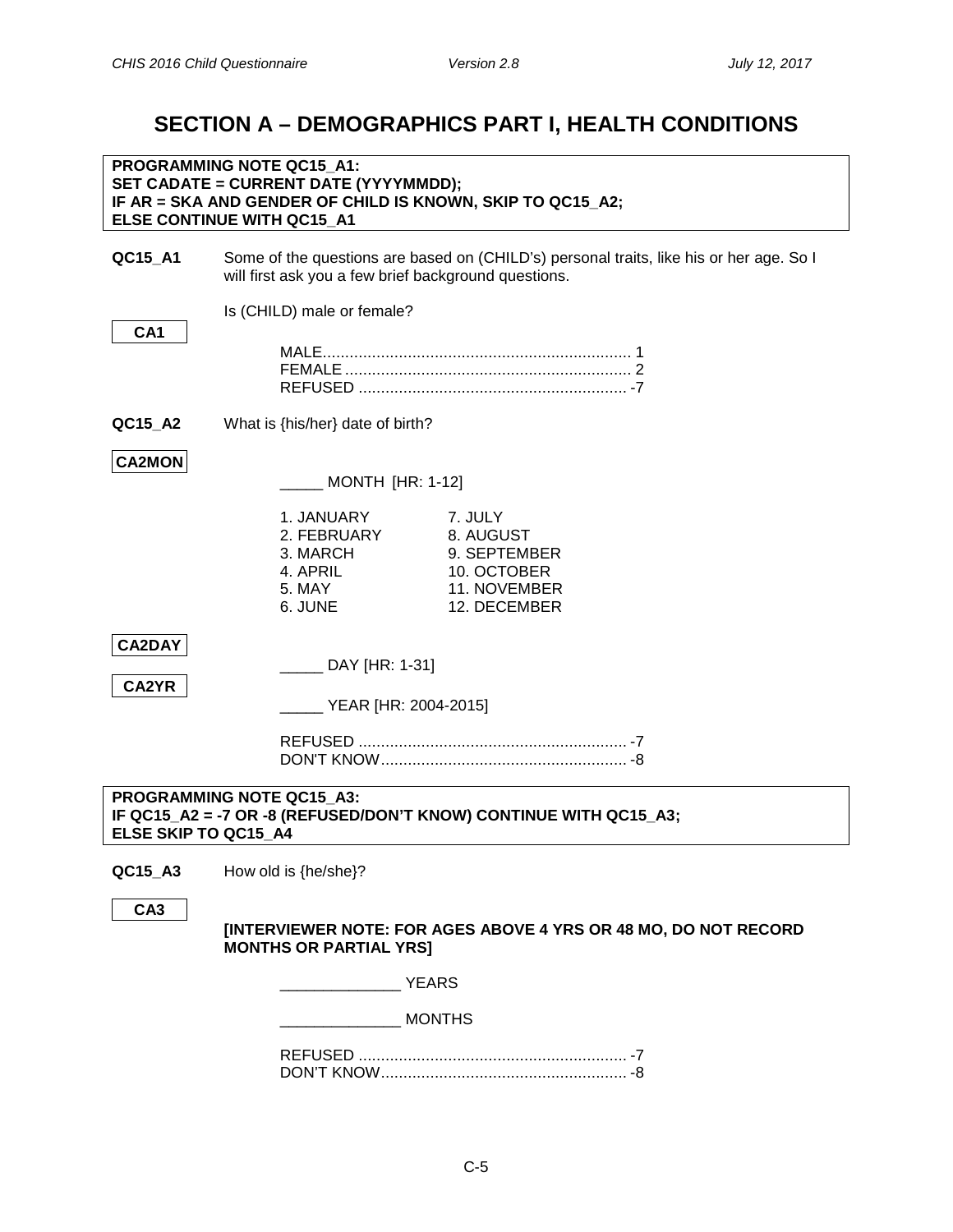<span id="page-5-0"></span>

| QC15_A4       | About how tall is (CHILD) now without shoes?                                                                                     |                                                       |
|---------------|----------------------------------------------------------------------------------------------------------------------------------|-------------------------------------------------------|
| CA4F/CA4I     |                                                                                                                                  |                                                       |
|               | [IF NEEDED, SAY: "Your best guess is fine."]                                                                                     |                                                       |
|               | <b>INCHES</b><br><b>FEET</b>                                                                                                     |                                                       |
| CA4M/CA4C     | <b>CENTIMETERS</b><br>METERS                                                                                                     |                                                       |
| <b>CA4FMT</b> |                                                                                                                                  |                                                       |
| QC15_A5       | About how much does (CHILD) weigh now without shoes?                                                                             |                                                       |
| CA5P          | [IF NEEDED, SAY: "Your best guess is fine."]                                                                                     |                                                       |
| CA5K          | <b>POUNDS</b>                                                                                                                    |                                                       |
|               | KILOGRAMS                                                                                                                        |                                                       |
| <b>CA5FMT</b> |                                                                                                                                  |                                                       |
|               | PROGRAMMING NOTE QC15_A5A:<br>IF CAGE > 3 YEARS GO TO PROGRAMMING NOTE QC15_A6;<br>ELSE IF CAGE ≤ 3 YEARS CONTINUE WITH QC15_A5A |                                                       |
| QC15_A5A      | Was (CHILD) ever breastfed or fed breast milk?                                                                                   |                                                       |
| <b>CA14</b>   |                                                                                                                                  |                                                       |
|               |                                                                                                                                  | [GO TO QC15_A8]<br>[GO TO QC15_A8]<br>[GO TO QC15_A8] |
| QC15_A5B      | How old was (CHILD) when {he/she} stopped breastfeeding altogether?                                                              |                                                       |
| <b>CA15</b>   | <b>DAYS</b><br>WEEKS<br><b>MONTHS</b><br><b>YEARS</b>                                                                            |                                                       |
|               |                                                                                                                                  |                                                       |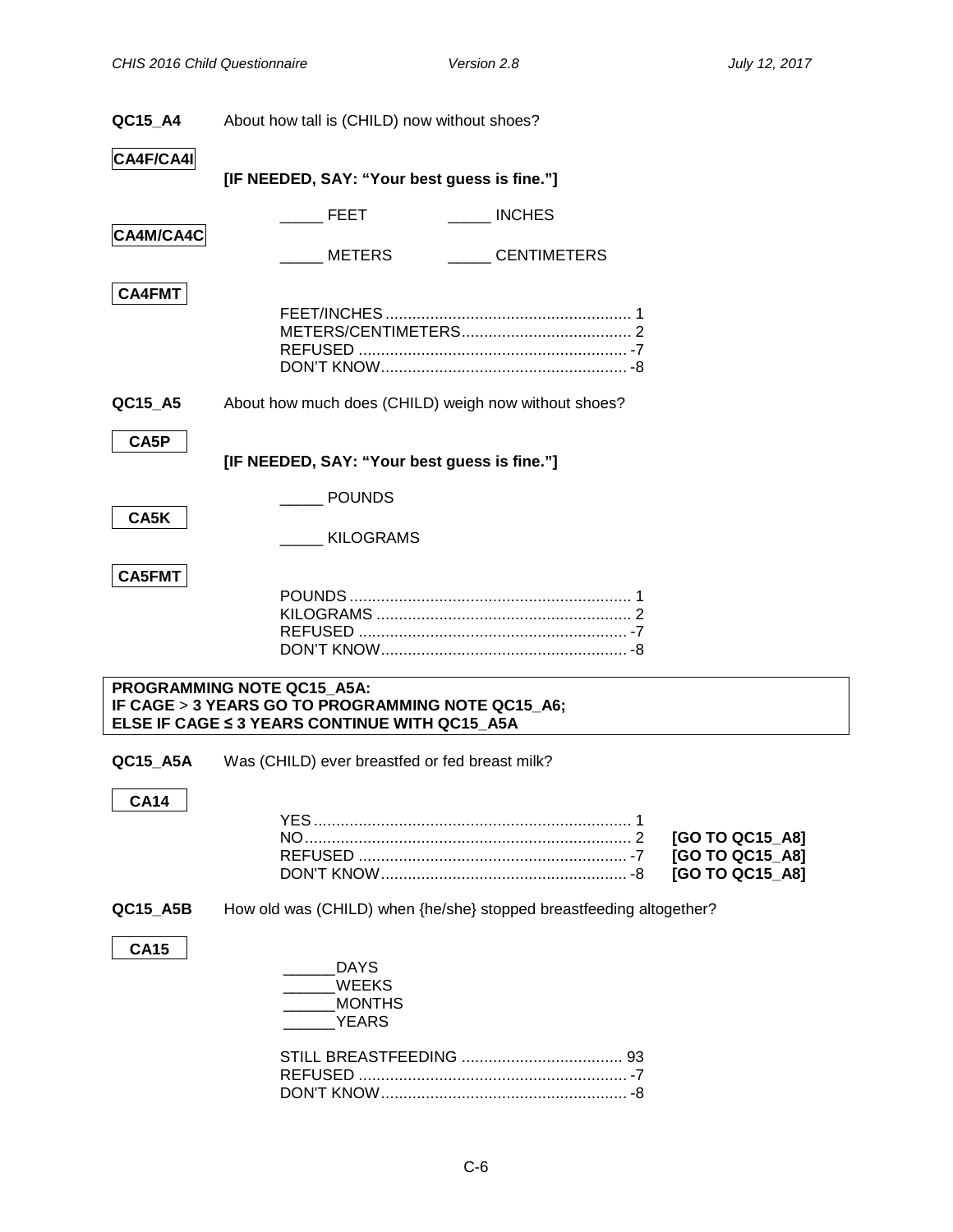**QC15\_A5C** How old was (CHILD) when you began giving {him/her} baby food or other solid foods?

#### **CA16**

**[IF NEEDED SAY: "Solid food is anything other than milk, formula, juice, water, herbs or teas."]**

\_\_\_\_\_\_MONTHS

#### <span id="page-6-0"></span>**PROGRAMMING NOTE QC15\_A6: IF CAGE < 5 YEARS GO TO QC15\_A8; ELSE CONTINUE WITH QC15\_A6 AND IF CAGE = 5 YRS DISPLAY "Not including pre-school or nursery school,"**

**QC15\_A6** {Not including pre-school or nursery school,} Did (CHILD) attend school last week?

#### **CA42**

#### **PROGRAMMING NOTE QC15\_A7: IF CAGE = 5 YRS DISPLAY "Not including pre-school or nursery school,"**

| QC15 A7 | {Not including pre-school or nursery school,} Did (CHILD) attend school during the last |
|---------|-----------------------------------------------------------------------------------------|
|         | school year?                                                                            |

<span id="page-6-1"></span>**QC15** A8 In general, would you say (CHILD)'s health is excellent, very good, good, fair or poor?

<span id="page-6-2"></span>**CA6**

**CA43**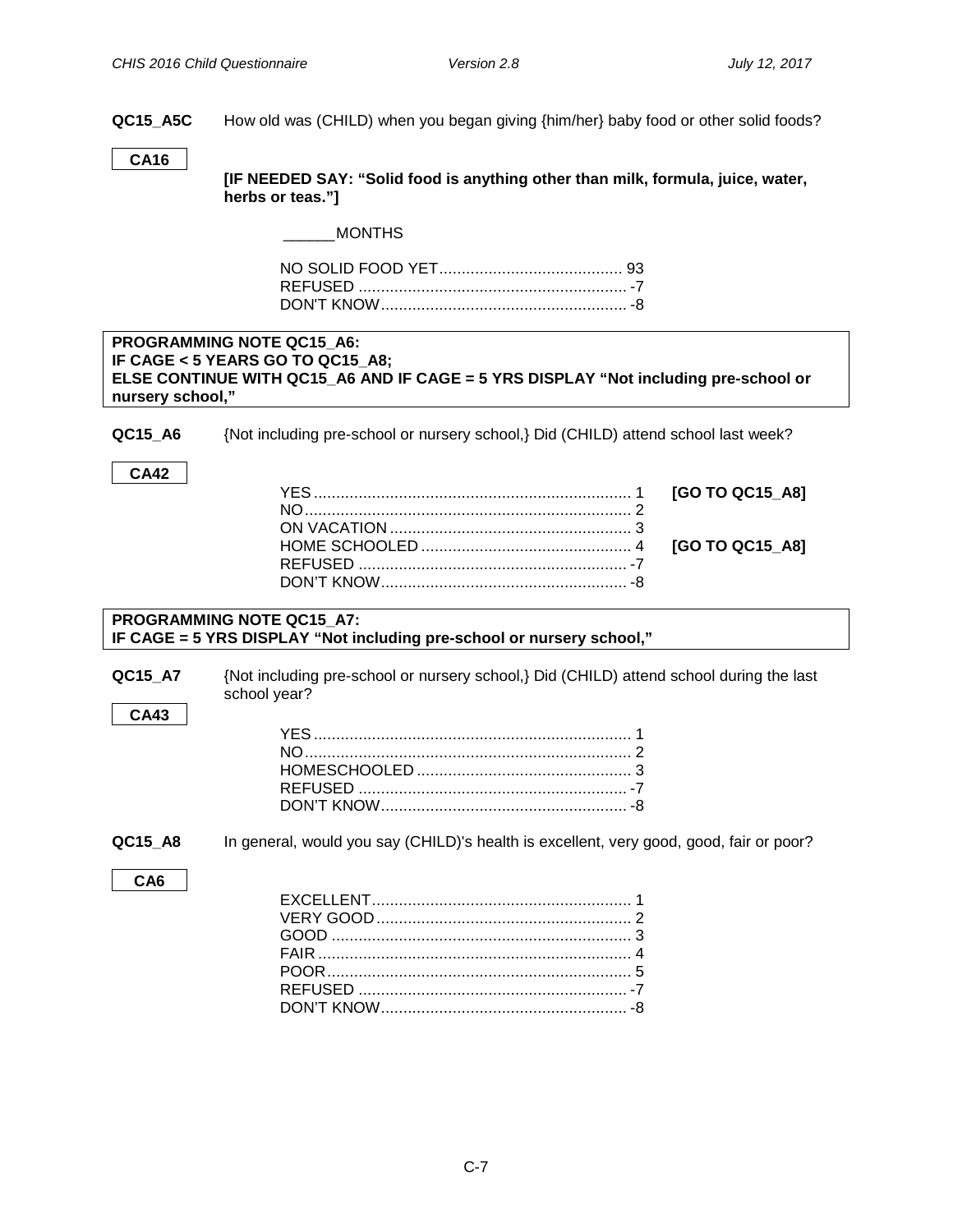| QC15_A9     | Has a doctor ever told you that (CHILD) has asthma?                                                                                                                 |
|-------------|---------------------------------------------------------------------------------------------------------------------------------------------------------------------|
| <b>CA12</b> |                                                                                                                                                                     |
|             |                                                                                                                                                                     |
|             | [GO TO QC15_A25]                                                                                                                                                    |
|             | [GO TO QC15_A25]                                                                                                                                                    |
|             | [GO TO QC15_A25]                                                                                                                                                    |
| QC15_A10    | Does {he/she} still have asthma?                                                                                                                                    |
| <b>CA31</b> |                                                                                                                                                                     |
|             |                                                                                                                                                                     |
|             |                                                                                                                                                                     |
|             |                                                                                                                                                                     |
|             |                                                                                                                                                                     |
| QC15_A11    | During the past 12 months, has {he/she} had an episode of asthma or an asthma attack?                                                                               |
| <b>CA32</b> |                                                                                                                                                                     |
|             |                                                                                                                                                                     |
|             |                                                                                                                                                                     |
|             |                                                                                                                                                                     |
|             |                                                                                                                                                                     |
|             |                                                                                                                                                                     |
|             |                                                                                                                                                                     |
|             | PROGRAMMING NOTE QC15 A12:                                                                                                                                          |
|             | IF QC15_A10 = 2, -7, OR -8 (NO, REFUSED, DON'T KNOW) AND QC15_A11 = 2, -7, OR -8 (NO,<br>REFUSED, DON'T KNOW) GO TO QC15_A16;                                       |
|             | ELSE CONTINUE WITH QC15 A12                                                                                                                                         |
|             |                                                                                                                                                                     |
| QC15_A12    | During the past 12 months, how often has (CHILD) had asthma symptoms such as<br>coughing, wheezing, shortness of breath, chest tightness, or phlegm? Would you say: |
| CA12B       |                                                                                                                                                                     |
|             |                                                                                                                                                                     |
|             |                                                                                                                                                                     |
|             |                                                                                                                                                                     |
|             |                                                                                                                                                                     |
|             |                                                                                                                                                                     |
|             |                                                                                                                                                                     |
|             |                                                                                                                                                                     |
| QC15_A13    | During the past 12 months, has (CHILD) had to visit a hospital emergency room because                                                                               |
|             | of {his/her} asthma?                                                                                                                                                |
| <b>CA33</b> |                                                                                                                                                                     |
|             |                                                                                                                                                                     |
|             | [GO TO QC15_A15]<br>[GO TO QC15_A15]                                                                                                                                |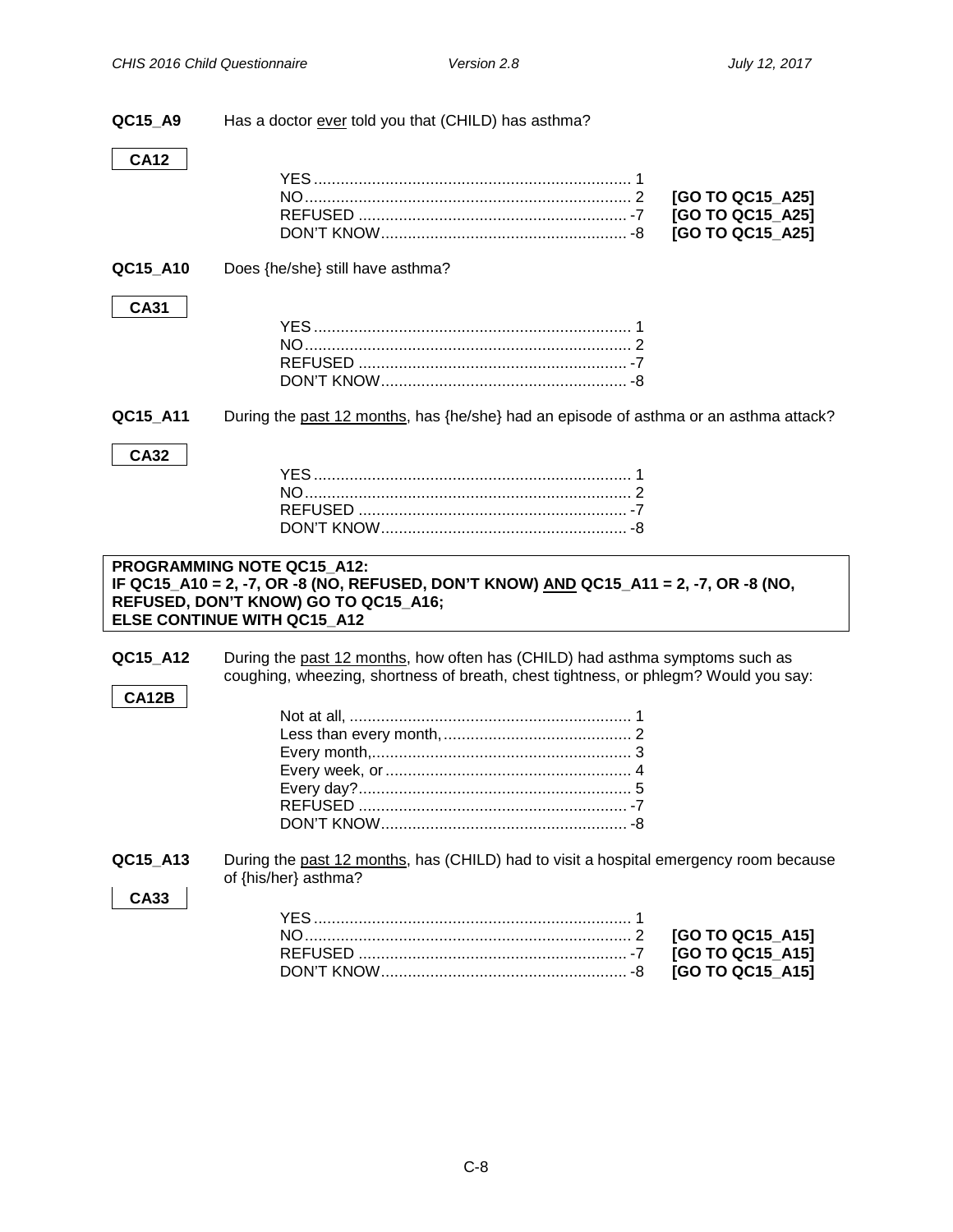| QC15_A14                 | Did you take (CHILD) to a hospital emergency room for {his/her} asthma because you<br>were unable to see {his/her} doctor?                                          |
|--------------------------|---------------------------------------------------------------------------------------------------------------------------------------------------------------------|
| <b>CA48</b>              | <b>[ENTER 3 ONLY IF R VOLUNTEERS THAT HE/SHE DOESN'T HAVE A DOCTOR. DO</b><br><b>NOT PROBE.]</b>                                                                    |
|                          |                                                                                                                                                                     |
| QC15_A15<br><b>CA44</b>  | During the past 12 months, was {he/she} admitted to the hospital overnight or longer for<br>{his/her} asthma?                                                       |
|                          |                                                                                                                                                                     |
| QC15_A16<br><b>CA12A</b> | Is (CHILD) now taking a daily medication to control {his/her} asthma that was prescribed<br>or given to you by a doctor?                                            |
|                          | [IF NEEDED, SAY: "This includes both oral medicine and inhalers. This is different<br>from inhalers used for quick relief."]                                        |
|                          |                                                                                                                                                                     |
| GO TO QC15_A21;          | PROGRAMMING NOTE QC15_A17:<br>IF QC15_A10 = 1 (YES, STILL HAS ASTHMA) OR QC15_A11 = 1 (YES, EPISODE IN LAST 12 MOS),<br>ELSE CONTINUE WITH QC15_A17                 |
| QC15_A17<br><b>CA40</b>  | During the past 12 months, how often has (CHILD) had asthma symptoms such as<br>coughing, wheezing, shortness of breath, chest tightness, or phlegm? Would you say: |
|                          |                                                                                                                                                                     |
| QC15_A18<br><b>CA41</b>  | During the past 12 months, has (CHILD) had to visit a hospital emergency room because<br>of {his/her} asthma?                                                       |
|                          | [GO TO QC15_A20]<br>[GO TO QC15_A20]<br>[GO TO QC15_A20]                                                                                                            |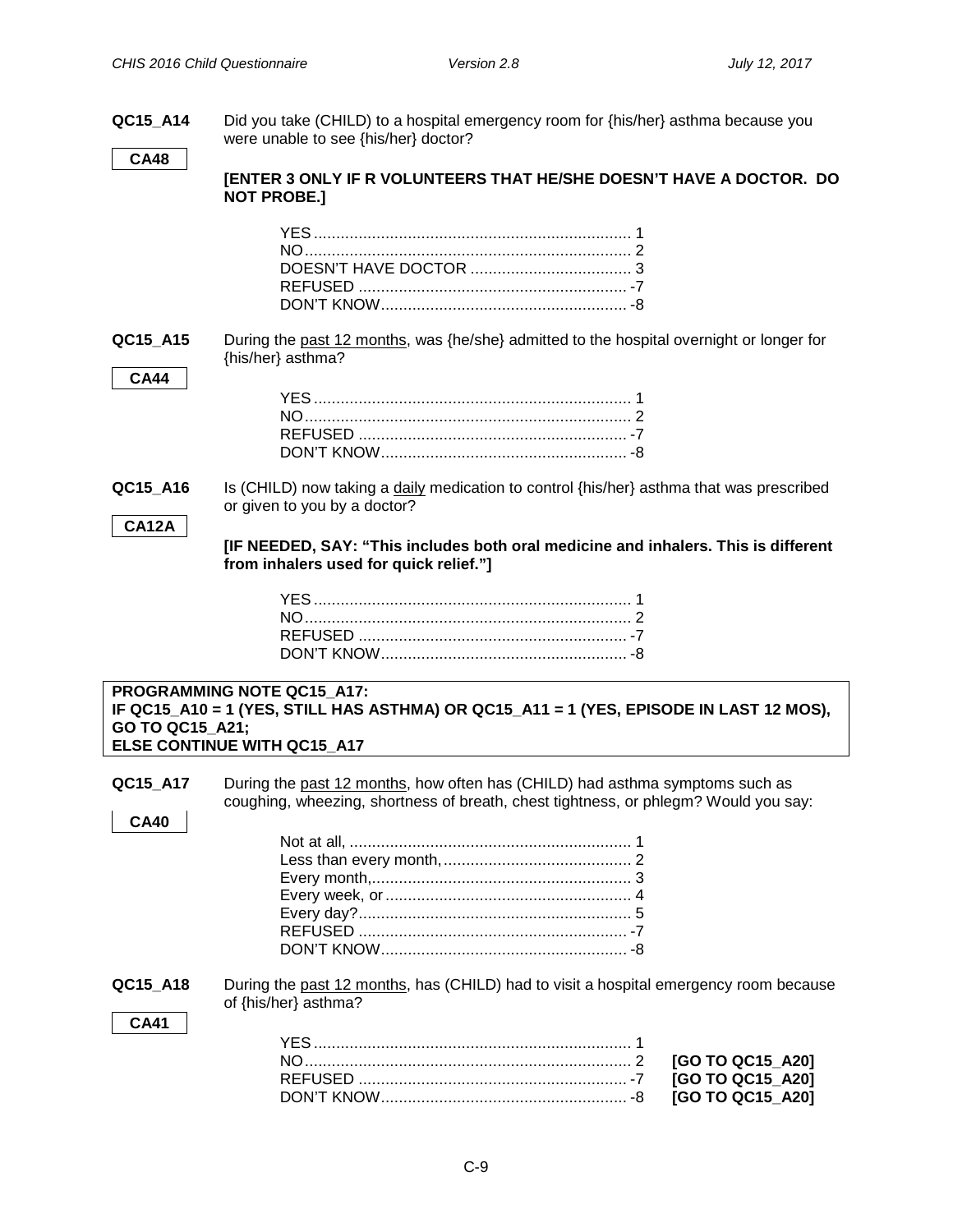| QC15 A19                | Did you take (CHILD) to a hospital emergency room for {his/her} asthma because you<br>were unable to see {his/her} doctor?                    |
|-------------------------|-----------------------------------------------------------------------------------------------------------------------------------------------|
| <b>CA49</b>             | [ENTER 3 ONLY IF R VOLUNTEERS THAT HE/SHE DOESN'T HAVE A DOCTOR. DO<br><b>NOT PROBE.]</b>                                                     |
|                         |                                                                                                                                               |
| QC15_A20<br><b>CA45</b> | During the past 12 months, was {he/she} admitted to the hospital overnight or longer for<br>{his/her} asthma?                                 |
|                         |                                                                                                                                               |
| QC15_A21                | During the past 12 months, how many days of daycare or school did (CHILD) miss due to<br>asthma?                                              |
| <b>CA34</b>             | <b>NUMBER OF DAYS</b><br>CHILD NOT IN DAYCARE OR SCHOOL  93                                                                                   |
|                         |                                                                                                                                               |
| QC15_A22<br><b>CA35</b> | Have (CHILD'S) doctors or other medical providers worked with you to develop a plan so<br>that you know how to take care of {his/her} asthma? |
|                         | [GO TO QC15 A24]<br>[GO TO QC15_A24]<br>[GO TO QC15_A24]                                                                                      |
| QC15_A23                | Do you have a written or printed copy of this plan?                                                                                           |
| <b>CA50</b>             | [IF NEEDED, SAY: "This can be an electronic or hard copy."]                                                                                   |
|                         |                                                                                                                                               |

DON'T KNOW....................................................... -8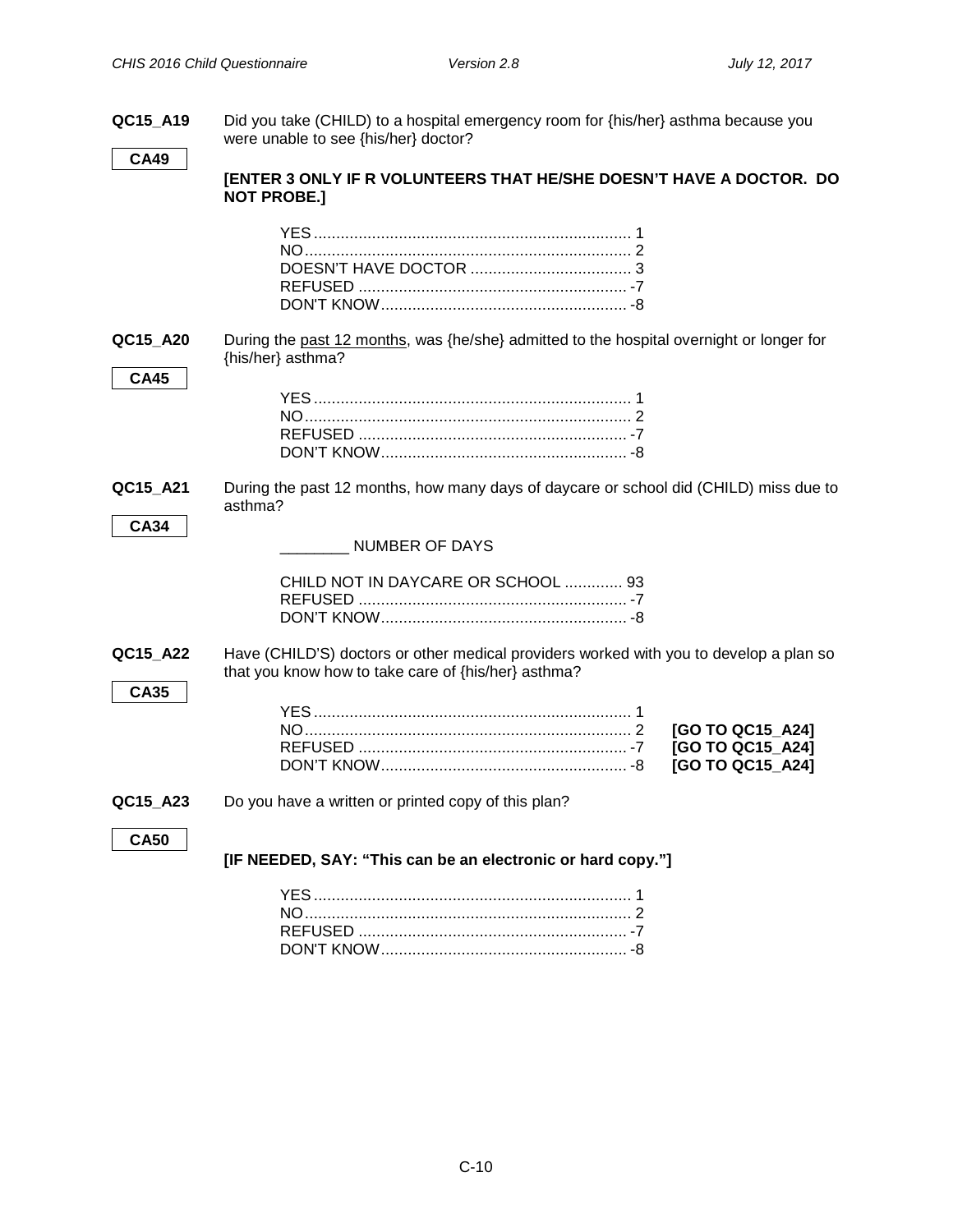NO......................................................................... 2 **[GO TO QC15\_B1]** REFUSED ............................................................ -7 **[GO TO QC15\_B1]** [GO TO QC15\_B1]

**QC15\_A24** How confident are you that you can control and manage (CHILD's) asthma? Would you say you are very confident, somewhat confident, not too confident, or not at all confident?

<span id="page-10-0"></span>**QC15\_A25** Does (CHILD) currently have any physical, behavioral, or mental conditions that limit or prevent {him/her} from doing childhood activities usual for {his/her} age?

**QC15\_A26** What condition does (CHILD) have?

#### **CA10A**

**CA7**

**CA51**

#### **[CODE ALL THAT APPLY] [PROBE: "Any others?"]**

| CONGENITAL HEART DISEASE 5              |
|-----------------------------------------|
|                                         |
|                                         |
|                                         |
|                                         |
| DEAFNESS OR OTHER HEARING PROBLEM  10   |
|                                         |
| <b>MENTAL RETARDATION, OTHER THAN</b>   |
|                                         |
| MUSCULAR DYSTROPHY 12                   |
| NEUROMUSCULAR DISORDER 13               |
| ORTHOPEDIC PROBLEM (BONES OR JOINTS) 14 |
|                                         |
| BLINDNESS OR OTHER VISION PROBLEM  16   |
|                                         |
| OTHER (SPECIFY: _____________) 91       |

**QC15\_A27** Have (CHILD'S) doctors or other medical providers worked with you to develop a plan so that you know how to take care of {his/her} (INSERT CONDITION(S) FROM QC15\_A26)?

#### **CA55**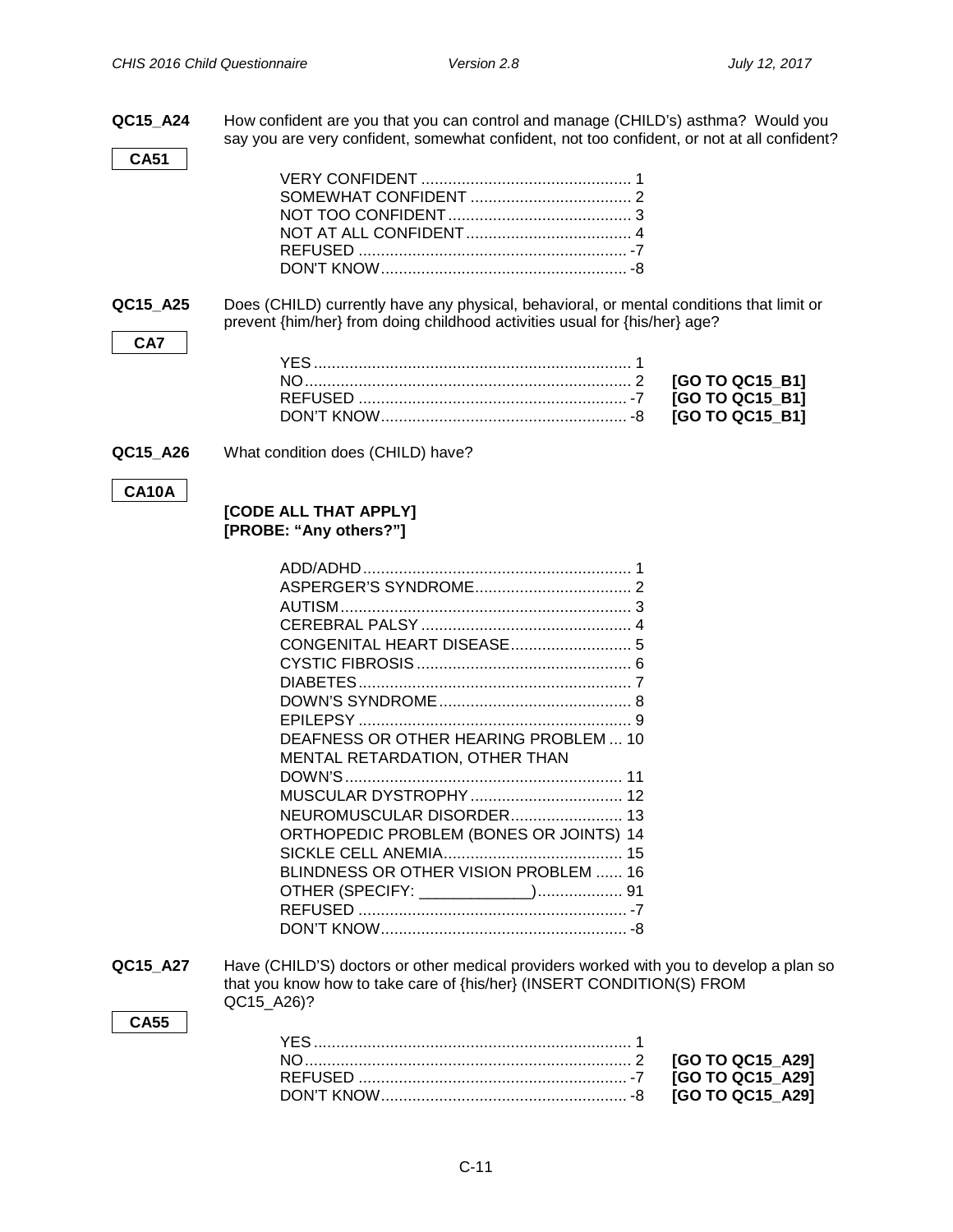#### **QC15\_A28** Do you have a written or printed copy of this plan?

#### **CA56**

**[IF NEEDED, SAY: "This can be an electronic or hard copy."]**

**QC15\_A29** How confident are you that you can control and manage (CHILD'S) (INSERT CONDITION(S) FROM QC15\_A26)? Would you say you are very confident, somewhat confident, not too confident, or not at all confident? **CA57**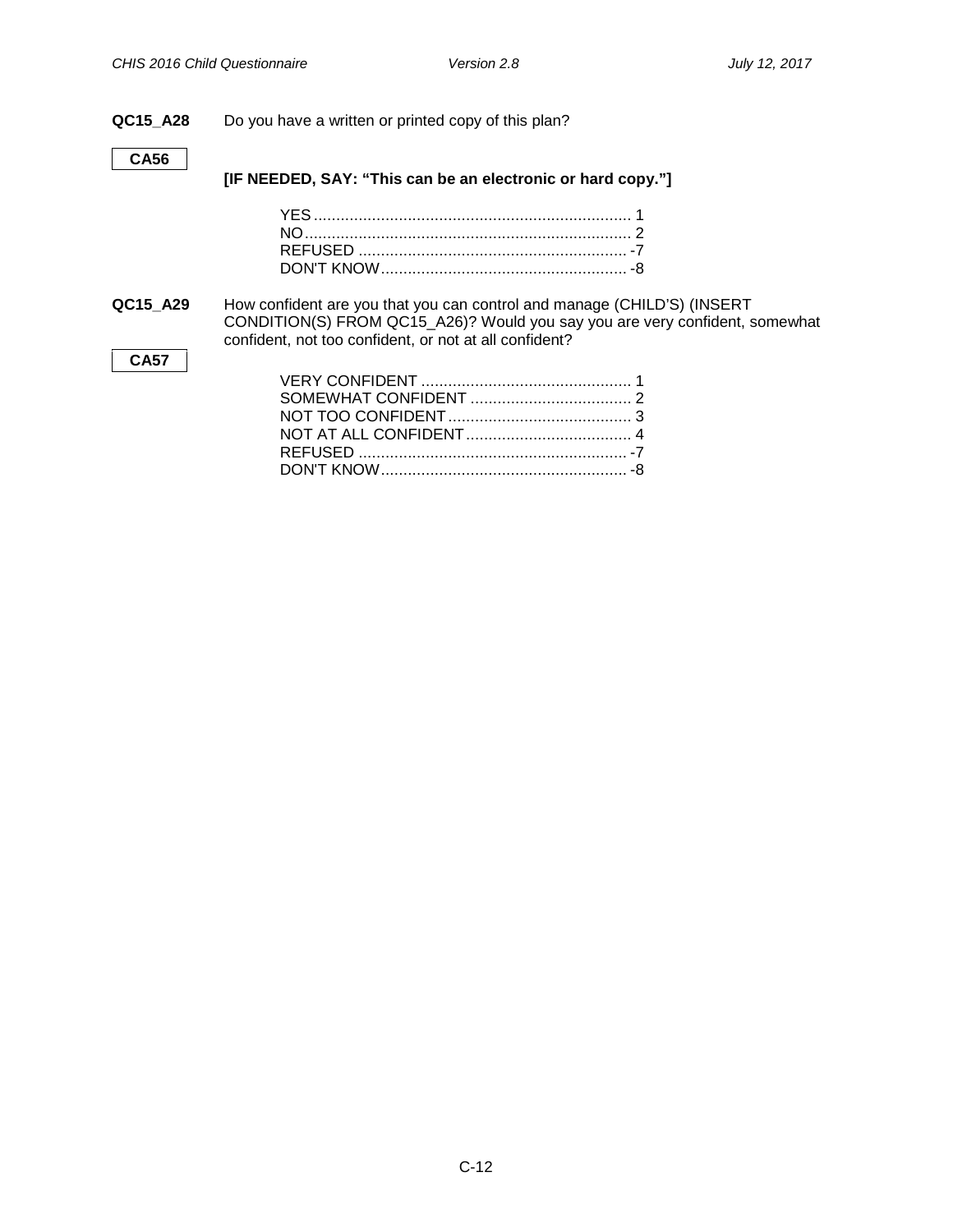# **SECTION B – DENTAL HEALTH**

<span id="page-12-0"></span>

| PROGRAMMING NOTE QC15_B1:<br>IF CAGE > 2 YEARS, GO TO QC15_B2 AND DISPLAY "Now I'm going to ask about (CHILD)'s dental<br>health";<br>ELSE CONTINUE WITH QC15_B1 |                                                                                                                                                                                                                                                    |  |
|------------------------------------------------------------------------------------------------------------------------------------------------------------------|----------------------------------------------------------------------------------------------------------------------------------------------------------------------------------------------------------------------------------------------------|--|
| QC15_B1                                                                                                                                                          | These questions are about (CHILD)'s dental health. Does (CHILD) have any teeth yet?                                                                                                                                                                |  |
| CC <sub>1</sub>                                                                                                                                                  | [GO TO SECTION C]<br>[GO TO SECTION C]<br>[GO TO SECTION C]                                                                                                                                                                                        |  |
| QC15_B2                                                                                                                                                          | {Now I'm going to ask about (CHILD)'s dental health.}<br>About how long has it been since your child last visited a dentist or dental clinic? Include<br>dental hygienists and all types of dental specialists.                                    |  |
| CC <sub>5</sub>                                                                                                                                                  | MORE THAN 6 MONTHS UP TO 1 YEAR AGO 2<br>MORE THAN 1 YEAR UP TO 2 YEARS AGO  3<br>MORE THAN 2 YEARS UP TO 5 YEARS AGO 4                                                                                                                            |  |
| QC15_B3;<br>ELSE SKIP TO QC15_B4;                                                                                                                                | <b>PROGRAMMING NOTE QC15_B3:</b><br>IF QC15_B2 = 0 (HAD NEVER VISTED) or $\geq$ 3 (VISITED MORE THAN A YEAR AGO) CONTINUE WITH<br>IF QC15_B2 = 0 (HAS NEVER VISITED), DISPLAY "never";<br>ELSE IF QC15_B2 ≥ 3 DISPLAY "not" AND "in the past year" |  |
| QC15_B3                                                                                                                                                          | What is the main reason your child has {never/not} visited a dentist {in the past year}?                                                                                                                                                           |  |
| <b>CB23</b>                                                                                                                                                      | NO REASON TO GO/NO PROBLEMS 1<br>NOT OLD ENOUGH<br>COULD NOT AFFORD IT/TOO EXPENSIVE/<br>DO NOT HAVE/KNOW A DENTIST  5<br>CANNOT GET TO THE OFFICE/CLINIC 6<br>NO DENTIST AVAILABLE/NO APPOINTMENTS<br>SPEAK A DIFFERENT LANGUAGE  10              |  |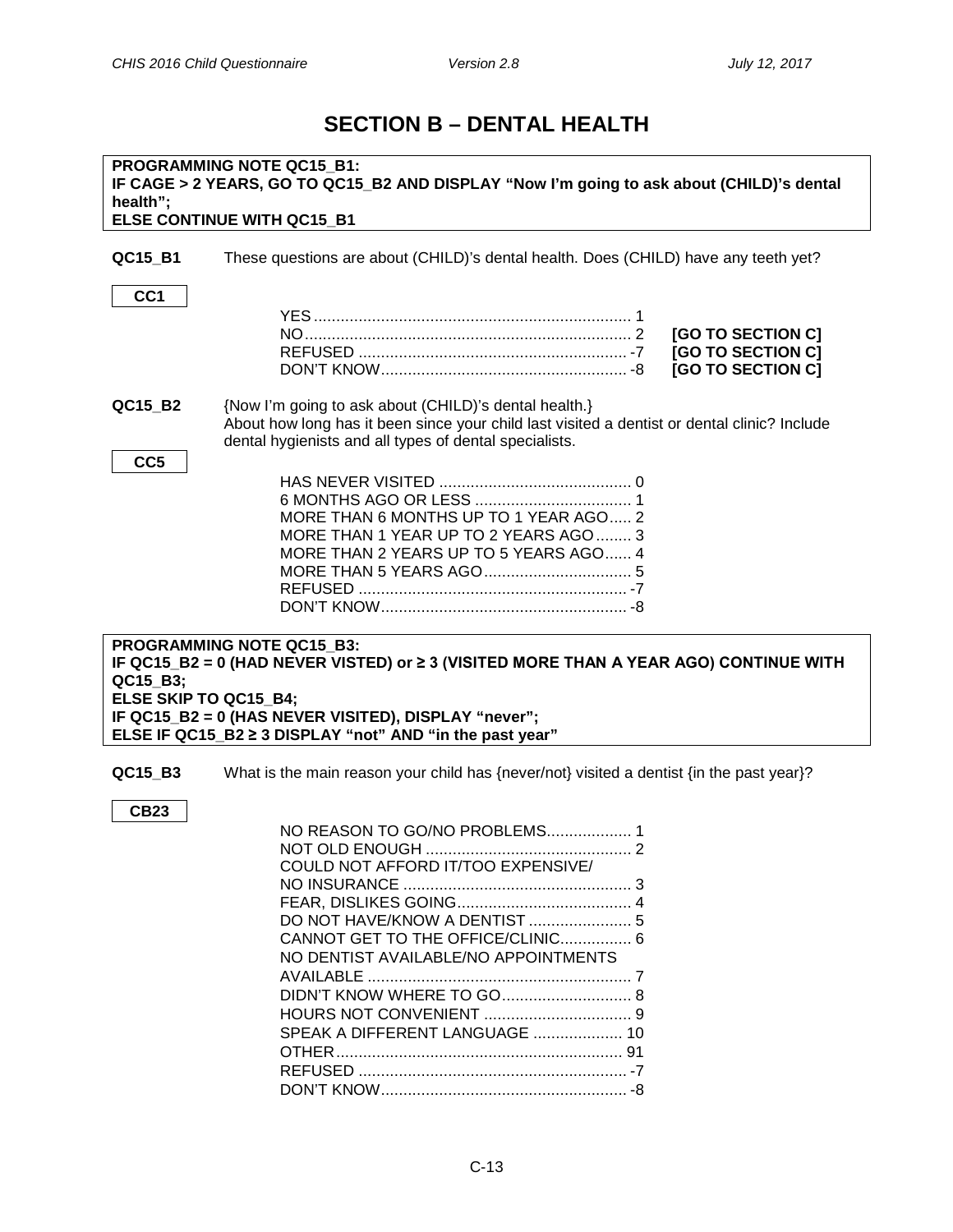**QC15\_B4** Do you now have any type of insurance that pays for part or all of your child's dental care?

**CC7A**

**[IF NEEDED: Include dental insurance, prepaid dental plans such as HMOs, or government plans such as Medi-Cal or Healthy Families]** 

NO......................................................................... 2 **[GO TO QC15\_B6]**

<span id="page-13-0"></span>**QC15\_B5** During the past 12 months, was there any time when {he/she} had no dental insurance at all?

#### **CB25**

#### **PROGRAMMING NOTE QC15\_B6: IF QC15\_B4=2 (NO CURRENT DENTAL INSURANCE) OR QC15\_B5 = 1 (HAD NO DENTAL INSURANCE AT SOME TIME IN THE PAST 12 MONTHS) CONTINUE WITH QC15\_B6; ELSE GO TO QC15\_B7**

**QC15\_B6** What is the one main reason (CHILD) {does not have any insurance/did not have any dental insurance during the time {he/she} wasn't covered}?

| CB26 |                                      |
|------|--------------------------------------|
|      |                                      |
|      | NOT ELIGIBLE DUE TO WORKING STATUS/  |
|      |                                      |
|      | NOT ELIGIBLE DUE TO HEALTH OR OTHER  |
|      |                                      |
|      | NOT ELIGIBLE DUE TO CITIZENSHIP/     |
|      |                                      |
|      | FAMILY SITUATION CHANGED             |
|      |                                      |
|      | SWITCHED INSURANCE COMPANIES, DELAY  |
|      |                                      |
|      | CAN GET HEALTH CARE FOR FREE/PAY FOR |
|      |                                      |
|      |                                      |
|      |                                      |
|      |                                      |
|      |                                      |

<span id="page-13-1"></span>**QC15\_B7** During the past 12 months, was there any time when (CHILD) needed dental care, including checkups, but didn't get it?

**CB27**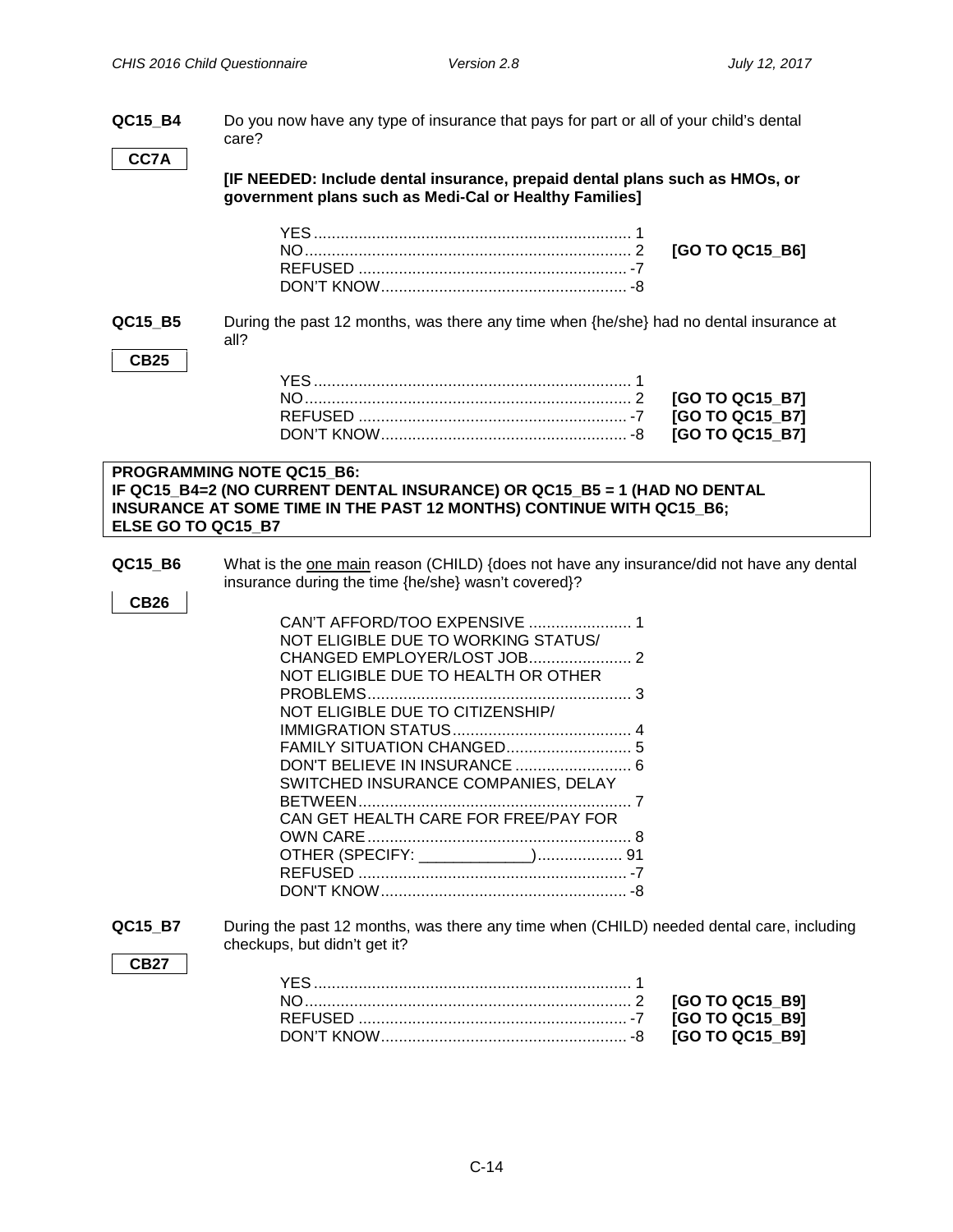**ISKIP TO SECTION C] FIREFULSHER TO SECTION CI**  $S$ KIP TO SECTION C]

**QC15\_B8** What is the one main reason {he/she} didn't get the dental care?

#### **CB28**

| NO CHILD CARE FOR CHILDREN AT HOME  7 |  |
|---------------------------------------|--|
|                                       |  |
|                                       |  |
| COULDN'T AFFORD/COST TOO MUCH 10      |  |
|                                       |  |
|                                       |  |
|                                       |  |
|                                       |  |

<span id="page-14-0"></span>**QC15\_B9** During the past 12 months, did (CHILD) have to visit a hospital emergency because of a dental problem?

#### **CB29**

**QC15\_B10** During the past 12 months, did (CHILD) have to visit an urgent care clinic because of a dental problem?

**CB30**

#### **PROGRAMMING NOTE QC15\_B11: IF CAGE** ≥ **6, SKIP TO SECTION C; ELSE CONTINUE WITH QC15\_B11**

**QC15\_B11** When (CHILD NAME/AGE/SEX) goes to sleep or takes a nap, does {he/she} sleep with a bottle in {his/her} mouth?

**CB31**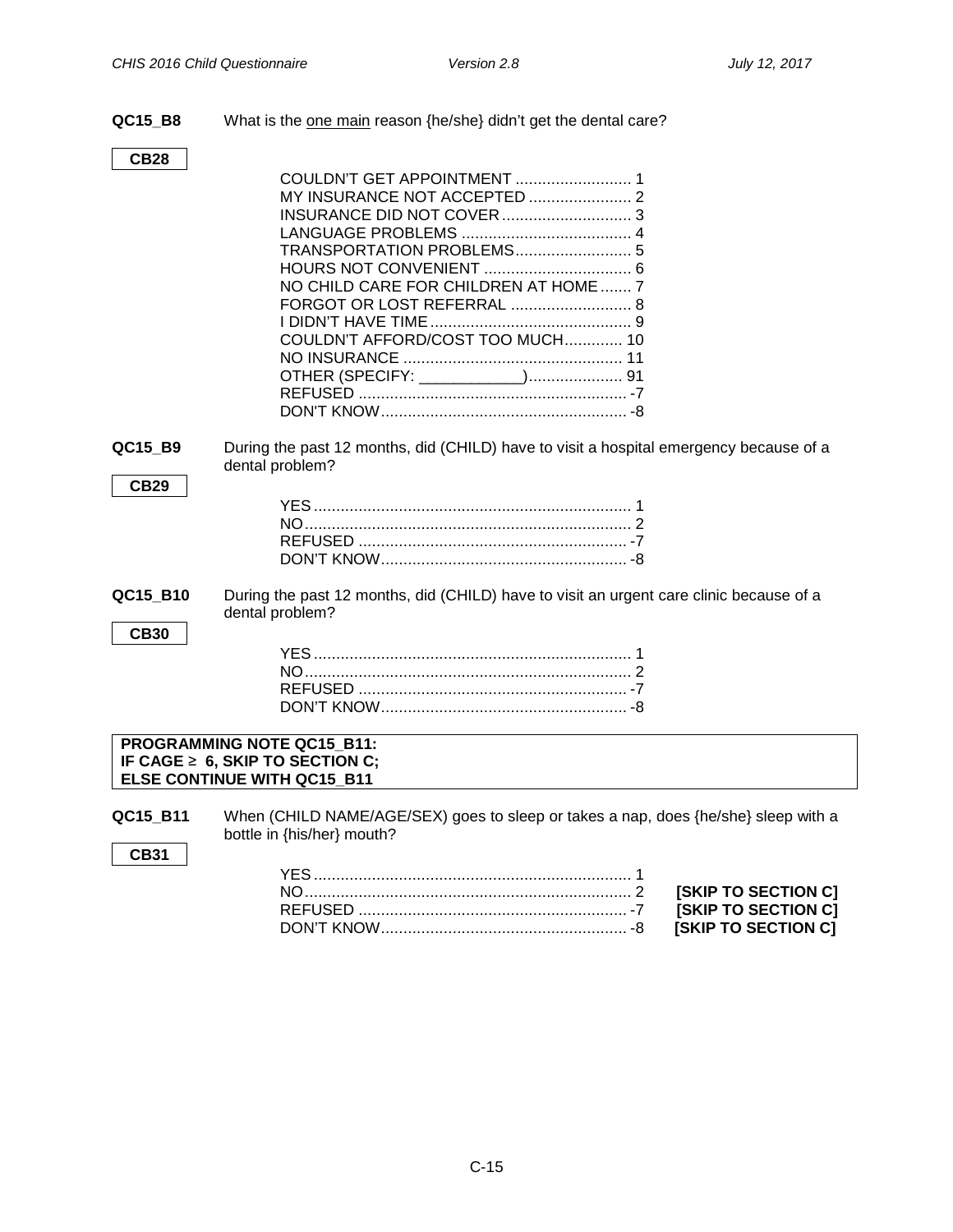**QC15\_B12** What is usually in the bottle; for example, mother's milk, regular milk, chocolate milk, water, juice, or another drink with sugar in it?

### **CB32**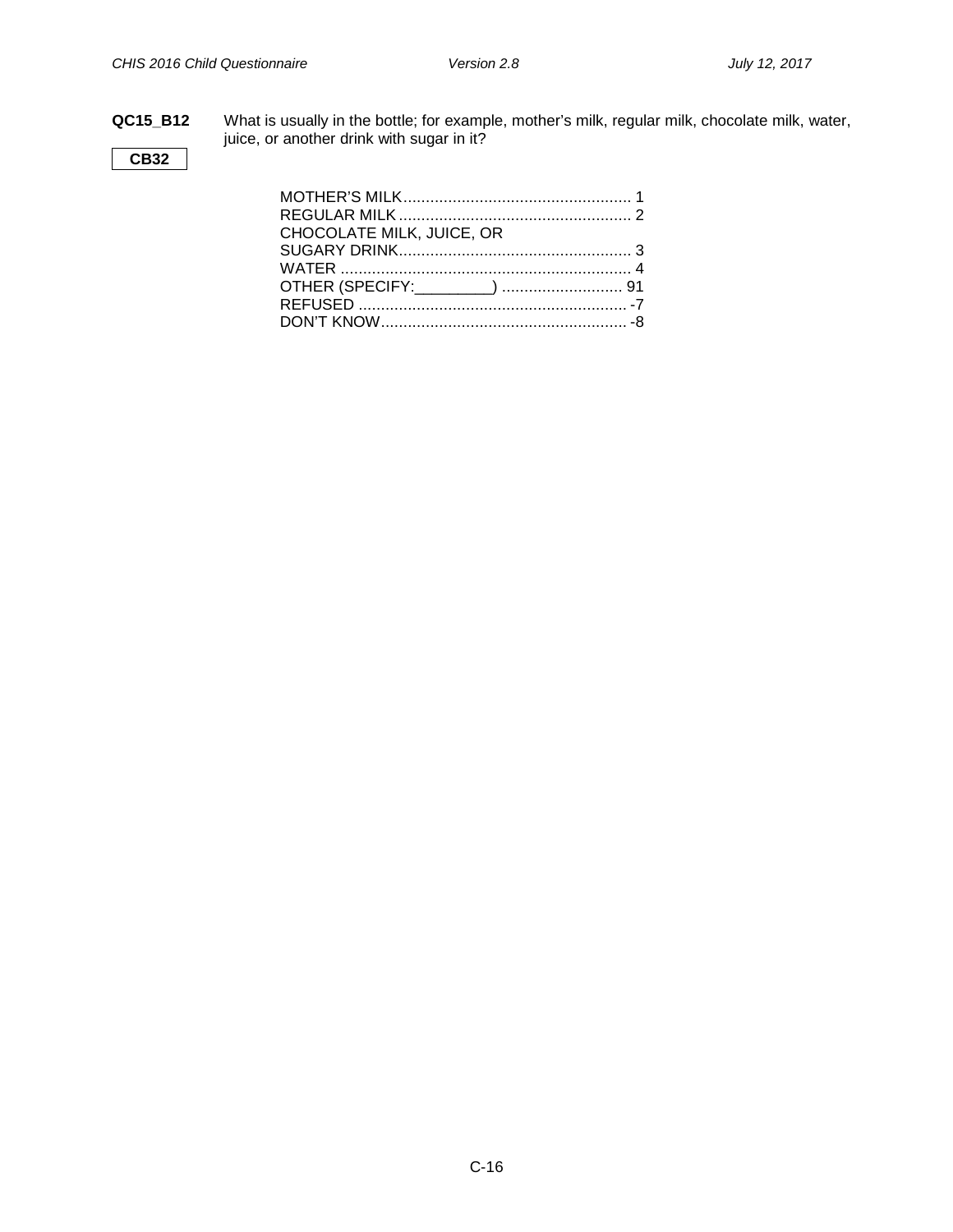# **SECTION C – DIET, PHYSICAL ACTIVITY, PARK USE**

<span id="page-16-1"></span><span id="page-16-0"></span>

|                        | PROGRAMMING NOTE QC15 C1:<br>IF CAGE < 2 YEARS, GO TO PROGRAMMING NOTE QC15_C15;<br>ELSE CONTINUE WITH QC15_C1                                                                                                                                                                                                 |                                                                                                                                              |
|------------------------|----------------------------------------------------------------------------------------------------------------------------------------------------------------------------------------------------------------------------------------------------------------------------------------------------------------|----------------------------------------------------------------------------------------------------------------------------------------------|
| QC15_C1                | Now I'm going to ask you about the foods your child ate yesterday, including meals and<br>eat?                                                                                                                                                                                                                 | snacks. Yesterday, how many servings of fruit, such as an apple or a banana, did {he/she}                                                    |
| <b>CC13</b>            | of this food."]                                                                                                                                                                                                                                                                                                | [IF NEEDED, SAY: "Servings are self-defined. A serving is the child's regular portion                                                        |
|                        |                                                                                                                                                                                                                                                                                                                |                                                                                                                                              |
|                        |                                                                                                                                                                                                                                                                                                                |                                                                                                                                              |
| QC15_C2<br><b>CC31</b> | {he/she} have? Do not include fried potatoes.                                                                                                                                                                                                                                                                  | Yesterday, how many servings of vegetables like green salad, green beans, or potatoes did                                                    |
|                        | SERVINGS [HR: 0-20; SR 0-4]                                                                                                                                                                                                                                                                                    |                                                                                                                                              |
|                        |                                                                                                                                                                                                                                                                                                                |                                                                                                                                              |
| QC15_C3<br><b>CC49</b> | child drink? Do not include diet soda.                                                                                                                                                                                                                                                                         | [Yesterday,] how many glasses or cans of soda that contain sugar, such as Coke, did your                                                     |
|                        | [IF NEEDED, SAY: "Do not include canned or bottled juices or teas."]                                                                                                                                                                                                                                           |                                                                                                                                              |
|                        | GLASSES, CANS OR BOTTLES                                                                                                                                                                                                                                                                                       |                                                                                                                                              |
|                        |                                                                                                                                                                                                                                                                                                                |                                                                                                                                              |
| QC15_C4                | did your child drink?                                                                                                                                                                                                                                                                                          | [Yesterday,] how many glasses or cans of sweetened fruit drinks, sports, or energy drinks,                                                   |
| <b>CC50</b>            | [IF NEEDED, SAY: "Such as lemonade, Gatorade, Snapple, or Red Bull."]<br>DRINKS SUCH AS: FRUIT JUICES OR DRINKS YOU MADE AT HOME AND ADDED<br>SNAPPLE, SUGAR CANE JUICE, AND VITAMIN WATER. DO NOT INCLUDE: 100%<br>FRUIT JUICES OR SODA, YOGURT DRINKS, CARBONATED WATER, OR FRUIT-<br><b>FLAVORED TEAS.1</b> | [DO NOT READ. FOR INTERVIEWER INFORMATION ONLY. THIS ALSO INCLUDES<br>SUGAR TO, KOOL-AID, TAMPICO, HAWAIIAN PUNCH, CRANBERRY COCKTAIL, HI-C, |
|                        | GLASSES, CANS, OR BOTTLES                                                                                                                                                                                                                                                                                      |                                                                                                                                              |
|                        | REFUSED.                                                                                                                                                                                                                                                                                                       |                                                                                                                                              |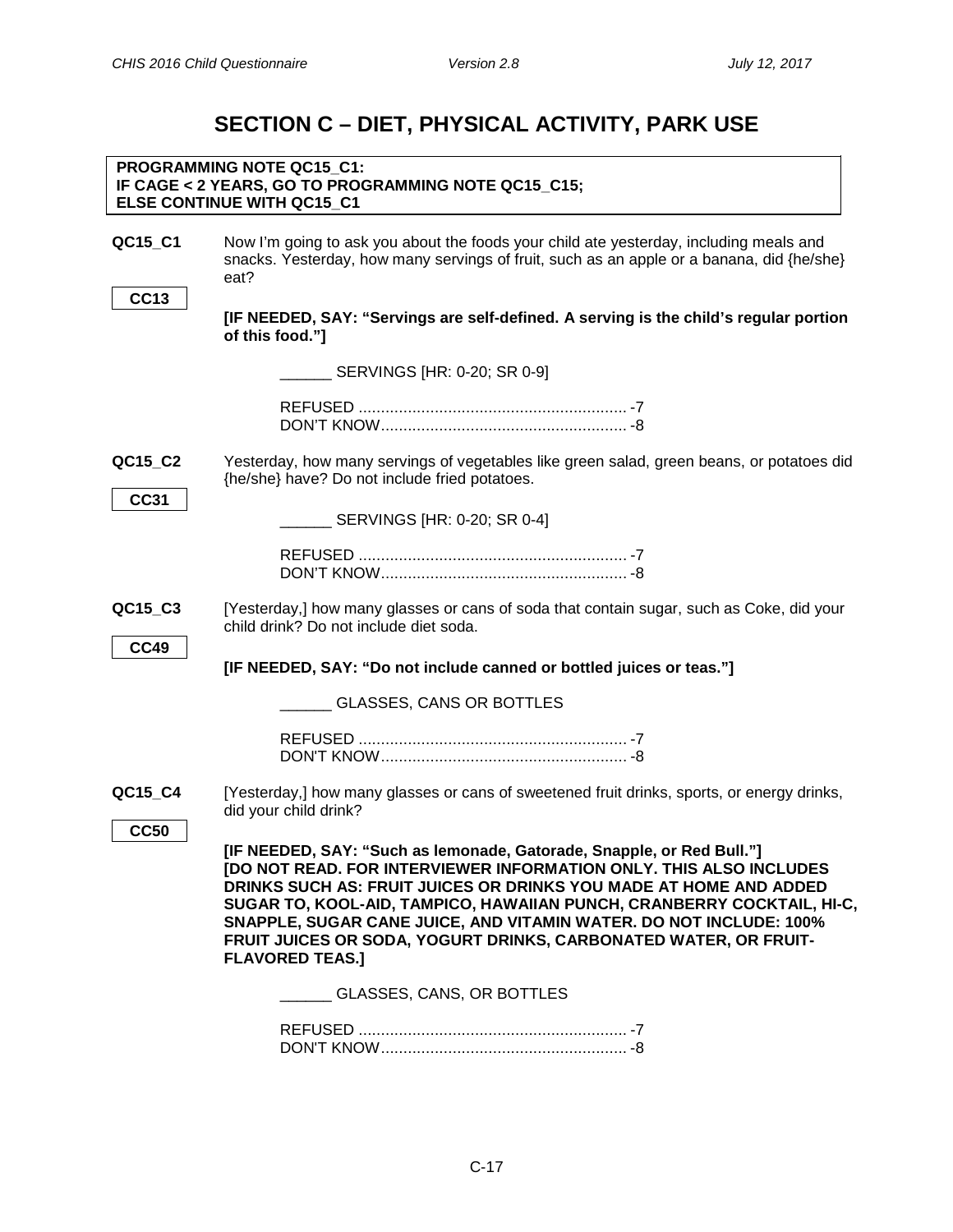<span id="page-17-0"></span>**QC15\_C5** Now think about the *past week.* In the past 7 days, how many times did {he/she} eat fast food? Include fast food meals eaten at school or at home, or at fast food restaurants, carryout, or drive thru.

```
CC32
```
**[IF NEEDED, SAY: "Such as food you get at McDonald's, KFC, Panda Express or Taco Bell."]**

\_\_\_\_\_\_ TIMES [HR: 0-20; SR 0-4]

REFUSED ............................................................ -7 DON'T KNOW....................................................... -8

<span id="page-17-1"></span>**Commute from School to Home PROGRAMMING NOTE QC15\_C6: IF QC15\_A6 = 4 (HOME SCHOOLED LAST WEEK) OR IF QC15\_A7= 3 (HOME SCHOOLED LAST YEAR), GO TO PROGRAMMING NOTE QC15\_C13; ELSE IF QC15\_A6 = 1 (ATTENDED SCHOOL LAST WEEK), CONTINUE WITH QC15\_C6 AND DISPLAY "How many days in the past week"; IF QC15\_A7 = 1 (ATTENDED SCHOOL LAST YEAR), CONTINUE WITH QC15\_C6 AND DISPLAY "During the school year, on how many days during a typical week"; ELSE GO TO PROGRAMMING NOTE QC15\_C13**

**QC15 C6** Now I'm going to ask you about physical activity.

{How many days in the past week/During the school year, on how many days during a typical week} did (CHILD) walk home from school?

**CC40**

**[INTERVIEWER NOTE: IF R SAYS CHILD BIKES OR SKATEBOARDS HOME, SAY, "I'll ask about those next."]**

**[IF CHILD DOES NOT GO DIRECTLY HOME FROM SCHOOL, INCLUDE # OF DAYS WALKED, ETC. TO CHILDCARE, RELATIVE'S HOME, AFTER-SCHOOL PROGRAM, ETC.]**

\_\_\_\_\_\_ DAYS

REFUSED ............................................................ -7 DON'T KNOW....................................................... -8

**PROGRAMMING NOTE QC15\_C7: IF QC15\_C6= 0 (DAYS), -7, OR -8, GO TO QC15\_C8; ELSE IF QC15\_C6 > 0 (DAYS) CONTINUE WITH QC15\_C7; IF QC15\_A6 = 1 (ATTENDED SCHOOL LAST WEEK) DISPLAY "does"; IF QC15\_A7 = 1 (ATTENDED SCHOOL LAST YEAR) DISPLAY "did"**

**QC15\_C7** About how many minutes {did/does} it take {him/her} without any stops?

#### **CC41**

\_\_\_\_\_\_ MINUTES **[GO TO QC15\_C9]** REFUSED ............................................................ -7 **[GO TO QC15\_C9]** DON'T KNOW....................................................... -8 **[GO TO QC15\_C9]**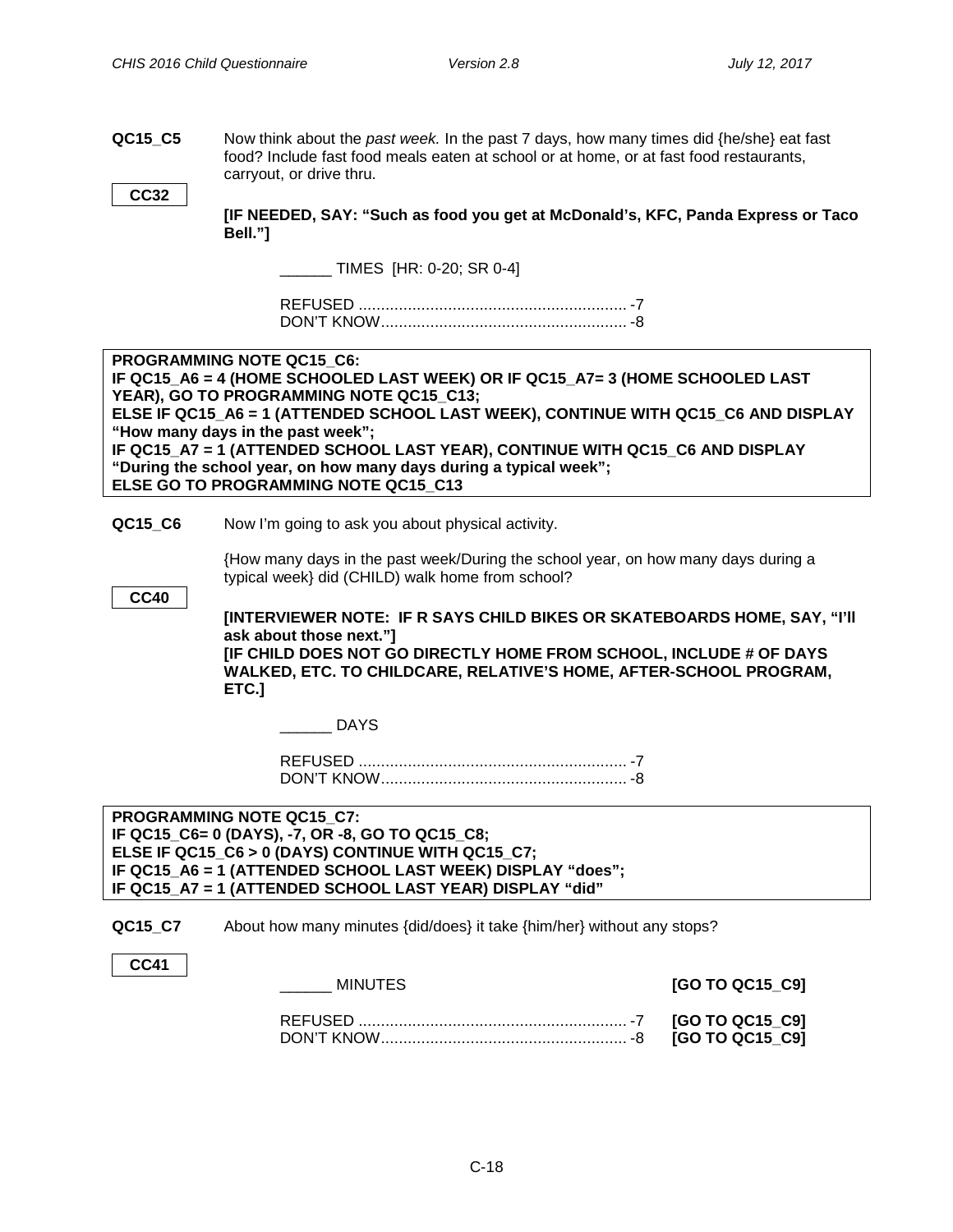**QC15\_C8** Could {he/she} walk home from school in 30 minutes or less?

| <b>CC42</b>            |                                                                                                                                                                                                                                                                              |                                            |
|------------------------|------------------------------------------------------------------------------------------------------------------------------------------------------------------------------------------------------------------------------------------------------------------------------|--------------------------------------------|
|                        |                                                                                                                                                                                                                                                                              |                                            |
|                        |                                                                                                                                                                                                                                                                              |                                            |
|                        |                                                                                                                                                                                                                                                                              |                                            |
| QC15_C9<br><b>CC43</b> | {How many days in the past week/During the school year, on how many days during a<br>typical week} did (CHILD) bike or skateboard home from school?                                                                                                                          |                                            |
|                        | [INTERVIEWER NOTE: THIS INCLUDES KIDS WHO RIDE ROLLERBLADES,<br>ROLLERSHOES OR NON-MOTORIZED SCOOTERS HOME FROM SCHOOL.]<br>[IF CHILD DOES NOT GO DIRECTLY HOME FROM SCHOOL, INCLUDE # OF DAYS<br>WALKED, ETC. TO CHILDCARE, RELATIVE'S HOME, AFTER-SCHOOL PROGRAM,<br>ETC.] |                                            |
|                        | DAYS                                                                                                                                                                                                                                                                         |                                            |
|                        |                                                                                                                                                                                                                                                                              |                                            |
|                        | PROGRAMMING NOTE QC15_C10:<br>IF QC15_C9 = 0 (DAYS), -7 OR -8, GO TO PROGRAMMING NOTE QC15_C11;<br>ELSE IF QC15_C9 > 0 DAYS, CONTINUE WITH QC15_C10;<br>IF QC15 A6 = 1, DISPLAY "does";<br>ELSE IF QC15_A7 = 1, DISPLAY "did"                                                |                                            |
| QC15_C10               | About how many minutes {did/does} it take {him/her} without any stops?                                                                                                                                                                                                       |                                            |
| <b>CC44</b>            | [IF NEEDED, SAY: "To bicycle or skateboard home from school."]                                                                                                                                                                                                               |                                            |
|                        | <b>MINUTES</b>                                                                                                                                                                                                                                                               | [GO TO PN QC15_C12]                        |
|                        |                                                                                                                                                                                                                                                                              | [GO TO PN QC15_C12]<br>[GO TO PN QC15 C12] |
|                        | <b>PROGRAMMING NOTE QC15 C11:</b><br>IF QC15_C7 ≤ 30 MINUTES OR QC15_C8 = 1 THEN GO TO PROGRAMMING NOTE QC15_C12;<br>ELSE CONTINUE WITH QC15 C11                                                                                                                             |                                            |
| QC15_C11               | Could {he/she} bike or skateboard home from school in 30 minutes or less?                                                                                                                                                                                                    |                                            |
| <b>CC45</b>            |                                                                                                                                                                                                                                                                              |                                            |

<span id="page-18-0"></span>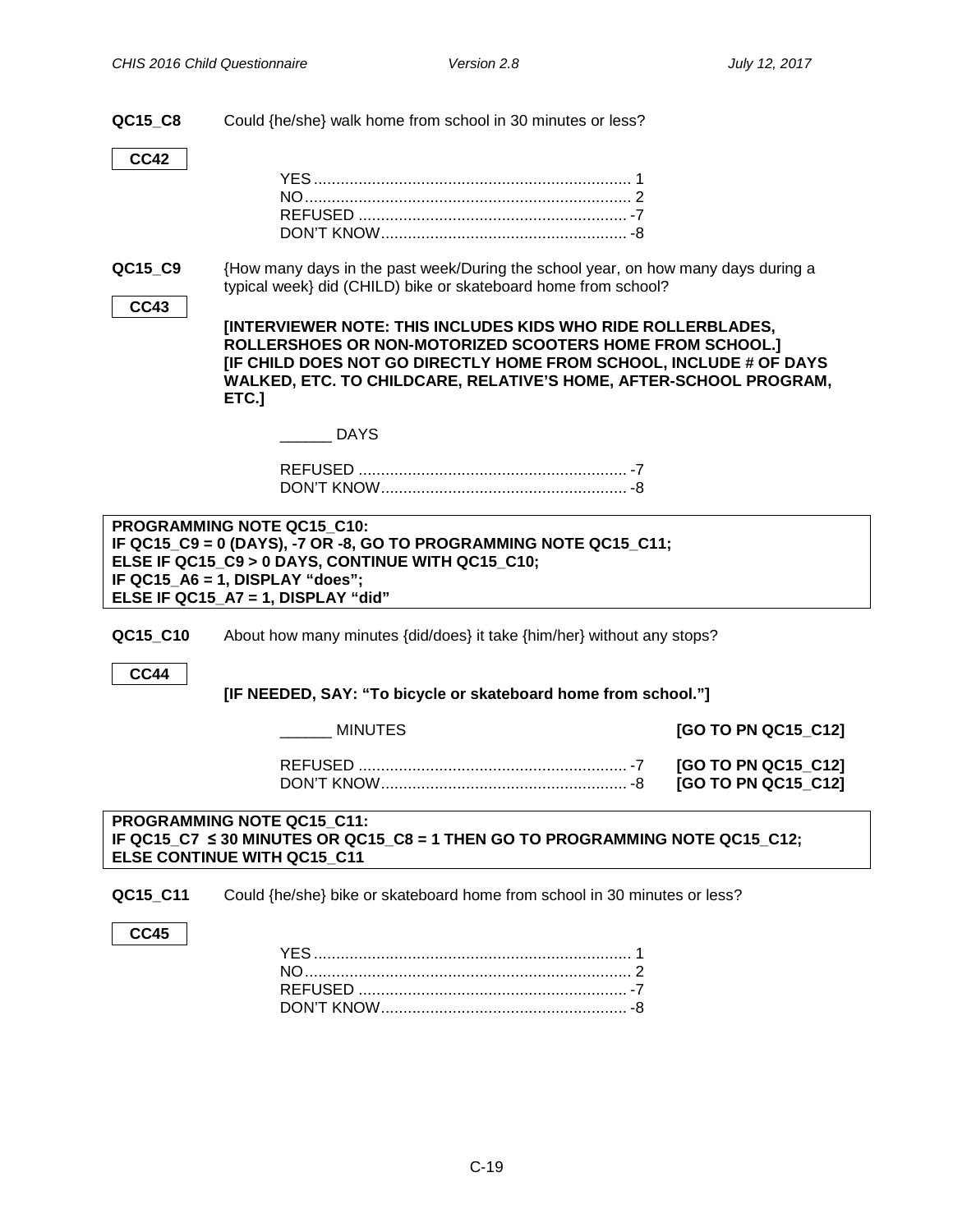<span id="page-19-1"></span><span id="page-19-0"></span>

|                         | PROGRAMMING NOTE QC15 C12:<br>If QC15_A6 = 1 (ATTENDED SCHOOL LAST WEEK) OR QC15_A7 = 1 (ATTENDED SCHOOL LAST<br>YEAR) THEN CONTINUE WITH QC15_C12;<br>ELSE SKIP TO PROGRAMMING NOTE QC15_C13                                                                                                   |
|-------------------------|-------------------------------------------------------------------------------------------------------------------------------------------------------------------------------------------------------------------------------------------------------------------------------------------------|
| QC15_C12                | What is the name of the school (CHILD) goes to or last attended?                                                                                                                                                                                                                                |
| <b>CB22</b>             | [INTERVIEWER NOTE: RECORD VERBATIM, ASK FOR SPELLING IF NECESSARY]                                                                                                                                                                                                                              |
|                         | NAME OF SCHOOL                                                                                                                                                                                                                                                                                  |
|                         |                                                                                                                                                                                                                                                                                                 |
|                         | PROGRAMMING NOTE QC15_C13:<br>IF CAGE < 5, SKIP TO PN QC15_C15;<br><b>ELSE CONTINUE WITH QC15_C15</b>                                                                                                                                                                                           |
| QC15_C13<br><b>CC35</b> | Not including school PE, on how many days of the past 7 days was (CHILD) physically<br>active for at least 60 minutes total?<br>DAYS [HR: 0-7]                                                                                                                                                  |
| QC15_C14<br><b>CC51</b> | During a typical week, on how many days is (CHILD) physically active for at least 60<br>minutes total per day? Do not include PE.<br>[IF NEEDED, SAY: "Add up the time (he/she) was active for each day of the past 7.<br>Then tell me how many days (he/she) active for at least 60 minutes."] |
|                         | DAYS [HR: 0-7]                                                                                                                                                                                                                                                                                  |
|                         |                                                                                                                                                                                                                                                                                                 |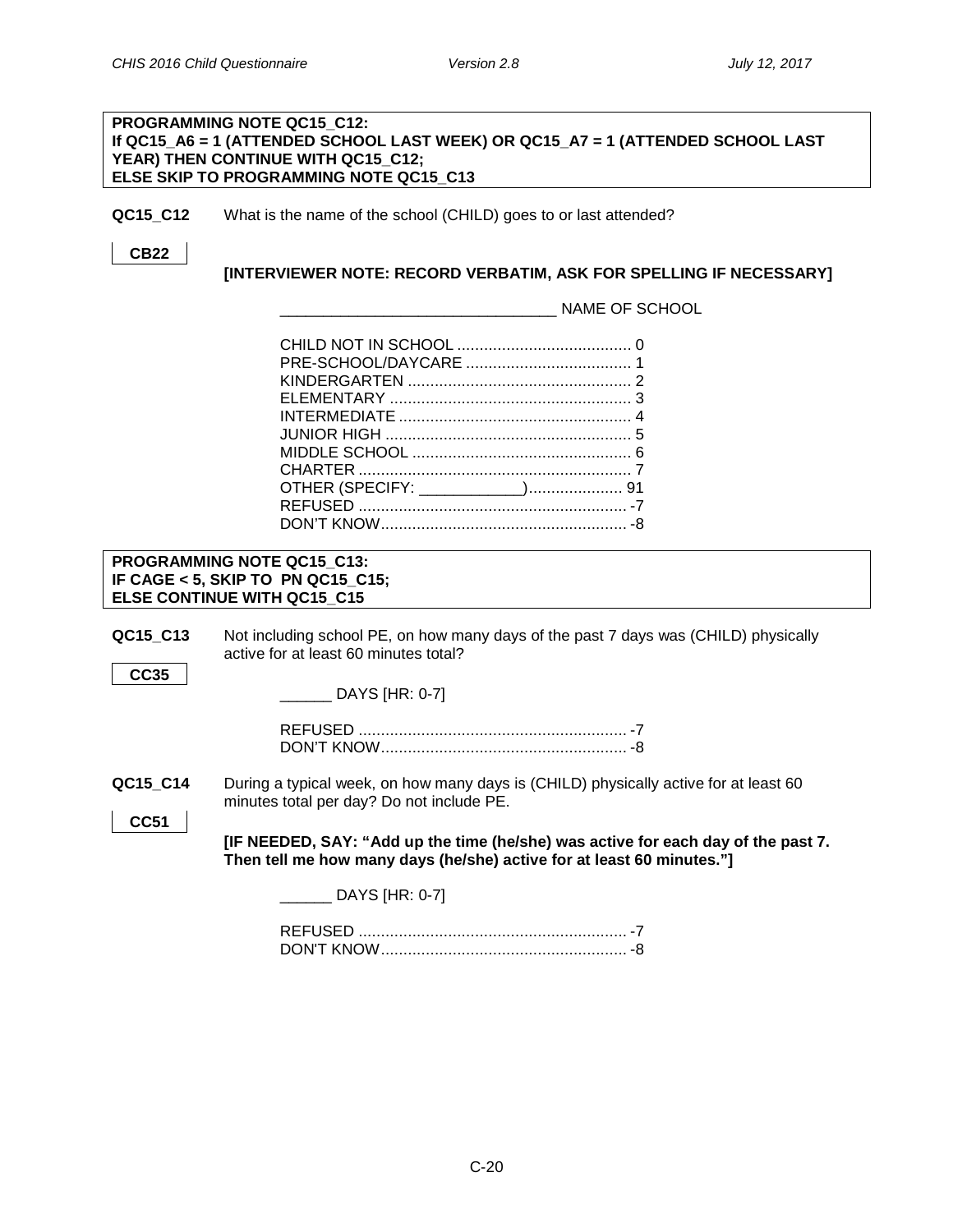<span id="page-20-0"></span>

|                         | <b>PROGRAMMING NOTE QC15 C15</b><br>IF CAGE ≤ 1 YEAR GO TO PROGRAMMING NOTE QC15_C16<br>ELSE IF CAGE > 1 YEAR, CONTINUE WITH QC15_C15                                                                                                                                                                                                                       |
|-------------------------|-------------------------------------------------------------------------------------------------------------------------------------------------------------------------------------------------------------------------------------------------------------------------------------------------------------------------------------------------------------|
| QC15_C15                | The next questions are about the time {your child/CHILD} spends mostly sitting when<br>{he/she} is not in school or doing homework. During the weekends, about how much time<br>does {your child/CHILD} spend on a typical or usual weekend day sitting and watching TV,<br>playing computer games, talking with friends or doing other sitting activities? |
| <b>CC53</b>             | MINUTES<br>_____ HOURS                                                                                                                                                                                                                                                                                                                                      |
|                         |                                                                                                                                                                                                                                                                                                                                                             |
|                         | PROGRAMMING NOTE QC15_C16:<br>IF CAGE ≤ 1 YEAR GO TO PN QC15_C17;<br>ELSE IF CAGE > 1 YEAR, CONTINUE WITH QC15_C16                                                                                                                                                                                                                                          |
| QC15_C16                | During the weekdays, about how much time does {your child/CHILD} spend on a typical or<br>usual week day sitting and watching TV, playing computer games, talking with friends or<br>doing other sitting activities?                                                                                                                                        |
| <b>CC52</b>             | ________ MINUTES<br>HOURS                                                                                                                                                                                                                                                                                                                                   |
|                         |                                                                                                                                                                                                                                                                                                                                                             |
|                         | PROGRAMMING NOTE QC15_C17:<br>IF CAGE < 1 GO TO QC15_D1;<br>ELSE CONTINUE WITH QC15_C                                                                                                                                                                                                                                                                       |
| QC15_C17                | Has (CHILD) been to a park, playground, or open space in the past 30 days?                                                                                                                                                                                                                                                                                  |
| <b>CC37</b>             |                                                                                                                                                                                                                                                                                                                                                             |
| QC15_C18<br><b>CC36</b> | Is there a park, playground, or open space within 30 minutes walking distance of your<br>home?                                                                                                                                                                                                                                                              |
|                         |                                                                                                                                                                                                                                                                                                                                                             |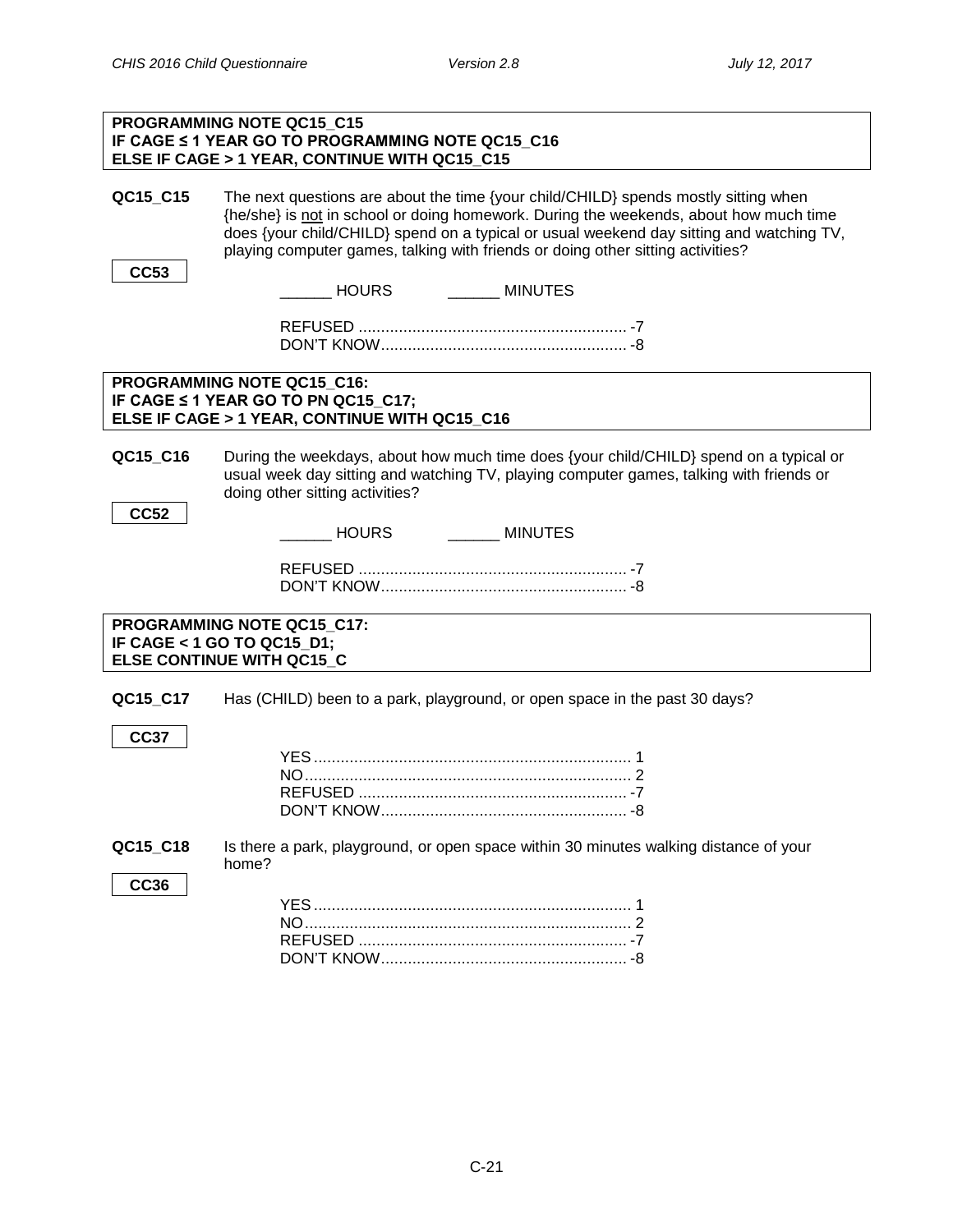**QC15\_C19** Do you strongly agree, agree, disagree, or strongly disagree with the following statement?

The park or playground closest to where I live is safe during the day.

**QC15\_C20** The park or playground closest to where I live is safe at night.

#### **CC46**

**CC39**

**[IF NEEDED, SAY: "Do you strongly agree, agree, disagree, or strongly disagree?"]**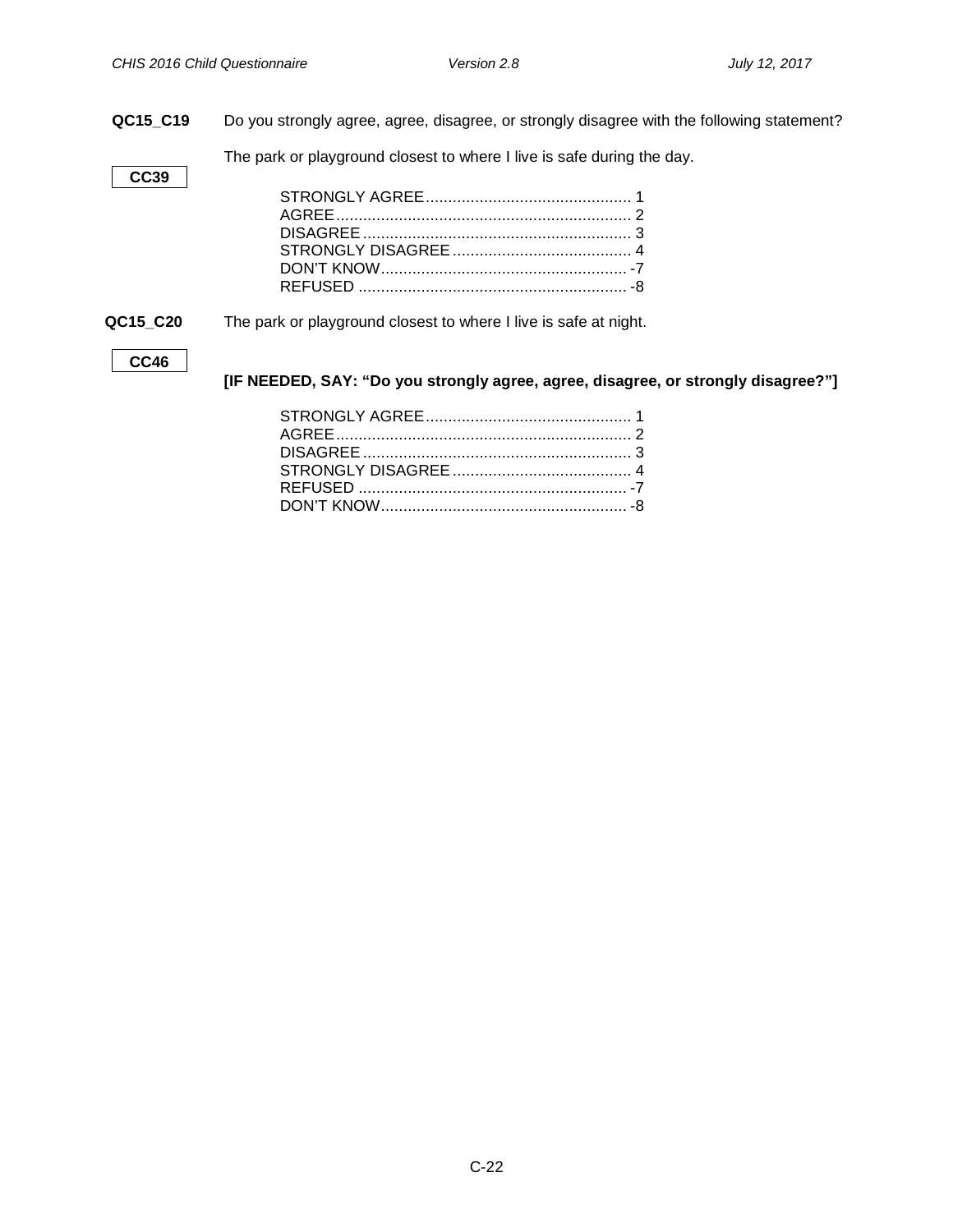### **SECTION D – HEALTH CARE ACCESS AND UTILIZATION**

<span id="page-22-1"></span><span id="page-22-0"></span>**QC15\_D1** The next questions are about where (CHILD) goes for health care.

Is there a place you usually take {him/her} to when {he/she} is sick or you need advice about {his/her} health?

| CD <sub>1</sub>                                                                                                                                                                                           |                 |
|-----------------------------------------------------------------------------------------------------------------------------------------------------------------------------------------------------------|-----------------|
|                                                                                                                                                                                                           |                 |
|                                                                                                                                                                                                           | [GO TO QC15_D3] |
|                                                                                                                                                                                                           |                 |
|                                                                                                                                                                                                           |                 |
|                                                                                                                                                                                                           |                 |
|                                                                                                                                                                                                           |                 |
|                                                                                                                                                                                                           |                 |
| <b>PROGRAMMING NOTE QC15 D2:</b>                                                                                                                                                                          |                 |
| IF QC15_D1 = 1, 5, -7, OR -8, DISPLAY "What kind of place do you take {him/her} to most often $-$<br>a medical":                                                                                          |                 |
| ELSE IF QC15_D1 = 3 DISPLAY "Is {his/her} doctor in a private";                                                                                                                                           |                 |
| ELSE IF QC15 D1 = 4, FILL QC15 D2 = 1 AND GO TO PN QC15 D3                                                                                                                                                |                 |
|                                                                                                                                                                                                           |                 |
| QC15 D2<br>{What kind of place do you take {him/her} to most often — a medical/ls {his/her} doctor a<br>private} doctor's office, a clinic or hospital clinic, an emergency room, or some other<br>place? |                 |
| CD <sub>3</sub>                                                                                                                                                                                           |                 |
| DOCTOR'S OFFICE/KAISER/OTHER HMO  1                                                                                                                                                                       |                 |
| CLINIC/HEALTH CENTER/HOSPITAL CLINIC  2                                                                                                                                                                   |                 |
|                                                                                                                                                                                                           |                 |
| SOME OTHER PLACE (SPECIFY: ________) 91                                                                                                                                                                   |                 |
|                                                                                                                                                                                                           |                 |
|                                                                                                                                                                                                           |                 |
|                                                                                                                                                                                                           |                 |
| <b>PROGRAMMING NOTE QC15 D3:</b>                                                                                                                                                                          |                 |
| IF QC15_A13 = 1 (YES WENT TO ER PAST 12 MONTHS FOR ASTHMA) OR IF QC15_A18 = 1 (YES<br>WENT TO ER PAST 12 MONTHS FOR ASTHMA), MARK YES ON QC15_D3 AND GO TO QC15_D4;<br><b>ELSE CONTINUE WITH QC15 D3</b>  |                 |

<span id="page-22-2"></span>**QC15\_D3** During the past 12 months, did (CHILD) visit a hospital emergency room?

**CD12**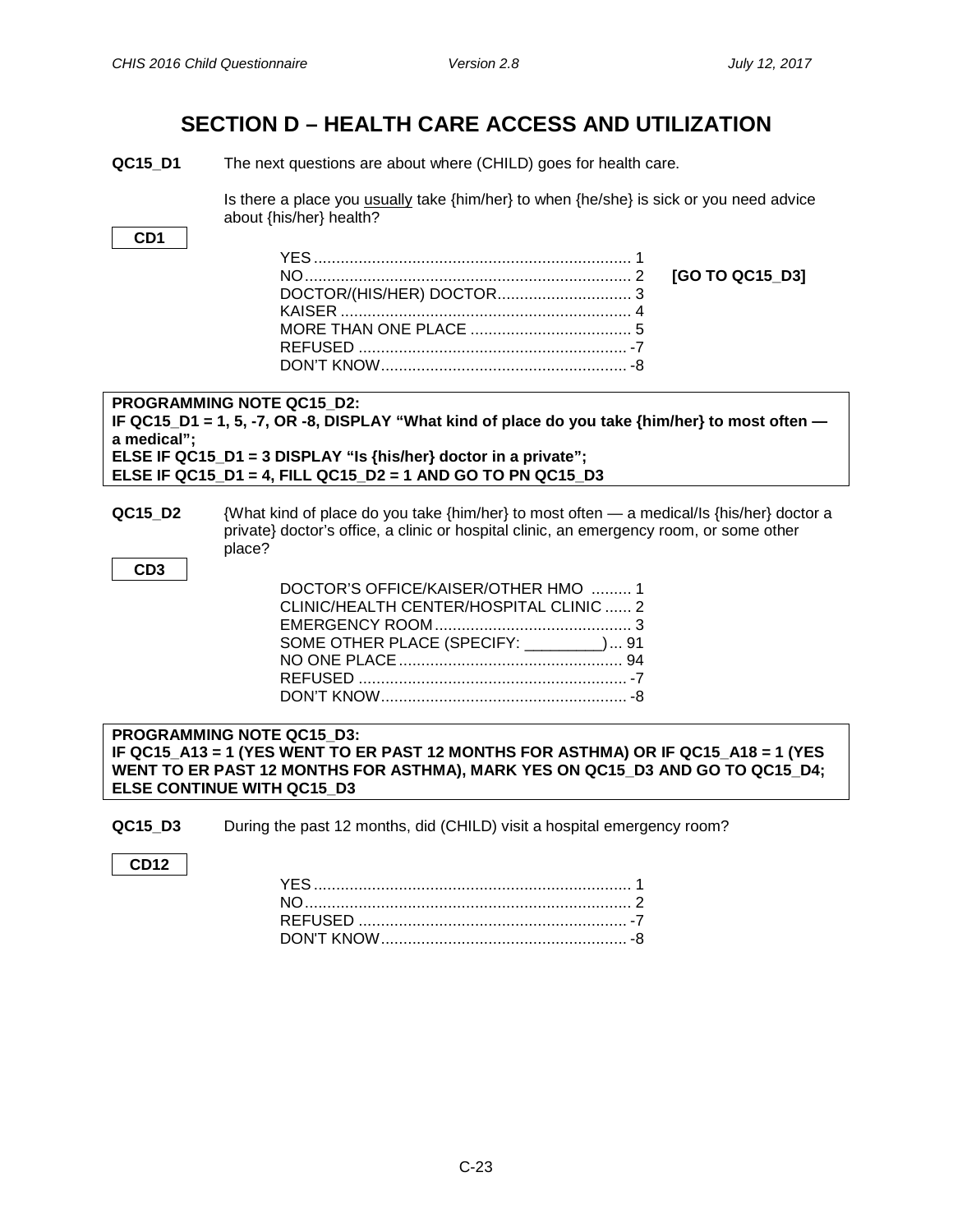<span id="page-23-0"></span>

| QC15 D4 | During the past 12 months, how many times has (CHILD) seen any kind of medical |
|---------|--------------------------------------------------------------------------------|
|         | doctor?                                                                        |

**CD6**

\_\_\_\_\_ TIMES

REFUSED ............................................................ -7 DON'T KNOW....................................................... -8

#### **PROGRAMMING NOTE QC15\_D5: IF QC15\_D4 > 0, GO TO PROGRAMMING NOTE QC15\_D6; ELSE IF QC15\_D4 = 0, -7, OR -8, CONTINUE WITH QC15\_D5**

**QC15\_D5** About how long has it been since {he/she} last saw a medical doctor?

**CD7**

| MORE THAN 1 YEAR UP TO 2 YEARS AGO  2 |  |
|---------------------------------------|--|
| MORE THAN 2 YEARS UP TO 3 YEARS AGO 3 |  |
| MORE THAN 3 YEARS AGO 4               |  |
|                                       |  |
|                                       |  |
|                                       |  |

#### <span id="page-23-1"></span>**PROGRAMMING NOTE QC15\_D6: IF QC15\_D1 = 1 OR 3 OR 4 OR 5 (HAS A USUAL SOURCE OF CARE), CONTINUE WITH QC15\_D6; ELSE SKIP TO PROGRAMMING NOTE QC15\_D7**

**QC15\_D6** Does (he/she) have a personal doctor or medical provider who is {his/her} main provider?

**CD33**

#### **[IF NEEDED, SAY: "This can be a general doctor, a specialist doctor, a physician assistant, a nurse, or other health provider."]**

#### <span id="page-23-2"></span>**PROGRAMMING NOTEQC15\_D7: IF QC15\_D6 = 1 (HAS A PERSONAL DOCTOR), THEN CONTINUE WITH QC15\_D7; ELSE SKIP TO QC15\_D9A**

**QC15\_D7** How often does (CHILD)'s doctor or medical provider listen carefully to you? Would you say…

#### **CD43**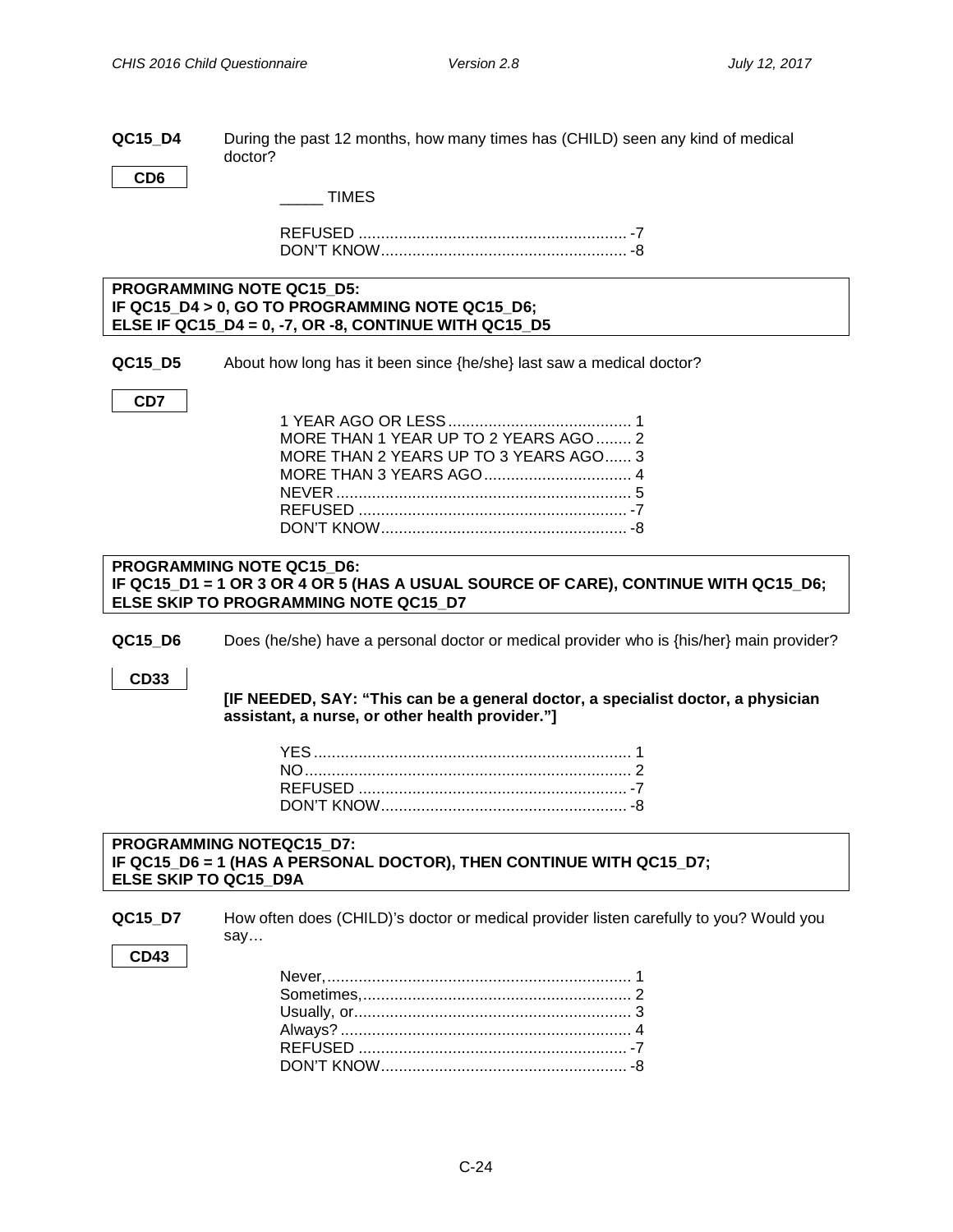**QC15\_D8** How often does (CHILD'S) doctor or medical provider explain clearly what you need to do to take care of (CHILD'S) health? Would you say…

**CD44**

**CF40**

**CF41**

**CF42**

**CF43**

#### **PROGRAMMING NOTEQC15\_D9A: IF CAGE<1, SKIP TO QC15\_D10; ELSE IF CAGE ≥ 1, CONTINUE WITH QC15\_D9A**

<span id="page-24-0"></span>**QC15\_D9A** Many professionals such as health providers, teachers and counselors do developmental screening tests. Tests check how a child is growing, learning and behaving compared with children of the same age.

> Did (CHILD'S) doctor, other health providers, teachers or school counselors ever do an assessment or tests of (CHILD'S) development?

**QC15\_D9B** Did {his/her} doctor, other health providers, teachers or school counselors ever have (CHILD) rollover, pick up small objects, stack blocks, throw a ball, or recognize different colors?

**QC15\_D9C** Did they ever have you fill out a checklist about concerns you have about {his/her} learning, development, or behavior?

**QC15\_D9D** Did they ever have you fill out a checklist of activities that (CHILD) can do, such as certain physical tasks, whether {her/she} can draw certain objects, or ways {he/she} can communicate with you?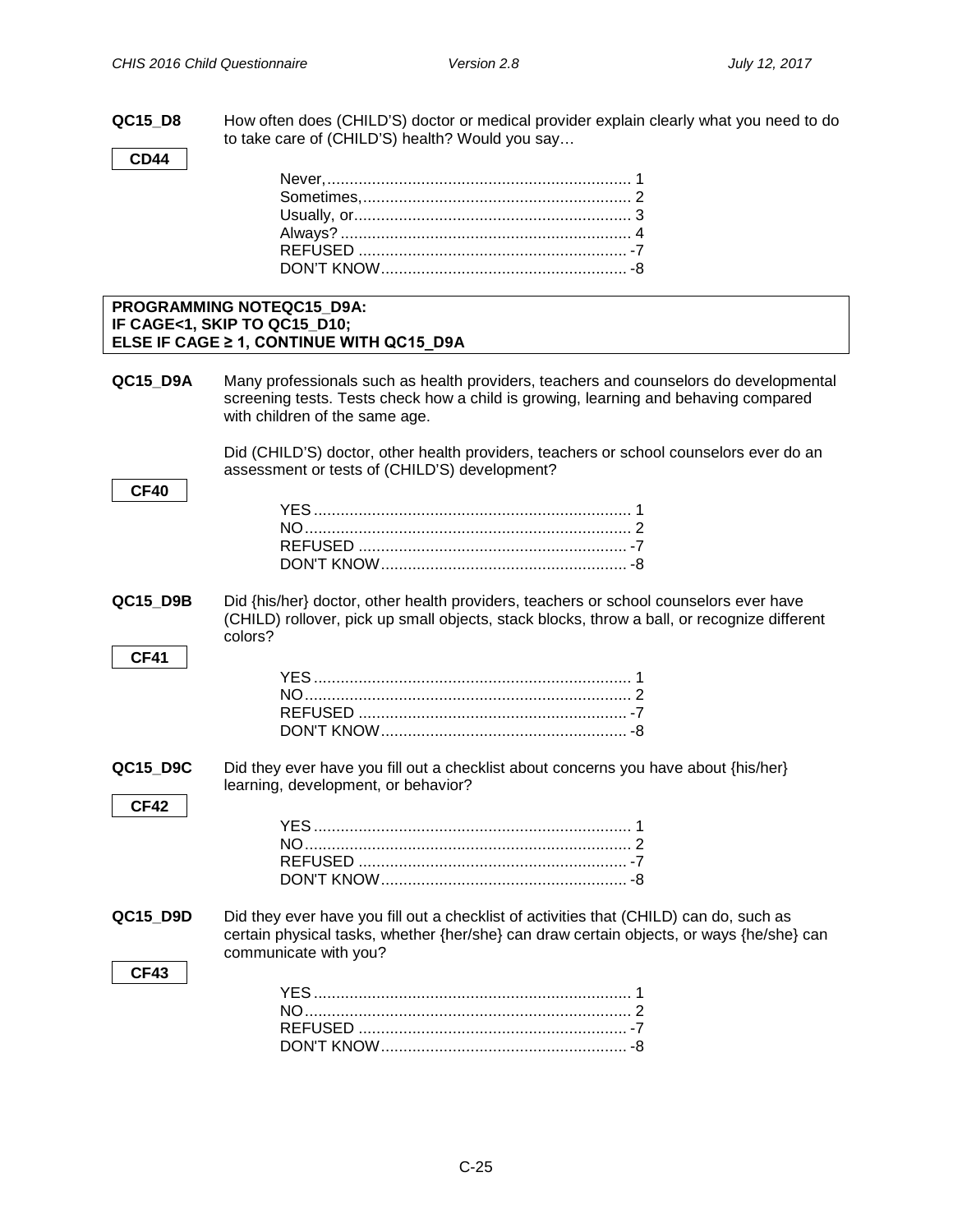**QC15\_D9E** Did they ever ask if you have concerns about {his/her} learning, development, or behavior?

**CF44**

#### **PROGRAMMING NOTE QC15\_D9F: IF QC15\_A26 =1 (ADD/ADHD) OR 2 (ASPERGER'S) OR 3 (AUTISM) OR 8 (DOWN'S SYNDROME) OR 11 (NON-DOWN'S MENTAL RETADATION) GO TO QC15\_D9G; ELSE CONTINUE WITH QC15\_D9F**

**QC15\_D9F** Did a doctor or other professional ever note a concern about (CHILD) that should be monitored carefully?

**QC15\_D9G** Did they ever refer {him/her} to a specialist regarding his development?

#### **CF46**

**CF45**

**QC15 D9H** Did they ever refer {him/her} for speech, language or hearing testing?

#### **CF47**

<span id="page-25-0"></span>**Timely Appointments**

#### **PROGRAMMING NOTE QC15\_D10: IF CHINSURE ≠ 2 (INSURED OR INSURANCE STATUS UNKNOWN) OR QC15\_D1 = 1, 3, 4, OR 5 (HAS A USUAL SOURCE OF CARE) THEN CONTINUE WITH QC15\_D10; ELSE GO TO PROGRAMMING NOTE QC15\_D12**

**QC15 D10** In the past 12 months, did you try to get an appointment to see (CHILD)'s doctor or medical provider within two days because (CHILD) was sick or injured?

#### **CD55**

**[IF NEEDED, SAY: "Do not include emergencies."]**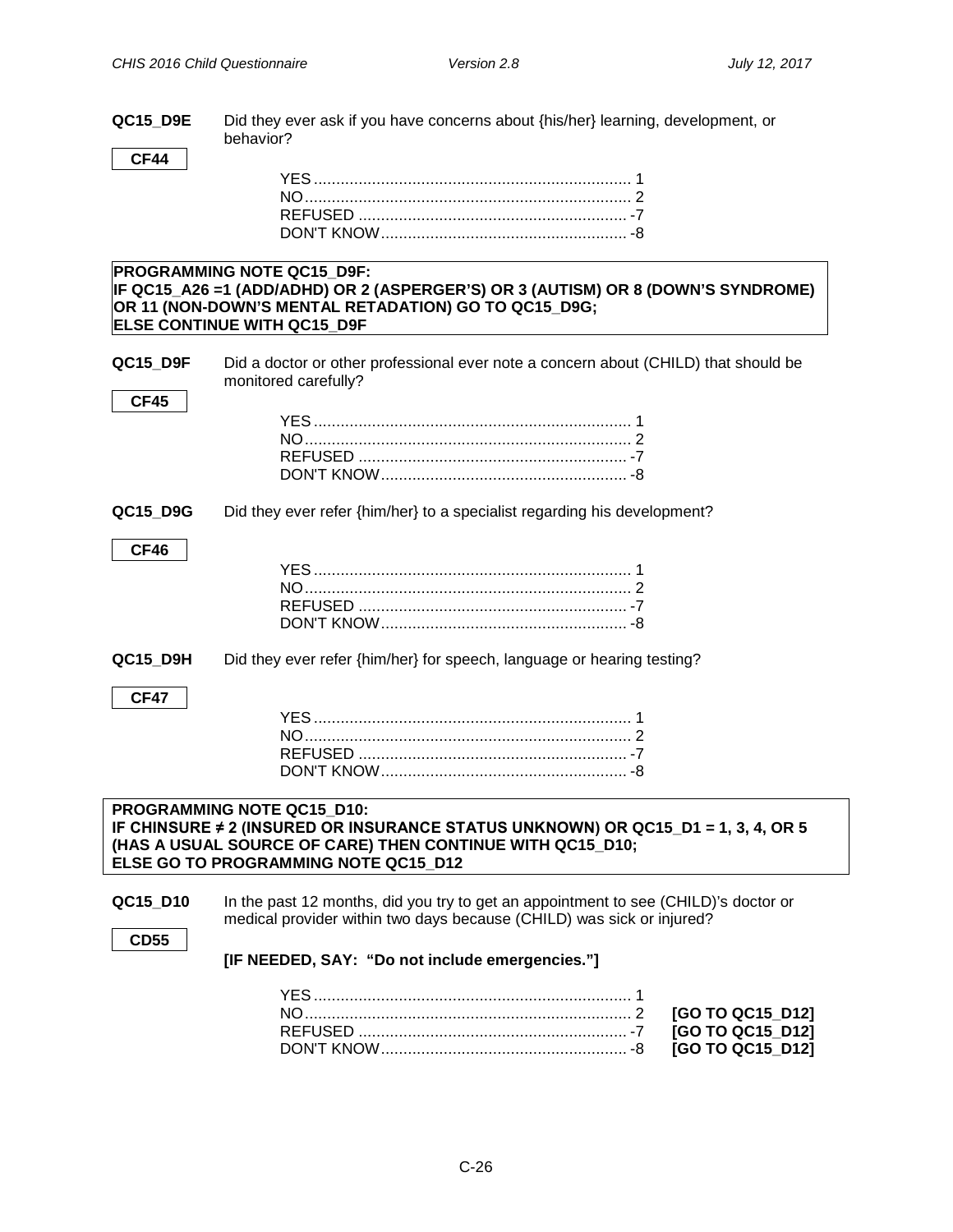<span id="page-26-0"></span>**Communication Problems with a Doctor**

**QC15\_D11** How often were you able to get an appointment within two days? Would you say…

**CD45**

#### **PROGRAMMING NOTE QC15\_D12: IF [QC15\_D4 > 0 (HAD A DOCTOR VISIT IN THE PAST 12 MONTHS) OR QC15\_D5 = 1 OR 2 (SEEN A DOCTOR IN LAST 12 MONTHS OR 1-2 YEARS AGO)], CONTINUE WITH QC15\_D12; ELSE GO TO QC15\_D17**

**QC15\_D12** The last time you saw a doctor for (CHILD), did you have a hard time understanding the doctor?

**CD25**

| NEVER ACCOMPANIED CHILD TO DOCTOR  3 |  |
|--------------------------------------|--|
|                                      |  |
|                                      |  |

[GO TO QC15\_D14]

| <b>PROGRAMMING NOTE QC15 D13:</b>                                           |
|-----------------------------------------------------------------------------|
| IF QC15_D12 = 2 (DID NOT HAVE A HARD TIME UNDERSTANDING THE DOCTOR) AND     |
| [INTERVIEW NOT CONDUCTED IN ENGLISH OR QA13_G4 > 1 (ADULT R SPEAKS LANGUAGE |
| OTHER THAN ENGLISH AT HOME)], CONTINUE WITH QC15 D13;                       |
| SET CD31ENGL = ENGLSPAN TO STORE INTERVIEW LANGUAGE AT TIME QC15 D13 WAS    |
| <b>ASKED;</b>                                                               |
| ELSE SKIP TO QC15 D14;                                                      |

#### **QC15\_D13** In what language does (CHILD)'s doctor speak to you?

#### **CD31**

| [GO TO QC15 D15] |
|------------------|
| [GO TO QC15 D17] |
| [GO TO QC15 D17] |
| [GO TO QC15 D17] |
| [GO TO QC15 D17] |
| [GO TO QC15 D17] |
| [GO TO QC15 D17] |
| [GO TO QC15_D17] |
| [GO TO QC15 D17] |
| [GO TO QC15 D17] |
| [GO TO QC15 D17] |
| [GO TO QC15 D17] |
|                  |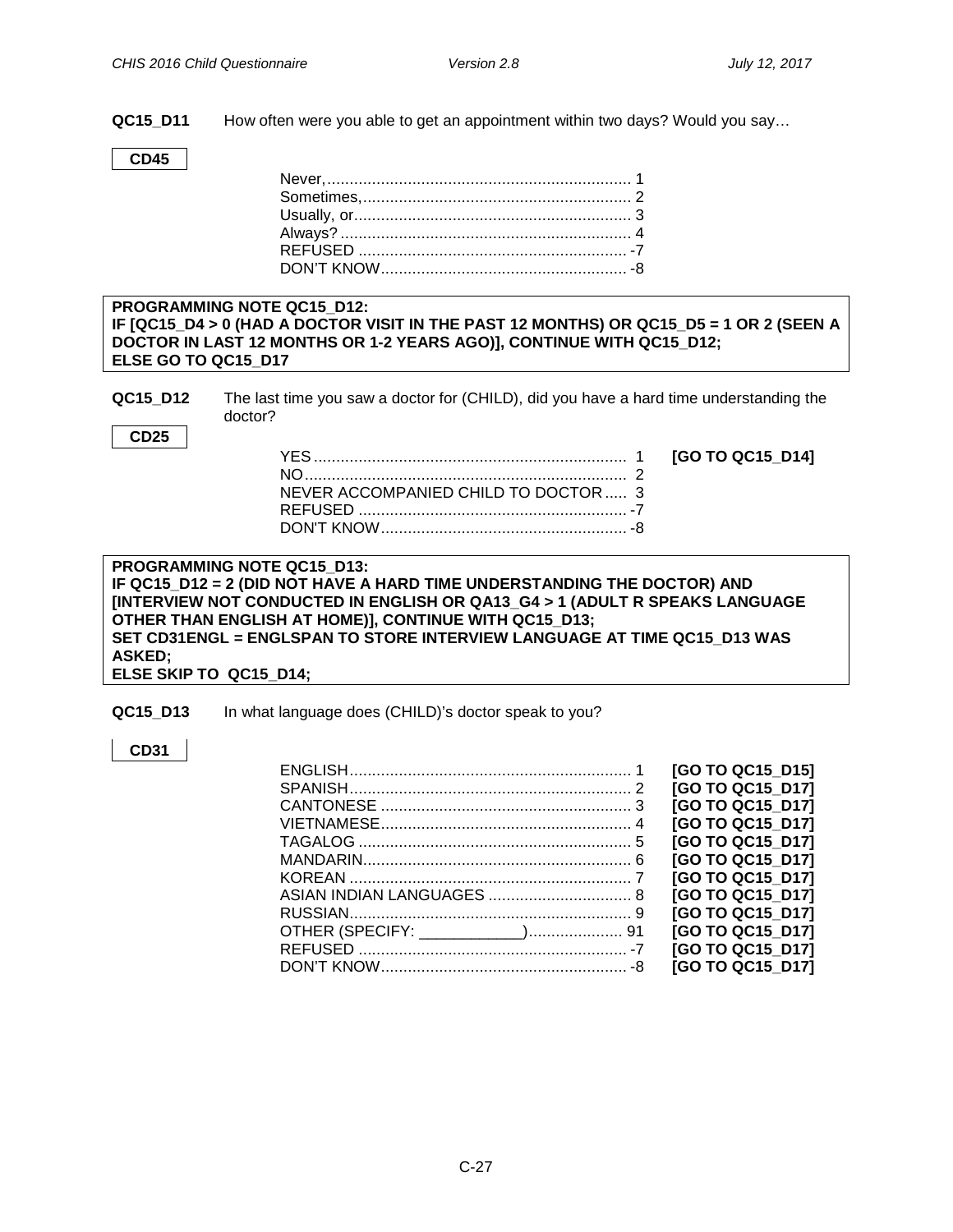<span id="page-27-0"></span>

| ELSE SKIP TO QC15 D17;      | PROGRAMMING NOTE QC15_D14:<br>IF QC15_D12 = 1 (HAD A HARD TIME UNDERSTANDING DOCTOR), CONTINUE WITH QC15_D14;                                                                      |                                                          |
|-----------------------------|------------------------------------------------------------------------------------------------------------------------------------------------------------------------------------|----------------------------------------------------------|
| QC15_D14                    | Was this because you and the doctor spoke different languages?                                                                                                                     |                                                          |
| <b>CD26</b>                 |                                                                                                                                                                                    |                                                          |
| QC15_D15                    | Did you need someone to help you understand the doctor?                                                                                                                            |                                                          |
| <b>CD27</b>                 |                                                                                                                                                                                    | [GO TO QC15 D17]<br>[GO TO QC15_D17]<br>[GO TO QC15_D17] |
| QC15_D16                    | Who was this person who helped you understand the doctor?                                                                                                                          |                                                          |
| <b>CD28</b>                 | AN ADULT FAMILY MEMBER OR FRIEND<br>MEDICAL STAFF INCLUDING NURSES AND<br>PROFESSIONAL INTERPRETER (BOTH IN<br>PERSON AND ON THE TELEPHONE) 5<br>OTHER (PATIENTS, SOMEONE ELSE)  6 |                                                          |
| QC15_D17<br>CE <sub>1</sub> | During the past 12 months, did you either delay or not get a medicine that a doctor<br>prescribed for (CHILD)?                                                                     |                                                          |
|                             |                                                                                                                                                                                    | [GO TO QC15_D19]<br>[GO TO QC15_D19]<br>[GO TO QC15_D19] |
| QC15_D18                    | Was cost or lack of insurance a reason why you delayed or did not get the prescription?                                                                                            |                                                          |
| <b>CE12</b>                 |                                                                                                                                                                                    |                                                          |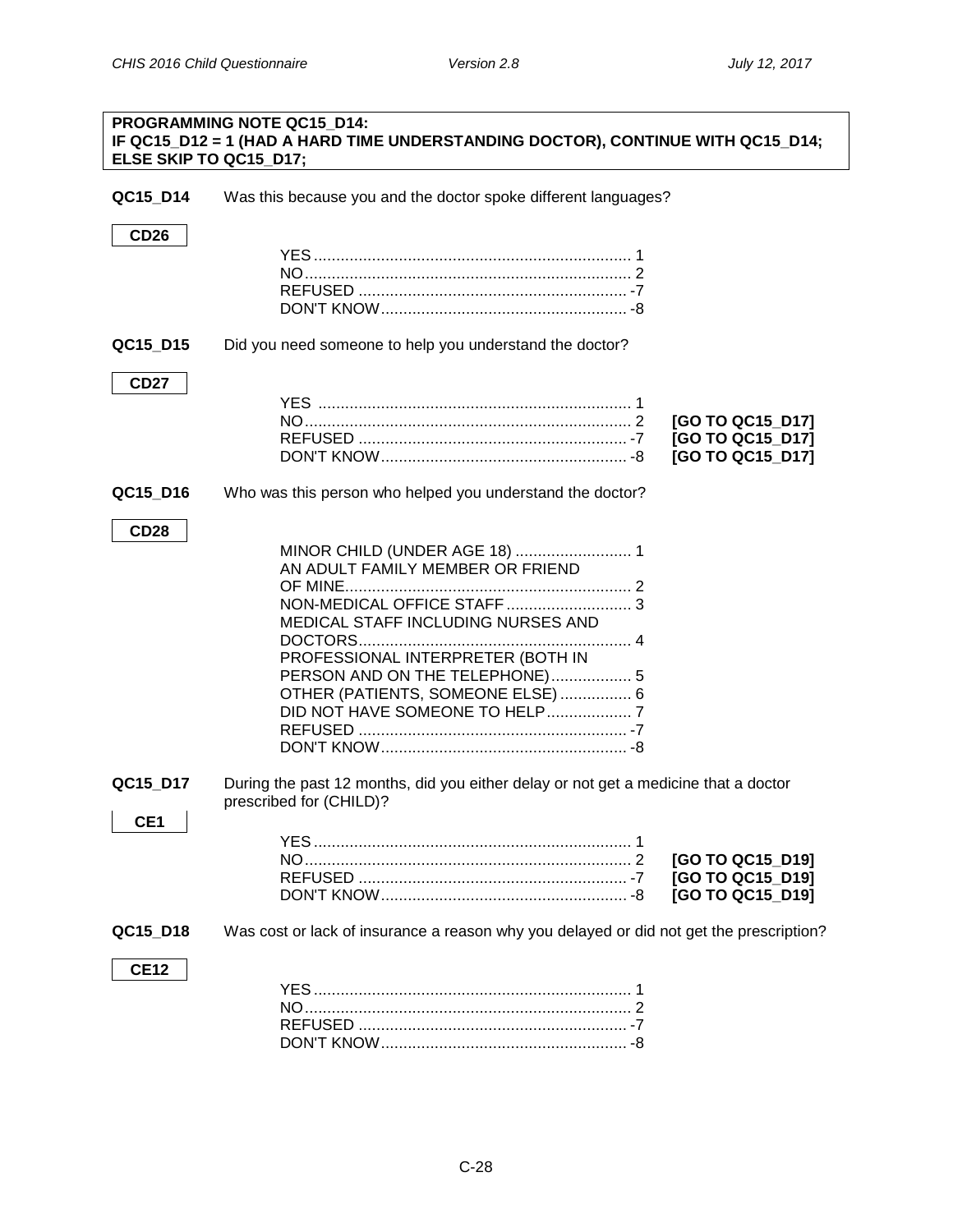| QC15_D19                | During the past 12 months, did you delay or not get any other medical care you felt<br>(CHILD) needed — such as seeing a doctor, a specialist, or other health professional? |                                                                   |  |
|-------------------------|------------------------------------------------------------------------------------------------------------------------------------------------------------------------------|-------------------------------------------------------------------|--|
| CE7                     |                                                                                                                                                                              | [GO TO PN QC15_D24]<br>[GO TO PN QC15_D24]                        |  |
|                         |                                                                                                                                                                              | [GO TO PN QC15_D24]                                               |  |
| QC15 D20<br><b>CD66</b> | Did (CHILD) get the care eventually?                                                                                                                                         |                                                                   |  |
|                         |                                                                                                                                                                              |                                                                   |  |
| QC15_D21<br><b>CE13</b> | Was cost or lack of insurance a reason why you delayed or did not get the medical care<br>you felt (he/she) needed?                                                          |                                                                   |  |
|                         |                                                                                                                                                                              | [GO TO PN QC15 D23]<br>[GO TO PN QC15_D23]<br>[GO TO PN QC15 D23] |  |
| QC15_D22                | Was that the main reason?                                                                                                                                                    |                                                                   |  |
| <b>CD67</b>             |                                                                                                                                                                              | [GO TO PN QC15_D24]<br>[GO TO PN QC15_D24]<br>[GO TO PN QC15_D24] |  |
| QC15_D23<br><b>CD68</b> | What was the one main reason why you delayed getting the care you felt {he/she}<br>needed?                                                                                   |                                                                   |  |
|                         | MY INSURANCE NOT ACCEPTED  2<br>TRANSPORTATION PROBLEMS 5<br>NO CHILD CARE FOR CHILDREN AT HOME  7<br>FORGOT OR LOST REFERRAL  8<br>COULDN'T AFFORD/COST TOO MUCH 10         |                                                                   |  |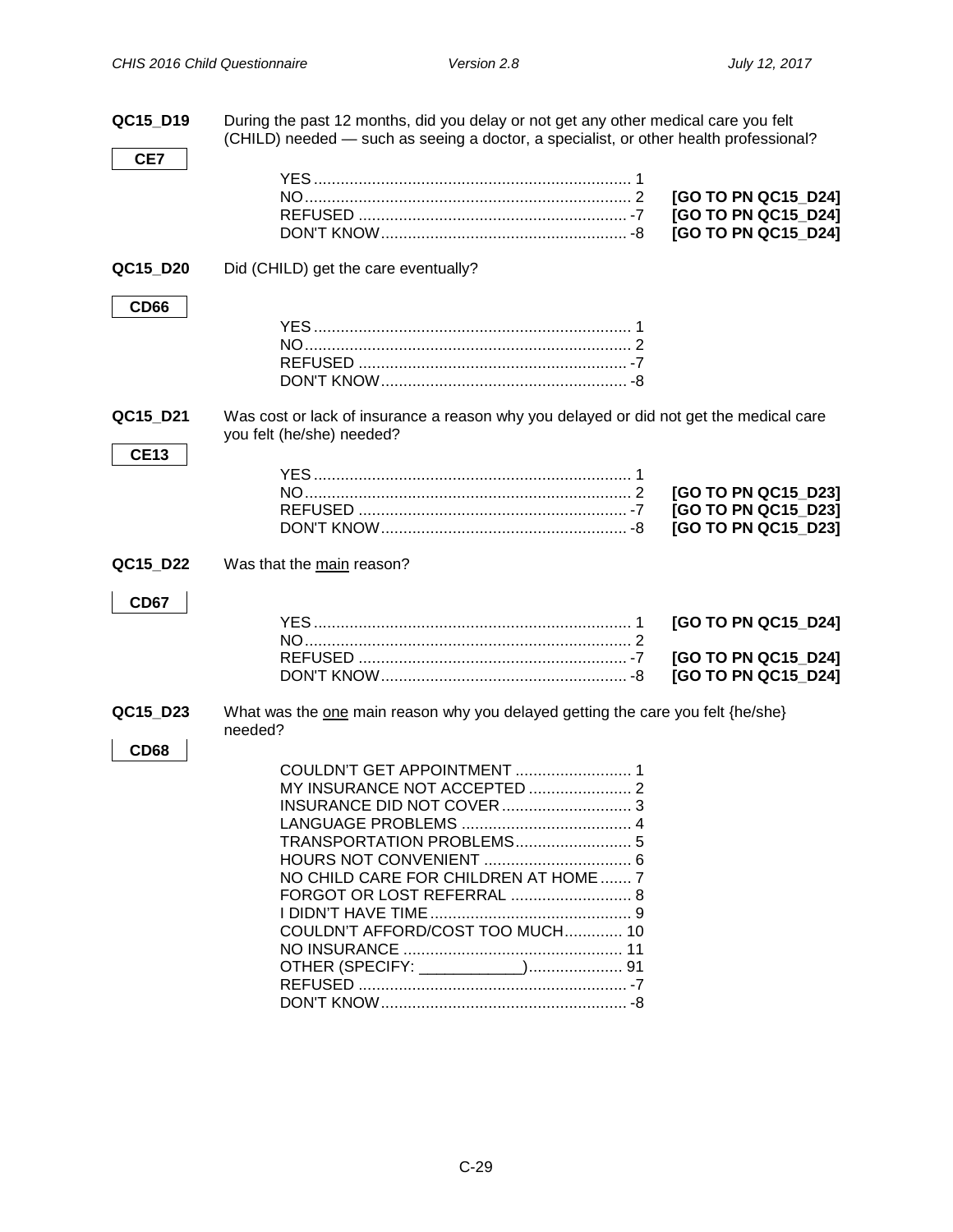<span id="page-29-1"></span><span id="page-29-0"></span>

| QC15_D24                | During the past 12 months, did you have any trouble finding a general doctor or provider<br>who would see your child?                                 |
|-------------------------|-------------------------------------------------------------------------------------------------------------------------------------------------------|
| <b>CD69</b>             |                                                                                                                                                       |
| QC15_D25<br><b>CD70</b> | During the past 12 months, were you told by a doctor's office or clinic that they would not<br>accept your child as a new patient?                    |
|                         |                                                                                                                                                       |
| QC15_D26<br><b>CD71</b> | During the past 12 months, were you told by a doctor's office or clinic that they did not<br>accept your child's health care coverage?                |
|                         |                                                                                                                                                       |
|                         | PROGRAMMING NOTE QC15_D27:<br>IF CAGE < 6 MONTHS, GO TO QC15_D28;<br>ELSE IF CAGE ≥ 6 MONTHS, CONTINUE WITH QC15_D27                                  |
| QC15_D27                | During the past 12 months, did (CHILD) get a flu shot or the nasal flu vaccine, called<br>"Flumist"?                                                  |
| <b>CD30</b>             | [IF NEEDED, SAY: "A flu shot is usually given in the Fall and protects against<br>influenza for the flu season."]                                     |
|                         |                                                                                                                                                       |
|                         | PROGRAMMING NOTE QC15 D28:<br>IF SKAID=ADULTID AND AJ108 ≠ 1 THEN AUTOCODE QC15_D28 = AJ108 AND GO TO QC15_E1;<br><b>ELSE CONTINUE WITH QC15_D28;</b> |
| QC15_D28                | The next questions are about using the Internet to get health information.                                                                            |
| <b>CD46</b>             | Do you ever go on-line to use the Internet?                                                                                                           |
|                         | [GO TO QC15_E1]<br>[GO TO QC15_E1]<br>[GO TO QC15_E1]                                                                                                 |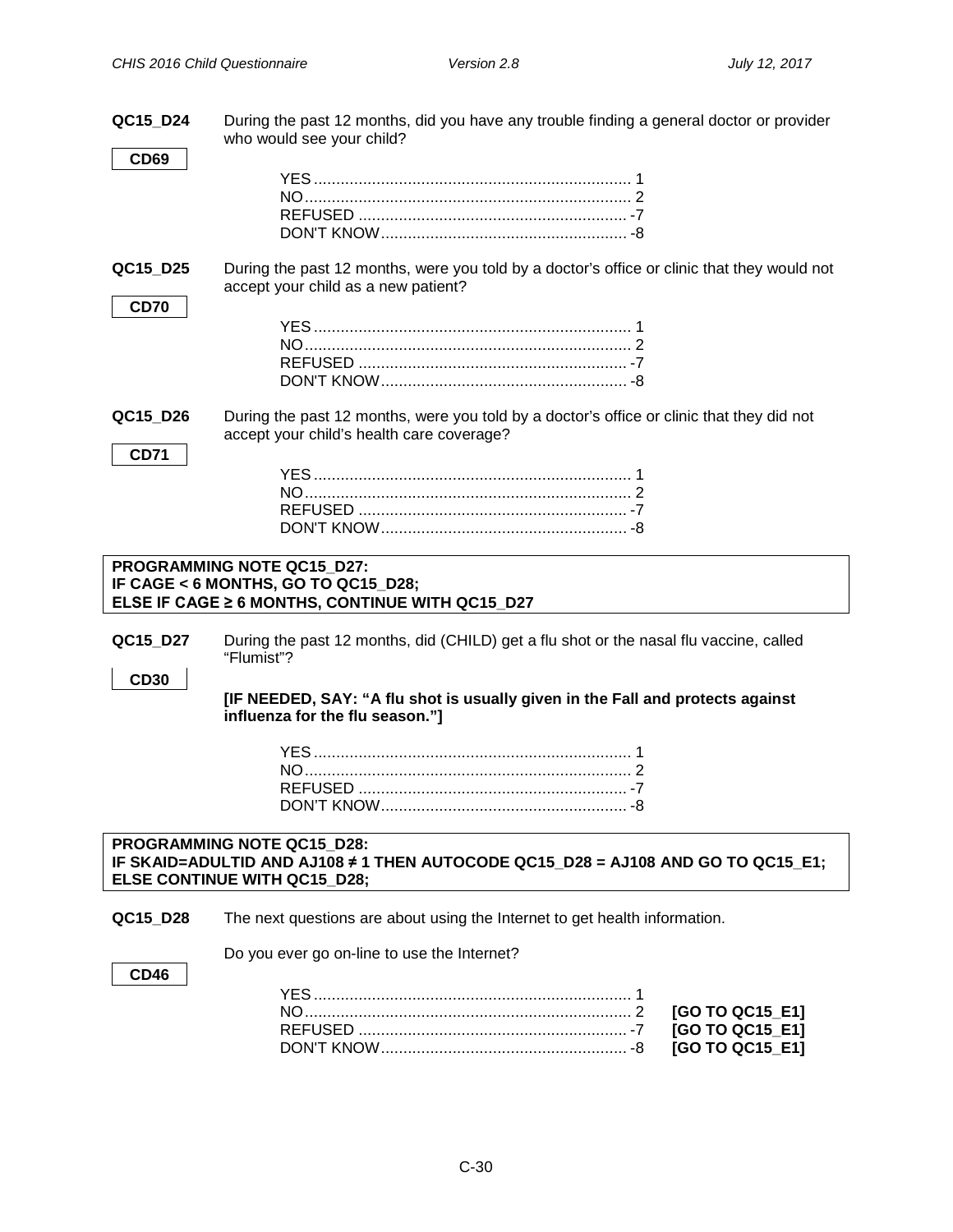| QC15_D29                | [In the past 12 months, have you gone on-line to look for information that would help you<br>with] (CHILD'S) health?                      |
|-------------------------|-------------------------------------------------------------------------------------------------------------------------------------------|
| <b>CD47</b>             |                                                                                                                                           |
| QC15_D30<br><b>CD48</b> | [In the past 12 months, have you gone on-line to look for information that would help you<br>with] how {he/she} is developing physically? |
| QC15_D31<br><b>CD49</b> | [In the past 12 months, have you gone on-line to look for information that would help you<br>with] {his/her} speech?                      |
| QC15_D32<br><b>CD50</b> | [In the past 12 months, have you gone on-line to look for information that would help you<br>with] how well {he/she} can hear?            |
| QC15_D33<br><b>CD51</b> | [In the past 12 months, have you gone on-line to look for information that would help you<br>with] {his/her} diet or nutrition?           |
| QC15_D34<br><b>CD52</b> | [In the past 12 months, have you gone on-line to look for information that would help you<br>with] {his/her} physical activity?           |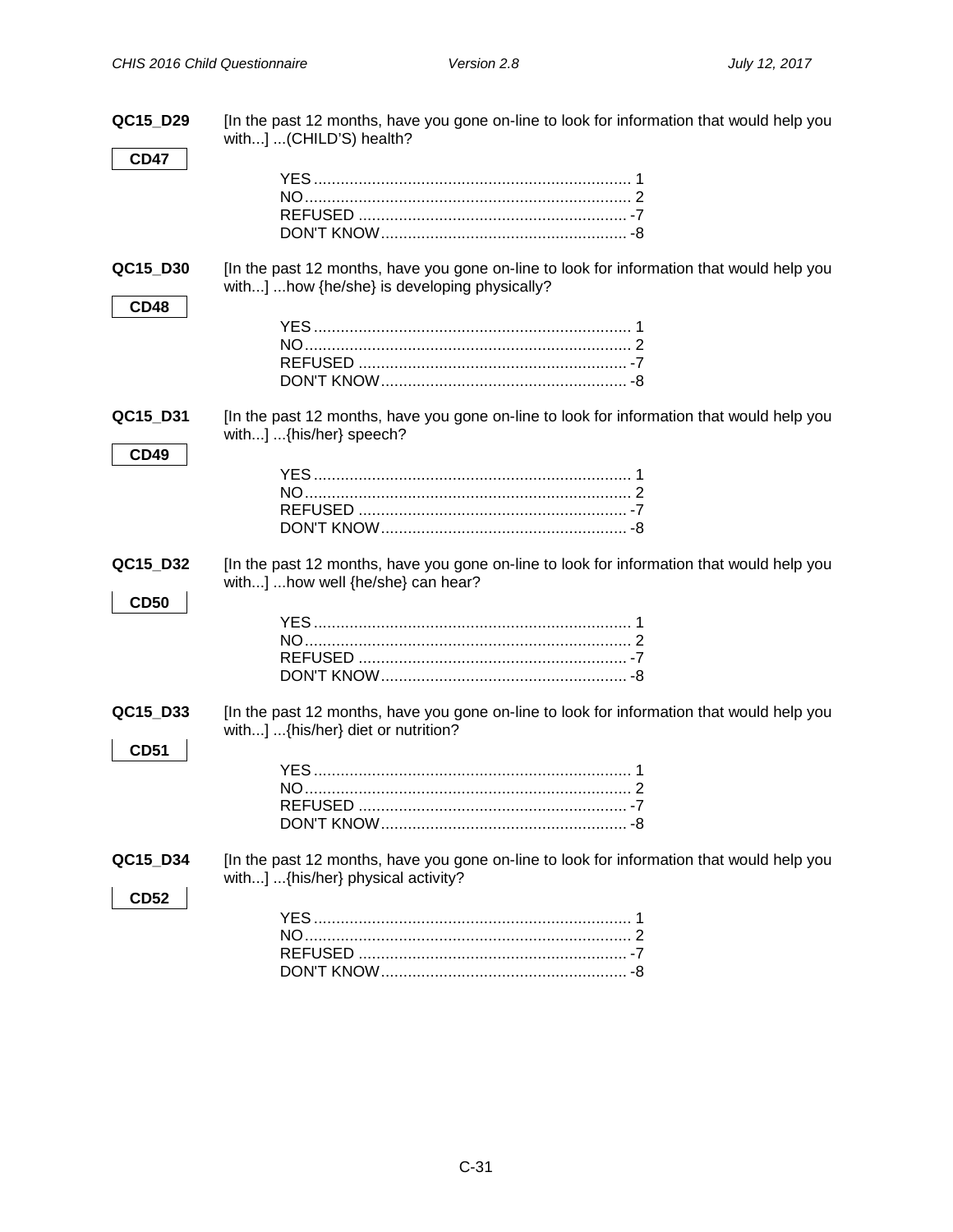**QC15\_D35** [In the past 12 months, have you gone on-line to look for information that would help you with...] ...{his/her} behavior?

**CD53**

#### **PROGRAMMING NOTE QC15\_D36: IF QC15\_D29= 2 AND QC15\_D30 = 2 AND QC15\_D31 = 2 AND QC15\_ D32 = 2 AND QC15\_D33 = 2 AND QC15\_D34= 2 AND QC15\_D35 = 2, GO TO PROGRAMMING NOTE QC15\_E1; ELSE CONTINUE WITH QC15\_D36**

**QC15** D36 In the past 12 months, did you talk to a doctor or other medical provider about child health information you found on-line?

#### **CD54**

| DID NOT FIND INFORMATION ON-LINE  3 |  |
|-------------------------------------|--|
|                                     |  |
|                                     |  |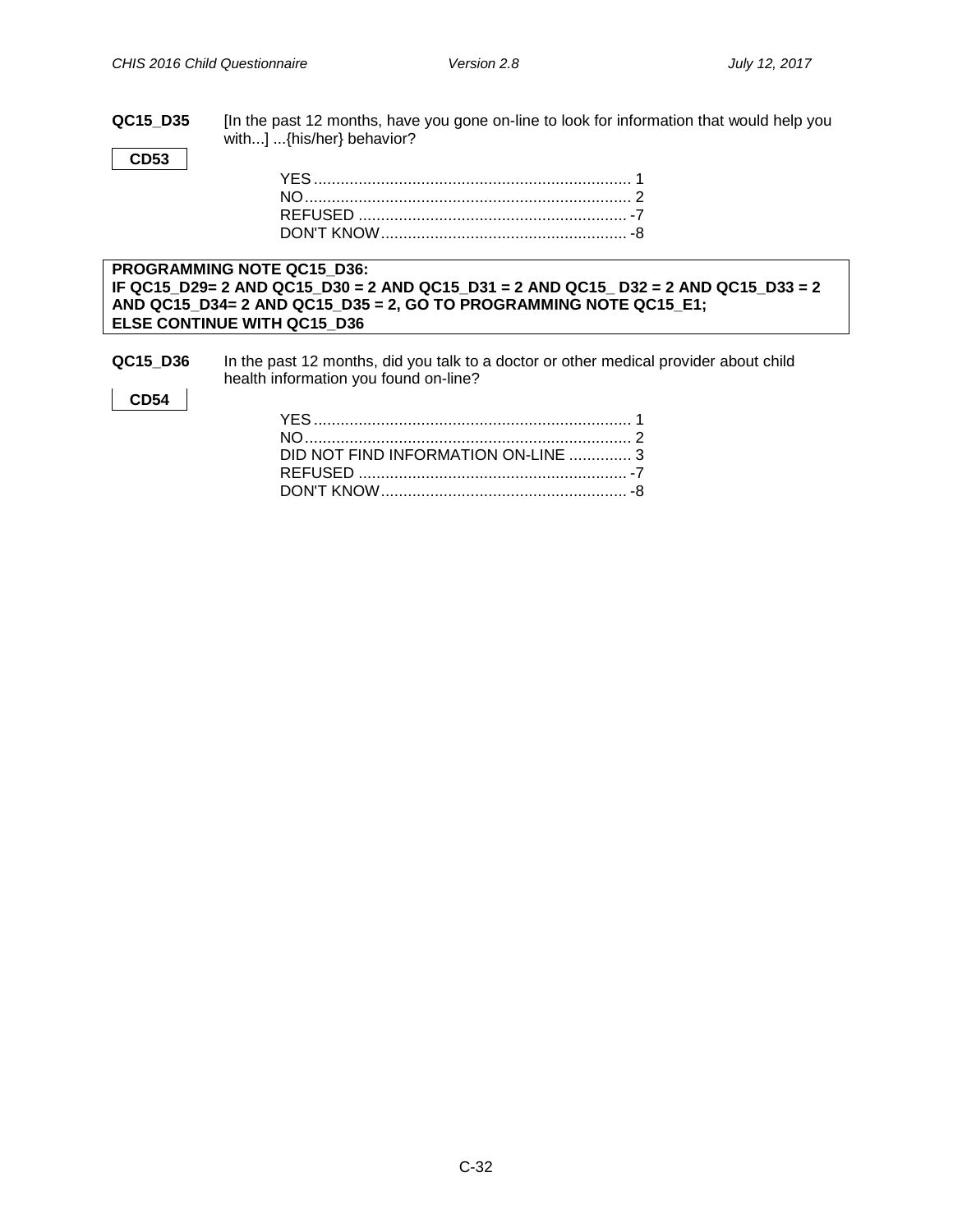### **SECTION E – PUBLIC PROGRAMS**

<span id="page-32-1"></span><span id="page-32-0"></span>**PROGRAMMING NOTE SECTION E: IF POVERTY = 1, 2, 3, OR 5 (INCOME LESS THAN OR EQUAL TO 300% OF POVERTY LEVEL) OR POVERTY LEVEL CANNOT BE DETERMINED (POVERTY = 8) AND KIDS1ST <> "Y" OR KIDS1ST = "Y", CONTINUE WITH QC15\_E1; ELSE SKIP TO QC15\_F1**

**QC15 E1** Is (CHILD) now on TANF or CalWORKs?

#### **CE11**

**[IF NEEDED, SAY: "TANF means 'Temporary Assistance to Needy Families," and CalWORKs means 'California Work Opportunities and Responsibilities to Kids.' Both replaced AFDC, California's old welfare entitlement program."]**

<span id="page-32-2"></span>**QC15\_E2** Is (CHILD) receiving Food Stamp benefits, also known as CalFresh?

#### **CE11A**

**[IF NEEDED, SAY: "You receive benefits through an EBT card. EBT stands for Electronic Benefit Transfer card and is also known as the Golden State Advantage Card."]**

<span id="page-32-3"></span>**PROGRAMMING NOTE QC15\_E3: IF CAGE > 6, GO TO QC15\_F1; ELSE CONTINUE WITH QC15\_E3**

**QC15 E3** Is (CHILD) on WIC now?

**CE11C**

**[IF NEEDED, SAY: "WIC means 'Supplemental Food Program for Women, Infants and Children.'']**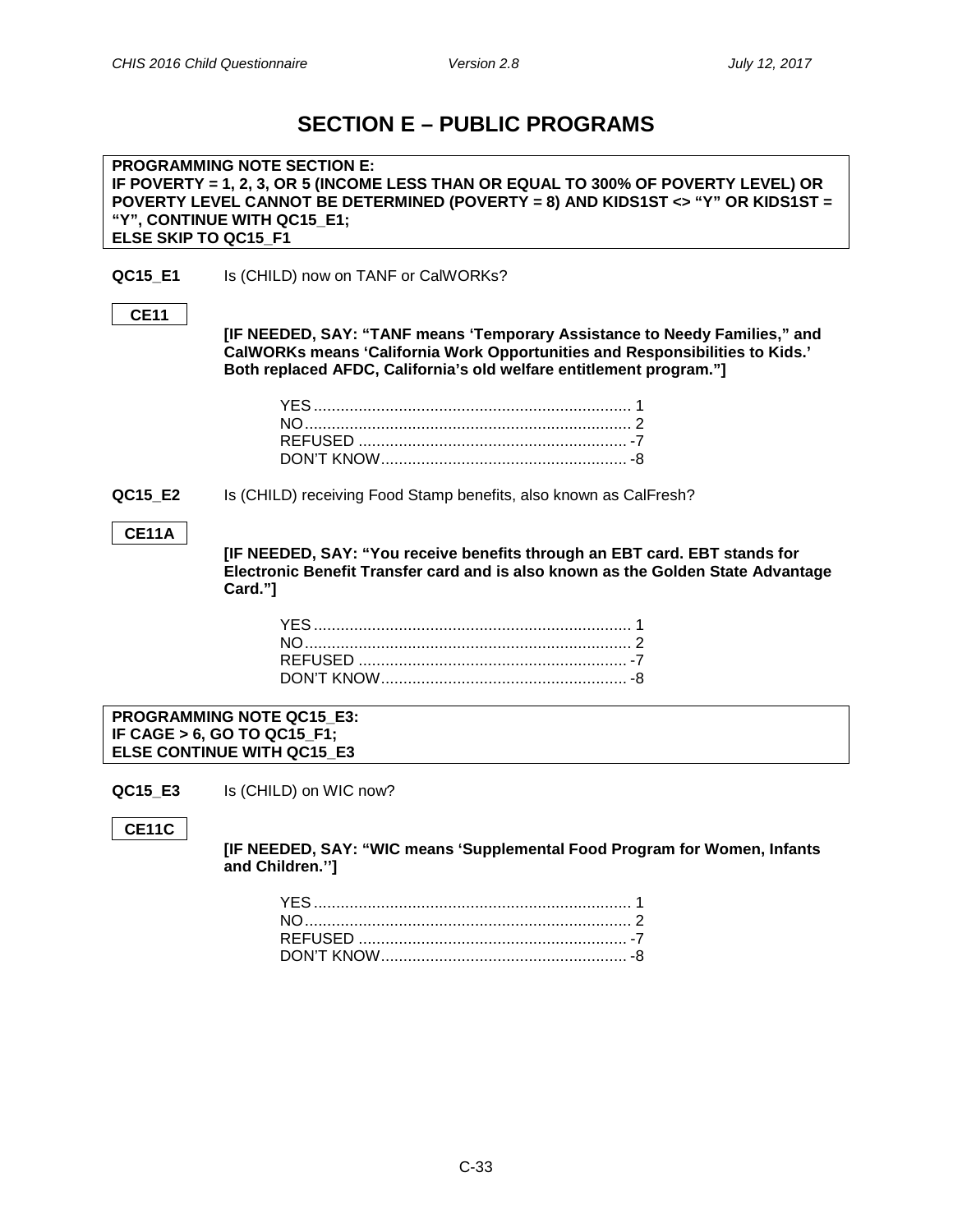## **SECTION F – PARENTAL INVOLVEMENT**

<span id="page-33-0"></span>

| <b>PROGRAMMING NOTE QC15 F1:</b><br>IF CAGE > 5 YEARS GO TO PROGRAMMING NOTE QC15_G1;<br><b>ELSE CONTINUE WITH QC15 F1</b>         |                                                                                                                                                         |
|------------------------------------------------------------------------------------------------------------------------------------|---------------------------------------------------------------------------------------------------------------------------------------------------------|
| QC15_F1<br><b>CG14</b>                                                                                                             | In a usual week, about how many days do you or any other family members read stories<br>or look at picture books with (CHILD)?                          |
|                                                                                                                                    |                                                                                                                                                         |
| QC15_F2<br><b>CG15</b>                                                                                                             | [In a usual week, about how many days do you or any other family member] play music<br>or sing songs with (CHILD)?                                      |
|                                                                                                                                    |                                                                                                                                                         |
| QC15_F3<br><b>CG16</b>                                                                                                             | [In a usual week, about how many days do you or any other family member] take<br>(CHILD) out somewhere, for example, to the park, store, or playground? |
|                                                                                                                                    |                                                                                                                                                         |
| PROGRAMMING NOTE QC15 F3A:<br>IF CAGE < 5 YEARS OR HOUSEHOLD HAS CHILDREN < 5 YEARS, CONTINUE WITH QC15_F3A;<br>ELSE GO TO QC15_G1 |                                                                                                                                                         |
| QC15_F3A<br>CF64                                                                                                                   | Have you seen or heard messages encouraging you to talk, read and sing with your<br>child?                                                              |
|                                                                                                                                    |                                                                                                                                                         |

<span id="page-33-1"></span>NO......................................................................... 2 **[GO TO QC15\_G1]** REFUSED ............................................................ -7 **[GO TO QC15\_G1]**

DON'T KNOW....................................................... -8 **[GO TO QC15\_G1]**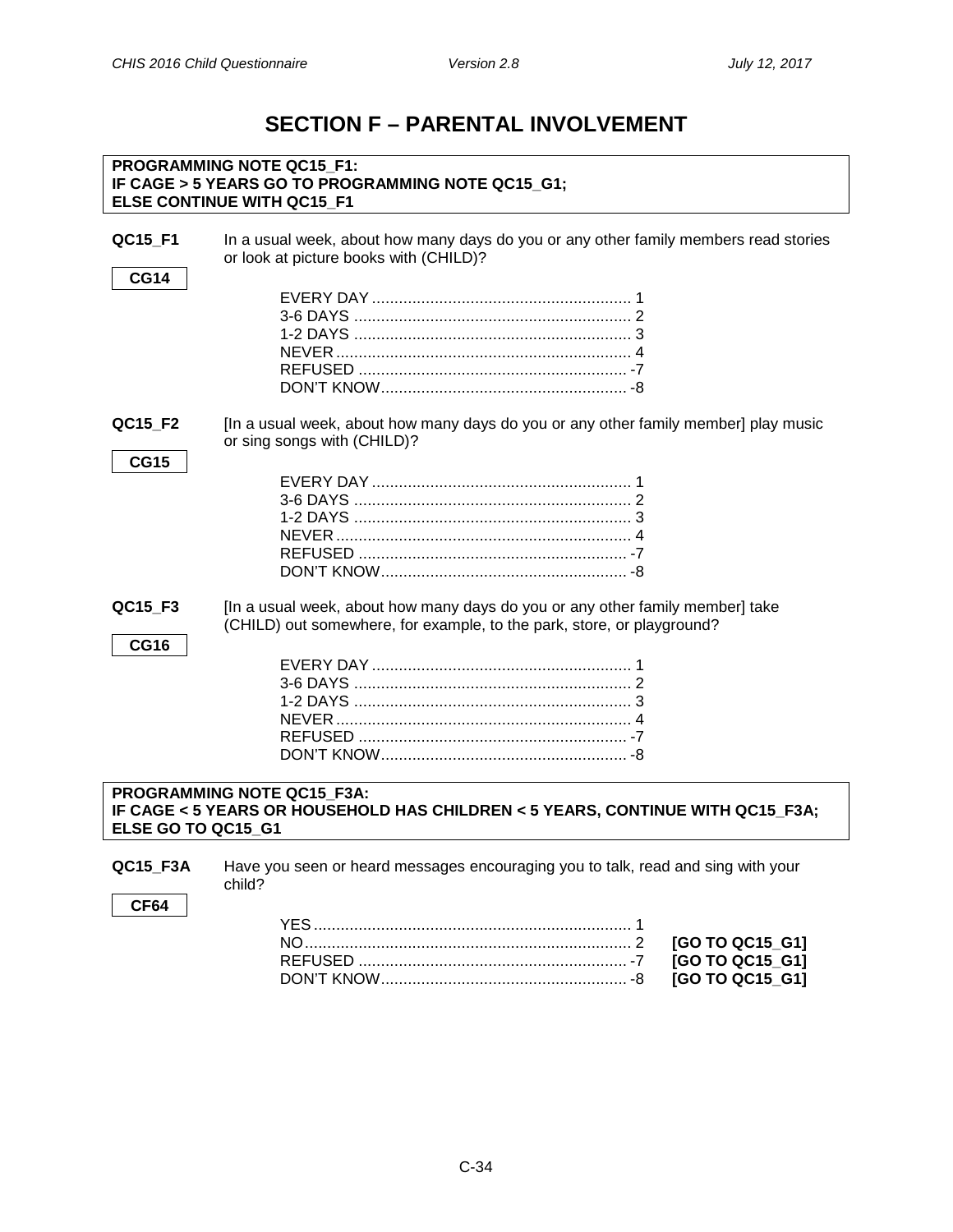| <b>QC15_F3B</b><br>CF65 | Would you say that you talk with your child less, about the same, or more after hearing<br>that message? |
|-------------------------|----------------------------------------------------------------------------------------------------------|
| QC15_F3C<br>CF66        | Would you say that you sing with your child less, about the same, or more after hearing<br>that message? |
| QC15_F3D<br>CF67        | Would you say that you read with your child less, about the same, or more after hearing<br>that message? |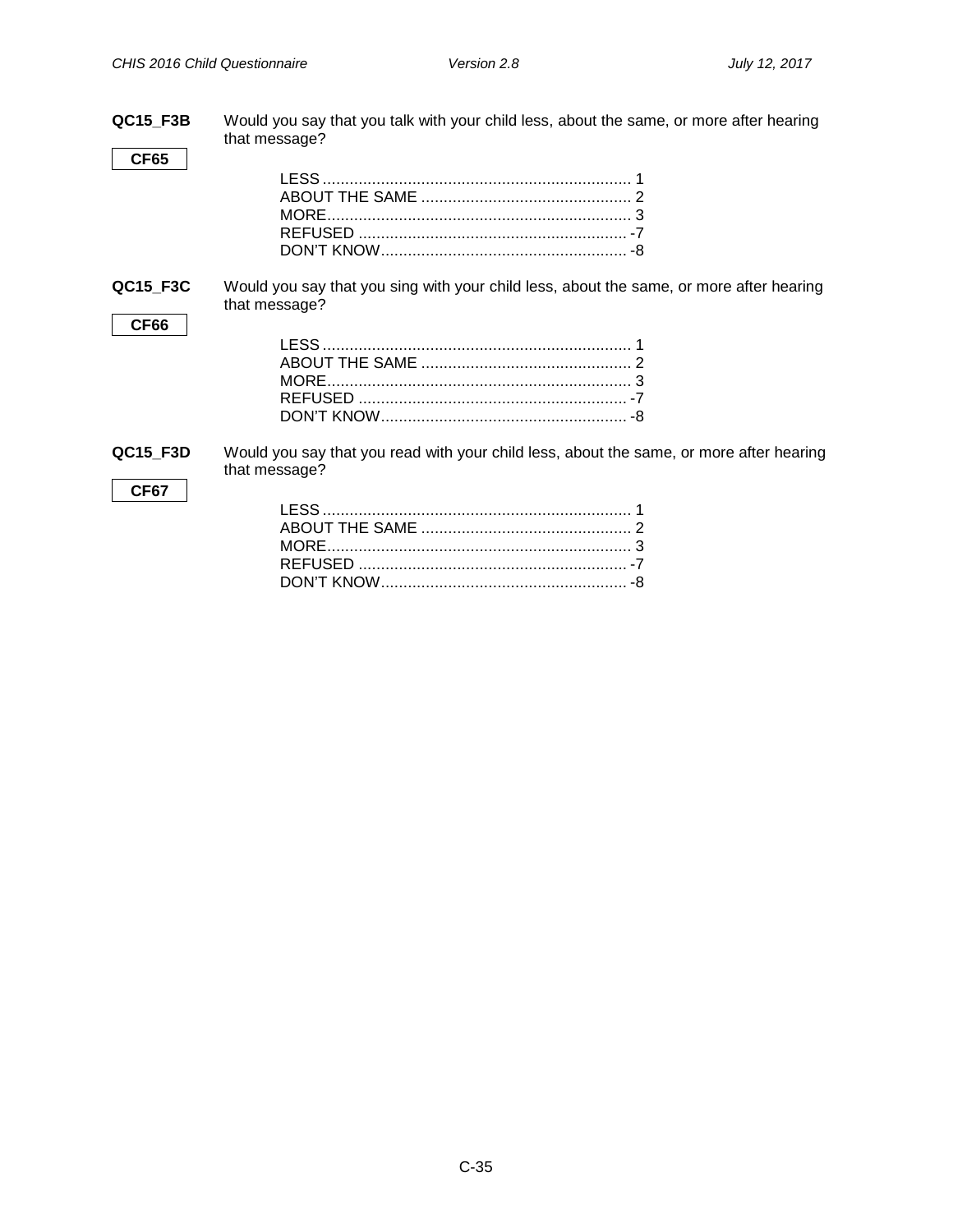### **SECTION G – CHILD CARE AND SOCIAL COHESION**

### <span id="page-35-1"></span><span id="page-35-0"></span>**PROGRAMMING NOTE QC15\_G1: IF CAGE ≥ 7, DO NOT DISPLAY LAST SENTENCE OF FIRST PARAGRAPH QC15\_G1** These next questions are about childcare. By childcare we mean any arrangement where someone other than the parents, legal guardian, or stepparents takes care of (CHILD). {This includes preschool and nursery school, but not kindergarten.} Do you currently have any kind of regular childcare arrangements for (CHILD) for 10 hours or more per week? **CG1** YES....................................................................... 1 NO......................................................................... 2 **[GO TO QC15\_G13]** REFUSED ............................................................ -7 **[GO TO QC15\_G13]** DON'T KNOW....................................................... -8 **[GO TO QC15\_G13] QC15\_G2** Altogether, how many hours is (CHILD) in childcare during a typical week? Include all combinations of care arrangements. **CG2** \_\_\_\_\_ HOURS [SR: 10-168 HRS] REFUSED ............................................................ -7 **[GO TO QC15\_G13]** DON'T KNOW....................................................... -8 **[GO TO QC15\_G13] PROGRAMMING NOTE QC15\_G3: IF QC15\_G2 < 10 (HOURS IN CHILDCARE), GO TO QC15\_G11; ELSE CONTINUE WITH QC15\_G3 QC15\_G3** During a typical week does (CHILD) receive childcare from... a grandparent or other family member? **CG3A** YES....................................................................... 1 NO......................................................................... 2 REFUSED ............................................................ -7 DON'T KNOW....................................................... -8 **QC15\_G4** [Does (CHILD) receive childcare from]... a non-family member who cares for (CHILD) in your home? **CG3E** YES....................................................................... 1 NO......................................................................... 2 REFUSED ............................................................ -7 DON'T KNOW....................................................... -8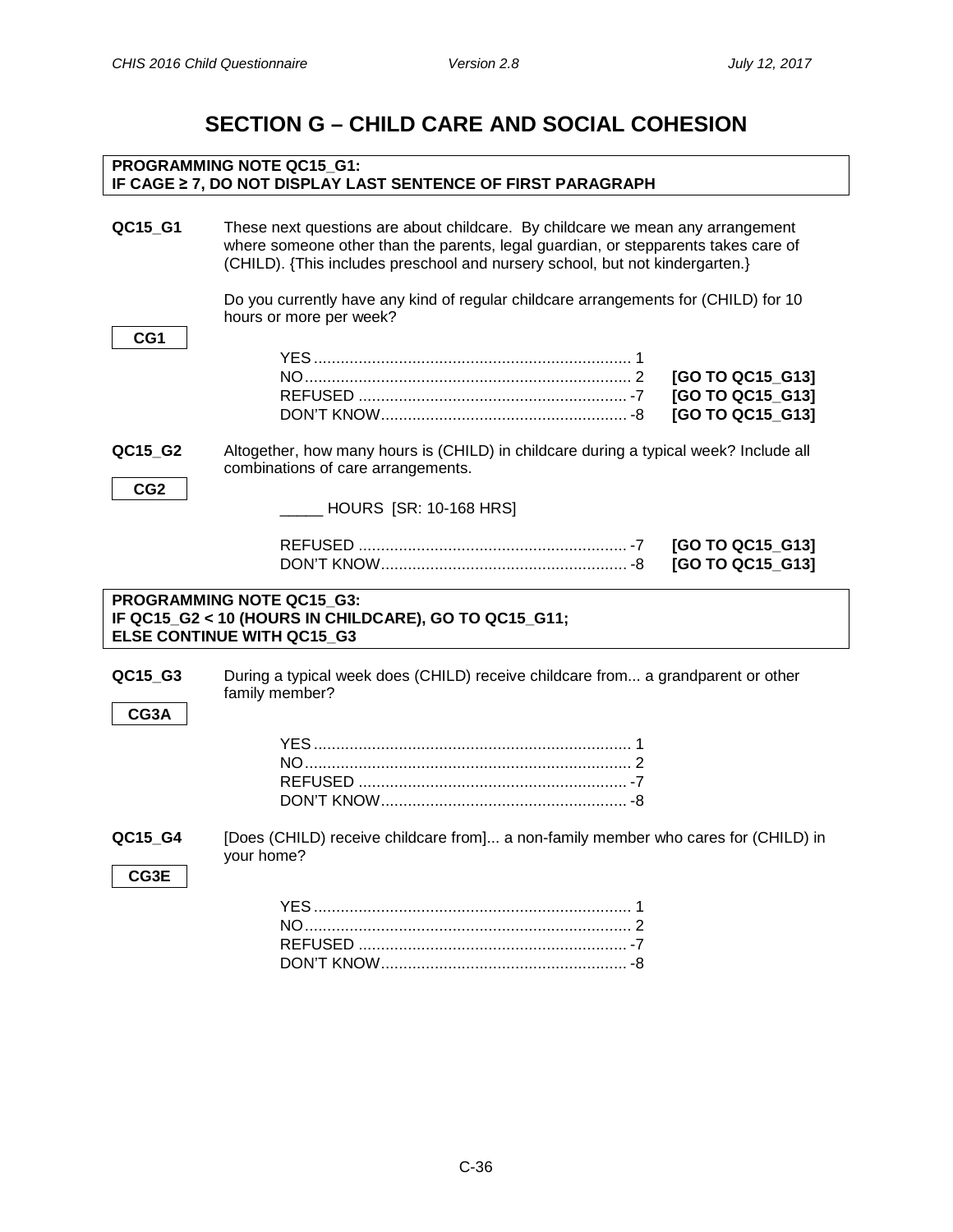| QC15_G5                                                                                                                                   | [Does (CHILD) receive childcare from] a non-family member who cares for (CHILD) in<br>his or her home?                          |  |  |  |
|-------------------------------------------------------------------------------------------------------------------------------------------|---------------------------------------------------------------------------------------------------------------------------------|--|--|--|
| CG3F                                                                                                                                      |                                                                                                                                 |  |  |  |
| QC15_G6                                                                                                                                   | [Does (CHILD) receive childcare from] a childcare center that is not in someone's<br>home?                                      |  |  |  |
| CG3D                                                                                                                                      |                                                                                                                                 |  |  |  |
|                                                                                                                                           |                                                                                                                                 |  |  |  |
|                                                                                                                                           |                                                                                                                                 |  |  |  |
|                                                                                                                                           |                                                                                                                                 |  |  |  |
|                                                                                                                                           |                                                                                                                                 |  |  |  |
|                                                                                                                                           | PROGRAMMING NOTE QC15_G7:                                                                                                       |  |  |  |
|                                                                                                                                           | IF CAGE ≥ 7 YEARS, GO TO PROGRAMMING NOTE QC15_G13;                                                                             |  |  |  |
|                                                                                                                                           | ELSE CONTINUE WITH QC15_G7                                                                                                      |  |  |  |
| QC15_G7                                                                                                                                   | [Does (CHILD) receive childcare from] a Head Start or state preschool program?                                                  |  |  |  |
| CG3B                                                                                                                                      |                                                                                                                                 |  |  |  |
|                                                                                                                                           |                                                                                                                                 |  |  |  |
|                                                                                                                                           |                                                                                                                                 |  |  |  |
|                                                                                                                                           |                                                                                                                                 |  |  |  |
|                                                                                                                                           |                                                                                                                                 |  |  |  |
| QC15_G8                                                                                                                                   | [Does (CHILD) receive childcare from] some other preschool or nursery school?                                                   |  |  |  |
| CG3C                                                                                                                                      |                                                                                                                                 |  |  |  |
|                                                                                                                                           |                                                                                                                                 |  |  |  |
|                                                                                                                                           |                                                                                                                                 |  |  |  |
|                                                                                                                                           |                                                                                                                                 |  |  |  |
|                                                                                                                                           |                                                                                                                                 |  |  |  |
|                                                                                                                                           |                                                                                                                                 |  |  |  |
| PROGRAMMING NOTE QC15 G9:<br>IF QC15_G6 = 1 OR QC15_G7 = 1 OR QC15_G8 = 1, CONTINUE WITH QC15_G9;<br>ELSE GO TO PROGRAMMING NOTE QC15 G10 |                                                                                                                                 |  |  |  |
| QC15_G9                                                                                                                                   | Please tell me if you strongly agree, agree, disagree, strongly disagree, or you're not sure<br>about the following statements. |  |  |  |
| <b>CG47</b>                                                                                                                               | Your child's preschool is doing a good job at preparing children for their futures.                                             |  |  |  |
|                                                                                                                                           |                                                                                                                                 |  |  |  |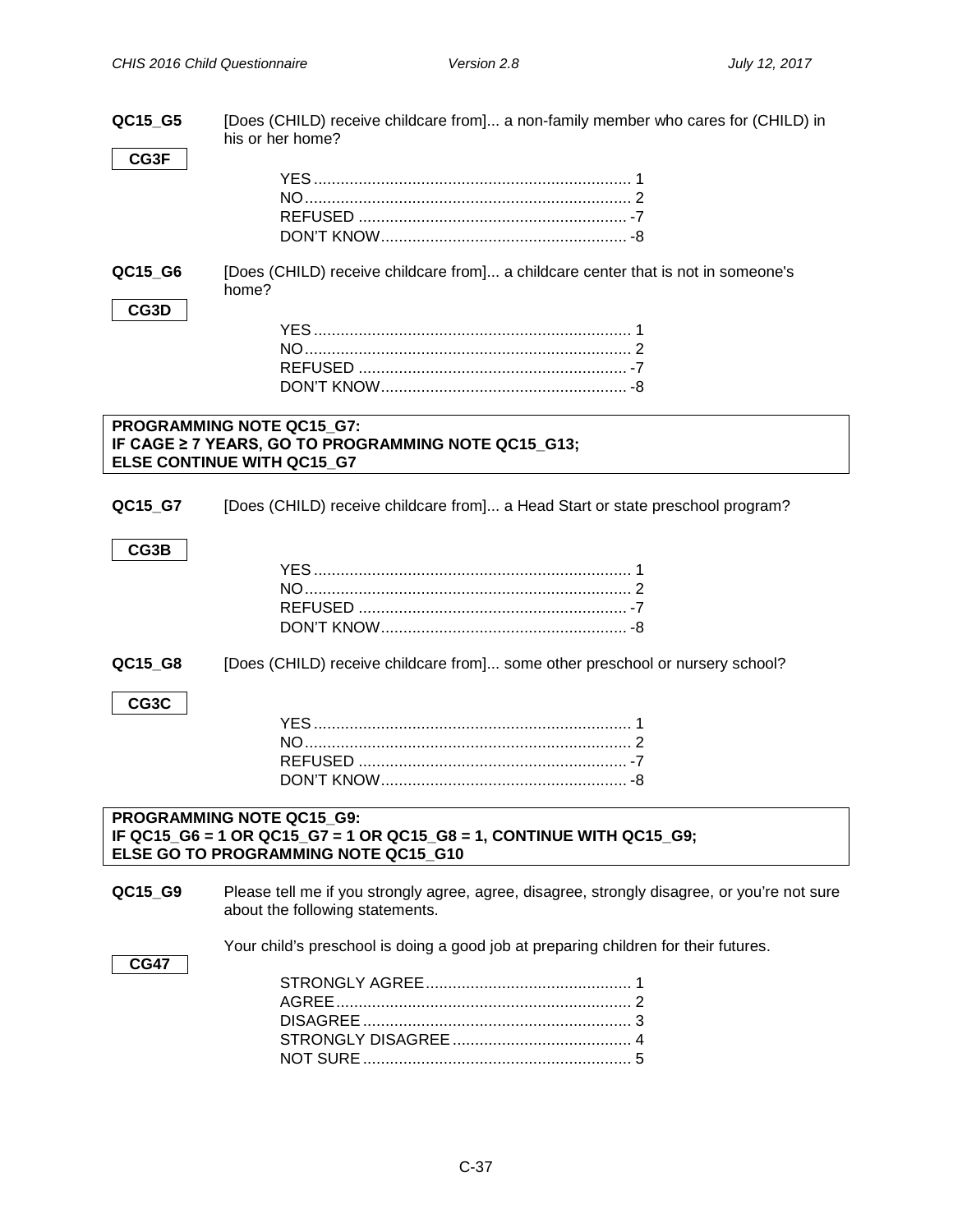| PROGRAMMING NOTE QC15 G10:<br>IF [QC15_G3 OR QC15_G4 = 1 (CHILD RECEIVES CHILDCARE FROM GRANDPARENT OR NON-<br>FAMILY MEMBER IN CHILD'S HOME)] OR IF [QC15 G5 $\neq$ 1 AND QC15 G6 $\neq$ 1 AND QC15 G7 $\neq$ 1<br>AND QC15_G8 ≠ 1 (NOT IN HEAD START, PRESCHOOL PROGRAM, OR IN CARE IN NON-FAMILY<br>MEMBER HOME)], GO TO QC15_G11;<br>ELSE CONTINUE WITH QC15_G10;<br>IF ONLY ONE OF QC15_G5, QC15_G6, QC15_G7, OR QC15_G8 = 1, DISPLAY "Is this" AND<br>"provider";<br>ELSE DISPLAY, "Are all of these" AND "providers" |                                                                                                                                                                                                   |  |  |  |
|-----------------------------------------------------------------------------------------------------------------------------------------------------------------------------------------------------------------------------------------------------------------------------------------------------------------------------------------------------------------------------------------------------------------------------------------------------------------------------------------------------------------------------|---------------------------------------------------------------------------------------------------------------------------------------------------------------------------------------------------|--|--|--|
| QC15_G10                                                                                                                                                                                                                                                                                                                                                                                                                                                                                                                    | {Is this/Are all of these} child care provider{s} licensed by the state of California?                                                                                                            |  |  |  |
| CG3G                                                                                                                                                                                                                                                                                                                                                                                                                                                                                                                        |                                                                                                                                                                                                   |  |  |  |
| QC15_G11<br>CG5                                                                                                                                                                                                                                                                                                                                                                                                                                                                                                             | In the past 12 months, was there a time when you could not find childcare when you<br>needed it for (CHILD) for a week or longer?                                                                 |  |  |  |
|                                                                                                                                                                                                                                                                                                                                                                                                                                                                                                                             | [GO TO QC15_G13]<br>[GO TO QC15_G13]<br>[GO TO QC15_G13]                                                                                                                                          |  |  |  |
| QC15_G12                                                                                                                                                                                                                                                                                                                                                                                                                                                                                                                    | What is the main reason you were unable to find childcare for (CHILD) at that time?                                                                                                               |  |  |  |
| CG6                                                                                                                                                                                                                                                                                                                                                                                                                                                                                                                         | [IF NEEDED, SAY: "Main reason is the most important reason."]                                                                                                                                     |  |  |  |
|                                                                                                                                                                                                                                                                                                                                                                                                                                                                                                                             | COULDN'T AFFORD ANY CHILD CARE  1<br>COULDN'T FIND A PROVIDER WITH A SPACE  2<br>THE HOURS AND LOCATION DIDN'T FIT MY<br>COULDN'T AFFORD THE QUALITY OF<br>COULDN'T FIND THE QUALITY OF CHILDCARE |  |  |  |

DON'T KNOW....................................................... -8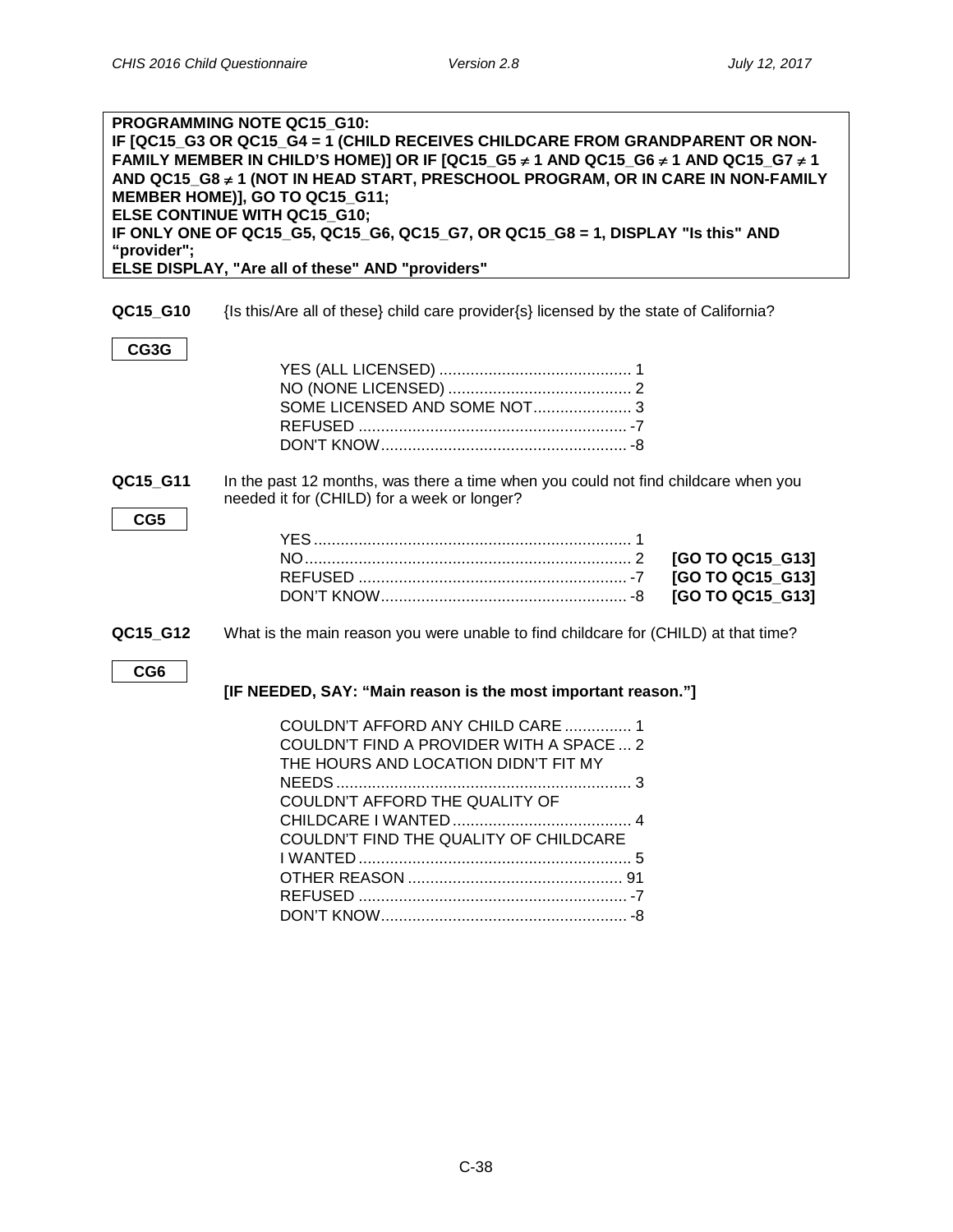#### **PROGRAMMING NOTE QC15\_G13: IF QC15\_G13 THROUGH QC15\_G17 NOT ANSWERED IN ADULT INTERVIEW (AM19, AM20, AM21, AM35, AK28), CONTINUE WITH QC15\_G13; ELSE SKIP TO QC15\_H1**

**QC15\_G13** These next questions are about your neighborhood. Tell me if you strongly agree, agree, disagree or strongly disagree with the following statements:

People in my neighborhood are willing to help each other.

**CG39**

**[IF NEEDED, SAY: "Do you strongly agree, agree, disagree, or strongly disagree?"]**

**QC15\_G14** People in this neighborhood generally do NOT get along with each other.

**CG40**

**[IF NEEDED, SAY: "Do you strongly agree, agree, disagree, or strongly disagree?"] [DO NOT PROBE A "DON'T KNOW" RESPONSE.]**

**QC15 G15** People in this neighborhood can be trusted.

### **CG41**

**[IF NEEDED, SAY: "Do you strongly agree, agree, disagree, or strongly disagree?"]**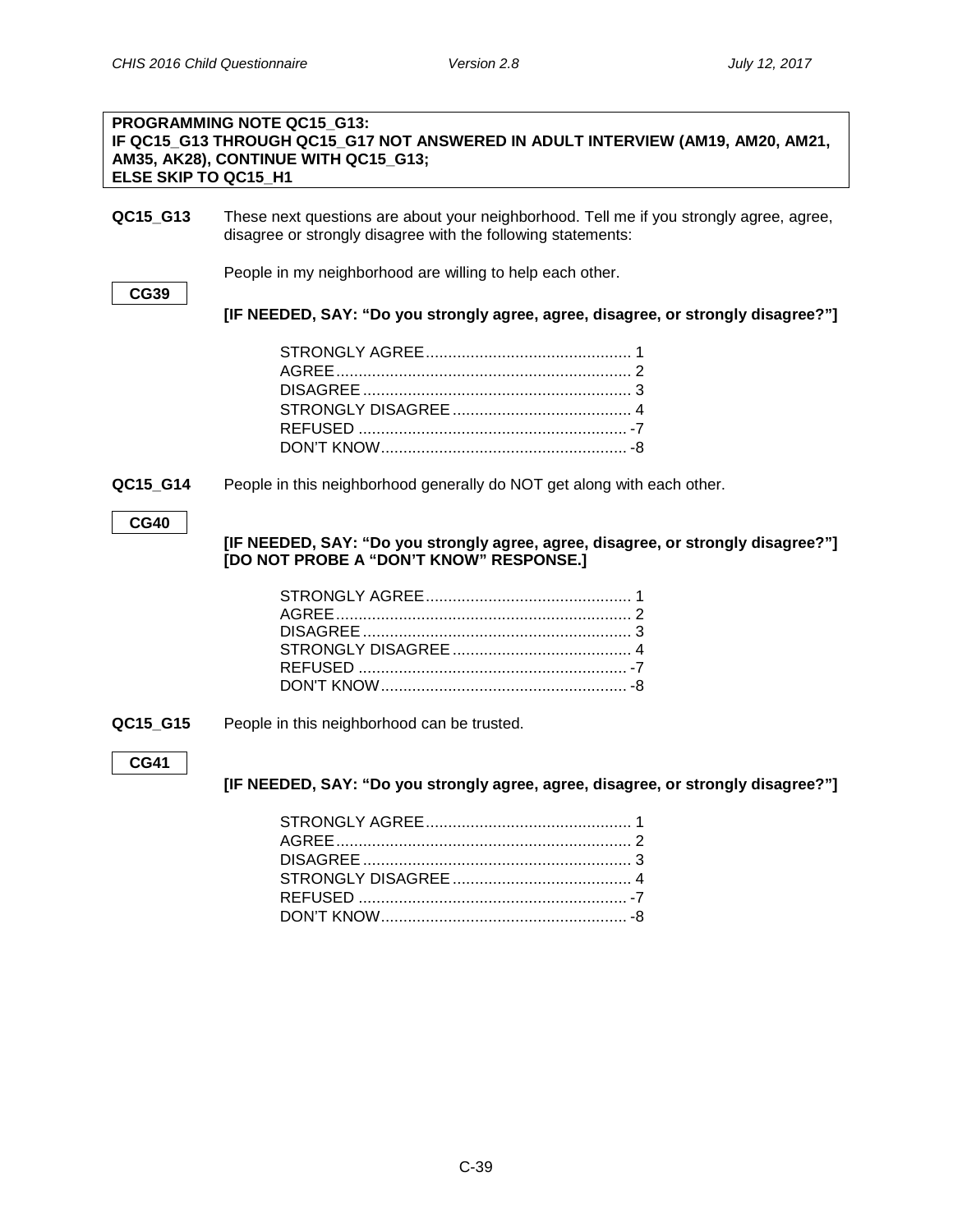**QC15\_G16** You can count on adults in this neighborhood to watch out that children are safe and don't get into trouble.

**CG34**

**[IF NEEDED, SAY: "Do you strongly agree, agree, disagree, or strongly disagree?"]**

**QC15\_G17** Do you feel safe in your neighborhood all of the time, most of the time, some of the time, or none of the time?

**CG42**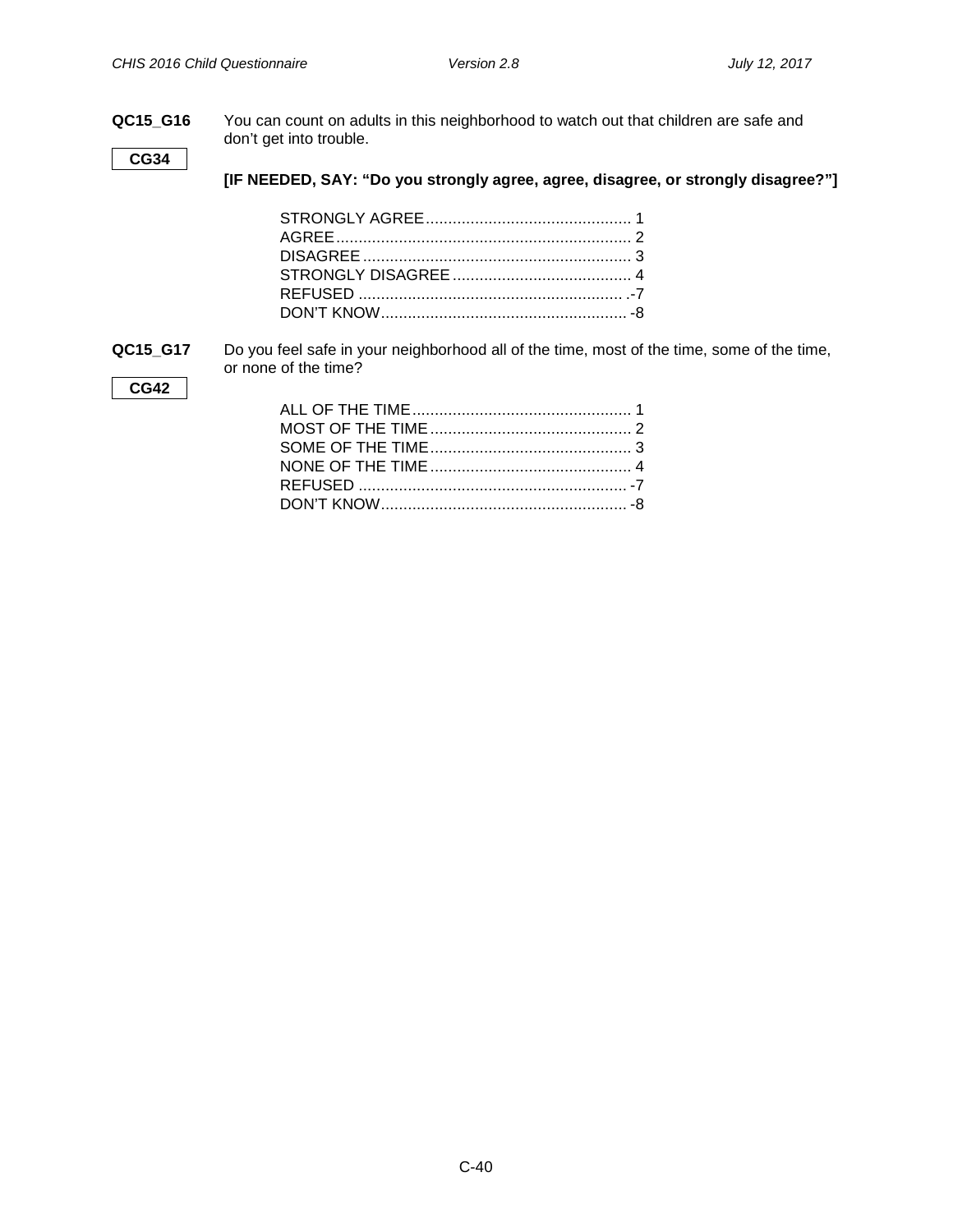# **SECTION H – DEMOGRAPHICS, PART II**

So we can be sure we have included children of all races and ethnic groups in California, I need to ask a few questions about (CHILD)'s background.

**QC15\_H1** Is (CHILD) Latino or Hispanic?

```
CH1
```
**[IF NEEDED, SAY: "Such as Mexican or Central or South American?"]**

**QC15\_H2** And what is {his/her} Latino or Hispanic ancestry or origin? – such as Mexican, Salvadorian, Cuban, Honduran – and if {he/she} has more than one, tell me all of them.

**CH2**

# **[IF NECESSARY GIVE MORE EXAMPLES] [CODE ALL THAT APPLY]**

| MEXICAN/MEXICAN AMERICAN/CHICANO  1     |  |
|-----------------------------------------|--|
|                                         |  |
|                                         |  |
|                                         |  |
|                                         |  |
|                                         |  |
|                                         |  |
|                                         |  |
|                                         |  |
| SPANISH-AMERICAN (FROM SPAIN)  12       |  |
| OTHER LATINO (SPECIFY: ___________)  91 |  |
|                                         |  |
|                                         |  |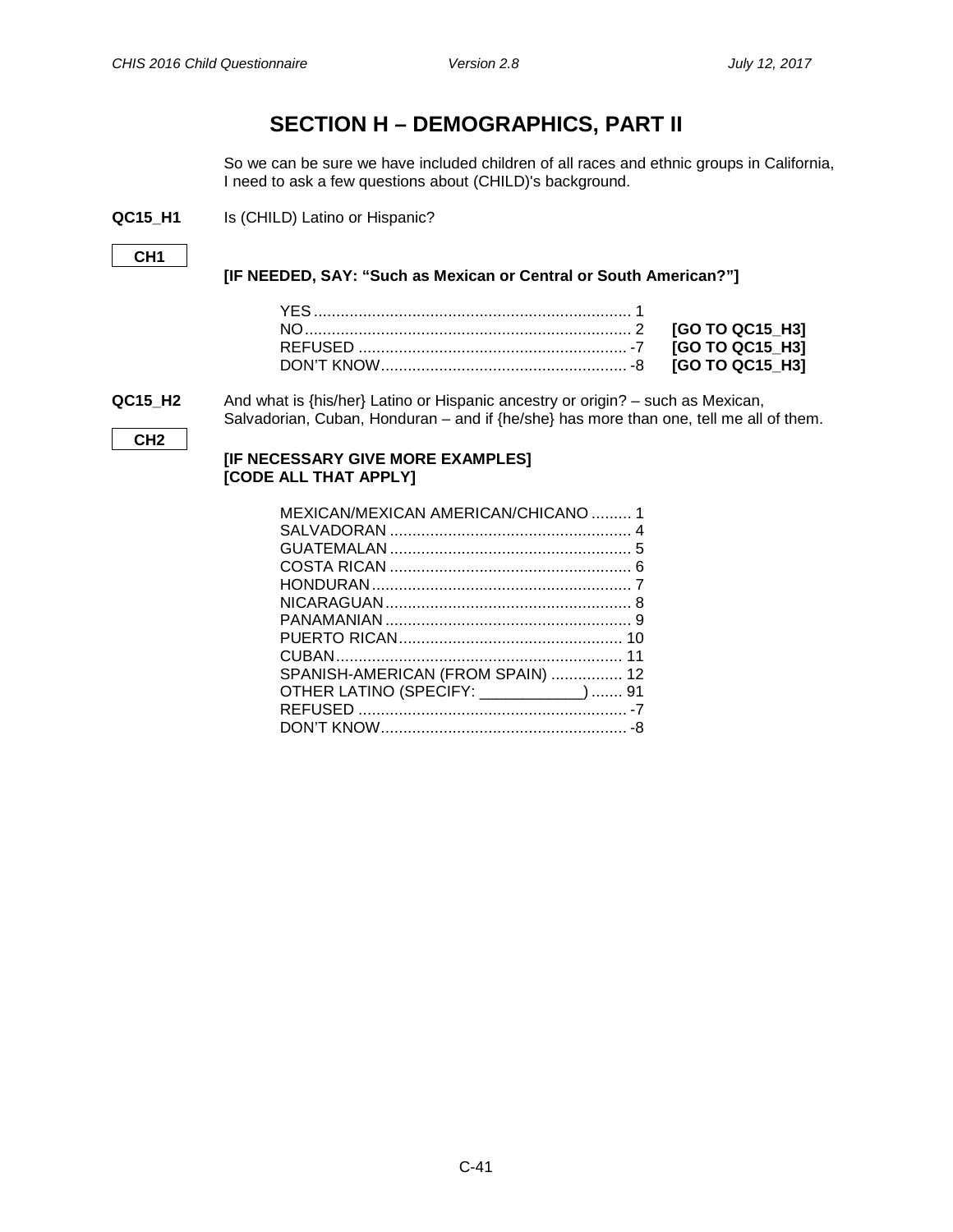| Also,"          | <b>PROGRAMMING NOTE QC15 H3:</b><br>IF QC15 H1 = 1 (YES-CHILD IS LATINO), DISPLAY, "You said your child is Latino or Hispanic.<br>IF MORE THAN ONE RACE GIVEN, AFTER ENTERING RESPONSES FOR QC15 H3, CONTINUE<br><b>WITH PROGRAMMING NOTE QC15 H4;</b><br>ELSE FOLLOW SKIPS AS INDICATED FOR SINGLE RESPONSES |
|-----------------|---------------------------------------------------------------------------------------------------------------------------------------------------------------------------------------------------------------------------------------------------------------------------------------------------------------|
| QC15 H3         | {You said your child is Latino or Hispanic. Also,} Please tell me which one or more of the<br>following you would use to describe (CHILD): Would you describe {him/her} as Native<br>Hawaiian, Other Pacific Islander, American Indian, Alaska Native, Asian, Black, African<br>American, or White?           |
| CH <sub>3</sub> | [IF R SAYS "NATIVE AMERICAN" CODE AS "4"]                                                                                                                                                                                                                                                                     |

#### **[IF R SAYS "NATIVE AMERICAN" CODE AS "4"] [IF R GIVES ANOTHER RESPONSE YOU MUST SPECIFY WHAT IT IS] [CODE ALL THAT APPLY]**

|                                                   |  |  | -IF         |
|---------------------------------------------------|--|--|-------------|
|                                                   |  |  | <b>ONLY</b> |
| AMERICAN INDIAN, ALASKA NATIVE  4 [GO TO QC15_H4] |  |  | ONE         |
|                                                   |  |  | <b>RACE</b> |
|                                                   |  |  |             |
|                                                   |  |  |             |
|                                                   |  |  |             |
|                                                   |  |  |             |

### **PROGRAMMING NOTE QC15\_H4: IF QC15\_H3 = 4 (AMERICAN INDIAN, ALASKA NATIVE) CONTINUE WITH QC15\_H4; ELSE GO TO PROGRAMMING NOTE QC15\_H8**

- **QC15\_H4** You said American Indian/Alaska Native, and what is (CHILD)'s tribal heritage? If {he/she} has more than one tribe, tell me all of them.
	- **CH4**

# **[CODE ALL THAT APPLY]**

| OTHER TRIBE [ASK FOR SPELLING] |  |
|--------------------------------|--|
|                                |  |
|                                |  |
|                                |  |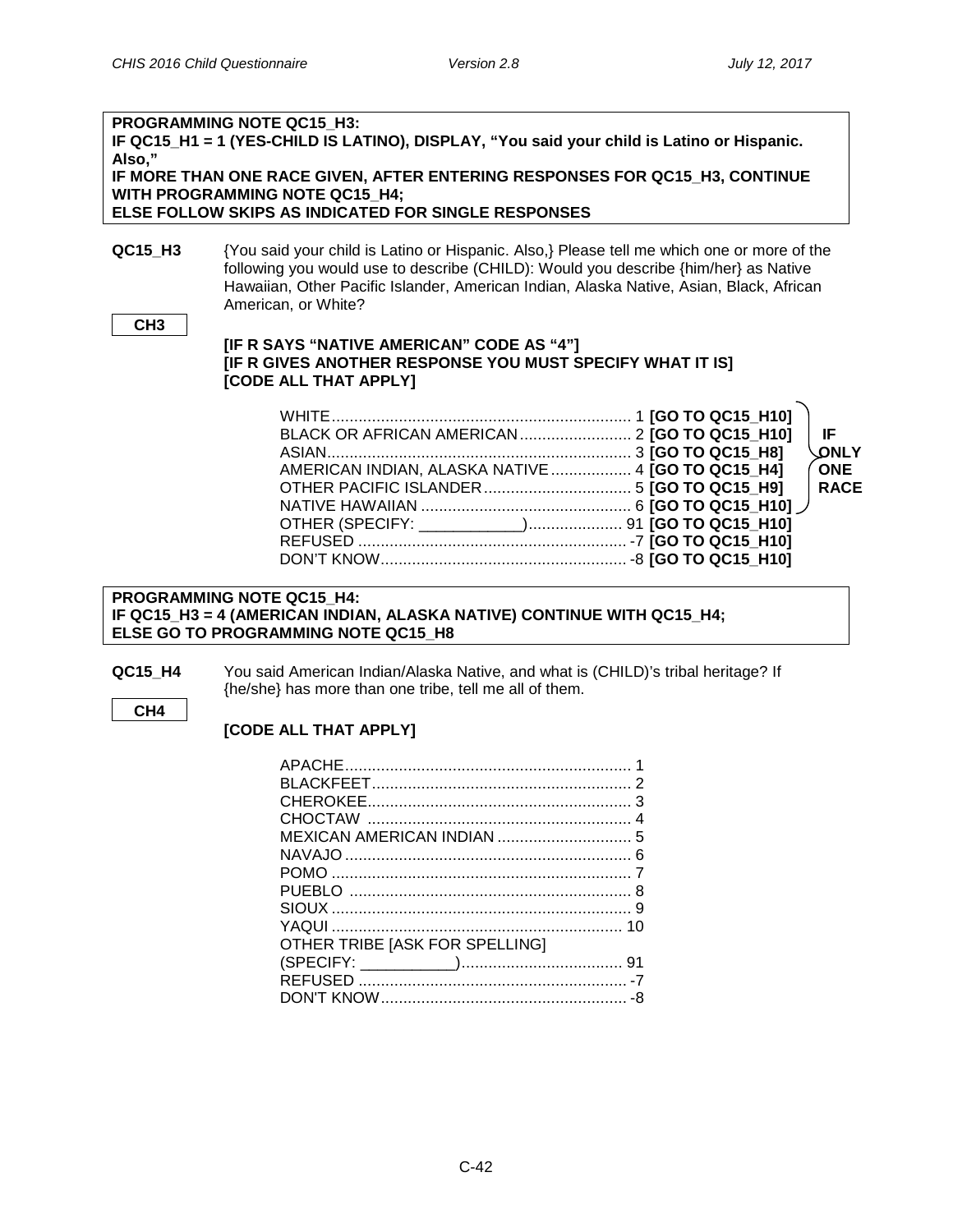| QC15_H5         | Is (CHILD) an enrolled member in a federally or state recognized tribe? |                 |
|-----------------|-------------------------------------------------------------------------|-----------------|
|                 |                                                                         |                 |
| CH <sub>5</sub> |                                                                         |                 |
|                 |                                                                         |                 |
|                 |                                                                         | [GO TO QC15_H8] |
|                 |                                                                         | [GO TO QC15_H8] |
|                 |                                                                         | [GO TO QC15_H8] |
|                 |                                                                         |                 |
| QC15_H6         | In which tribe is (CHILD) enrolled?                                     |                 |
| CH <sub>6</sub> |                                                                         |                 |
|                 | <b>APACHE</b>                                                           |                 |
|                 |                                                                         |                 |
|                 |                                                                         |                 |
|                 | OTHER APACHE (SPECIFY: __________). 91                                  |                 |
|                 | <b>BLACKFEET</b>                                                        |                 |
|                 |                                                                         |                 |
|                 | <b>CHEROKEE</b>                                                         |                 |
|                 |                                                                         |                 |
|                 | CHEROKEE (NOT SPECIFIED)  5                                             |                 |
|                 | OTHER CHEROKEE (SPECIFY: 02) 92                                         |                 |
|                 | <b>CHOCTAW</b>                                                          |                 |
|                 |                                                                         |                 |
|                 |                                                                         |                 |
|                 | OTHER CHOCTAW (SPECIFY: ________). 93                                   |                 |
|                 | <b>NAVAJO</b>                                                           |                 |
|                 | NAVAJO (NOT SPECIFIED)  8                                               |                 |
|                 | <b>POMO</b>                                                             |                 |
|                 | HOPLAND BAND, HOPLAND RANCHERIA  9                                      |                 |
|                 | SHERWOOD VALLEY RANCHERIA  10                                           |                 |
|                 |                                                                         |                 |
|                 | OTHER POMO (SPECIFY: _____________). 94                                 |                 |
|                 | <b>PUEBLO</b>                                                           |                 |
|                 |                                                                         |                 |
|                 | YSLETA DEL SUR PUEBLO OF TEXAS  13                                      |                 |
|                 | PUEBLO (NOT SPECIFIED) 14                                               |                 |
|                 | OTHER PUEBLO (SPECIFY: ___________). 95                                 |                 |
|                 | <b>SIOUX</b>                                                            |                 |
|                 | OGLALA/PINE RIDGE SIOUX.<br>15                                          |                 |
|                 | SIOUX (NOT SPECIFIED)  16                                               |                 |
|                 | OTHER SIOUX (SPECIFY: \[\]                                              |                 |
|                 | <b>YAQUI</b>                                                            |                 |
|                 | PASCUA YAQUI TRIBE OF ARIZONA  17                                       |                 |
|                 | YAQUI (NOT SPECIFIED)  18                                               |                 |
|                 | OTHER YAQUI (SPECIFY: ___________) 97                                   |                 |
|                 | <b>OTHER</b>                                                            |                 |
|                 | OTHER (SPECIFY: _____________)  98                                      |                 |
|                 |                                                                         |                 |
|                 |                                                                         |                 |
|                 |                                                                         |                 |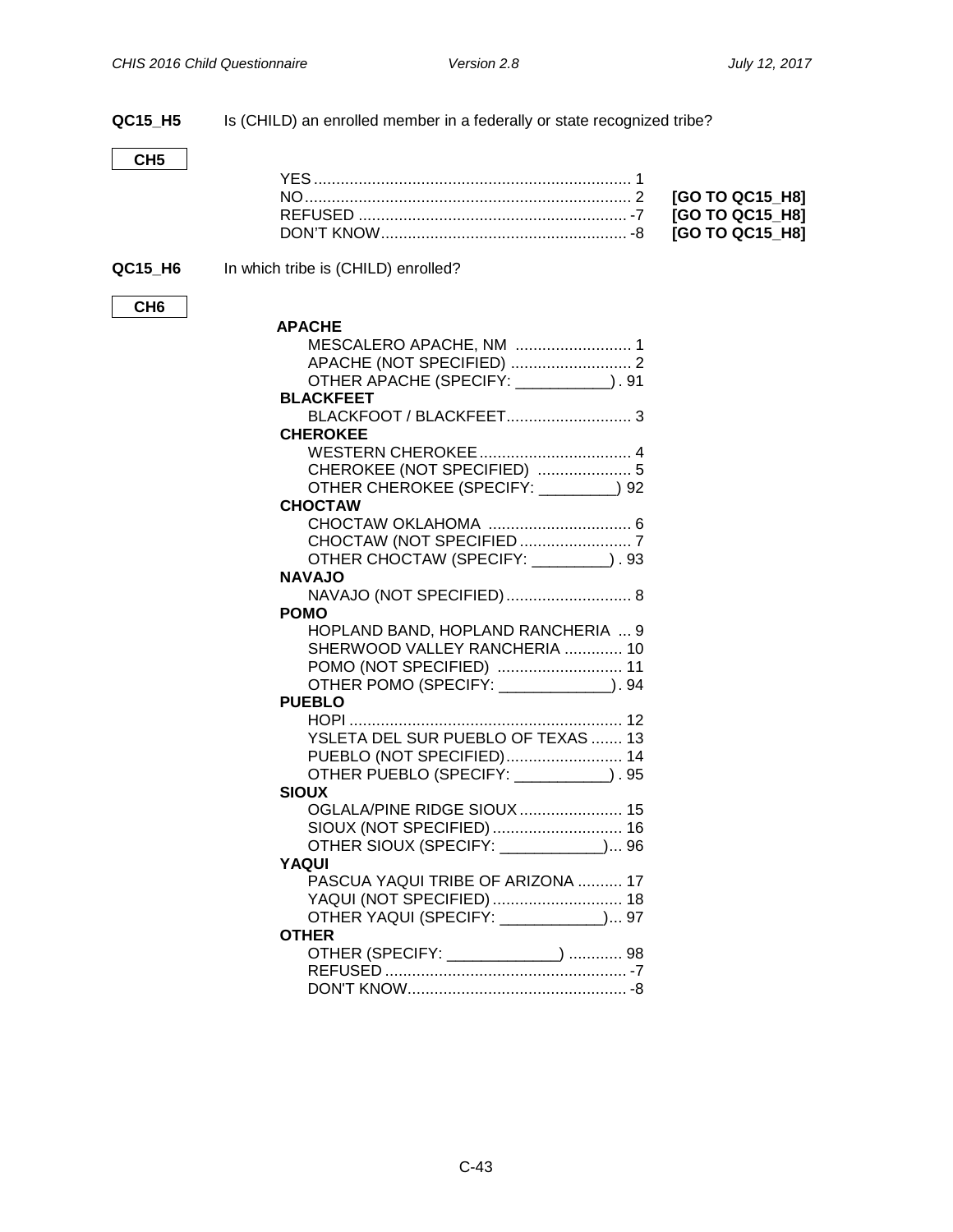**QC15\_H7** Does (CHILD) get any health care services through the Indian Health Service, a Tribal Health Program, or an Urban Indian clinic?

CH6A

#### PROGRAMMING NOTE QC15\_H8: IF QC15\_H3 = 3 (ASIAN) CONTINUE WITH QC15\_H8; ELSE GO TO PROGRAMMING NOTE QC15\_H9

**QC15\_H8** You said Asian, and what specific ethnic group is {he/she}, such as Chinese, Filipino, or Vietnamese? If {he/she} is more than one, tell me all of them.

CH<sub>7</sub>

[CODE ALL THAT APPLY]

| OTHER ASIAN (SPECIFY: ___________)  91 |  |
|----------------------------------------|--|
|                                        |  |
|                                        |  |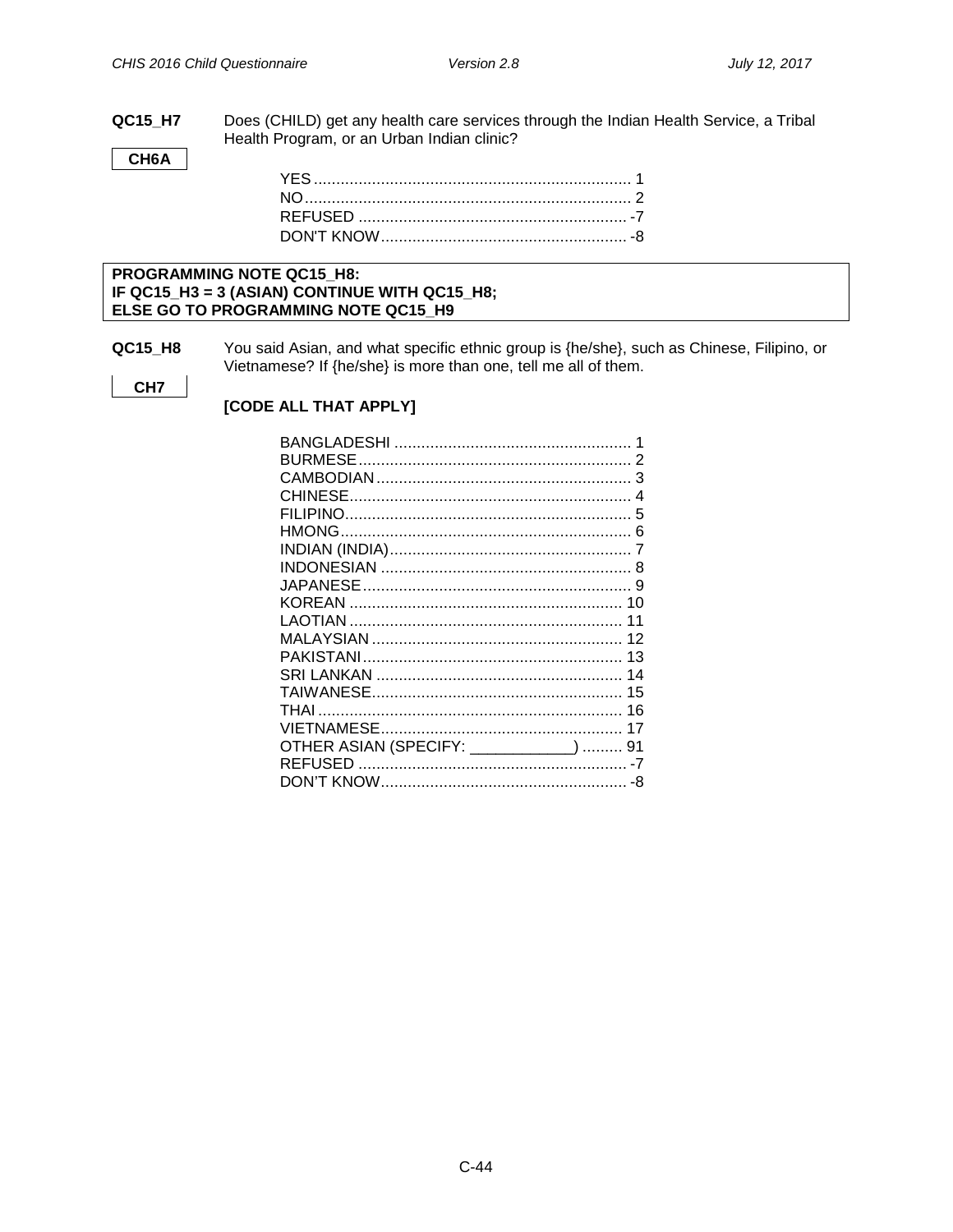### **PROGRAMMING NOTE QC15 H9:** IF QC15\_H3 = 5 (PACIFIC ISLANDER) CONTINUE WITH QC15\_H9; ELSE GO TO QC15 H10

**QC15 H9** You said (CHILD) is Pacific Islander. What specific ethnic group is {he/she}, such as Samoan, Tongan, or Guamanian? If {he/she} is more than one, tell me all of them.

### CH7A

[CODE ALL THAT APPLY]

| SAMOAN/AMERICAN SAMOAN 1 |  |
|--------------------------|--|
|                          |  |
|                          |  |
|                          |  |
| OTHER PACIFIC ISLANDER   |  |
|                          |  |
|                          |  |
|                          |  |
|                          |  |

#### PROGRAMMING NOTE QC15\_H10: IF SKA = AR AND AI56C # -1 (THIS QUESTION ALREADY ASKED DURING ADULT SURVEY), SKIP TO QC15 H14; ELSE CONTINUE WITH QC15\_H10

QC15\_H10 In what country was (CHILD) born?

#### CH<sub>8</sub>

| OTHER (SPECIFY: ____________) 91 |  |
|----------------------------------|--|
|                                  |  |
|                                  |  |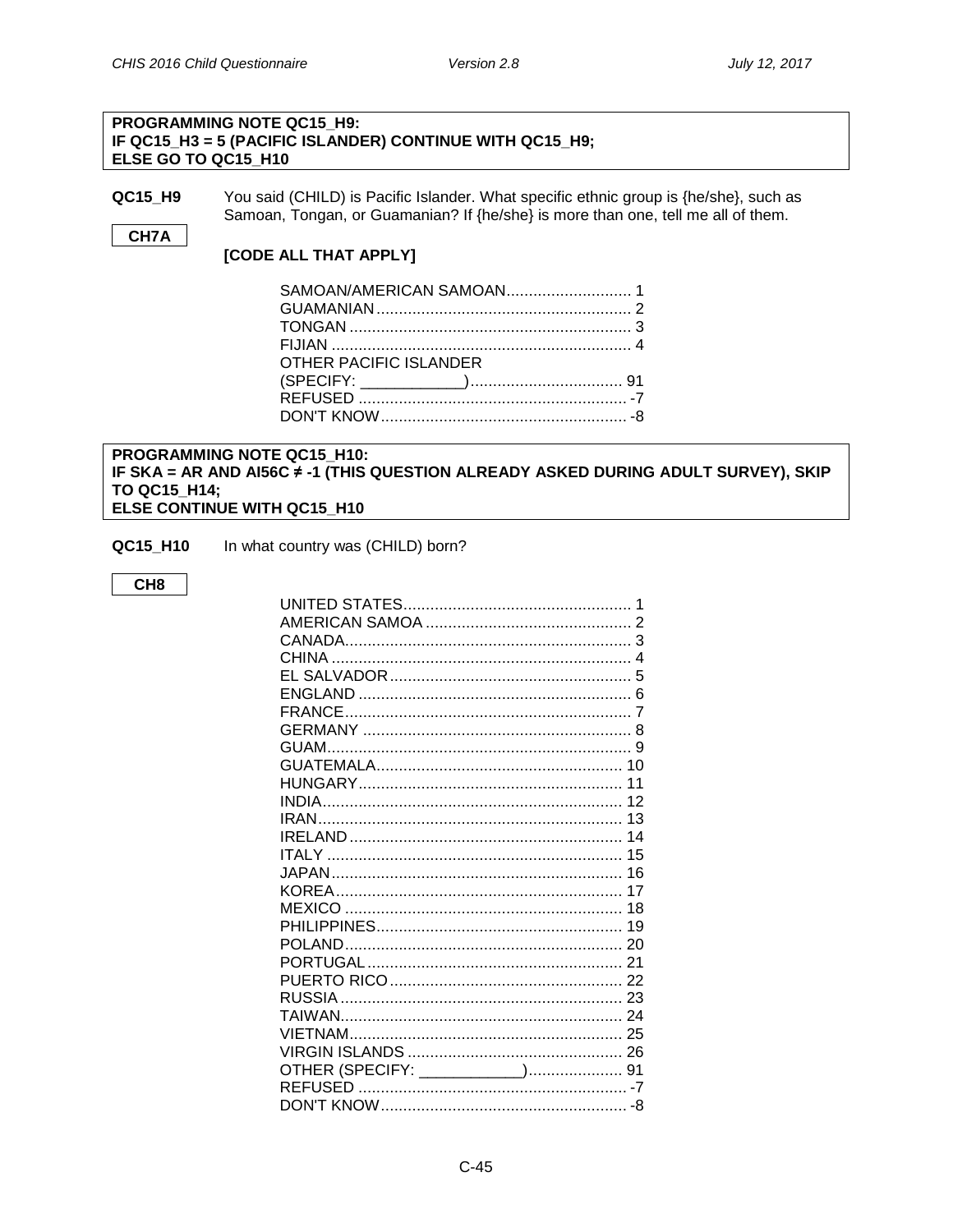| <b>PROGRAMMING NOTE QC15_H11:</b><br>IF QC15_H10 = 1, 2, 9, 22, OR 26 (UNITED STATES OR ITS TERRITORIES), GO TO PROGRAMMING<br>NOTE QC15 H14;<br>ELSE CONTINUE WITH QC15_H11 |                                                                                                             |  |
|------------------------------------------------------------------------------------------------------------------------------------------------------------------------------|-------------------------------------------------------------------------------------------------------------|--|
| QC15_H11                                                                                                                                                                     | Is (CHILD) a citizen of the United States?                                                                  |  |
| CH8A                                                                                                                                                                         | [GO TO QC15_H13]                                                                                            |  |
| QC15_H12                                                                                                                                                                     | Is (CHILD) a permanent resident with a green card?                                                          |  |
| CH <sub>9</sub>                                                                                                                                                              | [IF NEEDED, SAY: "People usually call this a green card but the color can also be<br>pink, blue or white."] |  |
|                                                                                                                                                                              |                                                                                                             |  |
| QC15_H13                                                                                                                                                                     | About how many years has (CHILD) lived in the United States?                                                |  |
| <b>CH10</b>                                                                                                                                                                  | [FOR LESS THAN A YEAR, ENTER 1 YEAR]                                                                        |  |
|                                                                                                                                                                              | <b>NUMBER OF YEARS</b>                                                                                      |  |
| <b>CH10YR</b>                                                                                                                                                                | $\{OR\}$<br>YEAR FIRST CAME TO LIVE IN U.S.                                                                 |  |
| CH10FMT                                                                                                                                                                      | YEAR FIRST CAME TO LIVE IN US  2                                                                            |  |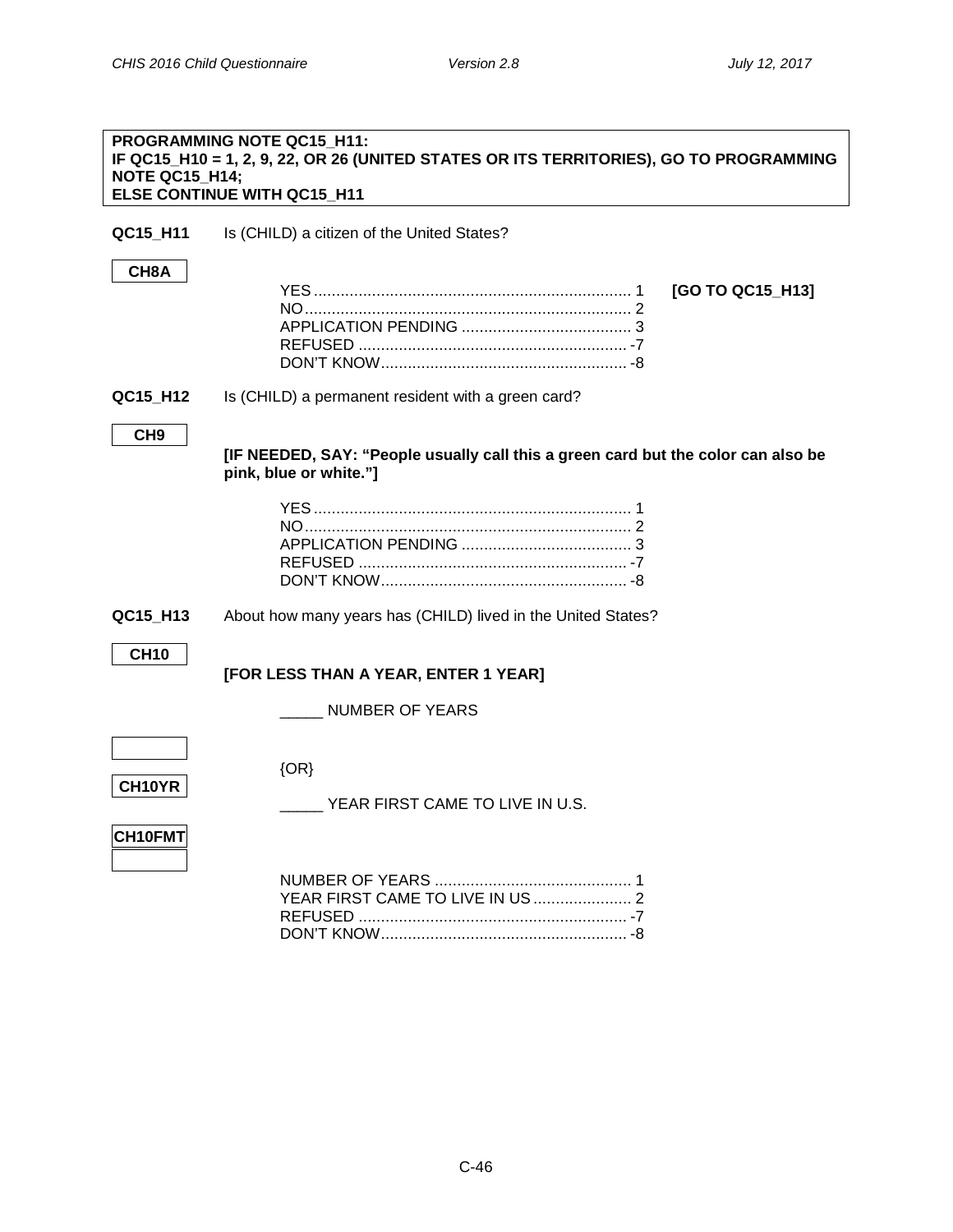#### PROGRAMMING NOTE QC15 H14: IF SKA = MOTHER OF CHILD AND AH33 ≠ -1 (ALREADY ASKED IN ADULT QUESTIONNAIRE) THEN SKIP TO QC15 H18; ELSE, CONTINUE WITH QC15\_H14 AND DISPLAY "was his mother/was her mother"

QC15 H14 In what country {were you/was his mother/was her mother} born?

### **CH11**

#### [SELECT FROM MOST LIKELY COUNTRIES] [FOR CHILDREN WHO WERE ADOPTED, QUESTION REFERS TO ADOPTIVE PARENTS]

|                                  | 1 |
|----------------------------------|---|
|                                  |   |
|                                  |   |
|                                  |   |
|                                  |   |
|                                  |   |
|                                  |   |
|                                  |   |
|                                  |   |
|                                  |   |
|                                  |   |
|                                  |   |
|                                  |   |
|                                  |   |
|                                  |   |
|                                  |   |
|                                  |   |
|                                  |   |
|                                  |   |
|                                  |   |
|                                  |   |
|                                  |   |
|                                  |   |
|                                  |   |
|                                  |   |
|                                  |   |
|                                  |   |
|                                  |   |
| OTHER (SPECIFY: ____________) 91 |   |
|                                  |   |
|                                  |   |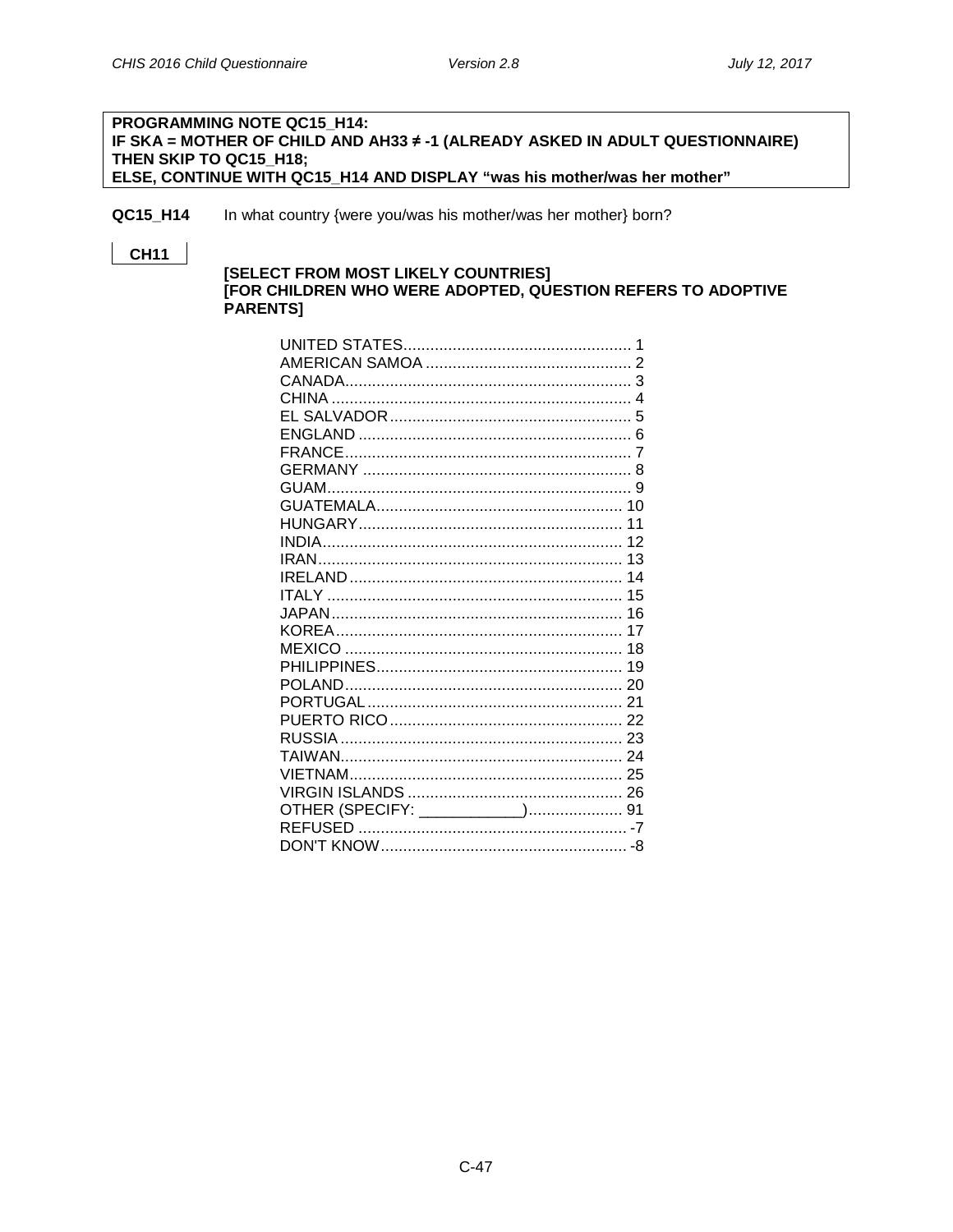| <b>NOTE QC15_H18;</b><br>you"; | PROGRAMMING NOTE QC15_H15 AND QC15_H16:<br>IF QC15_H14 = 1, 2, 9, 22, OR 26 (UNITED STATES OR ITS TERRITORIES), GO TO PROGRAMMING<br>ELSE CONTINUE WITH QC15_H15 AND IF RESPONDENT IS MOTHER OF CHILD DISPLAY "Are<br>ELSE DISPLAY "Is {his/her} mother" |
|--------------------------------|----------------------------------------------------------------------------------------------------------------------------------------------------------------------------------------------------------------------------------------------------------|
| QC15_H15                       | {Are you/Is {his/her} mother} a citizen of the United States?                                                                                                                                                                                            |
| <b>CH11A</b>                   | [IF R SAYS SHE IS A NATURALIZED CITIZEN, CODE YES]                                                                                                                                                                                                       |
|                                | [GO TO QC15_H17]                                                                                                                                                                                                                                         |
| QC15_H16                       | {Are you/Is {his/her} mother} a permanent resident with a green card?                                                                                                                                                                                    |
| <b>CH12</b>                    |                                                                                                                                                                                                                                                          |
|                                | PROGRAMMING NOTE QC15_H17:<br>IF RESPONDENT IS MOTHER OF CHILD, CONTINUE WITH QC15_H17 AND DISPLAY "have you";<br>ELSE CONTINUE WITH QC15_H17 AND DISPLAY "has {his/her} mother"                                                                         |
| QC15_H17                       | About how many years {have you/has {his/her} mother} lived in the United States?                                                                                                                                                                         |
| <b>CH13</b>                    | NUMBER OF YEARS [HR: 0-AGE]                                                                                                                                                                                                                              |
| CH13YR                         | $\{OR\}$<br>YEAR FIRST CAME TO LIVE IN U.S.                                                                                                                                                                                                              |
| CH13FMT                        | YEAR FIRST CAME TO LIVE IN US  2                                                                                                                                                                                                                         |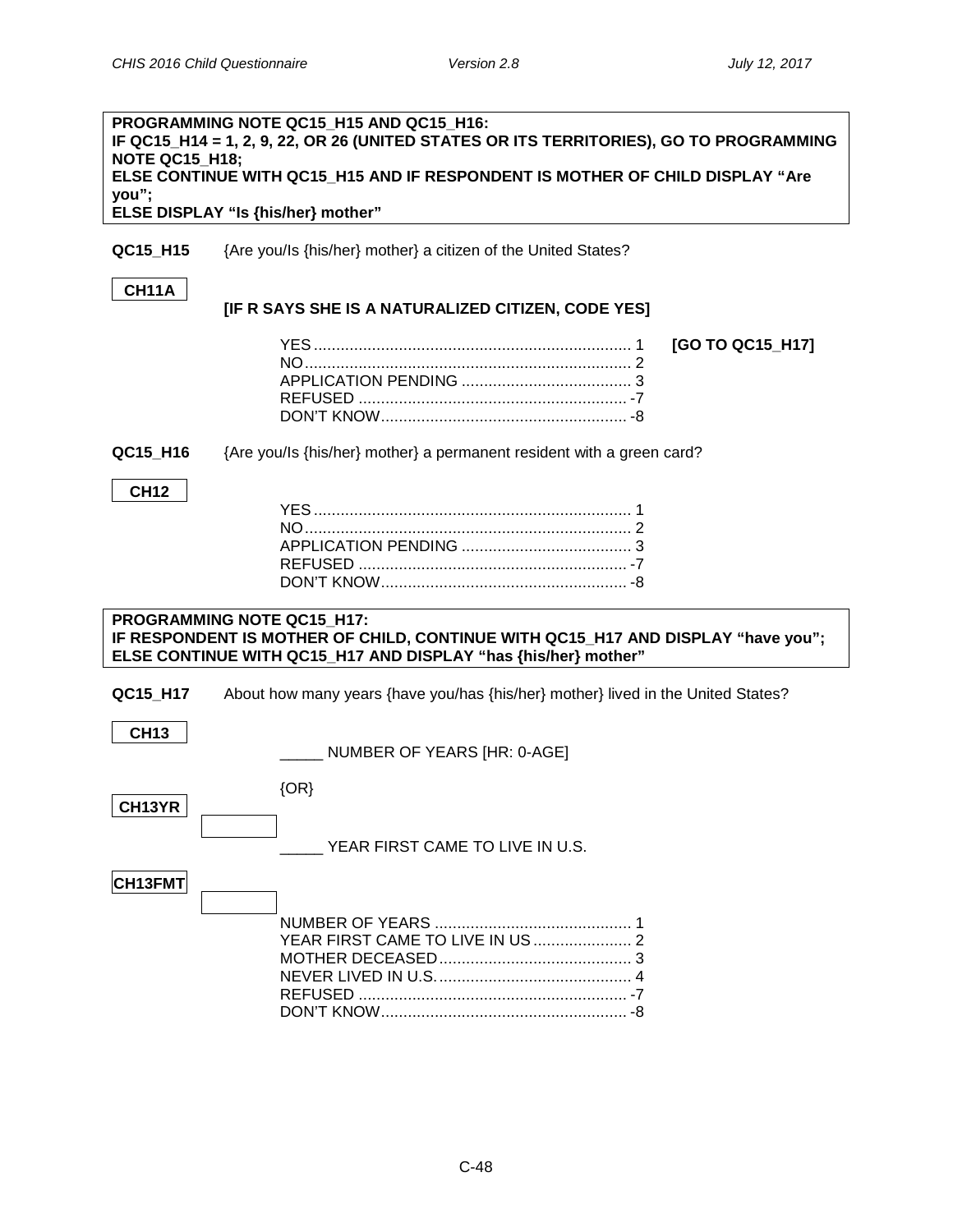#### PROGRAMMING NOTE QC15 H18: IF SKA = FATHER OF CHILD AND AH33 ≠ -1 (ALREADY ASKED IN ADULT QUESTIONNAIRE THEN SKIP TO QC15 H22; ELSE CONTINUE WITH QC15\_H18 AND DISPLAY, "was {his/her} father"

QC15\_H18 In what country {were you/was his father/was her father} born?

# **CH14**

#### [SELECT FROM MOST LIKELY COUNTRIES] [FOR CHILDREN WHO WERE ADOPTED, QUESTION REFERS TO ADOPTIVE PARENTS]

|                                  | 1 |
|----------------------------------|---|
|                                  |   |
|                                  |   |
|                                  |   |
|                                  |   |
|                                  |   |
|                                  |   |
|                                  |   |
|                                  |   |
|                                  |   |
|                                  |   |
|                                  |   |
|                                  |   |
|                                  |   |
|                                  |   |
|                                  |   |
|                                  |   |
|                                  |   |
|                                  |   |
|                                  |   |
|                                  |   |
|                                  |   |
|                                  |   |
|                                  |   |
|                                  |   |
|                                  |   |
|                                  |   |
| OTHER (SPECIFY: ____________) 91 |   |
|                                  |   |
|                                  |   |
|                                  |   |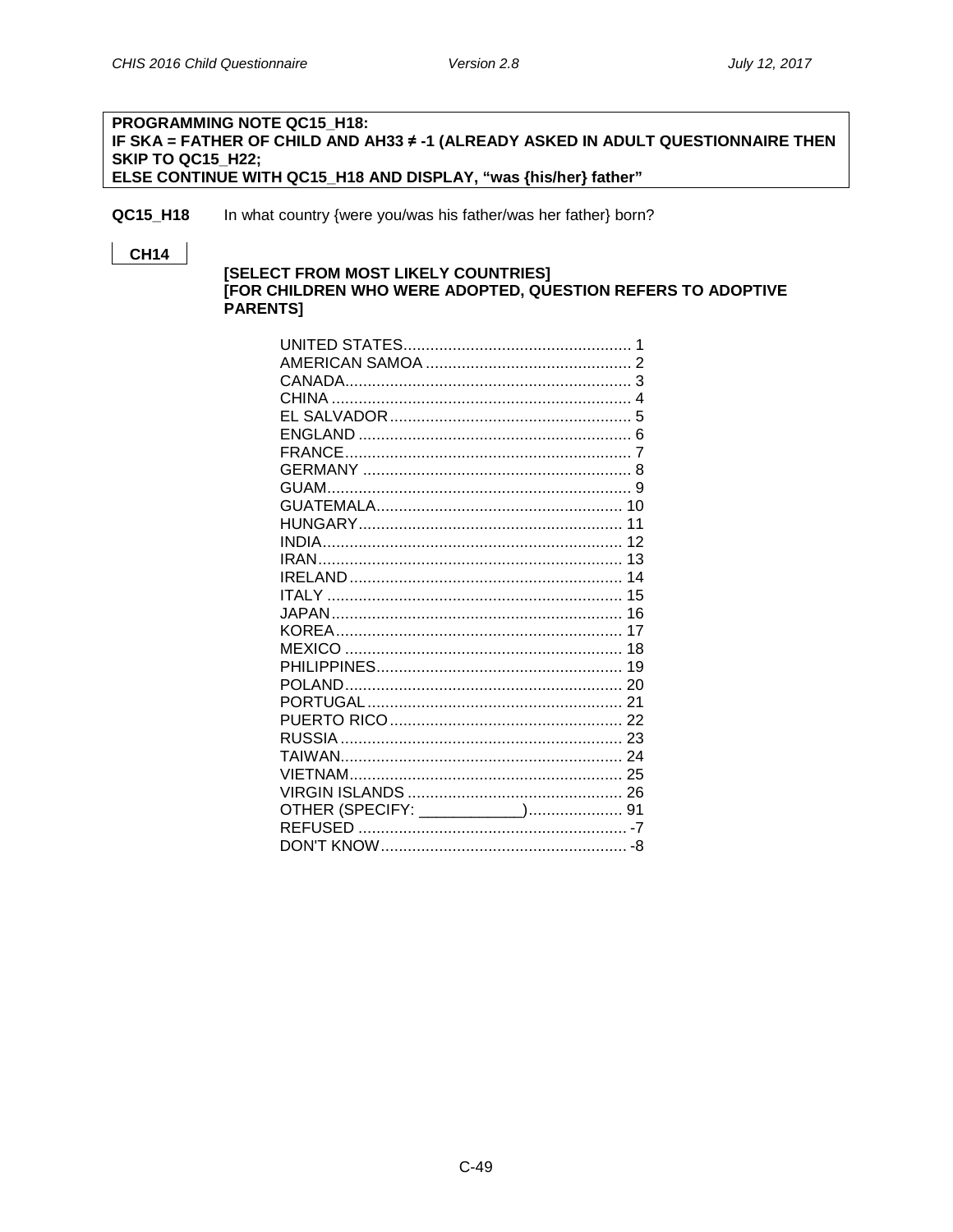| PROGRAMMING NOTE QC15_H19 AND QC15 H20:<br>IF QC15_H18 = 1, 2, 9, 22, OR 26 (UNITED STATES OR ITS TERRITORIES), GO TO PROGRAMMING<br><b>NOTE QC15 H22;</b><br>ELSE CONTINUE WITH QC15_H19 AND IF RESPONDENT IS FATHER OF CHILD DISPLAY "Are |                                                                                                                                                                                          |  |
|---------------------------------------------------------------------------------------------------------------------------------------------------------------------------------------------------------------------------------------------|------------------------------------------------------------------------------------------------------------------------------------------------------------------------------------------|--|
| you";                                                                                                                                                                                                                                       | ELSE SAY "Is {his/her} father"                                                                                                                                                           |  |
| QC15_H19                                                                                                                                                                                                                                    | {Are you/Is {his/her} father} a citizen of the United States?                                                                                                                            |  |
| <b>CH14A</b>                                                                                                                                                                                                                                | [IF R SAYS HE IS A NATURALIZED CITIZEN, CODE YES]                                                                                                                                        |  |
|                                                                                                                                                                                                                                             | [GO TO PN QC15_H21]                                                                                                                                                                      |  |
| QC15_H20                                                                                                                                                                                                                                    | {Are you/Is {his/her} father} a permanent resident with a green card?                                                                                                                    |  |
| <b>CH15</b>                                                                                                                                                                                                                                 |                                                                                                                                                                                          |  |
|                                                                                                                                                                                                                                             | <b>PROGRAMMING NOTE QC15_H21:</b><br>IF RESPONDENT IS FATHER OF CHILD, CONTINUE WITH QC15_H21 AND DISPLAY "have you";<br>ELSE, CONTINUE WITH QC15_H21 AND DISPLAY "has {his/her} father" |  |
| QC15_H21                                                                                                                                                                                                                                    | About how many years {have you/has {his/her} father} lived in the United States?                                                                                                         |  |
| <b>CH16</b>                                                                                                                                                                                                                                 | NUMBER OF YEARS [HR: 0-AGE]                                                                                                                                                              |  |
| CH16YR                                                                                                                                                                                                                                      | $\{OR\}$<br>YEAR FIRST CAME TO LIVE IN U.S.                                                                                                                                              |  |
| CH16FMT                                                                                                                                                                                                                                     | YEAR FIRST CAME TO LIVE IN U.S.  2                                                                                                                                                       |  |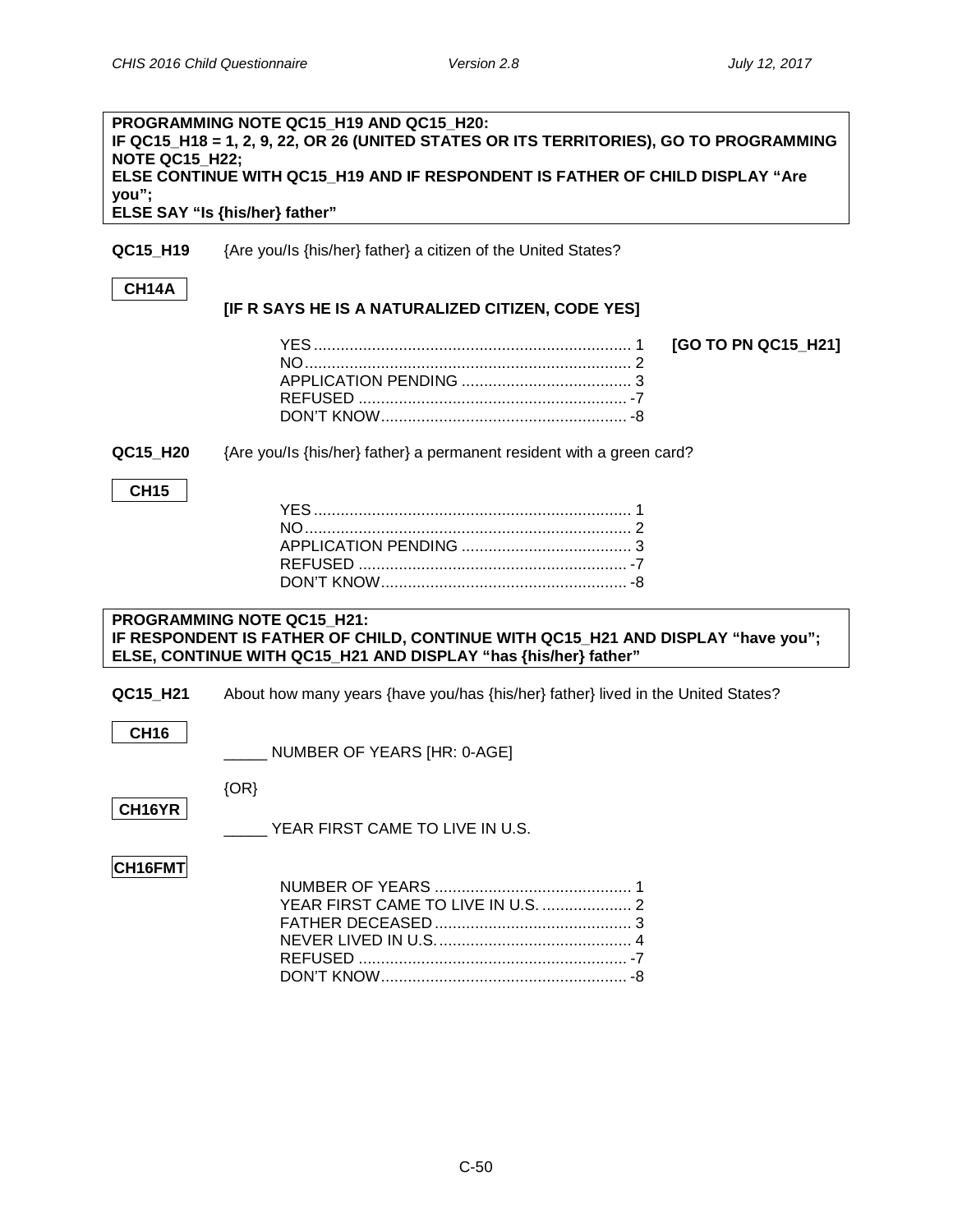#### **PROGRAMMING NOTE QC15\_H22: IF RESPONDENT IS SAMPLED ADULT, GO TO PROGRAMMING NOTE QC15\_H23; ELSE IF RESPONDENT ≠ ADULT RESPONDENT, CONTINUE WITH QC15\_H22**

**QC15\_H22** In general, what languages are spoken in (CHILD)'s home?

# **CH17**

**[PROBE: "Any others?"]**

**PROGRAMMING NOTE QC15\_H23: IF INTERVIEW CONDUCTED IN ENGLISH AND QC15\_H22 > 1 (TWO OR MORE LANGUAGES SPOKEN AT HOME), CONTINUE WITH QC15\_H23 AND DISPLAY "Compared to the language spoken in (CHILD)'s home,"; SET CH18ENGL = ENGLSPAN TO STORE INTERVIEW LANGUAGE AT TIME QC15\_H23 WAS ASKED; ELSE IF QC15\_H22 = 1 (ONLY SPEAKS ENGLISH), GO TO PROGRAMMING NOTE QC15\_H24**

**QC15\_H23** {Compared to other languages spoken in (CHILD)'s home,} would you say you speak English...

### **CH18**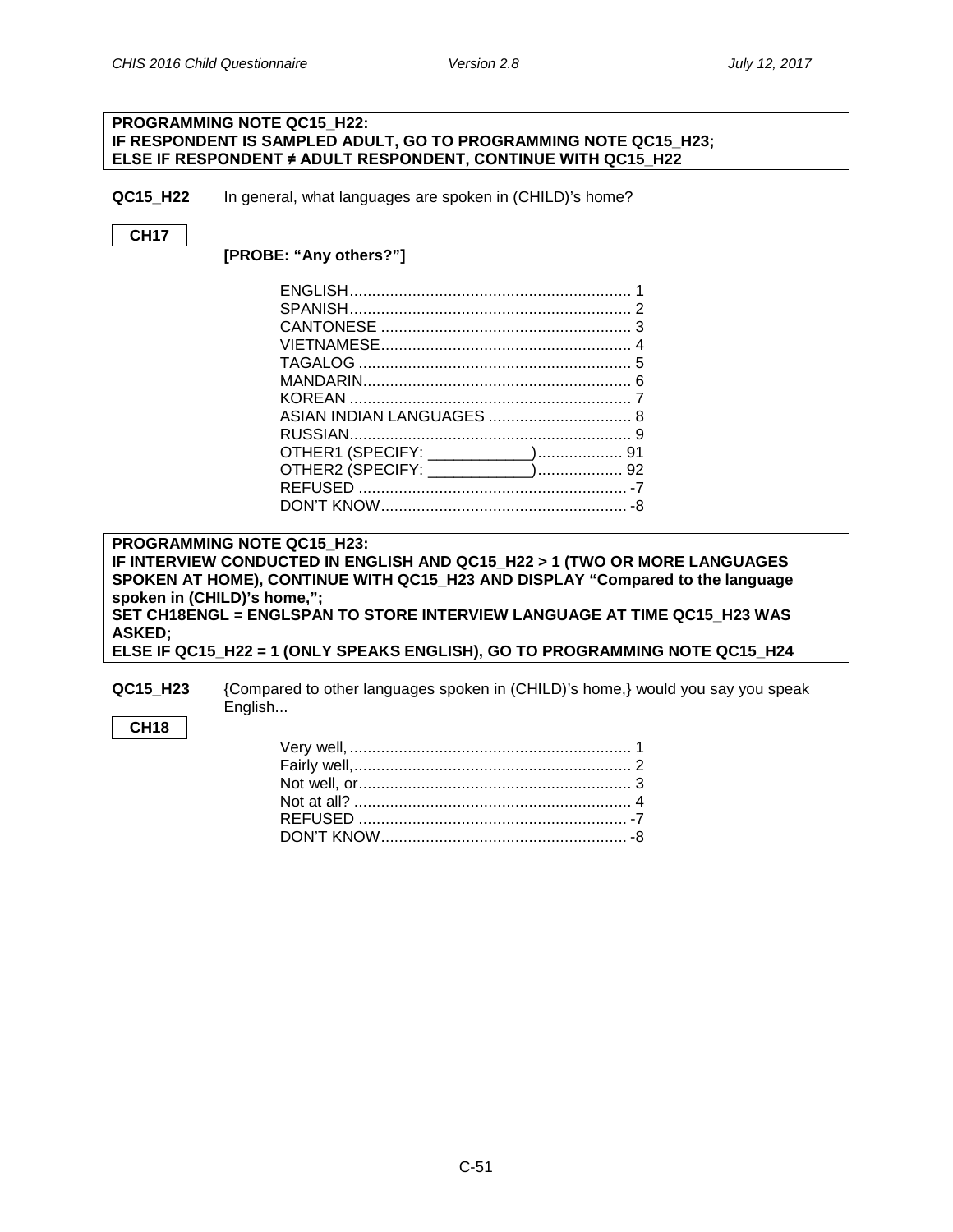#### **PROGRAMMING NOTE QC15\_H24: IF RESPONDENT IS NOT SAMPLED ADULT, CONTINUE WITH QC15\_H24; ELSE GO TO PROGRAMMING NOTE QC15\_H26**

**QC15\_H24** What is the highest grade of education you have completed and received credit for?

**CH22**

| <b>GRADE SCHOOL</b>                          |  |
|----------------------------------------------|--|
|                                              |  |
|                                              |  |
|                                              |  |
|                                              |  |
|                                              |  |
|                                              |  |
|                                              |  |
|                                              |  |
| HIGH SCHOOL OR EQUIVALENT                    |  |
|                                              |  |
|                                              |  |
|                                              |  |
|                                              |  |
| <b>4-YEAR COLLEGE OR UNIVERSITY</b>          |  |
| 1 <sup>ST</sup> YEAR (FRESHMAN) 13           |  |
| 2 <sup>ND</sup> YEAR (SOPHOMORE) 14          |  |
|                                              |  |
|                                              |  |
|                                              |  |
| <b>GRADUATE OR PROFESSIONAL SCHOOL</b>       |  |
| 1 <sup>ST</sup> YEAR GRAD OR PROF SCHOOL  18 |  |
| 2 <sup>ND</sup> YEAR GRAD OR PROF            |  |
|                                              |  |
| 3RD YEAR GRAD OR PROF SCHOOL 20              |  |
| MORE THAN 3 YEARS GRAD OR PROF               |  |
|                                              |  |
| 2-YEAR JUNIOR OR COMMUNITY COLLEGE           |  |
|                                              |  |
|                                              |  |
| <b>VOCATIONAL, BUSINESS, OR TRADE SCHOOL</b> |  |
|                                              |  |
|                                              |  |
| MORE THAN 2 YEARS  26                        |  |
| HAD NO FORMAL EDUCATION  30                  |  |
|                                              |  |
|                                              |  |
|                                              |  |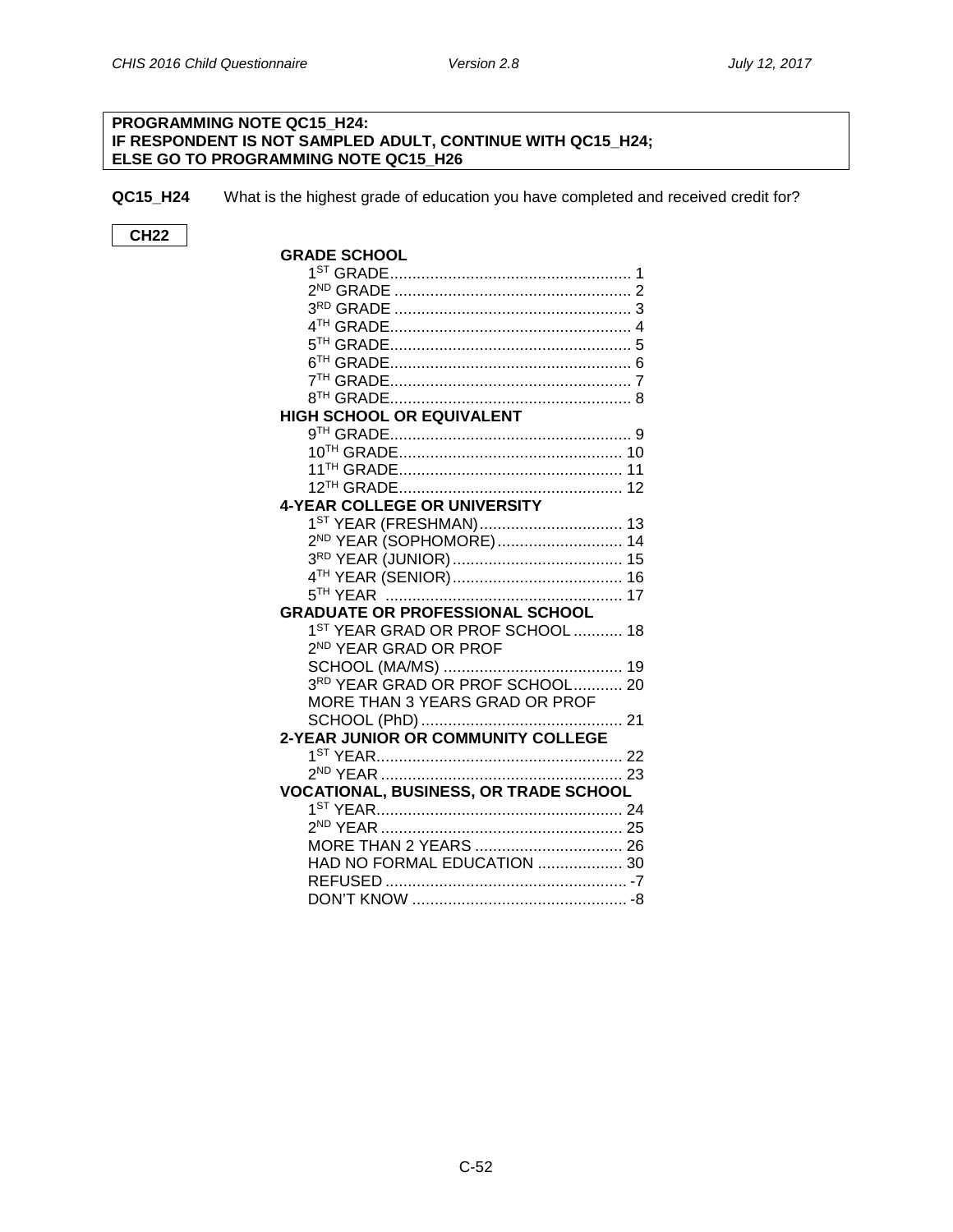# **Section K – CHILD FIRST**

#### **PROGRAMMING NOTE QC15\_K1: IF KIDS1ST = 'Y' AND SKAID = SCRESPX, CONTINUE WITH QC15\_K1; ELSE SKIP TO PN QC15\_H25 (FOLLOW-UP)**

| QC15_K1      | Which of the following were you doing last week?                                                                                                                   |
|--------------|--------------------------------------------------------------------------------------------------------------------------------------------------------------------|
| KAG8         | [GO TO QC15_K3]<br>[GO TO QC15_K3]                                                                                                                                 |
| QC15_K2      | Do you usually work?                                                                                                                                               |
| <b>KAG11</b> | [GO TO QC15_K5]<br>[GO TO QC15_K5]<br>[GO TO QC15_K5]<br>[GO TO QC15 K5]                                                                                           |
| QC15_K3      | How many hours per week do you usually work at all jobs or businesses?                                                                                             |
| <b>KAK20</b> | [IF WORKS > 95 HOURS, ENTER 95. IF DOES NOT WORK, ENTER 0 (ZERO).]<br>_ HOURS [HR: 0-95]                                                                           |
|              | <b>PROGRAMMING NOTE QC15 K4:</b><br>IF QC15_K3 = 0 (ZERO HOURS WORKED), SKIP TO QC15_K5;<br>ELSE CONTINUE WITH QC15 K4                                             |
| QC15_K4      | On your main job, are you employed by a private company, the government, or are you<br>self-employed, or are you working without pay in a family business or farm? |
| KAG9         | [IF NEEDED, SAY: "Where did you work MOST hours?"]                                                                                                                 |
|              | PRIVATE COMPANY, NON-PROFIT<br>ORGANIZATION, FOUNDATION 1<br>FAMILY BUSINESS OR FARM  4                                                                            |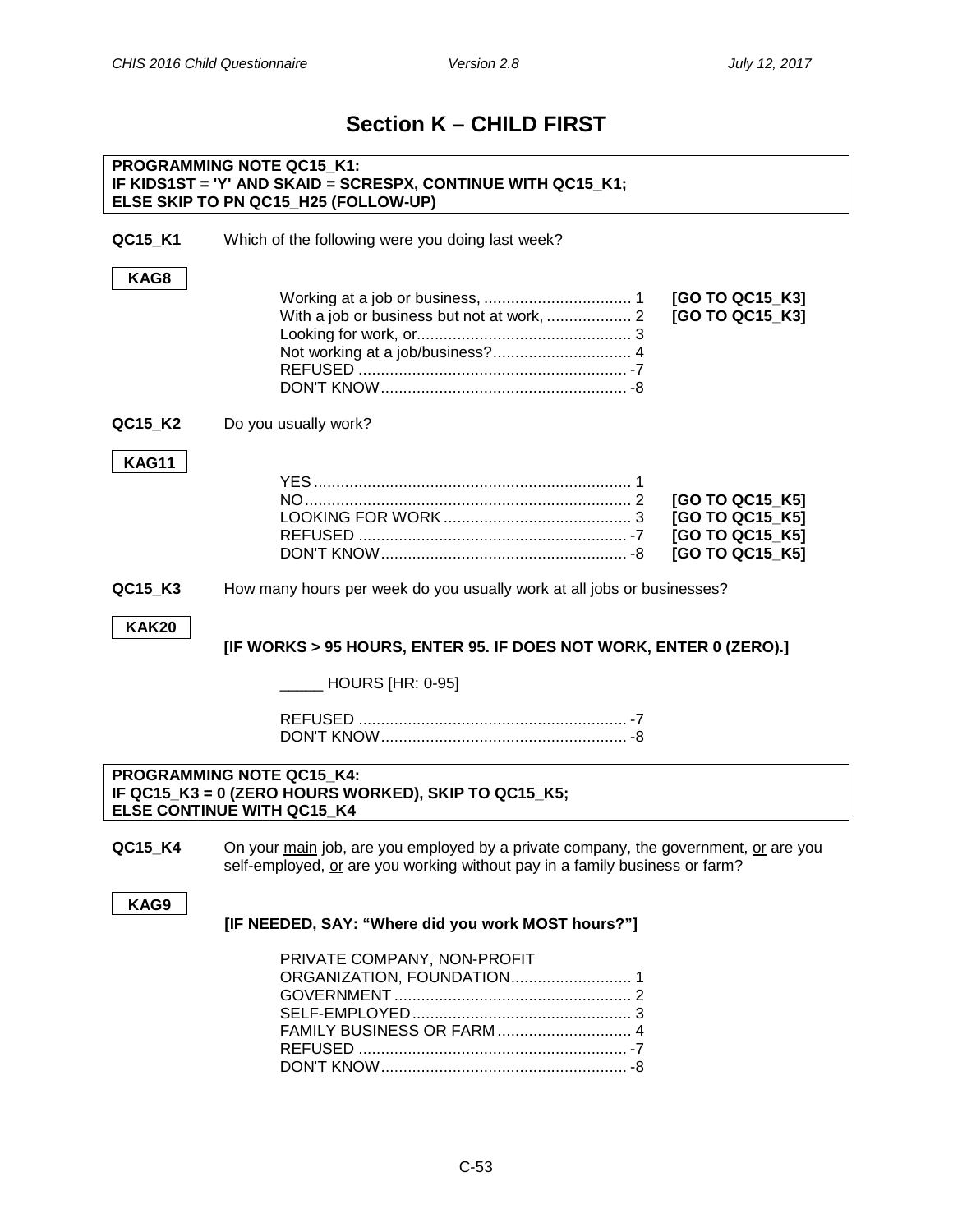$[GO TO QC15_K8]$  $[GO TO QC15_K8]$ 

**QC15\_K5** What is the highest grade of education your spouse has completed and received credit for?

# **KAH47**

| <b>GRADE SCHOOL</b>                          |
|----------------------------------------------|
| 1                                            |
|                                              |
|                                              |
|                                              |
|                                              |
|                                              |
|                                              |
|                                              |
| <b>HIGH SCHOOL OR EQUIVALENT</b>             |
|                                              |
|                                              |
|                                              |
|                                              |
| 4-YEAR COLLEGE OR UNIVERSITY                 |
|                                              |
| 2ND YEAR (SOPHOMORE)  14                     |
|                                              |
| 4TH YEAR (SENIOR) (BA/BS) 16                 |
|                                              |
| <b>GRADUATE OR PROFESSIONAL SCHOOL</b>       |
| 1ST YEAR GRAD OR PROF SCHOOL 18              |
| 2ND YEAR GRAD OR PROF SCHOOL (MA/MS). 19     |
| 3RD YEAR GRAD OR PROF SCHOOL  20             |
| MORE THAN 3 YEARS GRAD OR                    |
|                                              |
| 2-YEAR JUNIOR OR COMMUNITY COLLEGE           |
|                                              |
|                                              |
| <b>VOCATIONAL, BUSINESS, OR TRADE SCHOOL</b> |
|                                              |
|                                              |
|                                              |
|                                              |
| DON'T KNOW (OUT OF RANGE)  - 8               |

# **QC15\_K6**

Which of the following was your spouse doing last week?

# **KAK1**

### C-54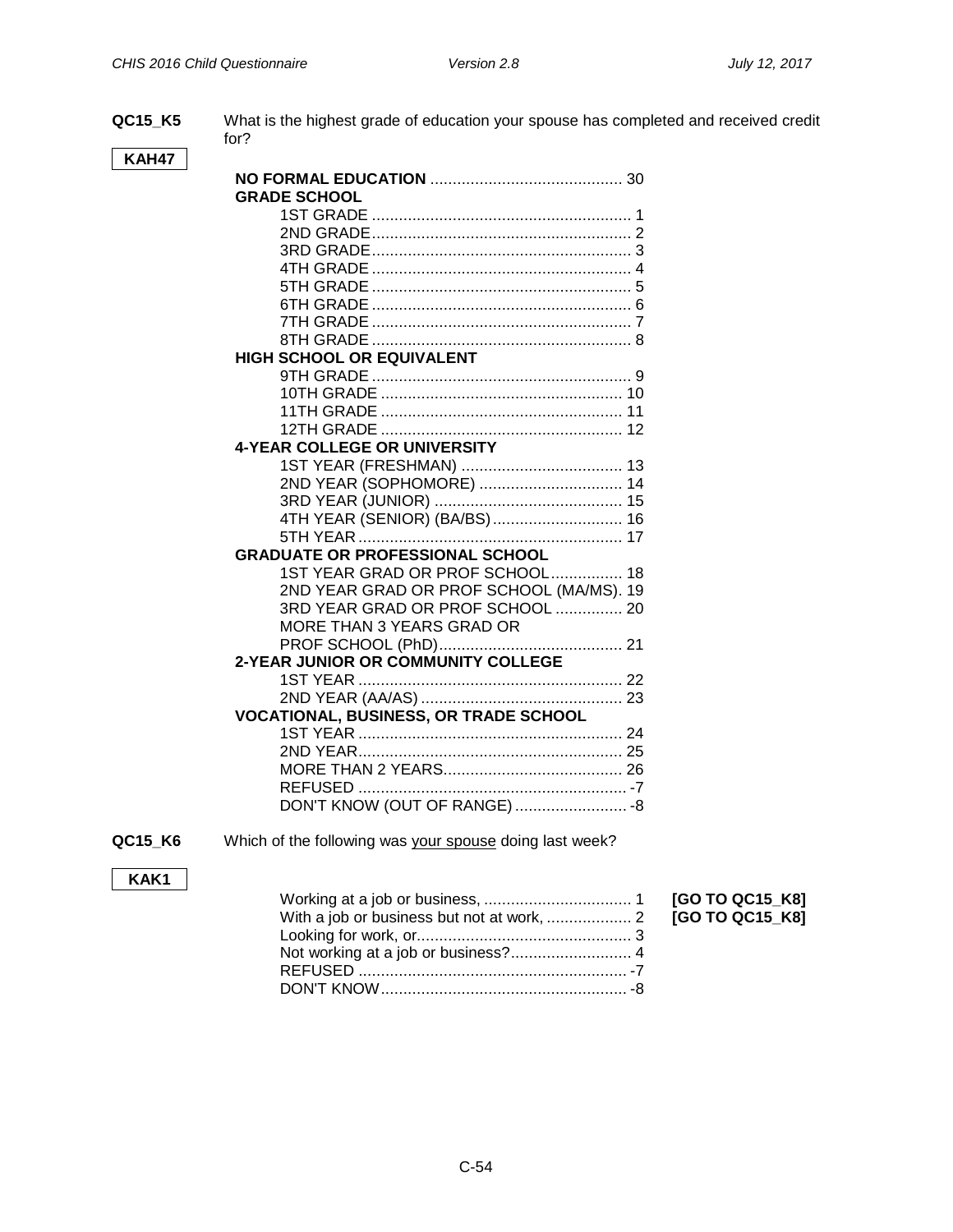#### **QC15\_K7** Does your spouse usually work?

#### **KAG10**

|         |                                                                                                                                         | [GO TO QC15 K10] |
|---------|-----------------------------------------------------------------------------------------------------------------------------------------|------------------|
|         |                                                                                                                                         | [GO TO QC15_K10] |
|         |                                                                                                                                         | [GO TO QC15 K10] |
|         |                                                                                                                                         | [GO TO QC15 K10] |
| QC15 K8 | The next questions are about work your spouse does.<br>How many hours per week does your spouse USUALLY work at ALL jobs or businesses? |                  |
| KAK3    |                                                                                                                                         |                  |

# **[IF WORKS > 95 HOURS, ENTER 95. IF DOES NOT WORK, ENTER 0 (ZERO).]**

\_\_\_\_\_ HOURS [HR: 0-95]

REFUSED ............................................................ -7 DON'T KNOW....................................................... -8

#### **PROGRAMMING NOTE QC15\_K9: IF QC15\_K8 = 0 (ZERO HOURS WORKED), SKIP TO QC15\_K10; ELSE CONTINUE WITH QC15\_K9**

**QC15\_K9** On your spouse's MAIN job, is {he/she/he or she} employed by a private company, the government, OR is {he/she/he or she] self-employed, OR is {he/she/he or she} working without pay in a family business or farm?

**KAK4**

### **[IF NEEDED, SAY: "Where does he/she work MOST hours?"]**

| PRIVATE COMPANY                        |  |
|----------------------------------------|--|
| NON-PROFIT ORGANIZATION, FOUNDATION  1 |  |
|                                        |  |
|                                        |  |
|                                        |  |
|                                        |  |
|                                        |  |
|                                        |  |

**QC15\_K10** What is your spouse's age, please?

**KAA2**

\_\_\_\_\_YEARS OF AGE [RANGE: 0-120]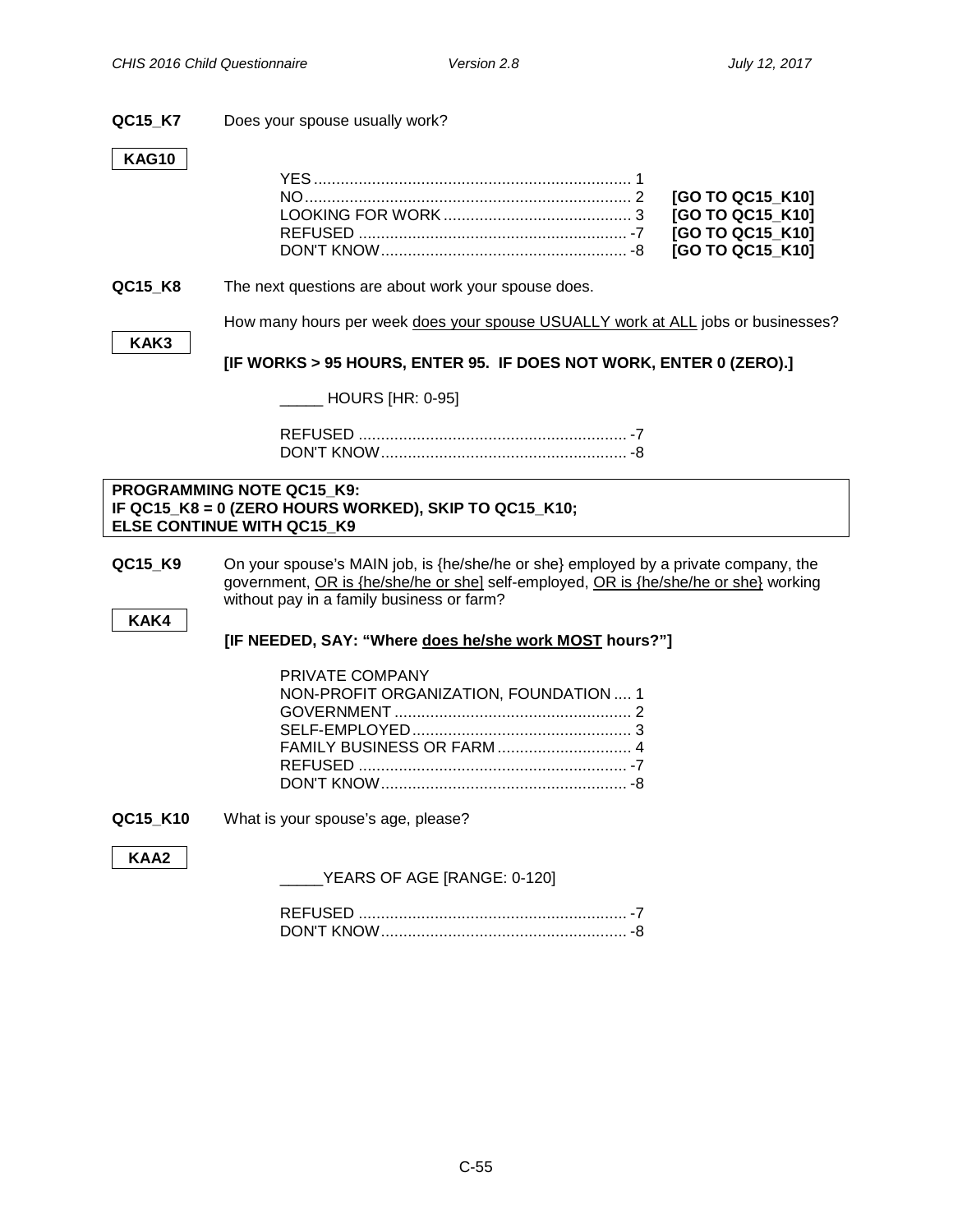# **PROGRAMMING NOTE QC15\_K11: IF QC15\_K10 = -7 OR -8 (REF/DK) THEN CONTINUE WITH QC15\_K11; ELSE GO TO QC15\_K12**

**QC15\_K11** Is your spouse between 18 and 29, between 30 and 39, between 40 and 44, between 45 and 49, between 50 and 64, or 65 or older?

**QC15\_K12** MediCARE is a health insurance program for people 65 years and older or persons with certain disabilities. At this time, is your spouse covered by MediCARE?

**KAI1**

**KAI2**

**[INTERVIEWER NOTE: INCLUDE MEDICARE MANAGED PLANS AS WELL AS THE ORIGINAL MEDICARE PLAN.]**

# **POST-NOTE QC15\_K12: IF QC15\_K12 = 1, SET KARMCARE = 1 AND SET KARINSURE = 1**

#### **PROGRAMMING NOTE QC15\_K13: IF [KAAGE > 64 OR QC15\_K11 = 6 (65 OR OLDER) OR ENUM.AGE > 64] AND QC15\_K12= 2 (NOT COVERED BY MEDICARE), CONTINUE WITH QC15\_K13; ELSE GO TO PROGRAMMING NOTE QC15\_K15**

**QC15\_K13** Is it correct that your spouse is NOT covered by MediCARE even though you told me earlier that your spouse is 65 or older?

| the contract of the contract of the contract of | CORRECT, NOT COVERED BY MEDICARE 1 [GO TO PN QC15-K22]<br>NOT CORRECT, R IS COVERED BY MEDICARE. 2 <b>[GO TO PN QC15-K22]</b> |  |
|-------------------------------------------------|-------------------------------------------------------------------------------------------------------------------------------|--|
|                                                 |                                                                                                                               |  |

#### **POST-NOTE QC15\_K13: IF QC15\_K13 =2, SET KARMCARE = 1 AND SET KARINSURE = 1**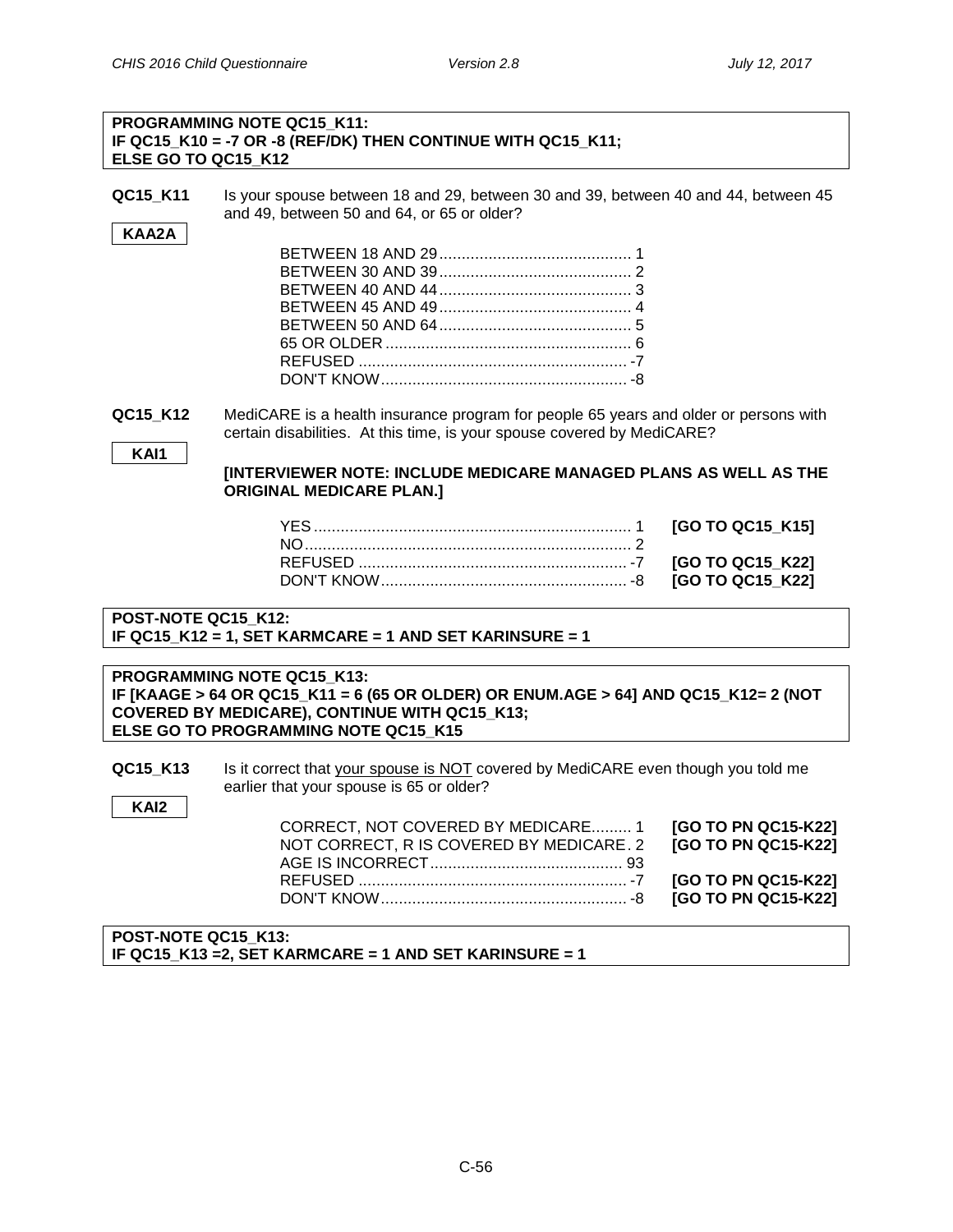#### **QC15\_K14** What is your spouse's age, please?

**KAI3**

#### \_\_\_\_\_ YEARS OF AGE [HR: 18-105] **[GO TO PN QC15-K22]**

REFUSED -7 **[GO TO PN QC15-K22]**  $\overline{G}$  **CO TO PN QC15-K22** 

**POST NOTE QC15\_K14: AIDATE SET KAIDATE = CURRENT DATE (YYYYMMDD); SET KAAGE = QC15\_K14; IF KAAGE < 18, CODE AS IA AND TERMINATE**

**PROGRAMMING NOTE QC15\_K15: IF KARMCARE = 1, CONTINUE WITH QC15\_K15; ELSE GO TO PROGRAMMING NOTE QC15\_K22**

**QC15\_K15** Is this a MediCARE Advantage Plan?

**KAH123**

**[IF NEEDED, SAY: "MediCARE Advantage plans, sometimes called Part C plans, are offered by private companies approved by MediCARE. MediCARE Advantage plans provide Medicare Part A and Part B coverage."]**

**POST-NOTE QC15\_K15; IF QC15\_K15 = 1, SET KARMADV= 1**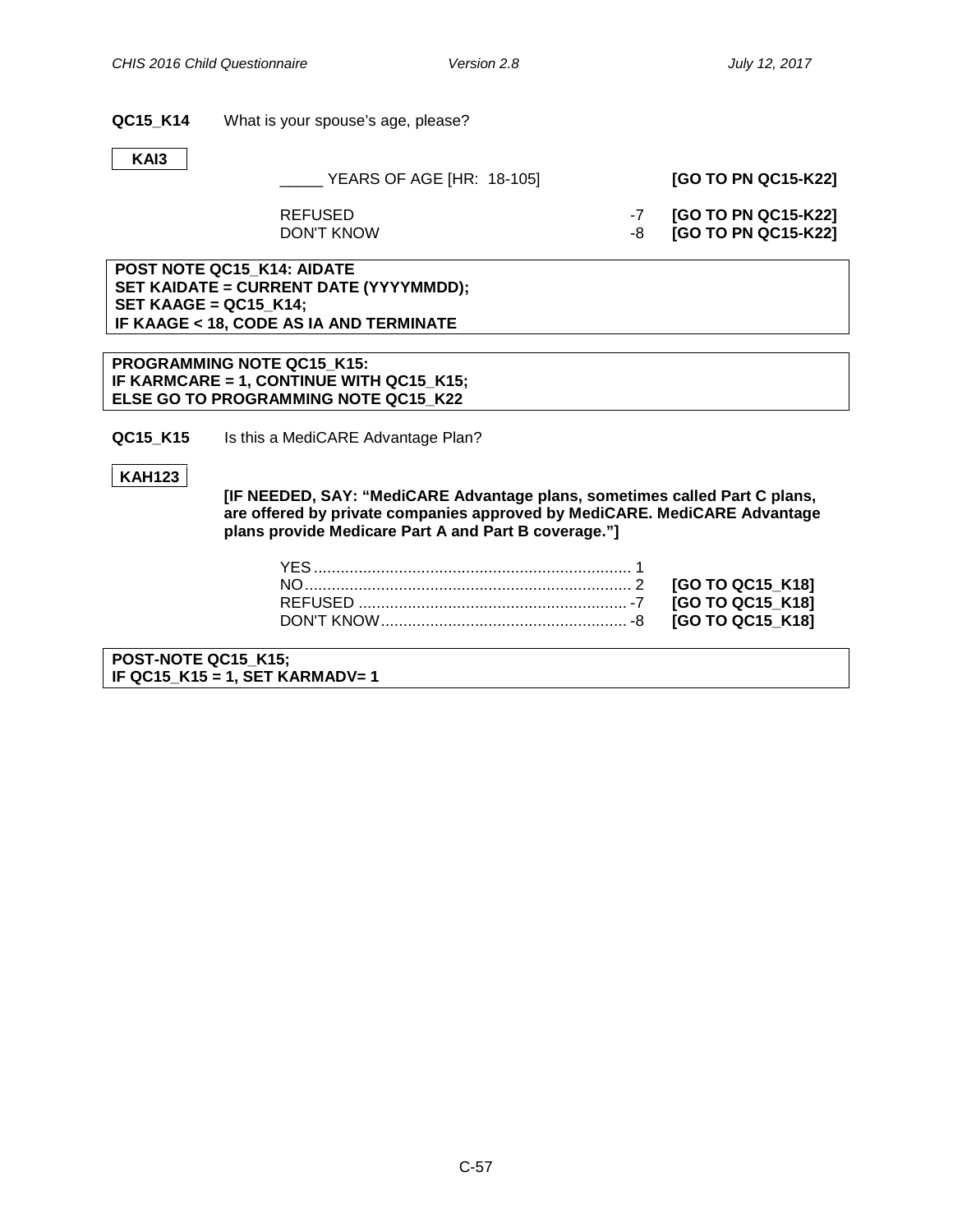**QC15\_K16** Is your spouse's MediCARE Advantage plan provided through an HMO, PPO, or Private Fee-for-Service Plan?

#### **KAH124**

**[IF NEEDED, SAY: "HMO stands for Health Maintenance Organization. With an HMO, you must generally receive care from HMO doctors or the expense is not covered, unless there was a medical emergency."]**

**[IF NEEDED, SAY: "PPO stands for Preferred Provider Organization. With a PPO, you can use any doctors and hospitals, but you pay less if you use doctors and hospitals that belong to your plan's network. Also, you can access doctors and specialists directly without a referral from your primary care provider."] [IF NEEDED, SAY: "Private Fee-for-Service is where MediCARE pays the set** 

**amount of money every month to the private insurance company. With Private Feefor-Service, the insurance company decides how much you pay for services, not MediCARE."]**

**[INTERVIEWER NOTE: IF R MENTIONS A HEALTH PLAN SUCH AS "Kaiser" CODE "1" (HMO).]**

**[INTERVIEWER NOTE: CIRCLE "4" ONLY IF VOLUNTEERED. DO NOT PROBE.]**

| HMO (HEALTH MAINTENANCE ORGANIZATION) 1 |  |
|-----------------------------------------|--|
| PPO (PREFERRED PROVIDER ORGANIZATION) 2 |  |
| PFFS (PRIVATE FEE FOR SERVICE) 3        |  |
| SNP (SPECIAL NEEDS PLAN) 4              |  |
| OTHER (SPECIFY: ______________) 91      |  |
|                                         |  |
|                                         |  |

**QC15\_K17** What is the name of your spouse's MediCARE plan?

### **KAH125**

**[IF R HAS DIFFICULTY RECALLING NAME, PROBE: "Does your spouse have an insurance card or something else with the plan name on it?"]**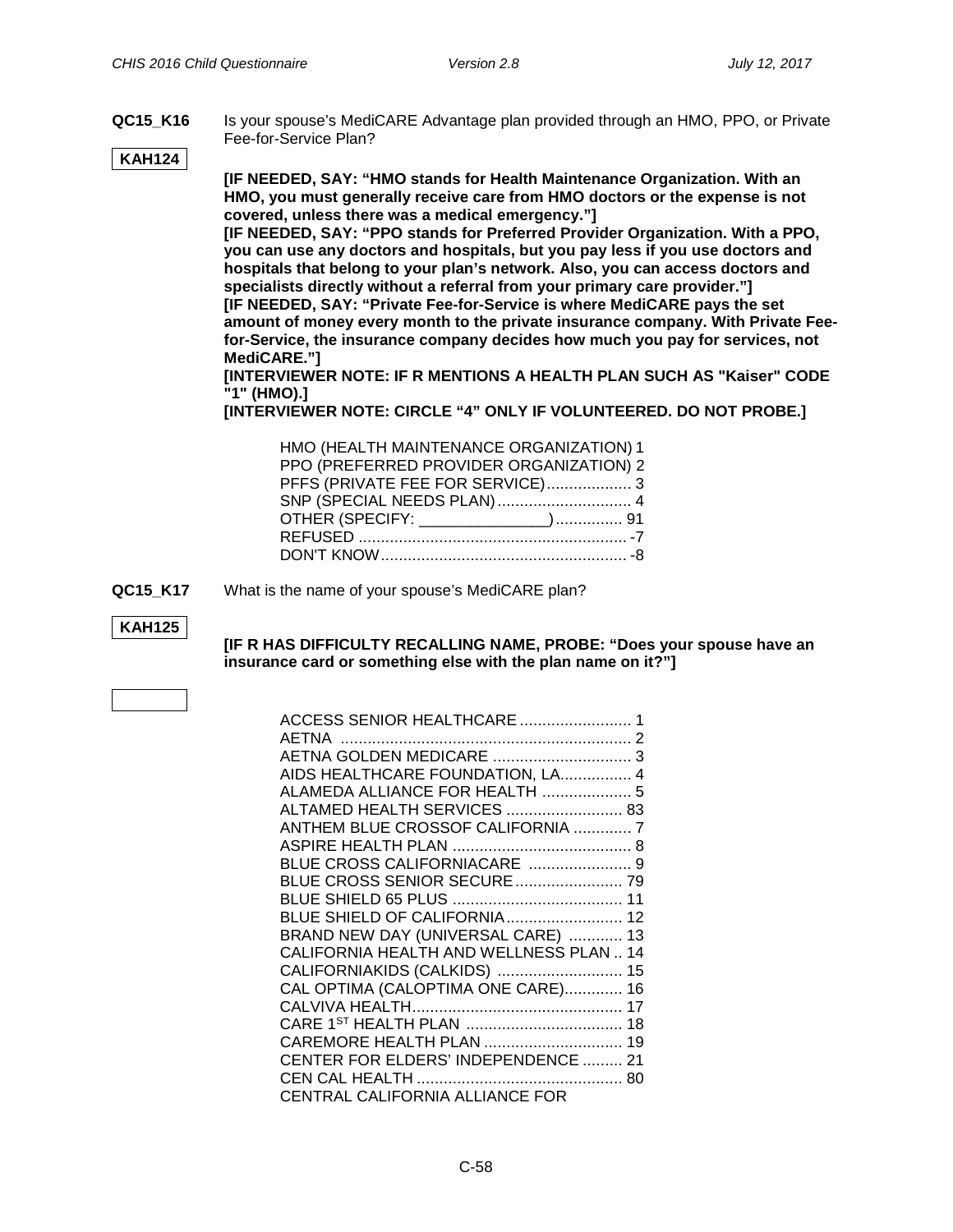| CHINESE COMMUNITY HEALTH PLAN 24        |
|-----------------------------------------|
| CHOICE PHYSICIANS NETWORK 25            |
|                                         |
| CITIZENS CHOICE HEALTHPLAN  27          |
| COMMUNITY CARE HEALTH PLAN  28          |
|                                         |
| COMMUNITY HEALTH GROUP  29              |
| CONTRA COSTA HEALTH PLAN 81             |
| DAVITA HEALTHCARE PARTNERS PLAN  31     |
| EASY CHOICE HEALTH PLAN 32              |
|                                         |
|                                         |
| GOLD COAST HEALTH PLAN 35               |
| <b>GOLDEN STATE MEDICARE HEALTH</b>     |
|                                         |
|                                         |
|                                         |
| HEALTH NET SENIORITY PLUS 39            |
| HEALTH PLAN OF SAN JOAQUIN 40           |
| HEALTH PLAN SAN JP AUTHORITY  41        |
| HERITAGE PROVIDER NETWORK  42           |
|                                         |
|                                         |
| IEHP (INLAND EMPIRE HEALTH PLAN) 45     |
| <b>INTER VALLEY HEALTH PLAN 46</b>      |
|                                         |
|                                         |
|                                         |
| KAISER PERMANENTE SENIOR ADVANTAGE., 48 |
| KERN FAMILY HEALTH CARE 49              |
|                                         |
|                                         |
| MOLINA HEALTHCARE OF CALIFORNIA 54      |
| MONARCH HEALTH PLAN  55                 |
| ON LOK SENIOR HEALTH SERVICES  56       |
| PARTNERSHIP HEALTHPLAN OF CALIFORNIA 57 |
| PIH HEALTH CARE SOLUTIONS 58            |
| PREMIER HEALTH PLAN SERVICES 59         |
| PRIMECARE MEDICAL NETWORK  60           |
| PROVIDENCE HEALTH NETWORK 61            |
|                                         |
| SCRIPPS HEALTH PLAN SERVICES 68         |
|                                         |
| SAN FRANCISCO HEALTH PLAN 84            |
| SANTA CLARA FAMILY HEALTH PLAN 90       |
| SAN MATEO HEALTH COMMISION  86          |
|                                         |
|                                         |
|                                         |
|                                         |
|                                         |
|                                         |
|                                         |
|                                         |
| UNITED HEALTHCARE SECURE HORIZON  74    |
| UNIVERSITY HEALTHCARE ADVANTAGE  75     |
|                                         |
| VENTURA COUNTY HEALTH CARE PLAN  77     |
| WESTERN HEALTH ADVANTAGE 78             |
|                                         |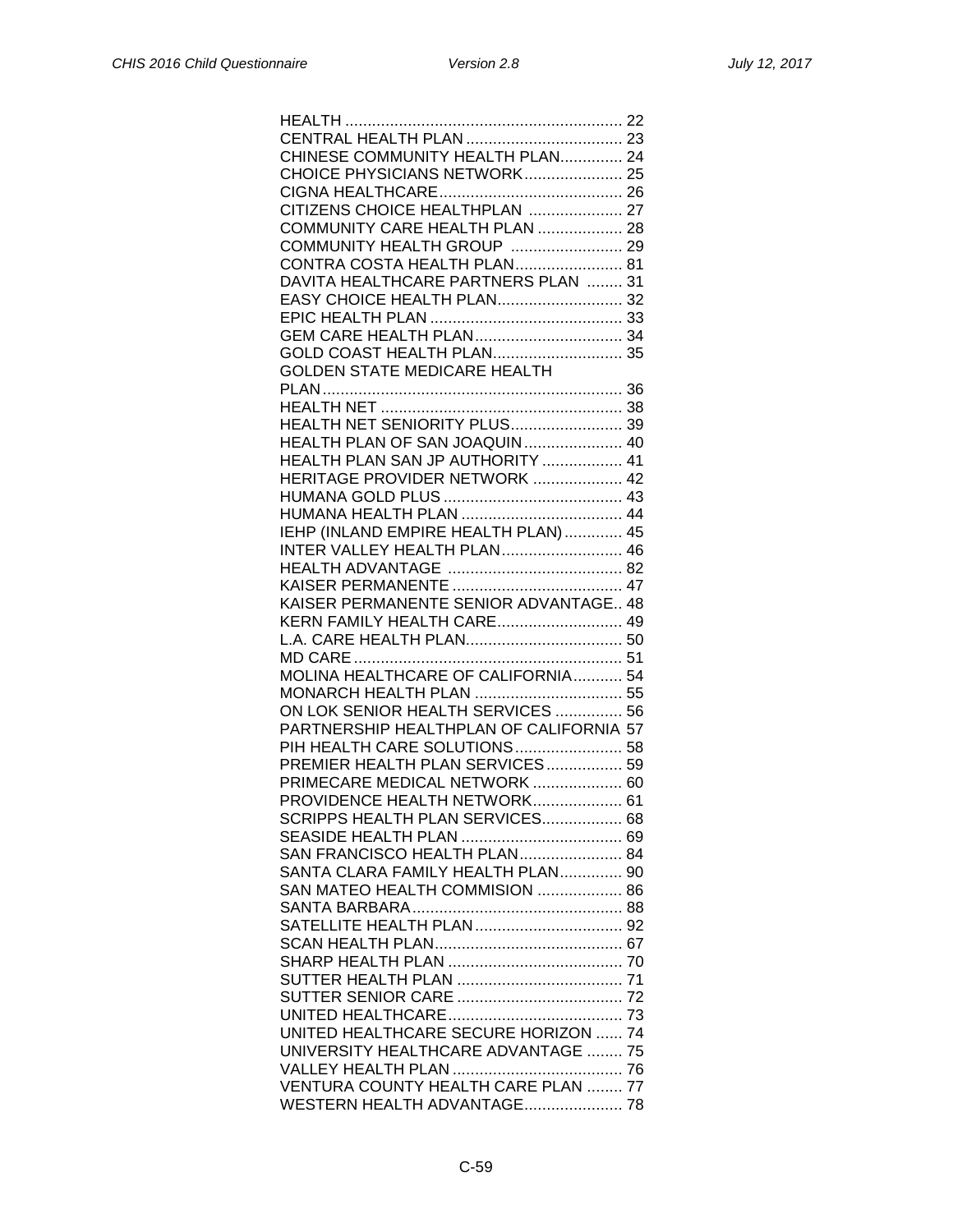| TRICARE/TRICARE FOR LIFE/TRICARE PRIME 87 |  |
|-------------------------------------------|--|
| VA HEALTH CARE SERVICES 89                |  |
|                                           |  |
|                                           |  |
| OTHER (SPECIFY: _____________) 85         |  |
|                                           |  |
|                                           |  |
|                                           |  |

#### **POST-NOTE FOR QC15\_K17: ALL ANSWERS GO TO PROGRAMMING NOTE QC15\_K19; IF QC15\_K17 = 93, 87, OR 89 THEN KARMILIT = 1**

**QC15 K18** Some people who are eligible for MediCARE also have private insurance that is sometimes called Medigap or Medicare Supplement. Does your spouse have this type of health insurance?

**KAI4**

**[IF NEEDED, SAY: "These are policies that cover health care costs not covered by MediCARE alone."]**

NO......................................................................... 2 **[GO TO PN QC15-K23]** REFUSED ............................................................ -7 **[GO TO PN QC15-K23]**  $[GO$  TO PN QC15-K23]

**POST-NOTE FOR QC15\_K18: IF QC15\_K18 = 1, SET KARSUPP = 1**

**PROGRAMMING NOTE QC15\_K19: IF KARMADV = 1 (MEDICARE ADVANTAGE) CONTINUE WITH QC15\_K19 AND DISPLAY "MediCARE Advantage plan"; IF KARSUPP = 1 (HAS SUPPLEMENT) CONTINUE WITH QC15\_K19 AND DISPLAY "MediCARE Supplement plan"; ELSE GO TO PROGRAMMING NOTE QC15\_K23**

**QC15\_K19** For the {MediCARE Advantage plan/MediCARE Supplement plan}, did your spouse sign up directly, or did your spouse get this insurance through a current employer, a former employer, a union, a family business, AARP, or some other way?

#### **KAH126**

**[IF NEEDED, SAY: "AARP stands for the American Association of Retired Persons."]**

| ADULT RESPONDENT'S CURRENT EMPLOYER 2 |
|---------------------------------------|
| ADULT RESPONDENT'S FORMER EMPLOYER3   |
| ADULT RESPONDENT'S UNION  4           |
|                                       |
|                                       |
|                                       |
|                                       |
| PROFESSIONAL/FRATERNAL ORGANIZATION 9 |
|                                       |
|                                       |
|                                       |
|                                       |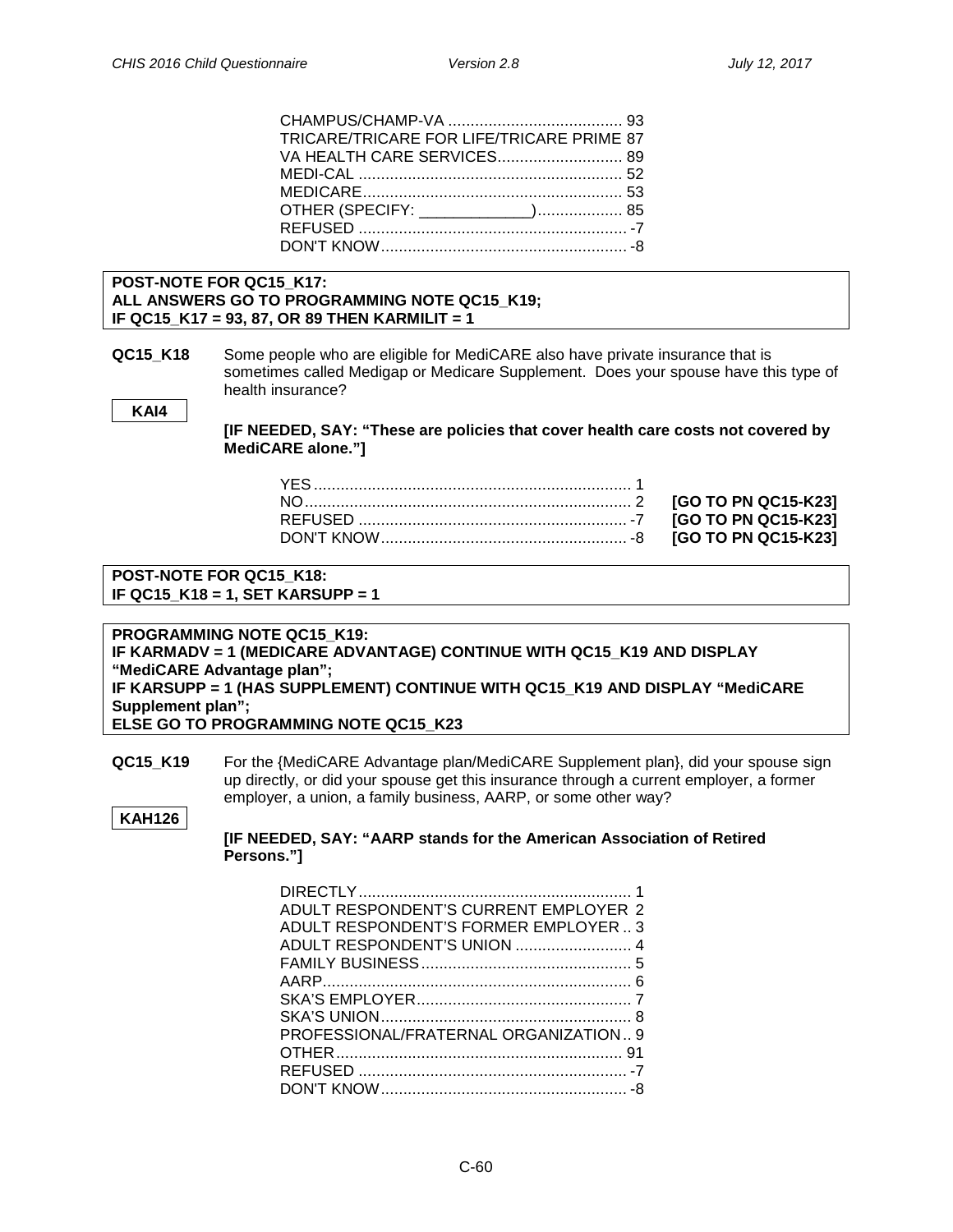**QC15\_K20** Does your spouse pay any or all of the premium or cost for this health plan? Do not include the cost of any co-pays or deductibles your spouse or your family may have had to pay.

# **KAH53**

**[IF NEEDED, SAY: "Copays are the partial payments you make for your health care each time you see a doctor or use the health care system, while someone else pays for your main health care coverage."**

**"A deductible is the amount you pay for medical care before your health plan starts paying."**

**"Premium is the monthly charge for the cost of your health insurance plan."]**

**QC15\_K21** Does anyone else, such as an employer, a union, or professional organization pay all or some portion of the premium or cost for this health plan?

#### **KAH54**

|  |  | [GO TO PN QC15-K23] |
|--|--|---------------------|
|  |  | [GO TO PN QC15-K23] |
|  |  | [GO TO PN QC15-K23] |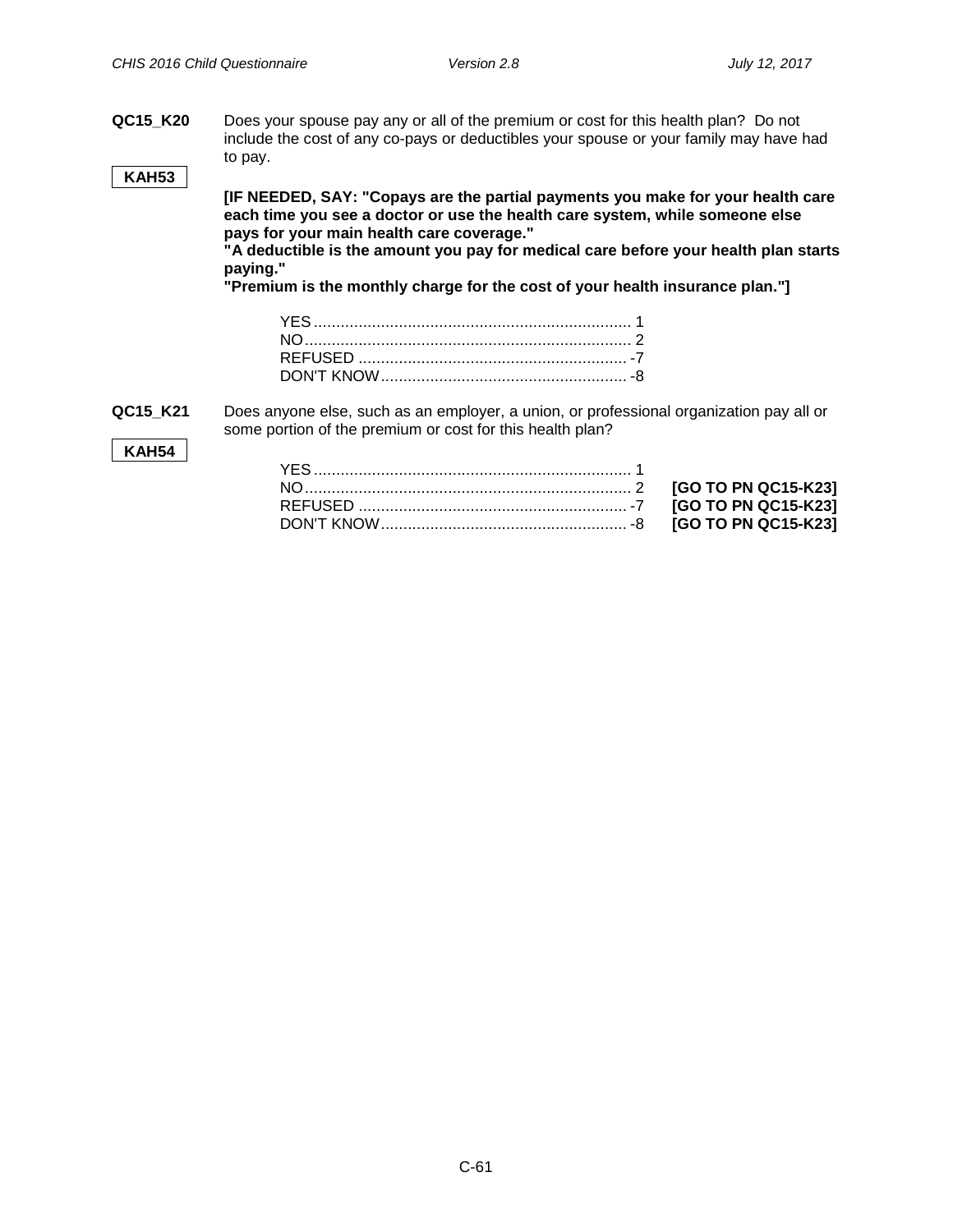#### **QC15\_K22** Who is that?

#### **KAH55**

**[IF NEEDED, SAY: "Who besides your spouse pays any portion of that cost for that plan, such as your employer, a union, or professional organization?"] [CODE ALL THAT APPLY] [PROBE: "Any others?"]**

| ADULT RESPONDENT'S CURRENT EMPLOYER 1 |
|---------------------------------------|
| ADULT RESPONDENT'S FORMER EMPLOYER  2 |
| ADULT RESPONDENT'S UNION  3           |
| SKA'S CURRENT EMPLOYER 4              |
|                                       |
| PROFESSIONAL/FRATERNAL ORGANIZATION 6 |
|                                       |
|                                       |
|                                       |
|                                       |
|                                       |

**POST-NOTE FOR QC15\_K22: IF QC15\_K22 = 7, SET KARMCAL = 1;**

**PROGRAMMING NOTE QC15\_K23: IF KARMCAL = 1, DISPLAY "Is it correct that your spouse is"; ELSE DISPLAY "Is your spouse"**

**QC15\_K23** {Is it correct that your spouse is/Is your spouse} covered by Medi-CAL?

#### **KAI6**

**Medi-Cal Coverage**

**[IF NEEDED, SAY: "A plan for certain low-income children and their families, pregnant women, and disabled or elderly people."]**

**POST-NOTE FOR QC15\_K23: IF QC15\_K23 = 1, SET KARMCAL = 1 AND SET KARINSUR = 1; IF KARMCAL = 1 AND QC15\_K23 = 2, SET KARMCAL = 0**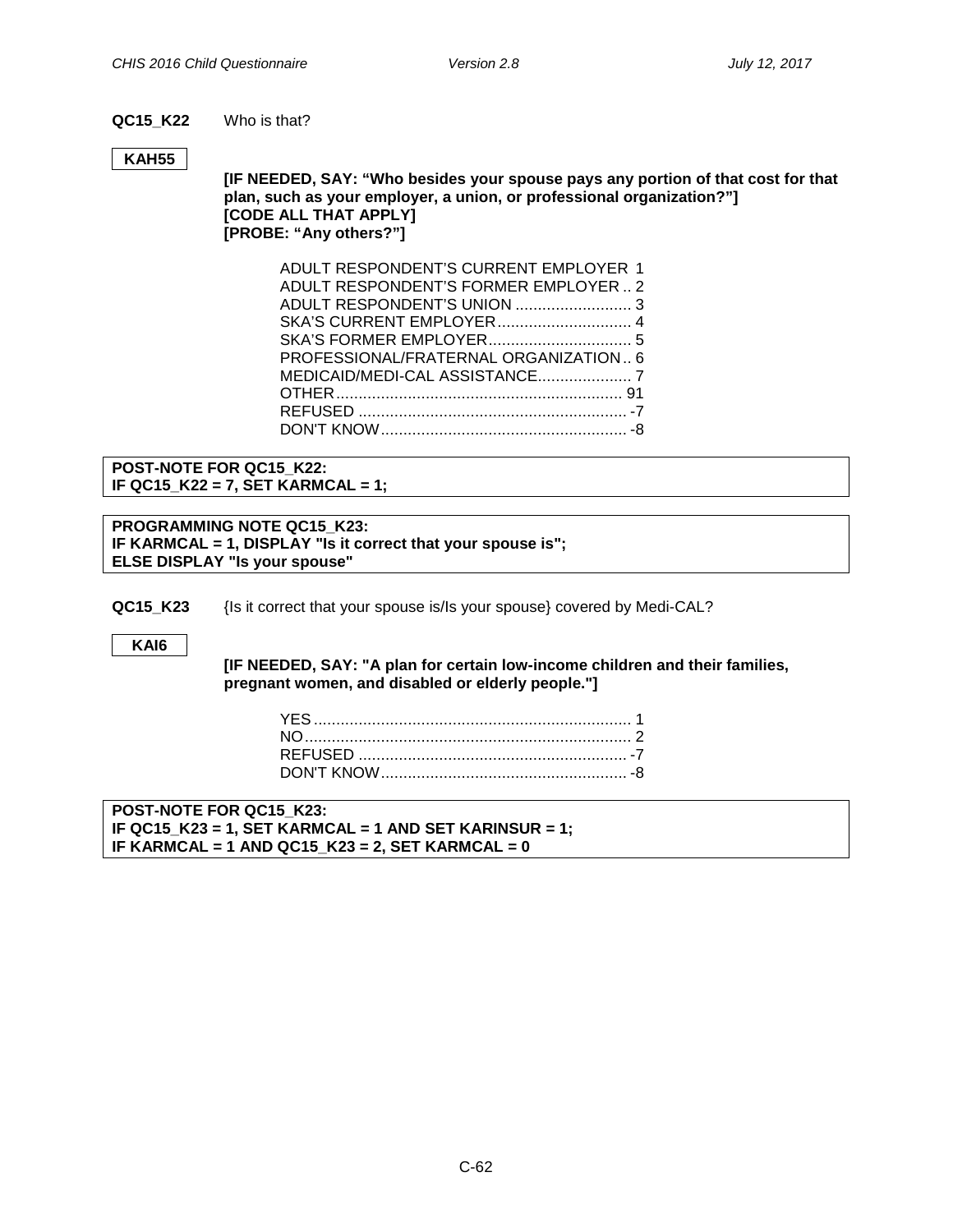NO......................................................................... 2 **[GO TO PN QC15-K27]** REFUSED ............................................................ -7 **[GO TO PN QC15-K27]**  $[GO TO PN QC15-K27]$ 

| <b>PROGRAMMING NOTE QC15 K24:</b>                                                        |
|------------------------------------------------------------------------------------------|
| IF KARSUPP = 1, DISPLAY "Besides the Medicare supplement plan you told me about, is" AND |
| "any other";                                                                             |
| ELSE IF ARMADV = 1, DISPLAY "Besides the Medicare Advantage plan you told me about, is"  |
| AND "any other";                                                                         |
| <b>ELSE DISPLAY "Is" AND "a"</b>                                                         |
|                                                                                          |

**QC15\_K24** {Besides the Medicare supplement plan you told me about, is/Besides the Medicare Advantage plan you told me about, is/Is} your spouse covered by {any other/a} health insurance plan or HMO through a current or former employer or union?

**[IF NEEDED, SAY: "…either through your spouse's own or someone else's employment?"]**

**POST-NOTE FOR QC15\_K24: IF QC15\_K24 = 1, SET KAREMPOT = 1 AND SET KARINSUR = 1**

#### **PROGRAMMING NOTE QC15\_K25: IF KARINSUR ≠ 1 (NO COVERAGE FROM MEDICARE, MEDI-CAL, AND EMPLOYER), CONTINUE WITH QC15\_K25; ELSE GO TO PROGRAMMING NOTE QC15\_K27**

**QC15 K25** Is your spouse covered by a health insurance plan that your spouse purchased directly from an insurance company or HMO, or through Covered California?

**KAI11**

**Private Coverage**

**[IF NEEDED, SAY: "Don't include a plan that pays only for certain illnesses such as cancer or stroke, or only gives you 'extra cash' if you are in a hospital."]**

**POST-NOTE FOR QC15\_K25: IF QC15\_K25 = 1, SET KARDIREC = 1 AND SET KARINSUR = 1**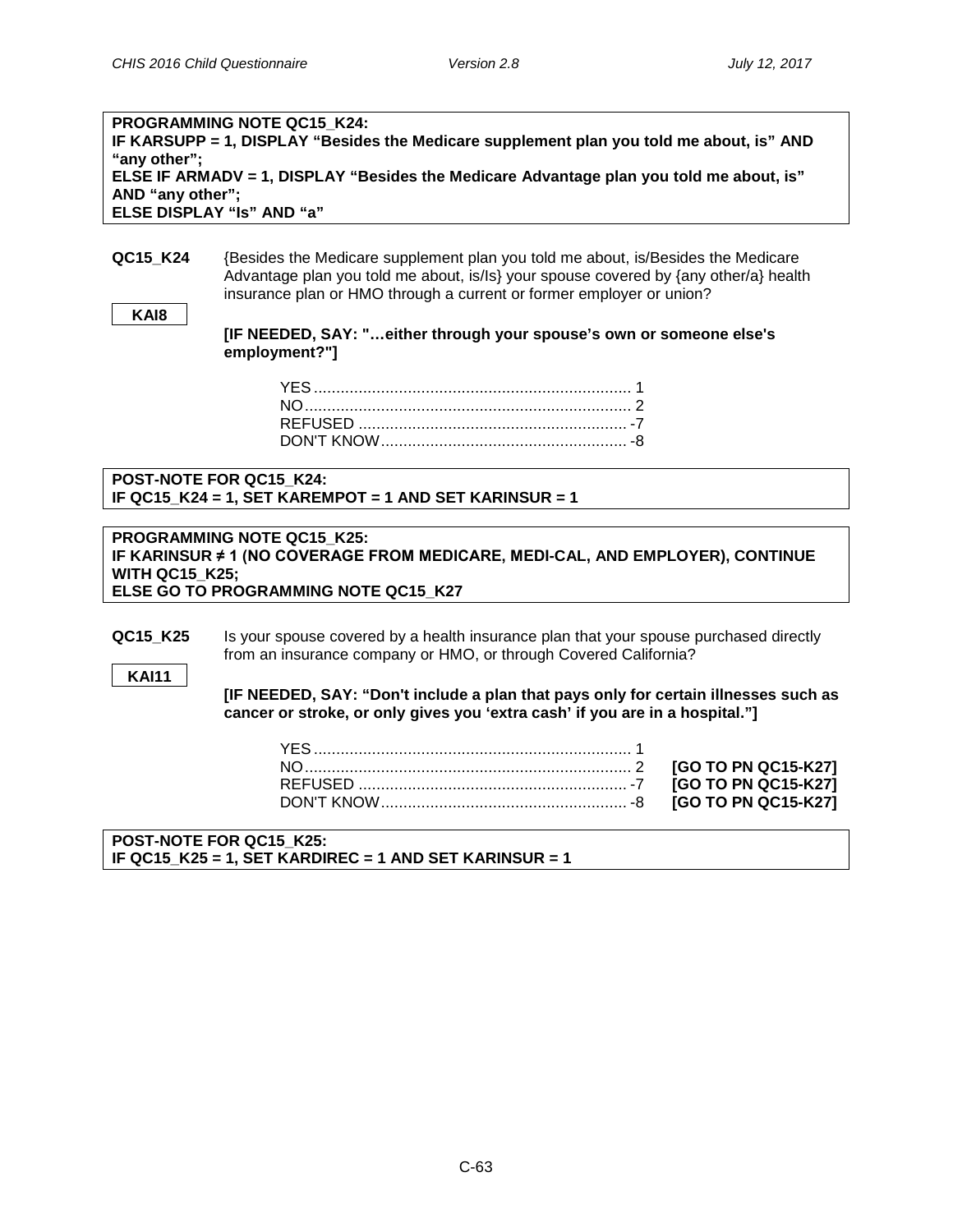#### **PROGRAMMING NOTE QC15\_K26: IF KARDIREC = 1, THEN CONTINUE WITH QC15\_K26; ELSE GO TO PROGRAMMING NOTE QC15\_K27**

**QC15\_K26** How did your spouse purchase this health insurance – directly from an insurance company or HMO, or through Covered California?

#### **KAH104**

| INSURANCE COMPANY OR HMO 1 |  |
|----------------------------|--|
|                            |  |
|                            |  |
|                            |  |
|                            |  |
|                            |  |

**POST-NOTE FOR QC15\_K26: IF QC15\_K26= 2, THEN SET KARHBEX = 1**

**PROGRAMMING NOTE FOR QC15\_K27: IF QC15\_K24 = 1 (EMPLOYER-BASED COVERAGE) OR QC15\_K25 = 1 (PURCHASED OWN COVERAGE), CONTINUE WITH QC15\_K27; ELSE GO TO PROGRAMMING NOTE QC15\_K35**

**QC15\_K27** Was this plan obtained in your spouse's own name or in the name of someone else?

**KAI9**

**[IF NEEDED, SAY: "Even someone who does not live in this household."]**

**POST-NOTE FOR QC15\_K27: IF QC15\_K24 = 1 AND QC15\_K29 = 1 SET KAREMPOW = 1 AND SET KARINSUR = 1 AND SET KAREMPOT = 0; IF QC15\_K24 = 1 AND QC15\_K29 = 2, -7, OR -8 SET KAREMPOT = 1 AND SET KARINSUR = 1; IF QC15\_K25 = 1 AND QC15\_K29 = 1 SET KARDIROW = 1 AND KARINSUR = 1; IF QC15\_K25 = 1 AND QC15\_K29 = 2, -7, OR -8 SET KARDIROT = 1 AND KARINSUR = 1**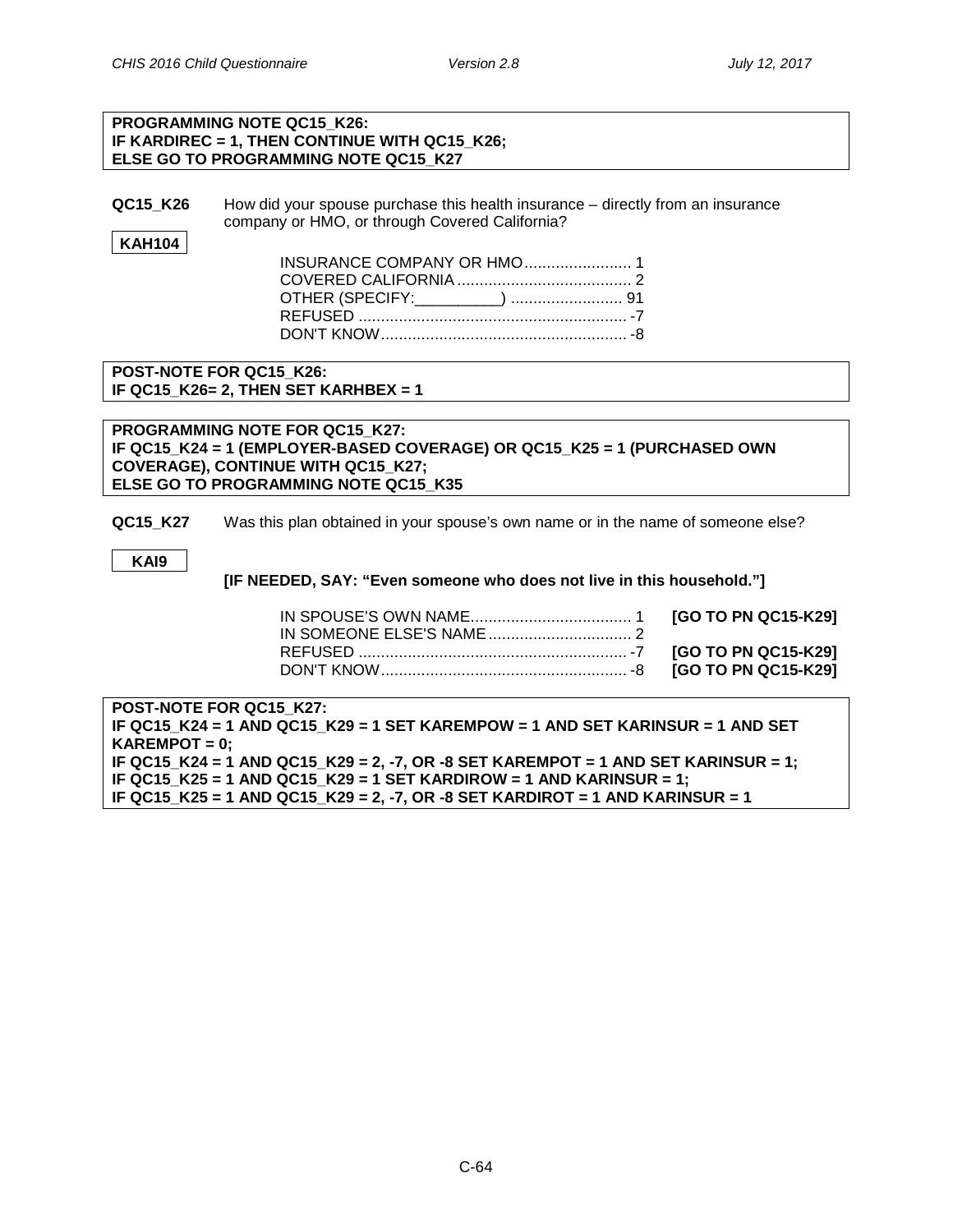#### **PROGRAMMING NOTE QC15\_K28: IF KAAGE < 26, DISPLAY "spouse's parent's name";**

**QC15\_K28** Is the plan in your own name {or} {your spouse's parent's name}?

### **KAI9A**

**POST-NOTE FOR QC15\_K28: IF QC15\_K24 = 1 AND QC15\_K28 = 1 SET KAREMPSP = 1 AND KAREMPOT = 0 AND KARSAMES=1; IF QC15\_K26 = 1 AND QC15\_K28 = 1 SET KAREMPSP = 1 AND KAREMPOT = 0 AND KARSAMES=1 AND KSPHBEX = 1; IF QC15\_K24 = 1 AND QC15\_K28 = 2 SET KAREMPPA =1 AND KAREMPOT = 0; IF QC15\_K25 = 1 AND QC15\_K28 = 1 SET KARDIRSP = 1 AND KARDIROT = 0 AND KARSAMES=1; IF QC15\_K25 = 1 AND QC15\_K28 = 2 SET KARDIRPA = 1 AND KARDIROT = 0**

**PROGRAMMING NOTE QC15\_K29: IF QC15\_K24 = 1 (EMPLOYER-BASED COVERAGE), CONTINUE WITH QC15\_K29; IF KAREMPOW = 1 THEN DISPLAY {you}; IF KAREMPSP = 1 OR KAREMPPA = 1 OR KAREMPOT = 1 THEN DISPLAY {he or she}; ELSE GO TO PROGRAMMING NOTE QC15\_K30;**

**QC15\_K29** How did {you/he or she} sign up for this health insurance – through an employer, through a union, or through Covered California's SHOP program?

#### **[IF NEEDED, SAY: "SHOP is the Small Business Health Options Program administered by Covered California."]**

#### **KAH105**

| SHOP / COVERED CALIFORNIA 3 |  |
|-----------------------------|--|
|                             |  |
|                             |  |
|                             |  |

**POST-NOTE FOR QC15\_K29: IF QC15\_K29 = 3, THEN SET KARHBEX = 1**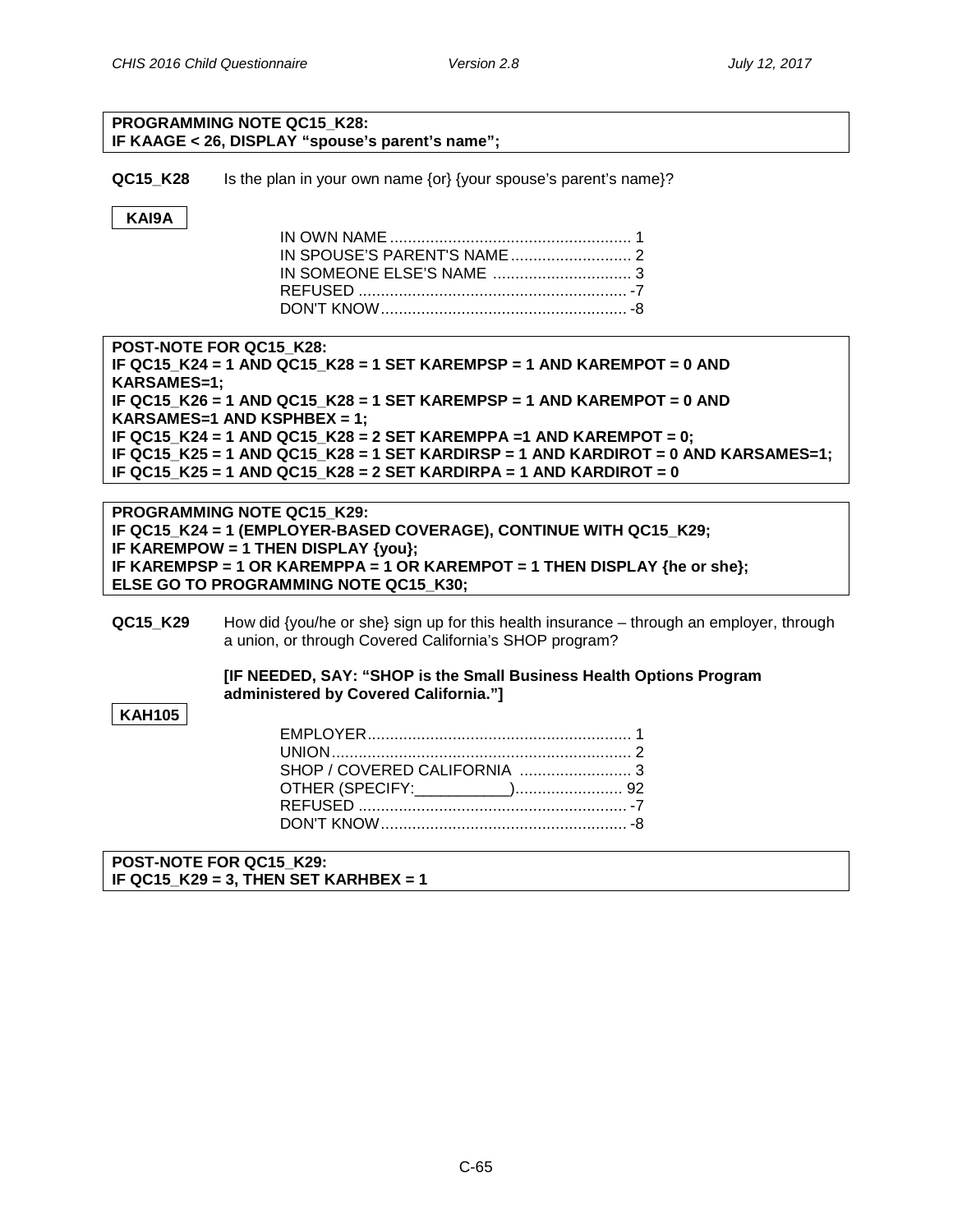$[GO TO PN QC15-K34]$ 

#### **PROGRAMMING NOTE QC15\_K30 IF KARHBEX = 1, THEN CONTINUE WITH QC15\_K30; ELSE GO TO PROGRAMMING NOTE QC15\_K32;**

**QC15 K30** Was this a bronze, silver, gold or platinum plan?

### **KAH106**

| MINIMUM COVERAGE/CATASTROPHIC 6 |  |
|---------------------------------|--|
|                                 |  |
|                                 |  |
|                                 |  |
|                                 |  |

#### **PROGRAMMING NOTE QC15\_K31: IF QC15\_K30 = 3, THEN GO TO QC15\_K32; ELSE CONTINUE WITH QC15\_K31;**

**QC15 K31** Was there a subsidy or discount on the premium for this plan?

#### **KAH107**

#### **PROGRAMMING NOTE QC15\_32: IF QC15\_K24 = 1 (EMPLOYER-BASED COVERAGE) OR QC15\_K25 = 1 (PURCHASED OWN COVERAGE), CONTINUE WITH QC15\_K32; ELSE GO TO PROGRAMMING NOTE QC15\_K35**

**QC15\_K32** Does your spouse pay any or all of the premium or cost for this health plan? Do not include the cost of any co-pays or deductibles your spouse or your family may have had to pay.

#### **KAH57**

**[IF NEEDED, SAY: "Copays are the partial payments you make for your health care each time you see a doctor or use the health care system, while a health plan pays for your main health care coverage."**

**"A deductible is the amount you pay for medical care before your health plan starts paying."**

**"Premium is the monthly charge for the cost of your health insurance plan."]**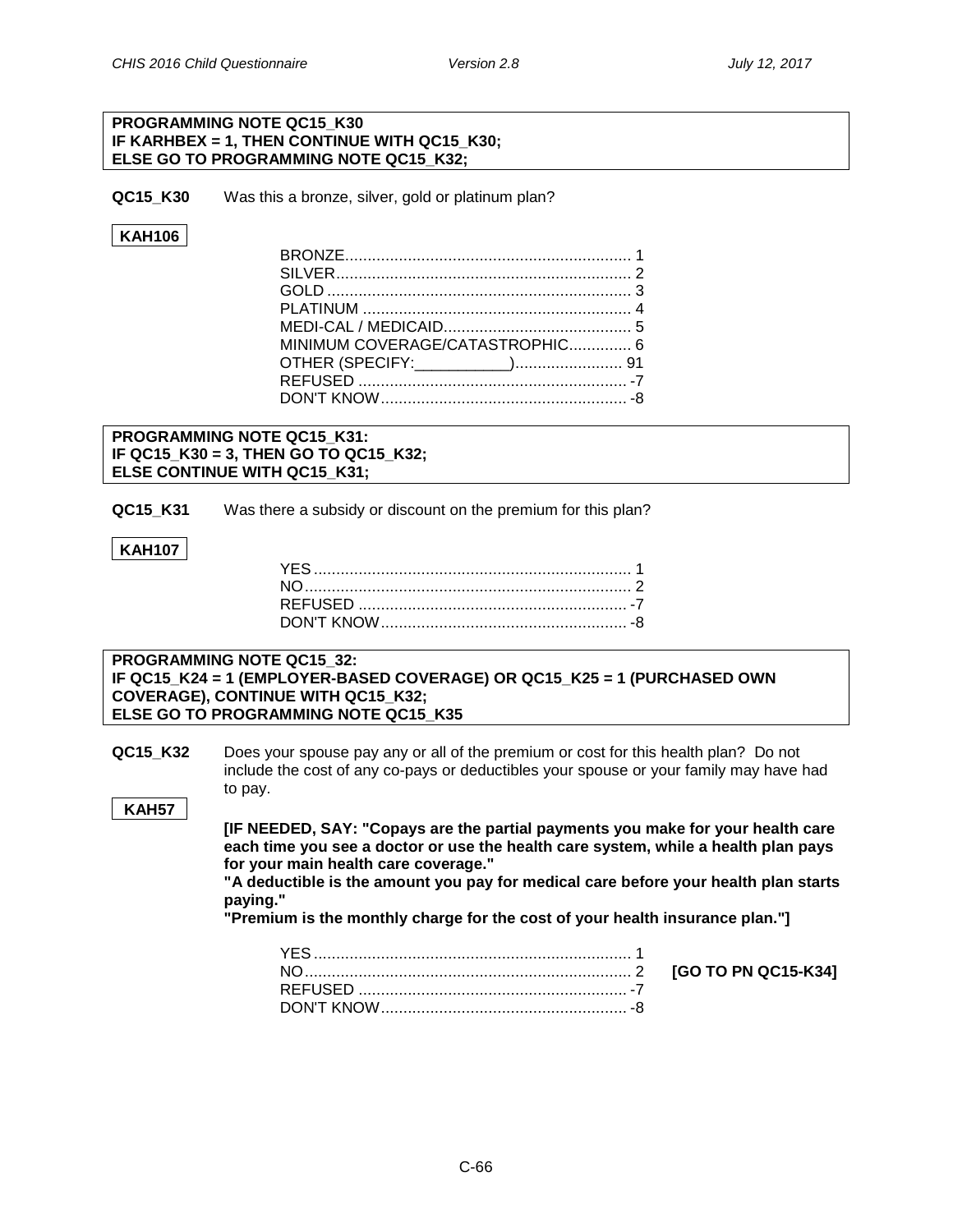**QC15\_K33** Does anyone else, such as an employer, a union, or professional organization pay all or some portion of the premium or cost for this health plan?

**KAH58**

**PROGRAMMING NOTE QC15\_K34:**

**IF QC15\_K32 = 2 THEN DISPLAY "Who besides your spouse pays any portion of the cost for this plan, such as your spouse's employer, a union, or professional organization"; ELSE DISPLAY "Who is that"**

**QC15 K34** {Who besides your spouse pays any portion of the cost for this plan, such as your spouse's employer, a union, or professional organization/Who is that}?

**KAH56**

**[IF NEEDED, SAY: "Who besides your spouse pays any portion of that cost for that plan, such as your spouse's employer, a union, or professional organization?] [CODE ALL THAT APPLY] [PROBE: "Any others?"]**

| ADULT RESPONDENT'S CURRENT EMPLOYER 1 |  |
|---------------------------------------|--|
| ADULT RESPONDENT'S FORMER EMPLOYER2   |  |
|                                       |  |
|                                       |  |
|                                       |  |
| PROFESSIONAL/FRATERNAL ORGANIZATION6  |  |
|                                       |  |
|                                       |  |
|                                       |  |
|                                       |  |
|                                       |  |
|                                       |  |
|                                       |  |

**POST-NOTE QC15\_K34: IF (QC15\_K34\_1 OR QC15\_K34\_2 OR QC15\_K34\_3) = 1, SET KAREMPOW = 1; IF (QC15\_K34\_4 OR QC15\_K34\_5) = 1, SET KAREMPSP = 1; IF QC15\_K34\_7 = 1, SET KARMCAL = 1 AND SET KARDIREC = 0; IF QC15\_K34\_9 = 1, SET KARMCARE = 1 AND SET KARDIREC = 0; IF QC15\_K34\_12 = 1, SET KARHBEX = 1**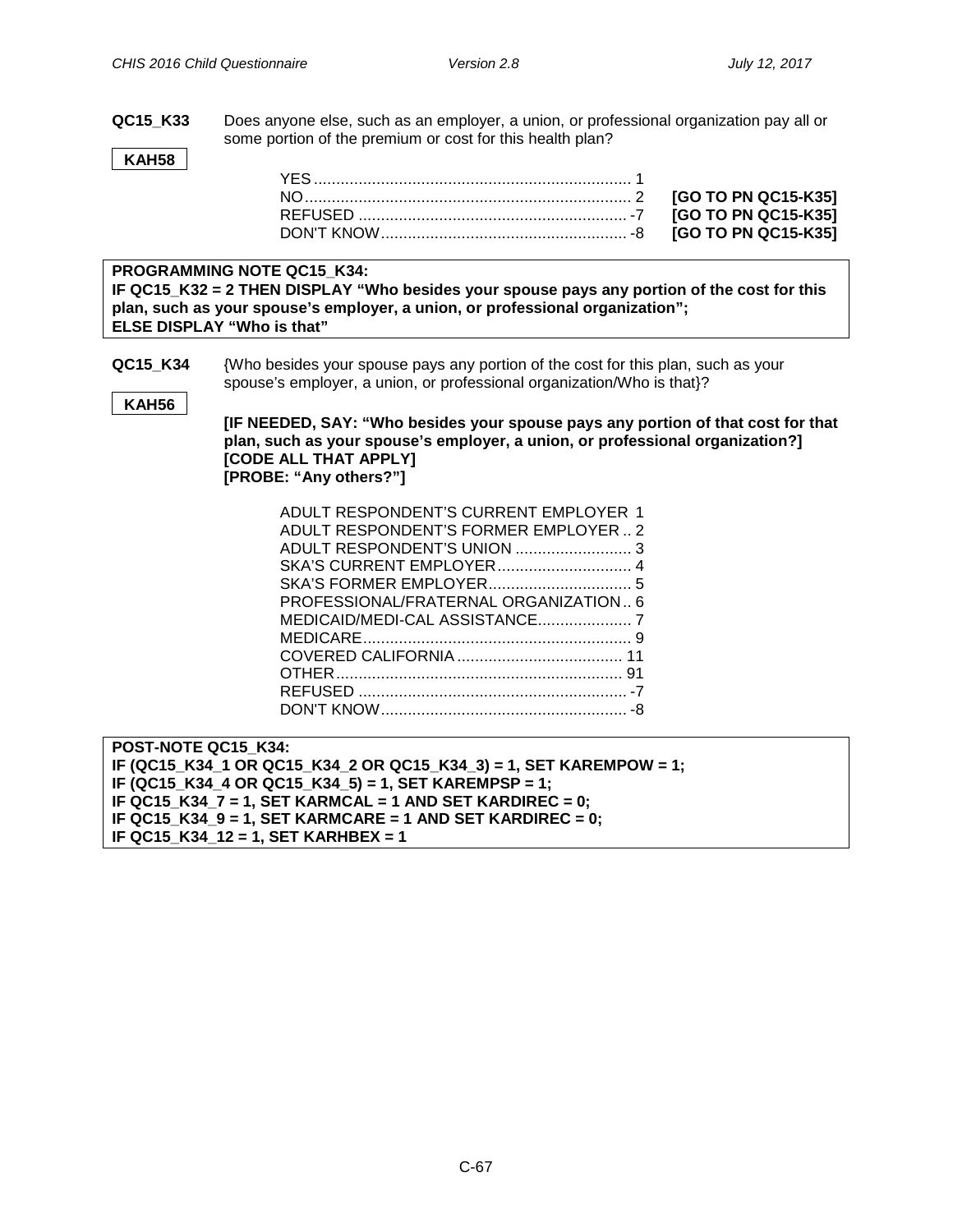$\blacksquare$ 

#### **PROGRAMMING NOTE QC15\_K35: IF [QC15\_K6 = 1 OR 2 (R WORKED LAST WEEK) OR QC15\_K7 = 1 (R USUALLY WORKS)] AND QC15\_K9 ≠ 3 (NOT SELF-EMPLOYED) AND KAREMPOW ≠ 1 (NO EMPLOYER-BASED COVERAGE), CONTINUE WITH QC15\_K35; ELSE GO TO PROGRAMMING NOTE QC15\_K39**

**QC15\_K35** Does your spouse's employer offer health insurance to any of its employees?

| <b>KAI13</b> |                                                                         | [GO TO PN QC15-K39]<br>[GO TO PN QC15-K39]<br>[GO TO PN QC15-K39]                                                                                             |
|--------------|-------------------------------------------------------------------------|---------------------------------------------------------------------------------------------------------------------------------------------------------------|
| QC15_K36     | Is {he/she/he or she} eligible to be in this plan?                      |                                                                                                                                                               |
| <b>KAI14</b> | <b>YES</b>                                                              | [GO TO QC15_K38]<br>[GO TO PN QC15-K39]                                                                                                                       |
| QC15 K37     | What is the one main reason why {he/she/he or she} isn't in this plan?  |                                                                                                                                                               |
| <b>KAI15</b> | DON'T NEED OR BELIEVE IN<br>OTHER (SPECIFY: _______________________).91 | [GO TO PN QC15-K39]<br>[GO TO PN QC15-K39]<br>[GO TO PN QC15-K39]<br>[GO TO PN QC15-K39]<br>[GO TO PN QC15-K39]<br>[GO TO PN QC15-K39]<br>[GO TO PN QC15-K39] |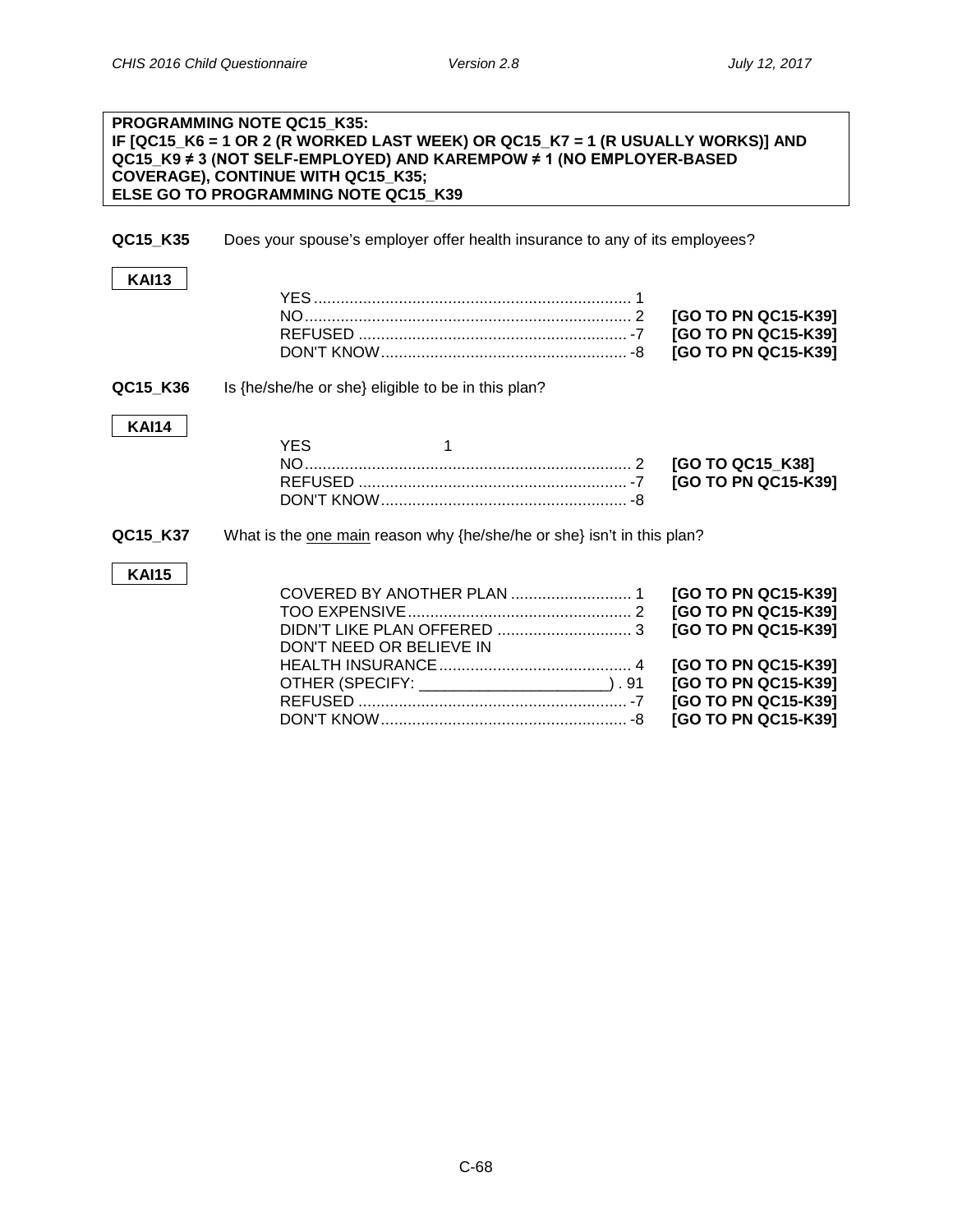**QC15\_K38** What is the one main reason why {he/she/he or she} is not eligible for this plan?

# **KAI15A**

| HAVEN'T YET WORKED FOR THIS                   |
|-----------------------------------------------|
| EMPLOYER LONG ENOUGH TO BE COVERED . 1        |
| CONTRACT OR TEMPORARY EMPLOYEES               |
|                                               |
| DON'T WORK ENOUGH HOURS PER WEEK              |
|                                               |
| OTHER (SPECIFY: _________________________).91 |
|                                               |
|                                               |

#### **CHAMPUS/CHAMP-VA, TRICARE, VA Coverage PROGRAMMING NOTE QC15\_K39: IF KARINSUR ≠ 1 (NO COVERAGE FROM MEDICARE, MEDI-CAL, HEALTHY FAMILIES, EMPLOYER, OR PRIVATE PLAN), CONTINUE WITH QC15\_K39; ELSE GO TO PN QC15\_K40**

**QC15 K39** Is your spouse covered by CHAMPUS/CHAMP-VA, TRICARE, VA or some other military health care?

**KAI16**

# **POST-NOTE QC15\_K39: IF QC15\_K39 = 1, SET KARMILIT = 1 AND SET KARINSUR = 1**

#### **PROGRAMMING NOTE QC15 \_K40: IF KARINSUR ≠ 1 (NO COVERAGE FROM MEDICARE, MEDI-CAL, HEALTHY FAMILIES, EMPLOYER, PRIVATE PLAN, MILITARY PLAN, OR HEALTHY KIDS) CONTINUE WITH QC15\_K40; ELSE GO TO PROGRAMMING NOTE QC15\_K41**

**QC15\_K40** Is your spouse covered by some other government health program, such as AIM, "Mister MIP," the Family PACT program, Healthy Kids, or something else?

**KAI17**

**[IF NEEDED, SAY: "AIM means Access for Infants and Mothers; Mister MIP or MRMIP means Major Risk Medical Insurance Program; Family PACT is the state program that pays for contraception/reproductive health services for uninsured lower income women and men; and Healthy Kids is program for children in your county."]**

### **POST-NOTE QC15\_K40: IF QC15\_K40 = 1, SET KAROTHGO = 1 AND SET KARINSUR = 1**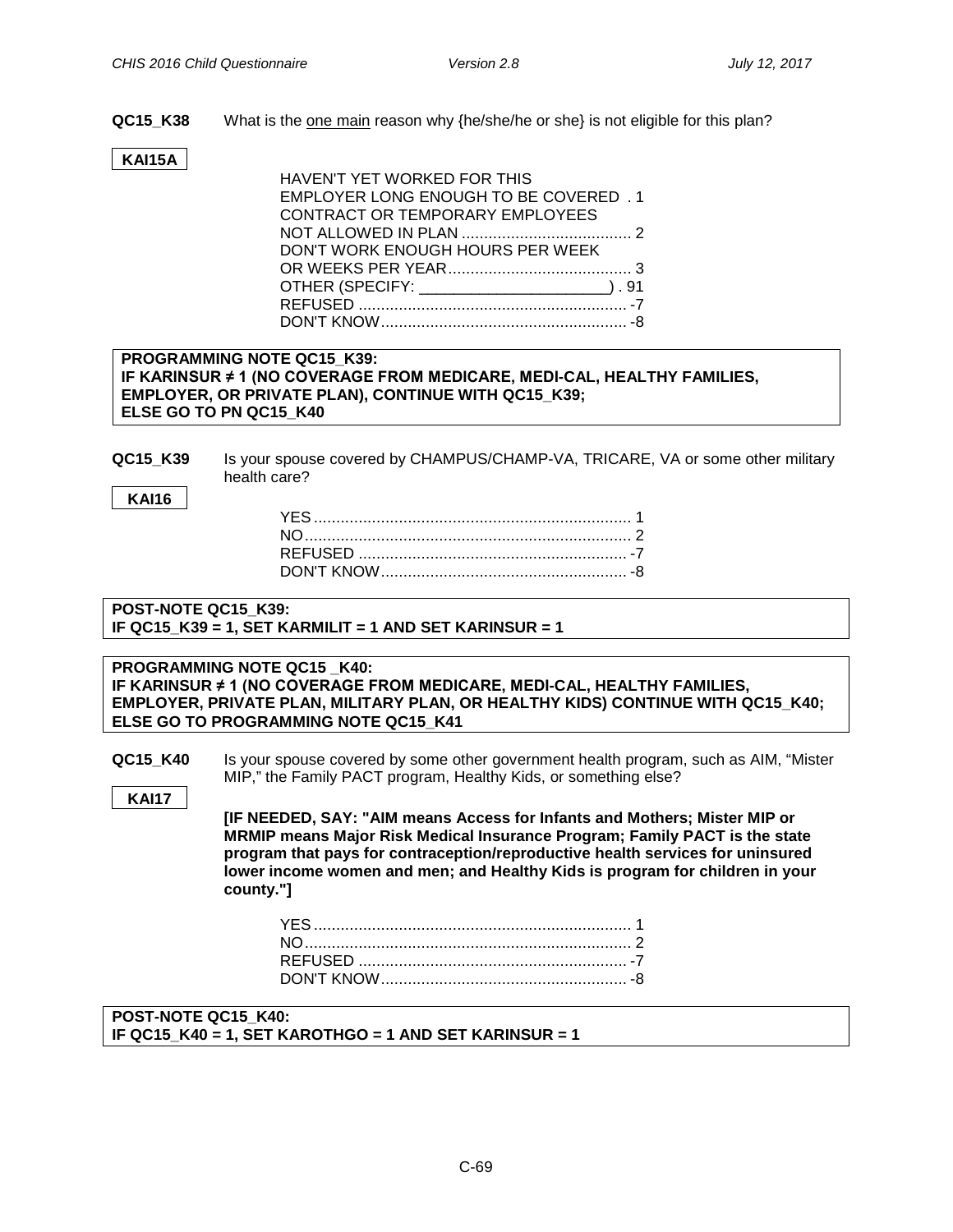# **PROGRAMMING NOTE QC15\_K41: IF KARINSUR ≠ 1 (NO COVERAGE FROM MEDICARE, MEDI-CAL, EMPLOYER, PRIVATE PLAN, MILITARY PLAN, AND OTHER GOVERNMENT PLAN), CONTINUE WITH QC15\_K41; ELSE GO TO PROGRAMMING NOTE QC15\_K45**

**QC15\_K41** Does your spouse have any health insurance coverage through a plan that I missed?

#### **KAI18**

**QC15\_K42** What type of health insurance does your spouse have?

#### **KAI19**

**[CODE ALL THAT APPLY.] [PROBE: "Any others?"] [IF R GIVES NAME OF PRIVATE PLAN, THEN PROBE: "Do you get this plan through a current or former employer/union, through a school, professional association, trade group, or other organization, or directly from the health plan?"]**

| THROUGH CURRENT OR FORMER<br>THROUGH SCHOOL, PROFESSIONAL |   |
|-----------------------------------------------------------|---|
| ASSOCIATION, TRADE GROUP,                                 |   |
|                                                           |   |
| PURCHASED DIRECTLY FROM HEALTH PLAN                       |   |
|                                                           |   |
|                                                           |   |
|                                                           | 5 |
| CHAMPUS/CHAMP-VA, TRICARE, VA                             |   |
| OR SOME OTHER MILITARY HEALTH CARE  7                     |   |
| INDIAN HEALTH SERVICE, TRIBAL HEALTH                      |   |
| PROGRAM OR URBAN INDIAN CLINIC 8                          |   |
|                                                           |   |
| SHOP THROUGH COVERED CALIFORNIA 11                        |   |
| OTHER GOVERNMENT HEALTH PLAN  91                          |   |
| OTHER NON-GOVERNMENT HEALTH PLAN  92                      |   |
|                                                           |   |
|                                                           |   |
|                                                           |   |

| POST-NOTE QC15 K42:                                             |
|-----------------------------------------------------------------|
| IF QC15 K42 1 = 1, SET KAREMPOT = 1 AND SET KARINSUR = 1;       |
| IF QC15_K42_2 = 1, SET KAREMPOT = 1 AND SET KARINSUR = 1;       |
| IF QC15_K42_3 = 1, SET KARDIREC = 1 AND SET KARINSUR = 1;       |
| IF QC15_K42_4 = 1, SET KARMCARE = 1 AND SET KARINSUR = 1;       |
| IF QC15_K42_5 = 1, SET KARMCAL = 1 AND SET KARINSUR = 1;        |
| IF QC15_K42_7 = 1, SET KARMILIT = 1 AND SET KARINSUR = 1;       |
| IF QC15 $K42_8 = 1$ , SET KARIHS = 1;                           |
| IF QC15 K42 10 = 1, SET KAROTHER = 1 AND SET KARINSUR = 1;      |
| IF QC15_K42_12 = 1, SET KARHBEX = 1 AND KARINSUR = 1;           |
| IF QC15 K42 13 = 1, SET KARHBEX = 1 AND KARINSUR = 1;           |
| IF QC15 K42 1 = -7 OR -8, SET KAROTHER = 1 AND SET KARINSUR = 1 |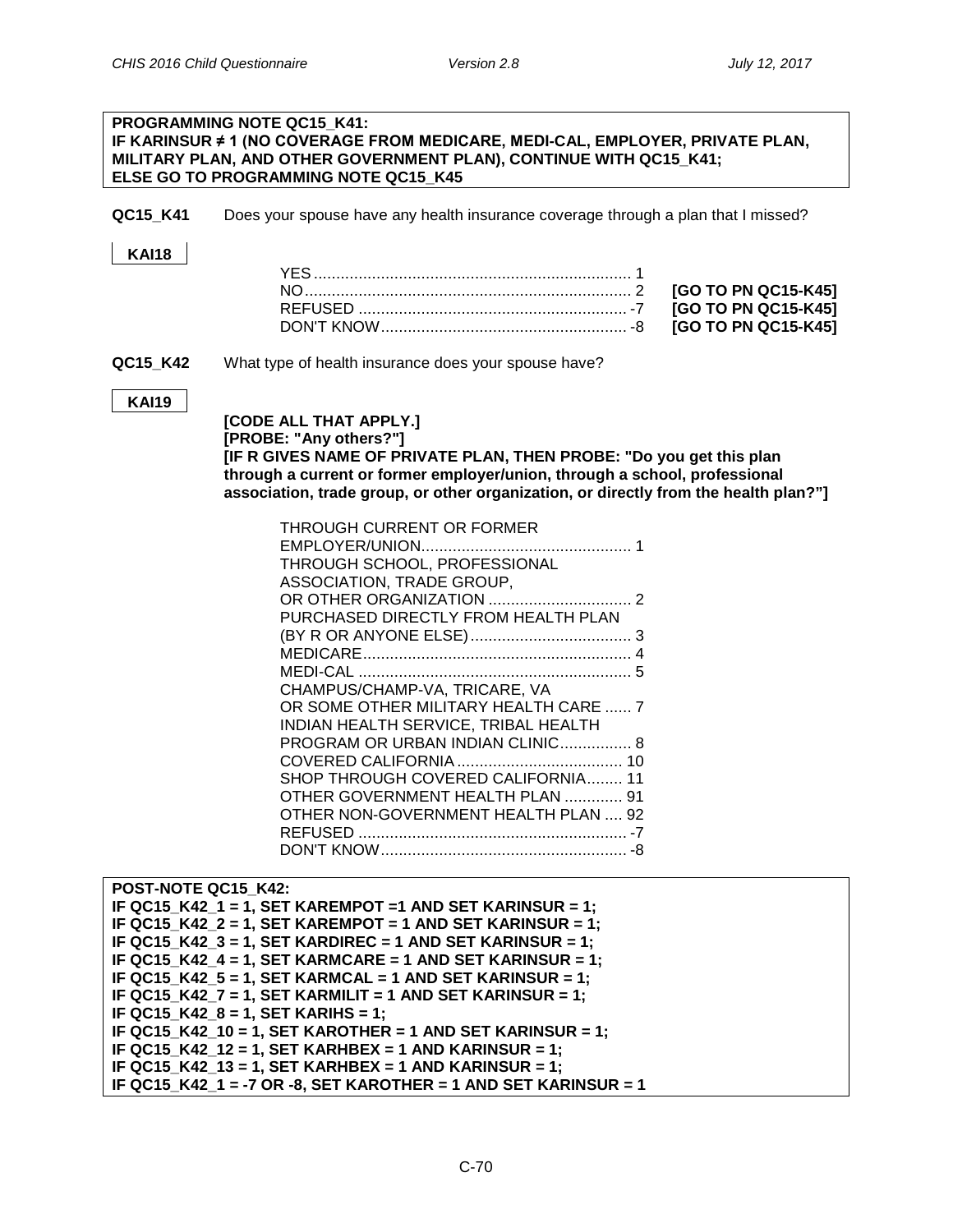#### **PROGRAMMING NOTE QC15\_K43: IF QC15\_K42 = 1, 2, OR 3 CONTINUE WITH QC15\_K43; ELSE GO TO PROGRAMMING NOTE QC15\_K45**

**QC15 K43** Was this plan obtained in your spouse's name or in the name of someone else?

# **KAH59**

#### **[PROBE: "Even someone who does not live in this household?"]**

**POST-NOTE QC15\_K43:**

**IF (QC15\_K42\_1 = 1 OR QC15\_K42 \_2 = 1) AND QC15\_K43 = 1, SET KAREMPOW = 1, KAREMPOT = 0, AND KARINSUR = 1; IF QC15\_K42\_3 = 1 AND QC15\_K43 = 1, SET KARDIROW = 1, KARDIROT = 0, AND KARINSUR = 1; IF (QC15\_K42\_1 = 1 OR QC15\_K42\_2 = 1) AND (QC15\_K43 = 2, -7, -8), SET KAREMPOT = 1, KAREMPOW = 0, AND KARINSUR = 1; IF QC15\_K42\_3 = 1 AND (QC15\_K43 = 2, -7, -8), SET KARDIROT = 1, KARDIROW = 0, AND KARINSOW = 1**

**PROGRAMMING NOTE QC15\_K44: IF KAAGE < 25, THEN DISPLAY "spouse's parent's name";**

**QC15\_K44** Is the plan in your own name {or} {your spouse's parent's name}?

### **KAH60**

**POST-NOTE QC15\_K44: IF QC15\_K44 = 1, SET KAREMPSP = 1 AND SET KAREMPOT = 0; IF QC15\_K44 = 2, SET KAREMPPA = 1 AND SET KAREMPOT = 0**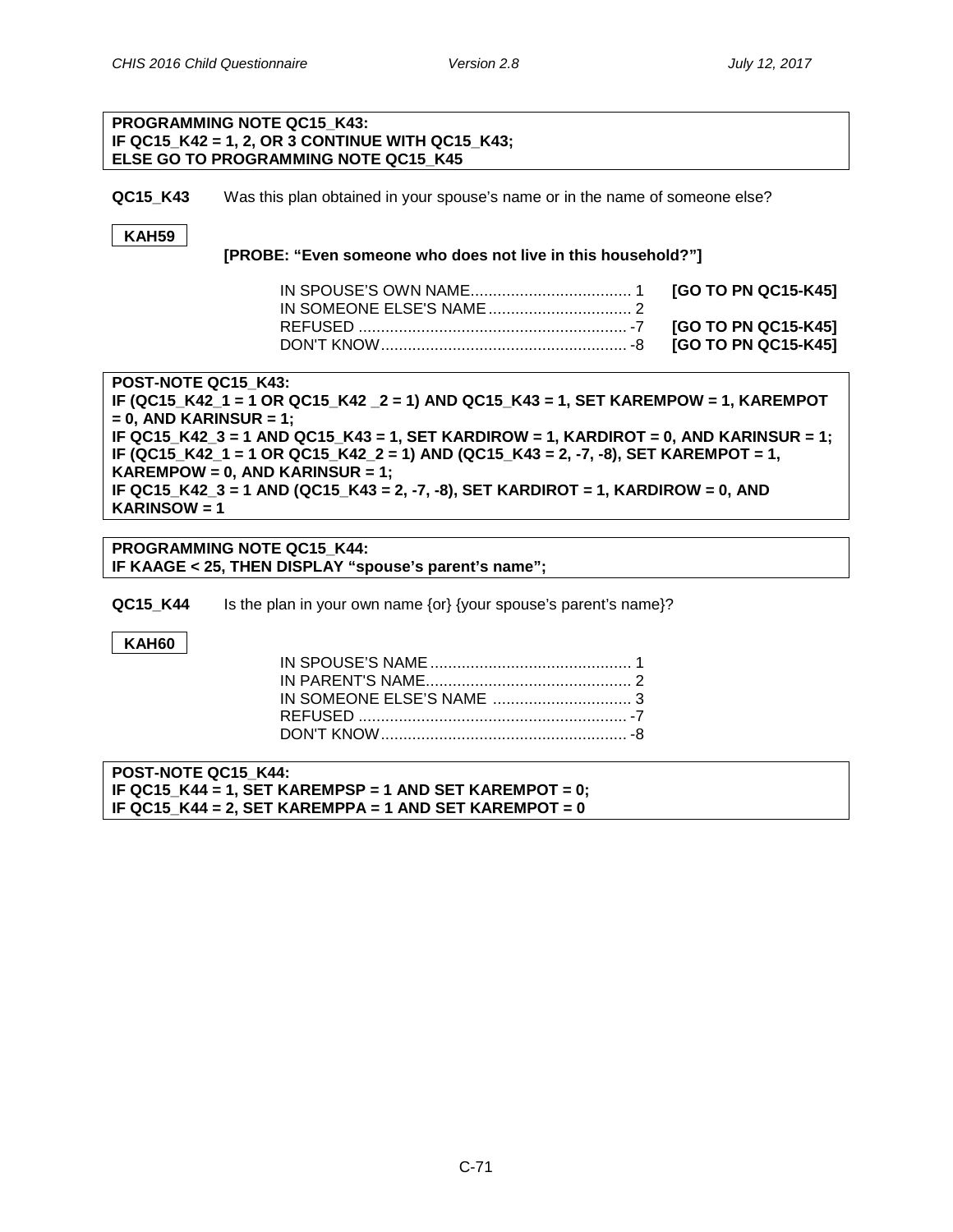**QC15\_K45** These next questions are about the type of health insurance you may have.

#### **KAI37intro**

**KAI37**

**PROGRAMMING NOTE QC15\_K46: IF ARMCARE = 1, CONTINUE WITH QC15\_K49 AND DISPLAY "You said that your spouse is covered by Medicare." AND "also"; ELSE GO TO PROGRAMMING NOTE QC15\_K49**

| QC15 K46 | {You said that your spouse is covered by Medicare.} Are you {also} covered by |
|----------|-------------------------------------------------------------------------------|
|          | Medicare?                                                                     |

#### **POST-NOTE QC15\_K46: IF QC15\_K46 = 1, SET KSPMCARE = 1 AND SET KSPINSUR = 1**

**PROGRAMMING NOTE QC15\_K47: IF KSPMCARE = 1 AND KARMADV ≠ 1, CONTINUE WITH QC15\_K47 WITHOUT DISPLAY; ELSE IF KSPMCARE = 1 AND ARMADV = 1, CONTINUE WITH QC15\_K47 AND DISPLAY "You said that yourspouse has a Medicare Advantage plan." AND "also"; ELSE GO TO PROGRAMMING NOTE QC15\_K48**

**QC15\_K47** {You said that your spouse has a Medicare Advantage plan.} Do you {also} have a Medicare Advantage plan?

#### **KAH127**

**[IF NEEDED, SAY: "MediCARE Advantage plans, sometimes called Part C plans, are offered by private companies approved by MediCARE. MediCARE Advantage plans provide Medicare Part A and Part B coverage."]**

```
POST-NOTE QC15_K47:
IF QC15_K47 = 1, THEN SET KSPMHMO = 1 AND SET SKPINSUR = 1
```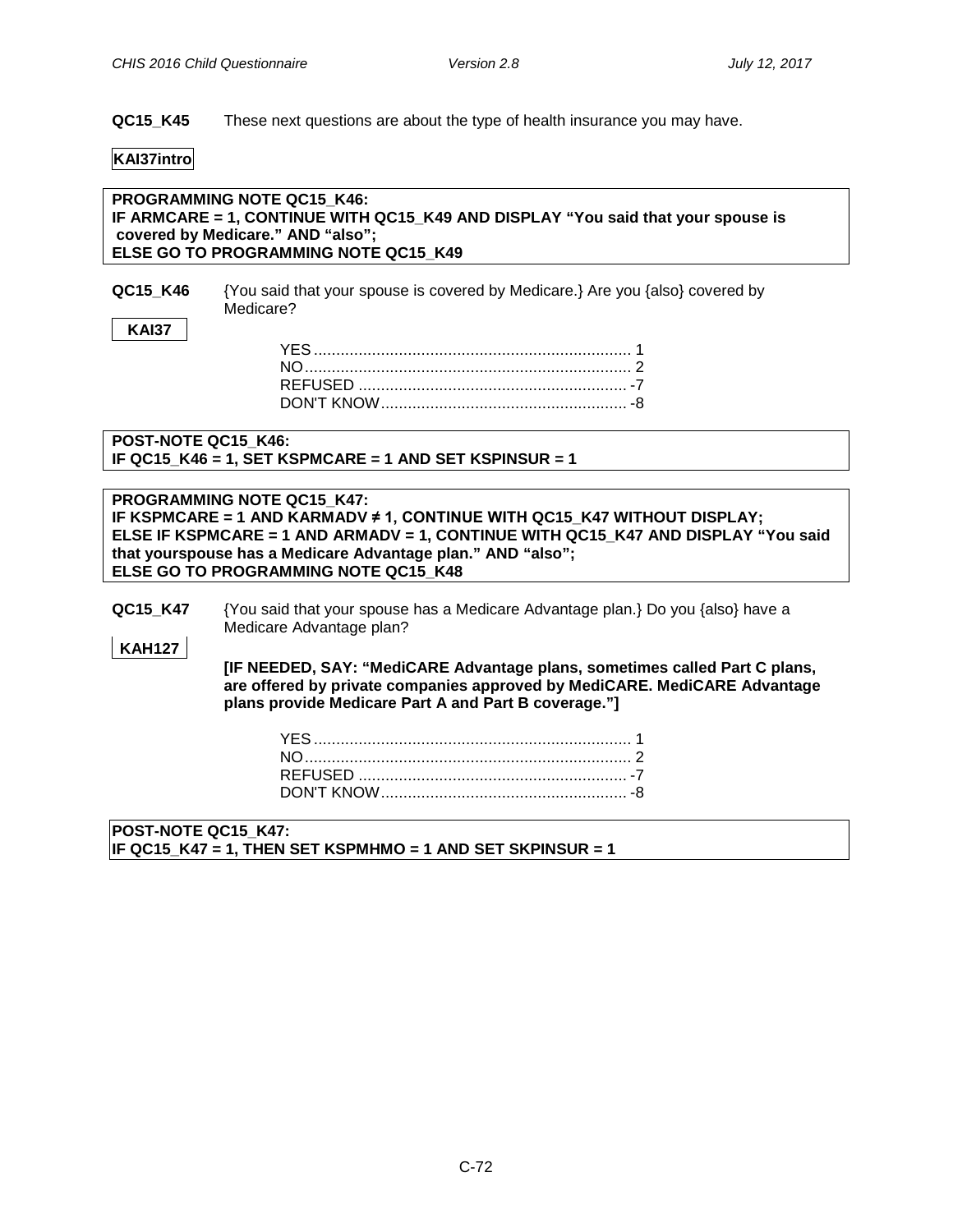# **PROGRAMMING NOTE QC15\_K48: IF KSPMADV = 1, THEN SKIP TO PROGRAMMING NOTE QC15\_K49; ELSE IF KSPMCARE = 1, CONTINUE WITH QC15\_K48 WITHOUT DISPLAY; IF KARSUPP = 1, CONTINUE WITH QC15\_K48 AND DISPLAY "You said that your spouse has a Medicare Supplement plan." AND "also"; ELSE GO TO PROGRAMMING NOTE QC15\_K49 QC15\_K48** {You said that your spouse has a Medicare Supplement plan.} Do you have a Medicare supplement plan? **KAI37A** YES....................................................................... 1 NO......................................................................... 2 REFUSED ............................................................ -7 DON'T KNOW....................................................... -8 **POST-NOTE QC15\_K48: IF QC15\_K48 = 1, THEN SET KSPSUPP = 1 AND SET KSPINSUR = 1 PROGRAMMING NOTE QC15\_K49: IF KARMCAL = 1, CONTINUE WITH QC15\_K49 WITHOUT DISPLAY; IF KARMCARE = 1, THEN DISPLAY "also"; ELSE GO TO PROGRAMMING NOTE QC15\_K50 QC15 K49** You said your spouse {also} has Medi-Cal. Are you also covered by Medi-Cal? **KAI38** YES....................................................................... 1 NO......................................................................... 2 REFUSED ............................................................ -7 DON'T KNOW....................................................... -8

**POST-NOTE QC15\_K49: IF QC15\_K49 = 1, SET KSPMCAL = 1 AND SET KSPINSURE = 1**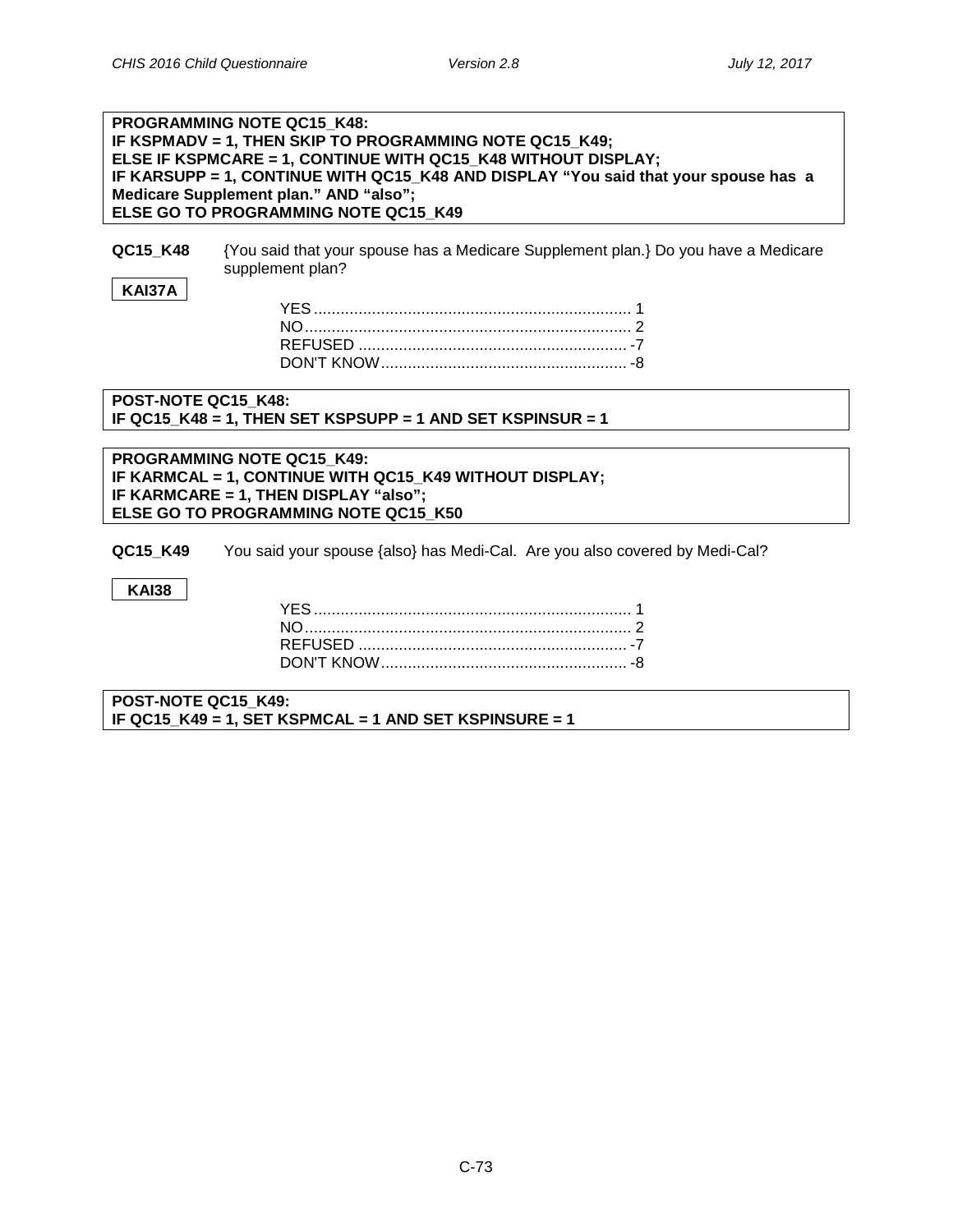|                                                                                                                                                                                                                                                                                                                                                         | PROGRAMMING NOTE QC15 K50:<br>IF KAREMPOW = 1 AND KARHBEX $\neq$ 1, CONTINUE WITH QC15_K50;<br>IF KARMCARE = 1 OR KARMCAL = 1 OR KARHFAM = 1, THEN DISPLAY "also";<br>ELSE GO TO PROGRAMMING NOTE QC15 K52                                                         |  |
|---------------------------------------------------------------------------------------------------------------------------------------------------------------------------------------------------------------------------------------------------------------------------------------------------------------------------------------------------------|--------------------------------------------------------------------------------------------------------------------------------------------------------------------------------------------------------------------------------------------------------------------|--|
| QC15_K50                                                                                                                                                                                                                                                                                                                                                | You said your spouse {also} has insurance from YOUR SPOUSE'S current or former<br>employer or union. Are you also covered by the insurance from YOUR SPOUSE'S<br>employer or union?                                                                                |  |
| <b>KAI40</b>                                                                                                                                                                                                                                                                                                                                            | [GO TO PN QC15-K53]                                                                                                                                                                                                                                                |  |
| POST-NOTE QC15 K50:<br>IF QC15_K50 = 1, SET KSPEMPSP = 1 AND SET KSPINSUR = 1 AND KARSAMES=1;<br>PROGRAMMING NOTE QC15 K51:<br>IF KARHBEX = 1 AND (KAREMPOW = 1 OR KAREMPOT = 1 OR KAREMPSP = 1), THEN CONTINUE<br><b>WITH QC15 K51;</b><br>IF KARMCARE = 1 OR KARMCAL = 1 OR KARHFAM = 1, THEN DISPLAY "also";<br>ELSE GO TO PROGRAMMING NOTE QC15 K52 |                                                                                                                                                                                                                                                                    |  |
| QC15_K51<br><b>KAH108</b>                                                                                                                                                                                                                                                                                                                               | You said you have health insurance through Covered California's SHOP program. Is your<br>(SPOUSE/PARTNER) {also} covered by this health insurance?<br>[IF NEEDED, SAY: "SHOP is the Small Business Health Options Program<br>administered by Covered California."] |  |
|                                                                                                                                                                                                                                                                                                                                                         | [GO TO PN QC15-K53]                                                                                                                                                                                                                                                |  |
| POST-NOTE QC15 K51:<br>$KSPHBEX = 1$ :                                                                                                                                                                                                                                                                                                                  | IF QC15 K51 = 1, SET KSPEMPSP = 1 AND SET KSPINSUR = 1 AND KARSAMES=1 AND                                                                                                                                                                                          |  |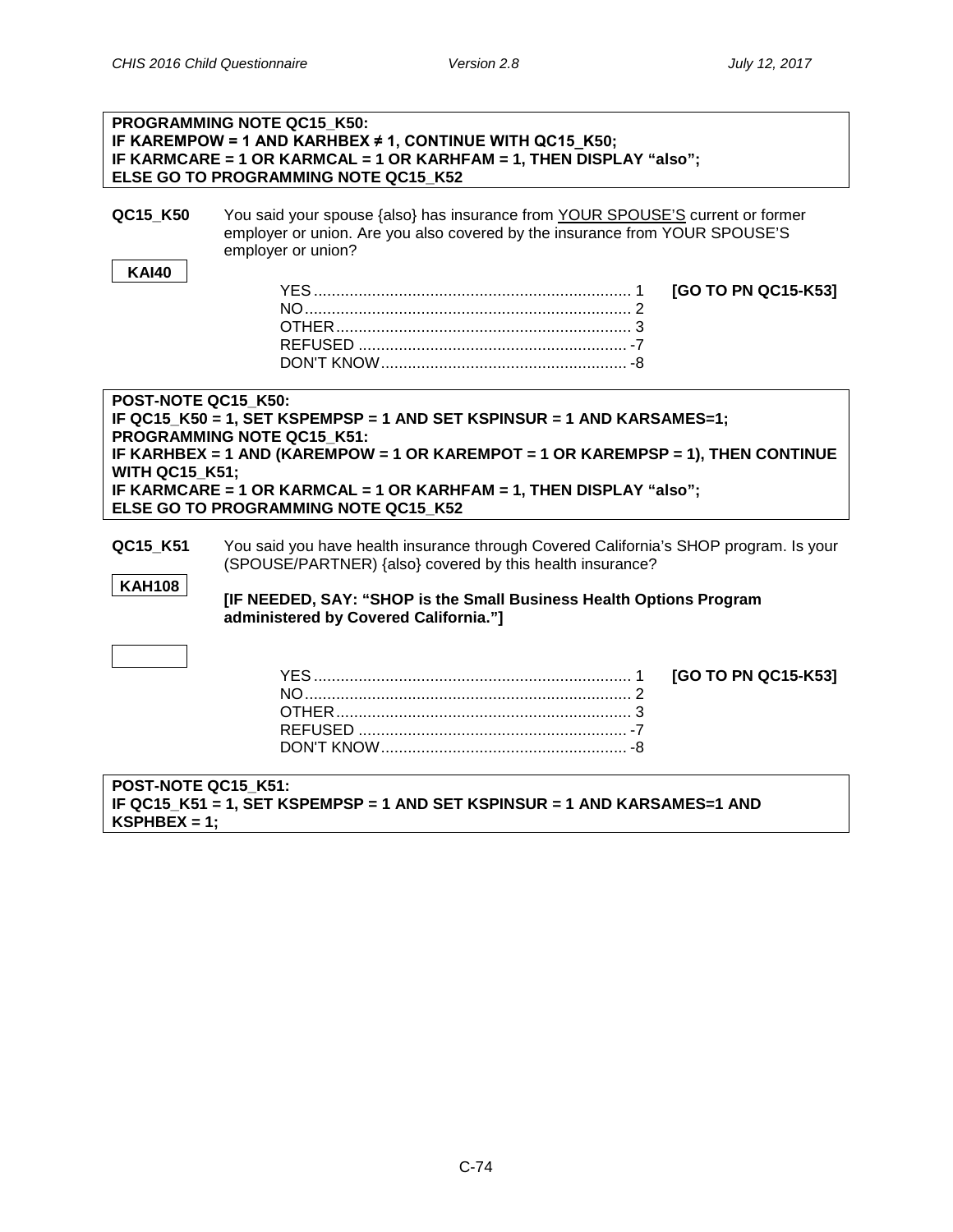| PROGRAMMING NOTE QC15 K52:<br>IF QC15_K1 = 1 OR 2 (SPOUSE/PARTNER EMPLOYED) OR QC15_K2 = 1 (USUALLY WORKS),<br><b>CONTINUE WITH QC15_K52;</b><br>IF AREMPSP = 1 DISPLAY "You said your spouse has insurance from your employer or union.";<br>IF SPINSURE = 1, THEN DISPLAY "also"; |
|-------------------------------------------------------------------------------------------------------------------------------------------------------------------------------------------------------------------------------------------------------------------------------------|
| ELSE GO TO PROGRAMMING NOTE QC15 K53<br>{You said your spouse has insurance from your employer or union.} Do you {also} have<br>QC15_K52<br>coverage through your OWN employer?<br><b>KAI40A</b>                                                                                    |
|                                                                                                                                                                                                                                                                                     |
| POST-NOTE QC15 K52:<br>IF QC15 $K52 = 1$ , SET KSPEMPOW = 1 AND SET KSPINSUR = 1                                                                                                                                                                                                    |
| PROGRAMMING NOTE QC15_K53:<br>IF KARDIREC = 1 AND KARHBEX $\neq$ 1, CONTINUE WITH QC15_K53;<br>IF KARMCARE = 1 OR KARMCAL = 1 OR KAREMPOW = 1, DISPLAY "also";<br>ELSE GO TO PROGRAMMING NOTE QC15_K54                                                                              |
| You said your spouse {also} has a plan your spouse purchased directly from the insurer.<br>QC15_K53<br>Are you also covered by this plan?<br><b>KAI41</b>                                                                                                                           |
|                                                                                                                                                                                                                                                                                     |
| POST-NOTE QC15 K53:<br>IF QC15_K53 = 1, SET KSPDIREC = 1 AND SET KSPINSUR = 1 AND KARSAMES=1;                                                                                                                                                                                       |
| PROGRAMMING NOTE QC15_K54:<br>IF KARDIREC = 1 AND KARHBEX = 1, CONTINUE WITH QC15_K54;<br>IF KARMCARE = 1 OR KARMCAL = 1 OR KARHFAM = 1 OR KAREMPOW = 1, DISPLAY "also";<br>ELSE GO TO PROGRAMMING NOTE QC15_K55                                                                    |
| You said you have a plan you purchased directly from Covered California. Is your<br>QC15_K54<br>(SPOUSE/PARTNER) {also} covered by this plan?                                                                                                                                       |
| <b>KAH109</b>                                                                                                                                                                                                                                                                       |
| POST-NOTE QC15_K54:<br>IF QC15_K54 = 1, SET KSPDIREC = 1 AND SET KSPINSUR = 1 AND KARSAMES=1 AND KSPHBEX<br>$= 1;$                                                                                                                                                                  |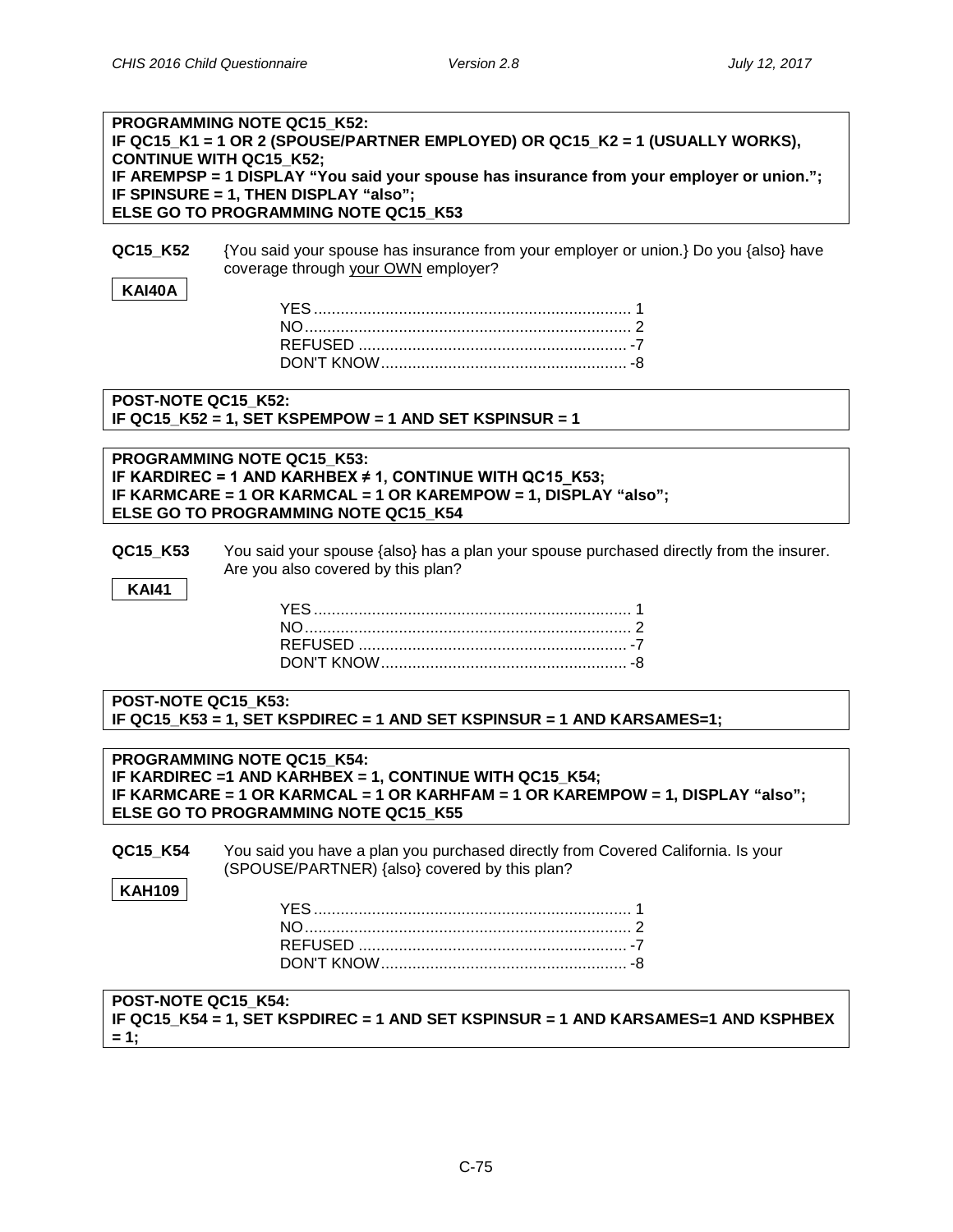|                           | PROGRAMMING NOTE QC15_K55:<br>IF KARMILIT = 1, CONTINUE WITH QC15 K55;<br>IF KARMCARE = 1 OR KARMCAL = 1 OR KARDIRECT = 1 OR KAREMPOW = 1, DISPLAY "also";<br>ELSE GO TO PROGRAMMING NOTE QC15 K56                                                                                                                                                                                                   |
|---------------------------|------------------------------------------------------------------------------------------------------------------------------------------------------------------------------------------------------------------------------------------------------------------------------------------------------------------------------------------------------------------------------------------------------|
| QC15_K55<br><b>KAI42</b>  | You said your spouse {also} has health insurance through CHAMPUS/CHAMPUS-VA,<br>VA, TRICARE, or some other military healthcare. Are you also covered by this plan?                                                                                                                                                                                                                                   |
| POST-NOTE QC15 K54:       | IF QC15_K54 = 1, SET KSPMILIT = 1 AND SET KSPINSURE = 1 AND KARSAMES=1;                                                                                                                                                                                                                                                                                                                              |
| DISPLAY "also";           | PROGRAMMING NOTE QC15_K56:<br>IF KAROTHGO = 1, CONTINUE WITH QC15 K56;<br>IF QC15 K40 = 1, THEN DISPLAY "AIM";<br>IF QC15_K40 = 2, THEN DISPLAY "MRMIP";<br>IF QC15 K40 = 3, THEN DISPLAY "Family PACT";<br>IF QC15_K40 = 91, THEN DISPLAY "some government health plan":<br>IF KARMCARE = 1 OR KARMCAL = 1 OR KARDIREC = 1 OR KAREMPOW = 1 OR KARMILIT = 1,<br>ELSE GO TO PROGRAMMING NOTE QC15_K57 |
| QC15_K56<br><b>KAI42A</b> | You said your spouse {also} has health insurance through {AIM/MRMIP/Family<br>PACT/PCIP/some government health plan}. Are you also covered by this plan?                                                                                                                                                                                                                                             |
|                           |                                                                                                                                                                                                                                                                                                                                                                                                      |
| POST-NOTE QC15 K56:       | IF QC15_K56 = 1, SET KSPOTHGO = 1 AND SET KSPINSUR = 1                                                                                                                                                                                                                                                                                                                                               |
|                           | PROGRAMMING NOTE QC15_K57:<br>IF KSPINSUR # 1, DISPLAY "any";<br><b>ELSE DISPLAY "through any other source"</b>                                                                                                                                                                                                                                                                                      |
| QC15_K57                  | Do you have {any} health insurance coverage {through any other source}?                                                                                                                                                                                                                                                                                                                              |
| <b>KAI46</b>              | [GO TO PN QC15-K59]<br>[GO TO QC15_K59]<br>[GO TO QC15_K59]                                                                                                                                                                                                                                                                                                                                          |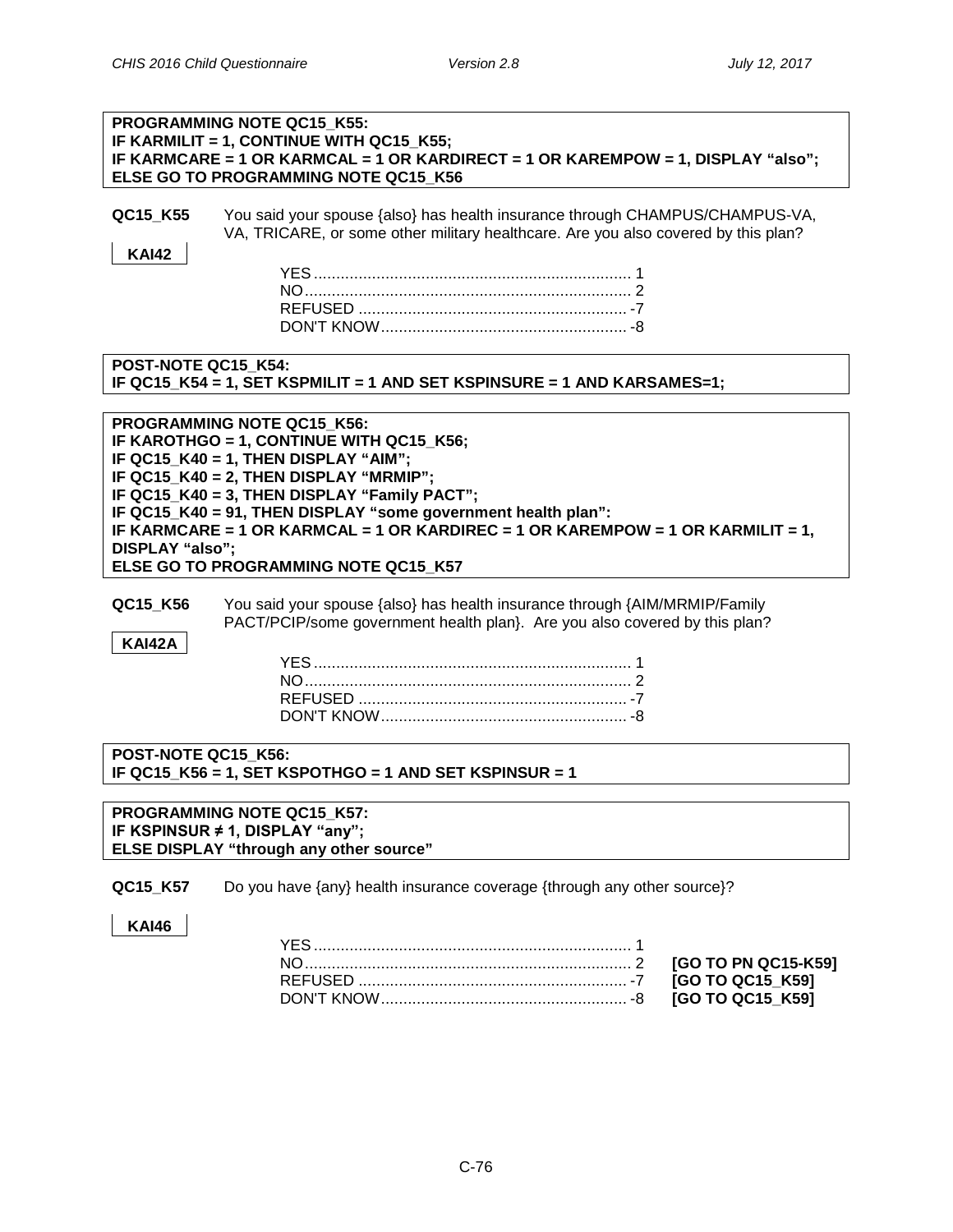### **QC15\_K58** What type of health insurance do you have?

#### **KAI47**

**[CODE ALL THAT APPLY.] [PROBE: "Any others?"] [IF NEEDED, SAY: "Such as from a current or former employer, or that they purchased directly from a health plan."] [IF R GIVES NAME OF PRIVATE PLAN, THEN PROBE: "Did you get this plan through a current or former employer/union, through a school, professional association, trade group, or other organization, or directly from the health plan?"]**

| THROUGH CURRENT OR FORMER            |  |
|--------------------------------------|--|
|                                      |  |
| THROUGH SCHOOL, PROFESSIONAL         |  |
| ASSOCIATION, TRADE GROUP OR          |  |
|                                      |  |
| PURCHASED DIRECTLY FROM HEALTH PLAN  |  |
|                                      |  |
|                                      |  |
|                                      |  |
| CHAMPUS/CHAMP-VA, TRICARE, VA OR     |  |
| SOME OTHER MILITARY HEALTH CARE  7   |  |
| INDIAN HEALTH SERVICE, TRIBAL HEALTH |  |
| PROGRAM OR URBAN INDIAN CLINIC 8     |  |
|                                      |  |
| SHOP THROUGH COVERED CALIFORNIA 11   |  |
| OTHER GOVERNMENT HEALTH PLAN  91     |  |
| OTHER NON-GOVERNMENT HEALTH PLAN  92 |  |
|                                      |  |
|                                      |  |
|                                      |  |

| POST-NOTE QC15 K58:                                             |
|-----------------------------------------------------------------|
| IF QC15 K58 $1 = 1$ , SET KSPEMPOT = 1 AND SET KSPINSUR = 1;    |
| IF QC15_K58_2 = 1, SET KSPEMPOT = 1 AND SET KSPINSUR = 1;       |
| IF QC15 K58 $3 = 1$ , SET KSPDIREC = 1 AND SET KSPINSUR = 1;    |
| IF QC15 K58 $4 = 1$ , SET KSPMCARE = 1 AND SET KSPINSUR = 1;    |
| IF QC15_K58_5 = 1, SET KSPMCAL = 1 AND SET KSPINSUR = 1;        |
| IF QC15 K58 $7 = 1$ , SET KSPMILIT = 1 AND SET KSPINSUR = 1;    |
| IF QC15 K58 $8 = 1$ , SET KSPIHS = 1;                           |
| IF QC15_K58_10 = 1, SET KSPOTHER = 1 AND SET KSPINSUR = 1;      |
| IF QC15 K58 12 = 1, SET KSPHBEX = 1 AND KSPINSUR = 1;           |
| IF QC15 K58 13 = 1, SET KSPHBEX = 1 AND KSPINSUR = 1;           |
| IF QC15 K58 1 = -7 OR -8, SET KSPOTHER = 1 AND SET KSPINSUR = 1 |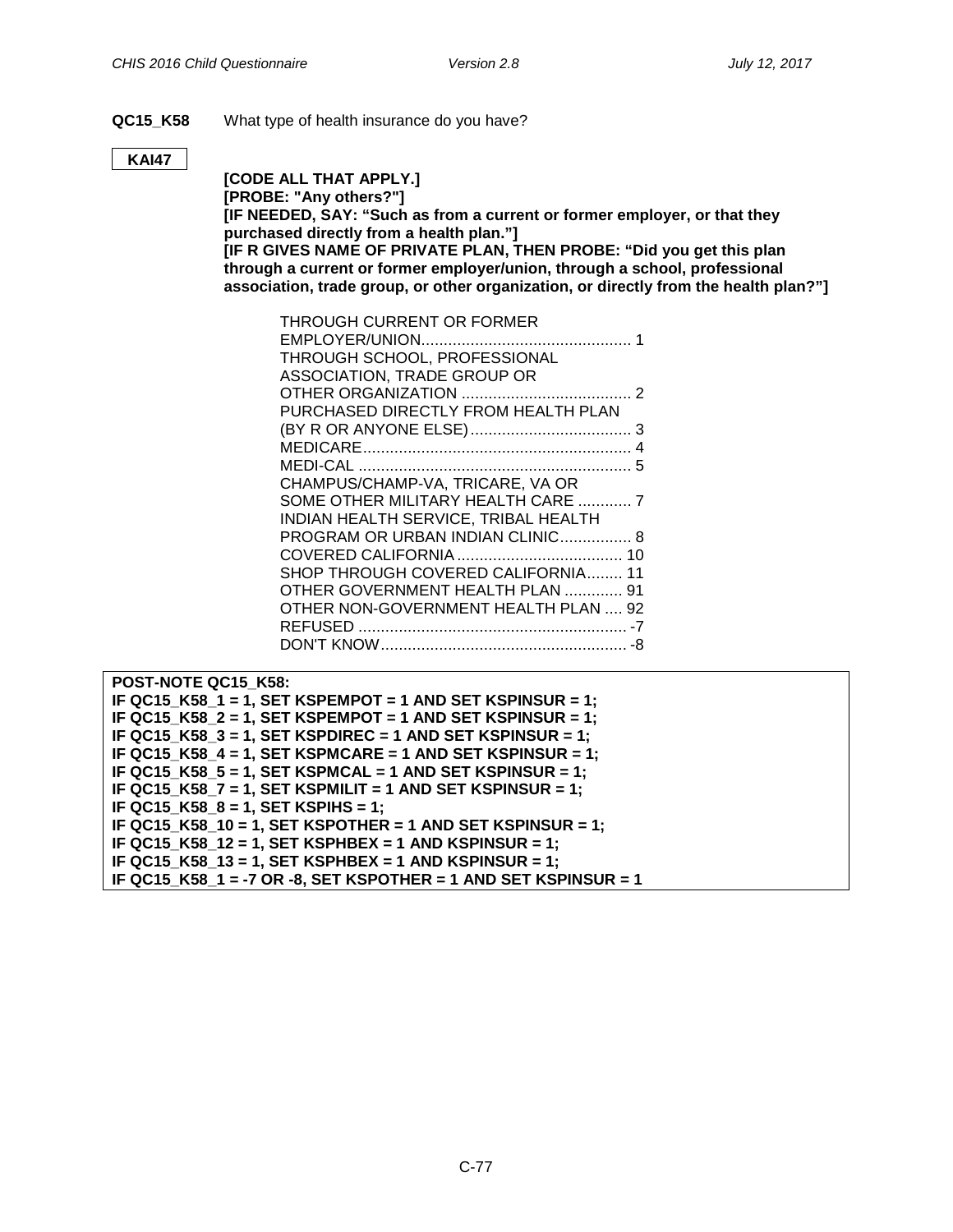# **PROGRAMMING NOTE QC15\_K59: IF KSPINSUR ≠ 1, CONTINUE WITH QC15\_K59; ELSE IF KSPINSUR = 1 AND (KSPEMPOT = 1 OR KSPDIREC = 1), THEN SKIP TO PROGRAMMING NOTE QC15\_K61; ELSE GO TO PROGRAMMING NOTE QC15\_K67 QC15 K59** You said you have NO health insurance from any source. Is this correct? **KAI48** YES....................................................................... 1 **[GO TO PN QC15-K63]** NO......................................................................... 2 REFUSED ............................................................ -7 **[GO TO PN QC15-K63]** DON'T KNOW....................................................... -8 **[GO TO PN QC15-K63] QC15 K60** What type of health insurance do you have? **KAI49 [CODE ALL THAT APPLY] [PROBE: "Any others?"] [IF R GIVES NAME OF PRIVATE PLAN, THEN PROBE: "Did you get this plan through a current or former employer/union, through a school, professional association, trade group, or other organization, or directly from the health plan?"]** THROUGH CURRENT OR FORMER EMPLOYER/UNION................................................................1 THROUGH SCHOOL, PROFESSIONAL ASSOCIATION, TRADE GROUP OR OTHER ORGANIZATION.....................................................................2 PURCHASED DIRECTLY FROM HEALTH PLAN (BY R OR ANYONE ELSE) ...........................................3 MEDICARE.............................................................................4 MEDI-CAL...............................................................................5 CHAMPUS/CHAMP-VA, TRICARE, VA OR SOME OTHER MILITARY HEALTH CARE..............................7 INDIAN HEALTH SERVICE, TRIBAL HEALTH PROGRAM OR URBAN INDIAN CLINIC.................................8 COVERED CALIFORNIA ......................................................10 SHOP THROUGH COVERED CALIFORNIA.........................11 OTHER GOVERNMENT HEALTH PLAN...............................91 OTHER NON-GOVERNMENT HEALTH PLAN......................92 REFUSED..............................................................................-7 DON'T KNOW ........................................................................-8 **POST-NOTE QC15\_K60: IF QC15\_K60\_1 = 1, SET KSPEMPOT = 1 AND SET KSPINSUR = 1; IF QC15\_K60\_2 = 1, SET KSPEMPOT = 1 AND SET KSPINSUR = 1; IF QC15\_K60\_3 = 1, SET KSPDIREC = 1 AND SET KSPINSUR = 1; IF QC15\_K60\_4 = 1, SET KSPMCARE = 1 AND SET KSPINSUR = 1; IF QC15\_K60\_5 = 1, SET KSPMCAL = 1 AND SET KSPINSUR = 1; IF QC15\_K60\_7 = 1, SET KSPMILIT = 1 AND SET KSPINSUR = 1;**

**IF QC15\_K60\_8 = 1, SET KSPIHS = 1;**

**IF QC15\_K60\_10 = 1, SET KSPOTHER = 1 AND SET KSPINSUR = 1;**

**IF QC15\_K60\_12 = 1, SET KSPHBEX = 1 AND KSPINSUR = 1; IF QC15\_K60\_13 = 1, SET KSPHBEX = 1 AND KSPINSUR = 1;**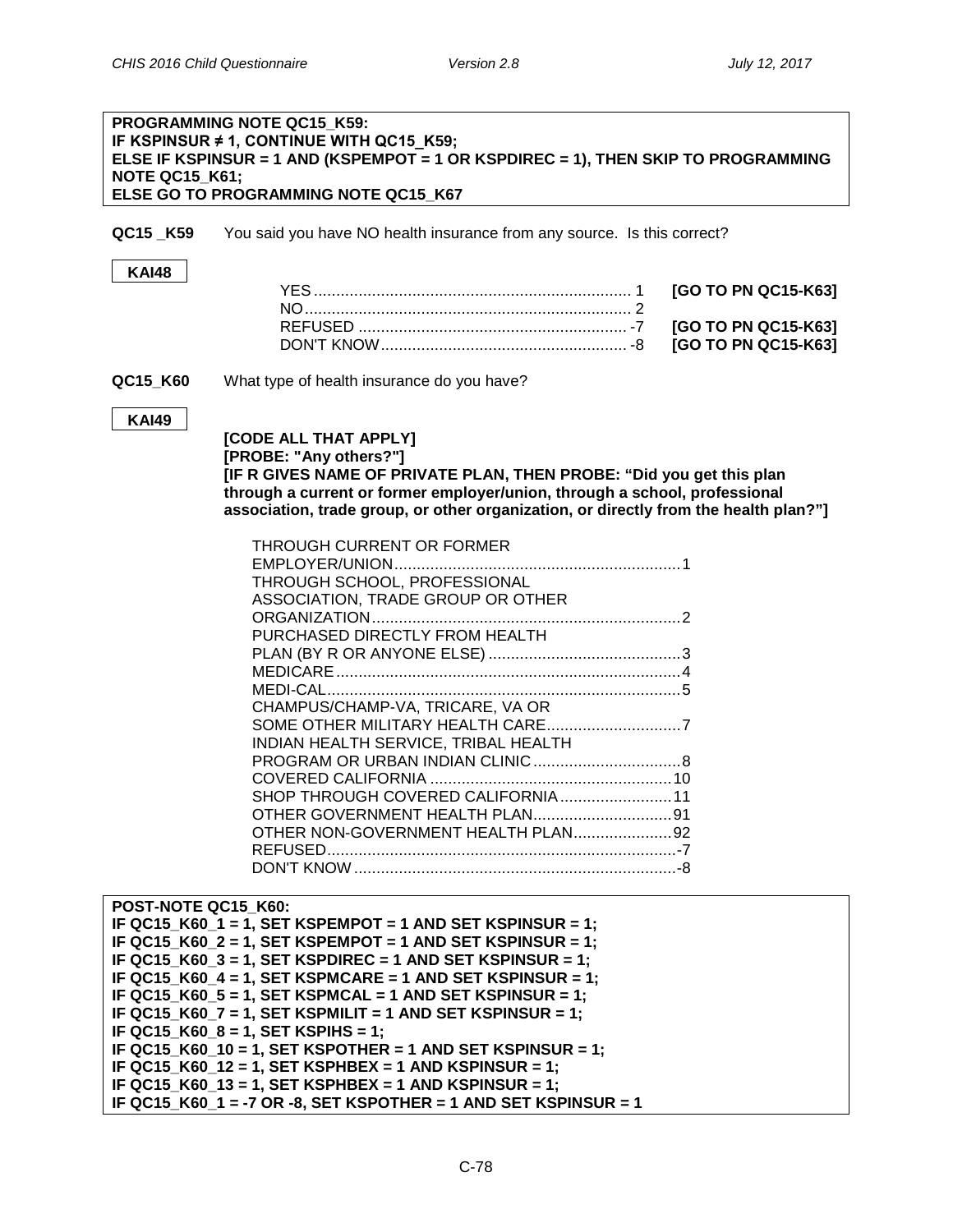|                                                                                                                         | PROGRAMMING NOTE QC15 K61:                                                                                                             |                     |  |
|-------------------------------------------------------------------------------------------------------------------------|----------------------------------------------------------------------------------------------------------------------------------------|---------------------|--|
|                                                                                                                         | IF QC15_K58 = (1, 2, 3, 10, 11) OR QC15_K63 = (1, 2, 3, 10, 11) THEN CONTINUE WITH QC15_K61;<br>ELSE SKIP TO PROGRAMMING NOTE QC15 K63 |                     |  |
|                                                                                                                         |                                                                                                                                        |                     |  |
| QC15 K61                                                                                                                | Was this plan obtained in your name or in the name of someone else?                                                                    |                     |  |
| <b>KAH62</b>                                                                                                            |                                                                                                                                        |                     |  |
|                                                                                                                         | [IF NEEDED, SAY: "Even someone who does not live in this household."]                                                                  |                     |  |
|                                                                                                                         |                                                                                                                                        | [GO TO PN QC15-K63] |  |
|                                                                                                                         |                                                                                                                                        |                     |  |
|                                                                                                                         |                                                                                                                                        | [GO TO PN QC15-K63] |  |
|                                                                                                                         |                                                                                                                                        | [GO TO PN QC15-K63] |  |
| POST-NOTE QC15 K61:                                                                                                     |                                                                                                                                        |                     |  |
|                                                                                                                         | IF QC15_K61 = 1 (SKA'S NAME) AND [QC15_K58_1 = 1 OR QC15_K58_2 = 1 OR QC15_K58_3 = 1                                                   |                     |  |
|                                                                                                                         | OR QC15_K60 _1 = 1 OR QC15_K60_2 = 1 OR QC15_K60_3 = 1], SET KSPEMPOW = 1 AND                                                          |                     |  |
| $KSPEMPOT = 0$ ;                                                                                                        |                                                                                                                                        |                     |  |
| ELSE IF QC15_K61 = 1 AND [QC15_K58_12 = 1 OR QC15_K58_13 = 1 OR QC15_K60_12 = 1 OR<br>QC15_K60_13 = 1], SET KSPHBEX = 1 |                                                                                                                                        |                     |  |
|                                                                                                                         |                                                                                                                                        |                     |  |
| QC15 K62                                                                                                                | Is the plan in your spouse's or your spouse's parent's, or someone else's name?                                                        |                     |  |
| <b>KAH63</b>                                                                                                            |                                                                                                                                        |                     |  |
|                                                                                                                         | IN ADULT RESPONDENT'S NAME  1                                                                                                          |                     |  |
|                                                                                                                         | IN ADULT RESPONDENT'S PARENT'S NAME 2                                                                                                  |                     |  |
|                                                                                                                         |                                                                                                                                        |                     |  |
|                                                                                                                         |                                                                                                                                        |                     |  |
|                                                                                                                         |                                                                                                                                        |                     |  |

**POST-NOTE QC15\_K62: IF QC15\_K62 = 1 (ADULT RESPONDENT'S NAME) AND [QC15\_K58\_1 = 1 OR QC15\_K58\_2 = 1 OR QC15\_K58\_3 = 1 OR QC15\_K60\_1 = 1 OR QC15\_K60\_2 = 1 OR QC15\_K60\_3 = 1], SET KSPEMPAR = 1 AND KSPEMPOT = 0 AND KARSAMES = 1; IF QC15\_K62 = 1 AND [QC15\_K58\_12 = 1 OR QC15\_K58\_13 = 1 OR QC15\_K60\_12 = 1 OR QC15\_K60\_13 = 1], SET KSPHBEX = 1 AND KARSAMES = 1; IF QC15\_K62 = 2 (ADULT RESPONDENT'S PARENT'S NAME), SET KSPARPAR = 1 AND SET KSPEMPOT = 0**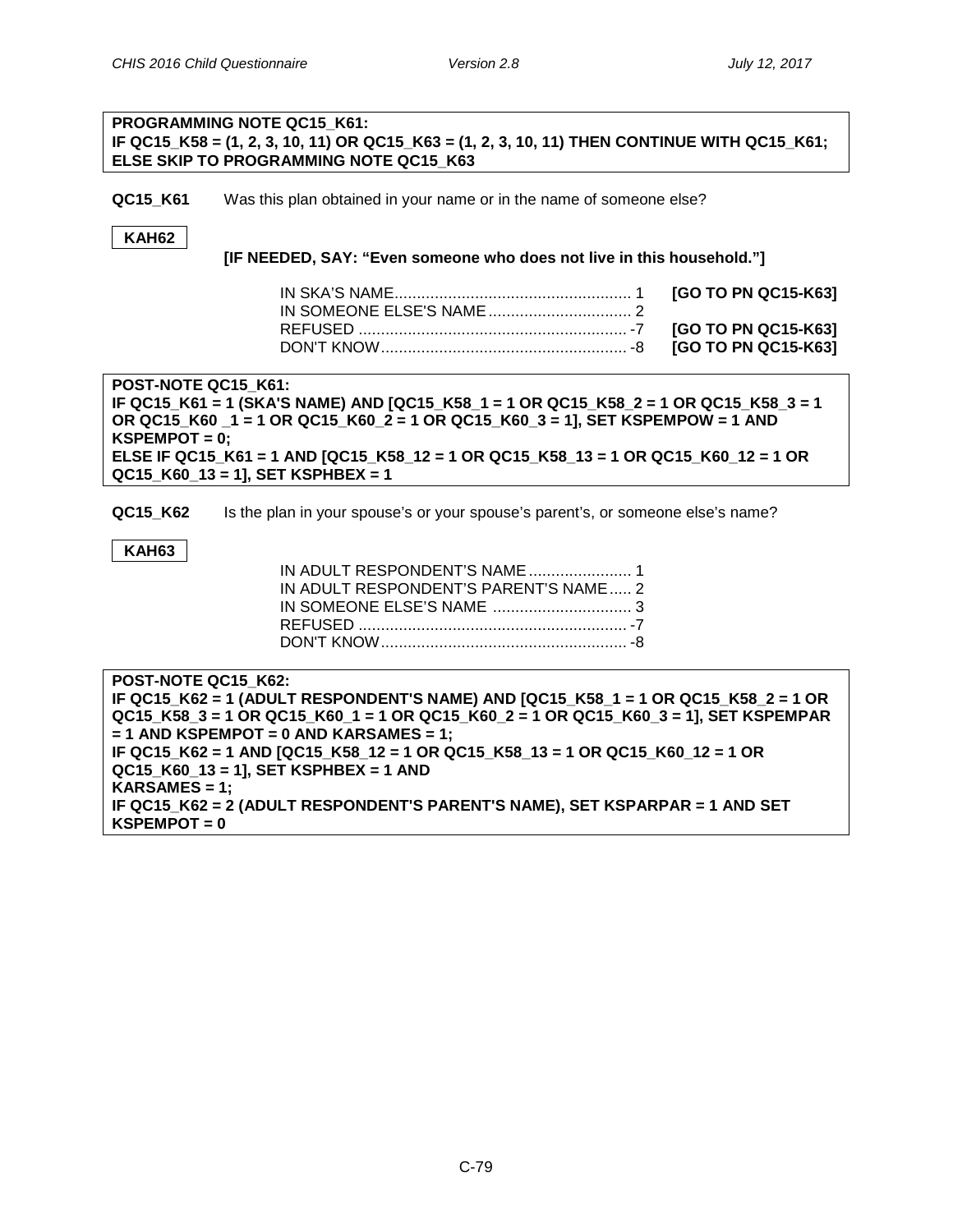| QC15_K63;     | PROGRAMMING NOTE QC15_K63:<br>IF KSPEMPOW = 1 (HAS EMPLOYER BASED COVERAGE IN OWN NAME), GO TO QC15_K67;<br>ELSE IF [QC15_K1 = 1 OR 2 (SPOUSE/PARTNER EMPLOYED) OR QC15_K2 = 1 (USUALLY<br>WORKS)] AND QC15_K4 ≠ 3 (SPOUSE/PARTNER NOT SELF EMPLOYED), CONTINUE WITH<br>ELSE GO TO PROGRAMMING NOTE QC15_K67 |                     |
|---------------|--------------------------------------------------------------------------------------------------------------------------------------------------------------------------------------------------------------------------------------------------------------------------------------------------------------|---------------------|
| QC15_K63      | Does your employer offer health insurance to any of its employees?                                                                                                                                                                                                                                           |                     |
| <b>KAI43</b>  |                                                                                                                                                                                                                                                                                                              |                     |
|               |                                                                                                                                                                                                                                                                                                              |                     |
|               |                                                                                                                                                                                                                                                                                                              | [GO TO PN QC15-K67] |
|               |                                                                                                                                                                                                                                                                                                              | [GO TO PN QC15-K67] |
|               |                                                                                                                                                                                                                                                                                                              | [GO TO PN QC15-K67] |
| QC15_K64      | Are you eligible to be in this plan?                                                                                                                                                                                                                                                                         |                     |
| <b>KAI44</b>  |                                                                                                                                                                                                                                                                                                              |                     |
|               |                                                                                                                                                                                                                                                                                                              |                     |
|               |                                                                                                                                                                                                                                                                                                              | [GO TO QC15_K66]    |
|               |                                                                                                                                                                                                                                                                                                              | [GO TO PN QC15-K67] |
|               |                                                                                                                                                                                                                                                                                                              | [GO TO PN QC15-K67] |
| QC15 K65      | What is the one main reason why you aren't on this plan?                                                                                                                                                                                                                                                     |                     |
| <b>KAI45</b>  |                                                                                                                                                                                                                                                                                                              |                     |
|               |                                                                                                                                                                                                                                                                                                              | [GO TO PN QC15-K67] |
|               |                                                                                                                                                                                                                                                                                                              | [GO TO PN QC15-K67] |
|               | DOESN'T LIKE PLAN OFFERED 3                                                                                                                                                                                                                                                                                  | [GO TO PN QC15-K67] |
|               | DOESN'T NEED OR BELIEVE IN                                                                                                                                                                                                                                                                                   |                     |
|               |                                                                                                                                                                                                                                                                                                              | [GO TO PN QC15-K67] |
|               |                                                                                                                                                                                                                                                                                                              | [GO TO PN QC15-K67] |
|               |                                                                                                                                                                                                                                                                                                              | [GO TO PN QC15-K67] |
|               |                                                                                                                                                                                                                                                                                                              | [GO TO PN QC15-K67] |
| QC15_K66      | What is the ONE main reason why you are not eligible for this plan?                                                                                                                                                                                                                                          |                     |
| <b>KAI45A</b> |                                                                                                                                                                                                                                                                                                              |                     |
|               | HASN'T YET WORKED FOR THIS EMPLOYER                                                                                                                                                                                                                                                                          |                     |
|               | LONG ENOUGH TO BE COVERED  1                                                                                                                                                                                                                                                                                 |                     |
|               | CONTRACT OR TEMPORARY EMPLOYEES                                                                                                                                                                                                                                                                              |                     |
|               |                                                                                                                                                                                                                                                                                                              |                     |
|               | DOESN'T WORK ENOUGH HOURS PER WEEK                                                                                                                                                                                                                                                                           |                     |
|               |                                                                                                                                                                                                                                                                                                              |                     |
|               | OTHER (SPECIFY: ______________) 91                                                                                                                                                                                                                                                                           |                     |
|               |                                                                                                                                                                                                                                                                                                              |                     |
|               |                                                                                                                                                                                                                                                                                                              |                     |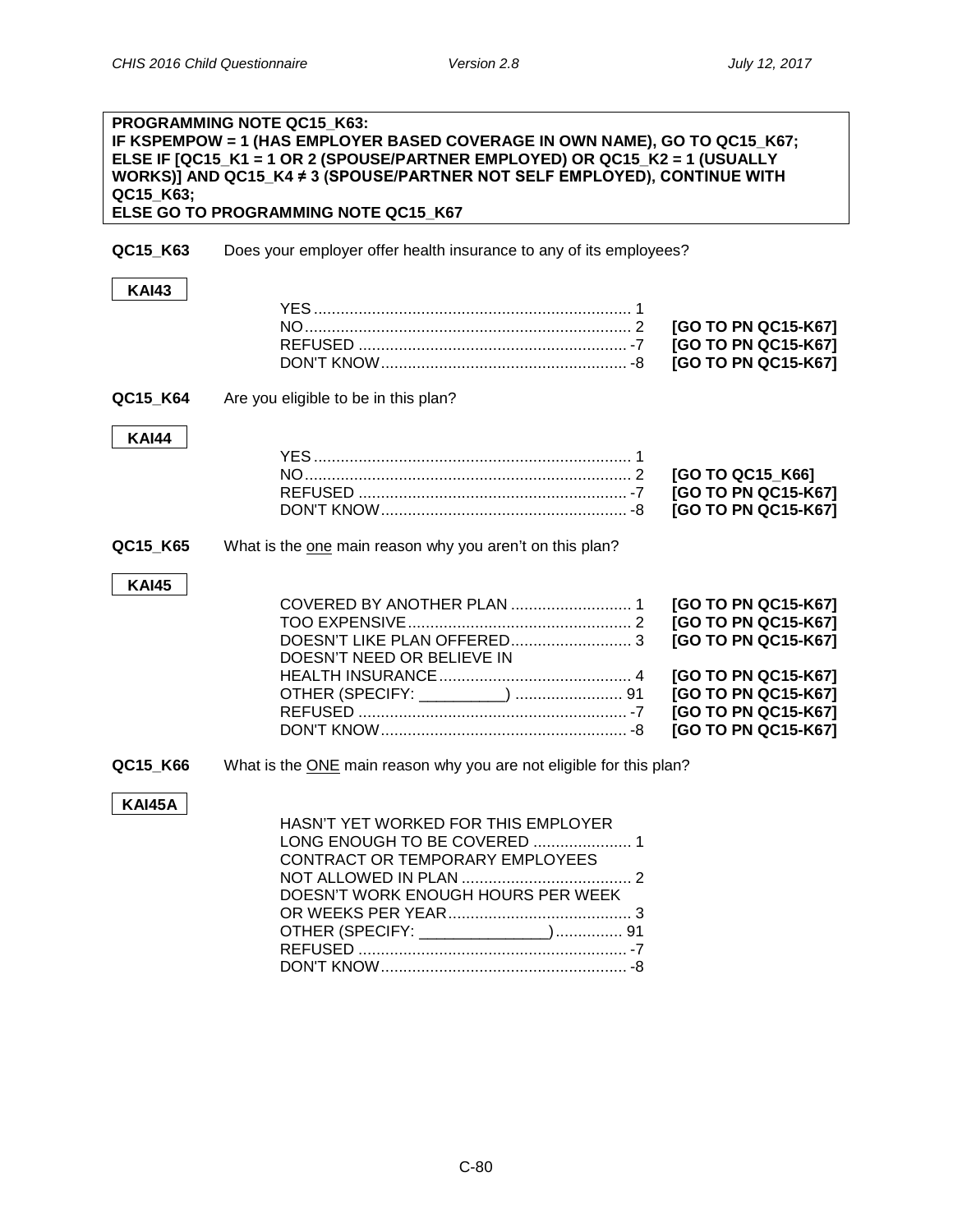**Managed-Care Plan Characteristics PROGRAMMING NOTE QC15\_K67:**

**IF KARMCARE = 1 (R HAS MEDICARE) AND (KAREMPOW ≠ 1 OR KAREMPOTH ≠ 1 OR KARDIRECT ≠ 1 OR KARMCAL ≠ 1 OR KARMILIT ≠ 1 OR KARIHS ≠ 1 OR KARHBEX ≠ 1 OR KAROTHGO ≠ 1 OR KAROTHER ≠ 1), THEN SKIP TO PN QC15\_K70;**

**IF KARMCARE = 1 (R HAS MEDICARE) AND (KAREMPOW = 1 OR AREMPOTH = 1 OR ARDIRECT = 1 OR ARMCARE = 1 OR ARMCAL = 1 OR ARMILIT = 1 OR ARIHS = 1 OR ARHBEX = 1 OR AROTHGOV = 1 OR** 

**AROTHER = 1), CONTINUE WITH QC15\_K67 AND DISPLAY "Besides your spouse's MediCARE plan you told me about earlier, I have some questions about your spouse's other health coverage." AND "other";**

**IF (KAREMPOW = 1 OR KAREMPOTH = 1 OR KARDIRECT = 1 OR KARMCARE = 1 OR KARMCAL = 1 OR KARMILIT = 1 OR KARIHS = 1 OR KARHBEX = 1 OR KAROTHGO = 1 OR KAROTHER = 1), AND ARMCARE ≠ 1 (R DOES NOT HAVE MEDICARE), CONTINUE WITH QC15\_K67 AND DISPLAY "Next, I have some questions about your spouse's main health plan.";** 

**IF KARMCAL = 1 DISPLAY "Medi-Cal"; ELSE GO TO QC15\_K77**

**QC15 K67** (Besides your spouse's MediCARE plan you told me about earlier, I have some questions about your spouse's **other** health coverage./Next, I have some questions about **your spouse's** main health plan.}

Is your spouse's {Medi-Cal/other} health plan an HMO?

**KAI22C**

**[IF NEEDED, SAY: "HMO stands for Health Maintenance Organization. With an HMO, you must use the doctors and hospitals belonging to its network. If you go outside the network, generally it will not be paid for unless it's an emergency."] [IF R SAYS "POS" OR "POINT OF SERVICE", CODE AS "YES." IF R SAYS PPO, CODE "NO."]**

**[IF R HAS MORE THAN ONE HEALTH PLAN, SAY: "Your spouse's MAIN health plan."]**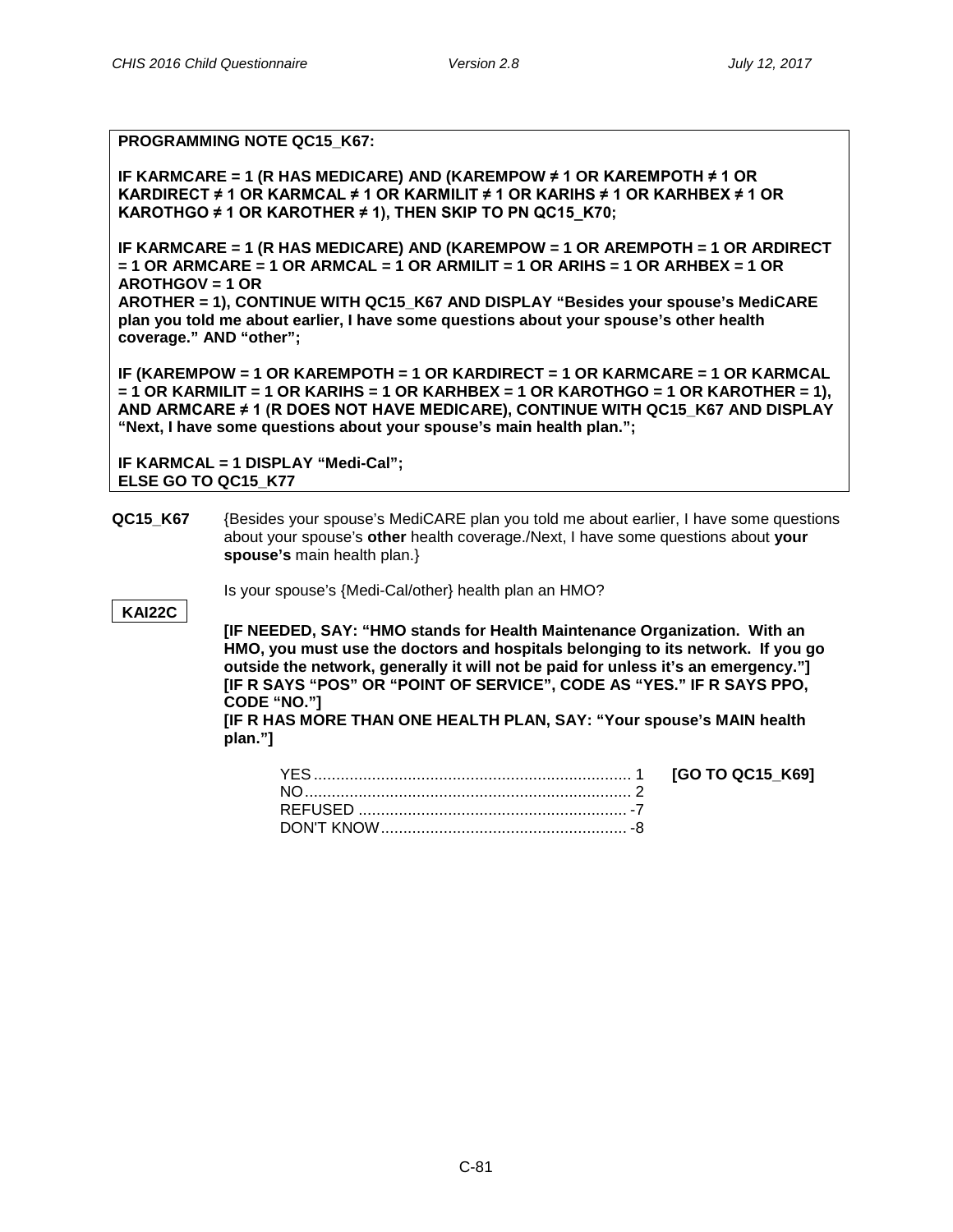#### **PROGRAMMING NOTE QC15\_K68: IF KARMCAL = 1 (R HAS MEDI-CAL), GO TO QC15\_K69; ELSE CONTINUE WITH QC15\_K68;**

**QC15\_K68** Is your spouse's health plan a PPO or EPO?

### **KAH122**

**[IF NEEDED, SAY: "EPO stands for Exclusive Provider Organization. With an EPO, you must use the in-network doctors and hospitals, unless it's an emergency and you can access doctors and specialists directly without a referral from your primary care provider.]**

**[IF NEEDED, SAY: "PPO stand for Preferred Provider Organization. With a PPO, you can use any doctors and hospitals, but you pay less if you use doctors and hospitals that belong to your plan's network. Also, you can access doctors and specialists directly without a referral from your primary care provider.] [IF R HAS MORE THAN ONE HEALTH PLAN, SAY: "Your spouse's MAIN health plan."]**

**PROGRAMMING NOTE QC15\_K69: IF KARINSUR = 1 AND KARMCARE ≠ 1, THEN CONTINUE WITH QC15\_K69 AND DISPLAY "your spouse's main"; IF KARINSUR = 1 AND KARMCARE = 1, THEN CONTINUE WITH QC15\_K69 AND DISPLAY "this"**

**QC15 K69** What is the name of {your spouse's main/this} health plan?

**KAI22A**

**[IF R HAS DIFFICULTY RECALLING NAME, PROBE: "Does your spouse have an insurance card or something else with the plan name on it?"] [NOTE: IF SPOUSE HAS MORE THAN ONE HEALTH PLAN, SAY: "Your spouse's MAIN health plan".]**

| ACCESS SENIOR HEALTHCARE  1            |  |
|----------------------------------------|--|
|                                        |  |
|                                        |  |
| AIDS HEALTHCARE FOUNDATION, LA 4       |  |
|                                        |  |
| ALTAMED HEALTH SERVICES  83            |  |
| ANTHEM BLUE CROSSOF CALIFORNIA  7      |  |
|                                        |  |
| BLUE CROSS CALIFORNIACARE  9           |  |
|                                        |  |
|                                        |  |
| <b>BLUE SHIELD OF CALIFORNIA 12</b>    |  |
| BRAND NEW DAY (UNIVERSAL CARE)  13     |  |
| CALIFORNIA HEALTH AND WELLNESS PLAN 14 |  |
| CALIFORNIAKIDS (CALKIDS)  15           |  |
| CAL OPTIMA (CALOPTIMA ONE CARE) 16     |  |
|                                        |  |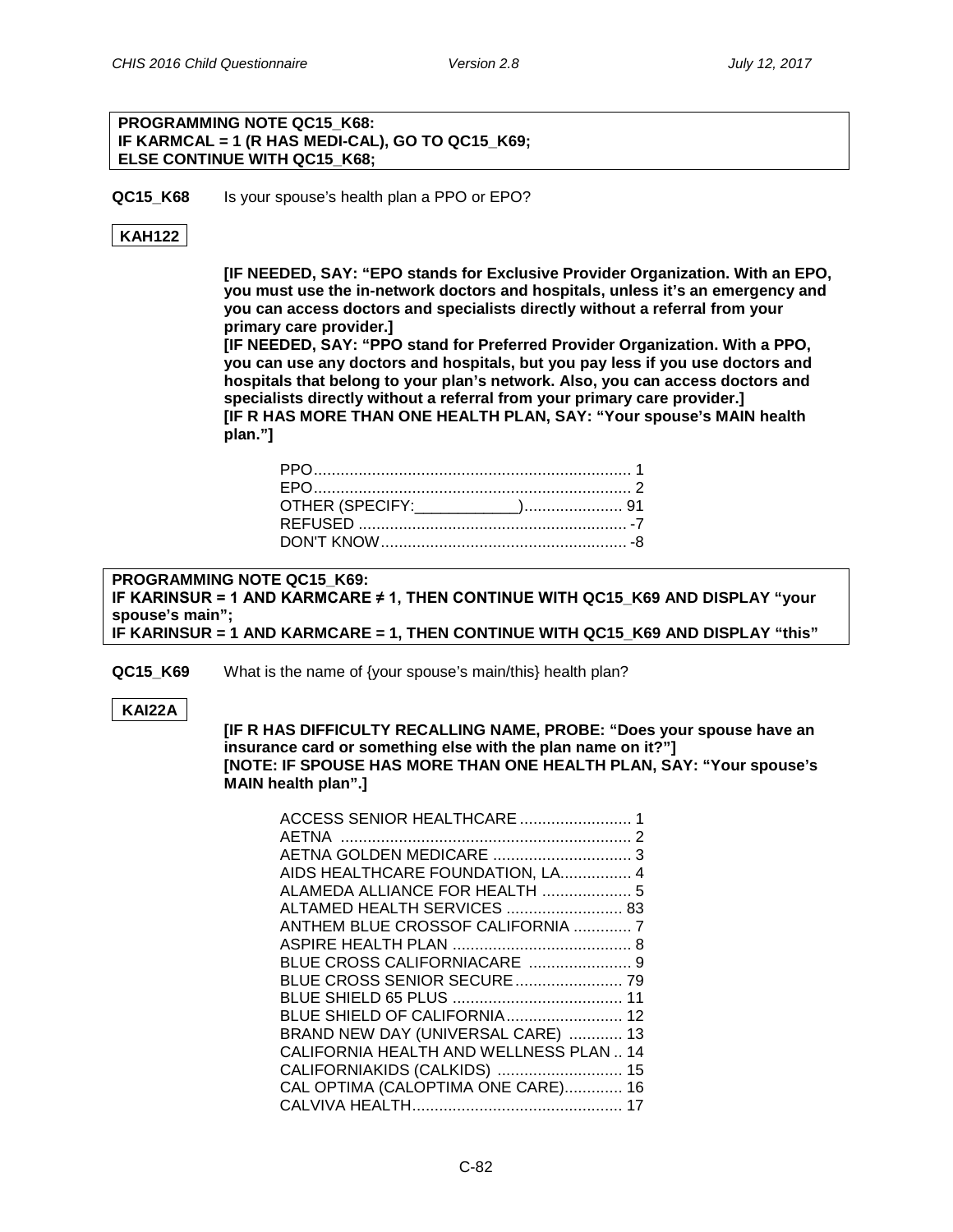| CAREMORE HEALTH PLAN  19                                          |
|-------------------------------------------------------------------|
| CENTER FOR ELDERS' INDEPENDENCE  21                               |
|                                                                   |
|                                                                   |
|                                                                   |
|                                                                   |
| CHINESE COMMUNITY HEALTH PLAN 24                                  |
| CHOICE PHYSICIANS NETWORK 25                                      |
|                                                                   |
| CITIZENS CHOICE HEALTHPLAN  27                                    |
| COMMUNITY CARE HEALTH PLAN  28                                    |
| COMMUNITY HEALTH GROUP  29                                        |
| CONTRA COSTA HEALTH PLAN 81                                       |
| DAVITA HEALTHCARE PARTNERS PLAN  31                               |
| EASY CHOICE HEALTH PLAN 32                                        |
|                                                                   |
|                                                                   |
|                                                                   |
| <b>GOLDEN STATE MEDICARE HEALTH</b>                               |
|                                                                   |
|                                                                   |
| <b>HEALTH NET SENIORITY PLUS 39</b>                               |
|                                                                   |
| HEALTH PLAN OF SAN JOAQUIN 40                                     |
| HEALTH PLAN SAN JP AUTHORITY  41<br>HERITAGE PROVIDER NETWORK  42 |
|                                                                   |
|                                                                   |
| IEHP (INLAND EMPIRE HEALTH PLAN) 45                               |
| <b>INTER VALLEY HEALTH PLAN 46</b>                                |
|                                                                   |
|                                                                   |
| KAISER PERMANENTE SENIOR ADVANTAGE 48                             |
| KERN FAMILY HEALTH CARE 49                                        |
|                                                                   |
|                                                                   |
| MOLINA HEALTHCARE OF CALIFORNIA 54                                |
| MONARCH HEALTH PLAN  55                                           |
| ON LOK SENIOR HEALTH SERVICES  56                                 |
| PARTNERSHIP HEALTHPLAN OF CALIFORNIA 57                           |
|                                                                   |
| PIH HEALTH CARE SOLUTIONS 58<br>PREMIER HEALTH PLAN SERVICES 59   |
| PRIMECARE MEDICAL NETWORK  60                                     |
| PROVIDENCE HEALTH NETWORK 61                                      |
| SCRIPPS HEALTH PLAN SERVICES 68                                   |
|                                                                   |
| SAN FRANCISCO HEALTH PLAN 84                                      |
| SANTA CLARA FAMILY HEALTH PLAN 90                                 |
| SAN MATEO HEALTH COMMISION  86                                    |
|                                                                   |
|                                                                   |
|                                                                   |
|                                                                   |
|                                                                   |
|                                                                   |
|                                                                   |
|                                                                   |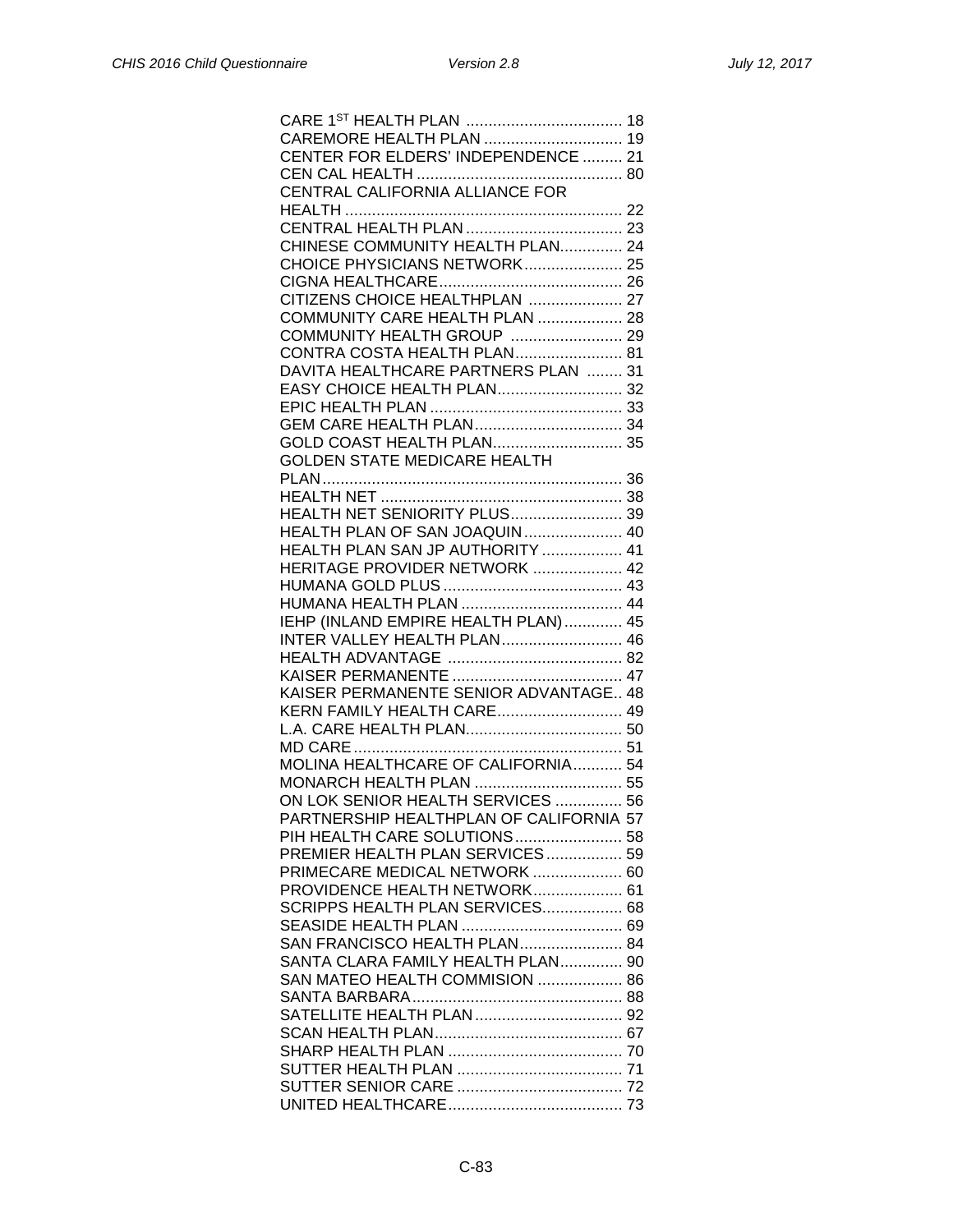| UNITED HEALTHCARE SECURE HORIZON  74      |  |
|-------------------------------------------|--|
| UNIVERSITY HEALTHCARE ADVANTAGE  75       |  |
|                                           |  |
| VENTURA COUNTY HEALTH CARE PLAN  77       |  |
| WESTERN HEALTH ADVANTAGE 78               |  |
|                                           |  |
| TRICARE/TRICARE FOR LIFE/TRICARE PRIME 87 |  |
| VA HEALTH CARE SERVICES 89                |  |
|                                           |  |
|                                           |  |
| OTHER (SPECIFY: _____________) 85         |  |
|                                           |  |
|                                           |  |
|                                           |  |

#### **POST NOTE QC15\_K69: IF QC15\_K69 = 93, 87, OR 89 THEN SET KARMILIT=1**

**PROGRAMMING NOTE QC15\_K70: IF KARMCARE = 1 (R HAS MEDI-CARE) AND (KAREMPOTH ≠ 1 OR KARDIRECT ≠ 1 OR KARMCAL ≠ 1 OR KARMILIT ≠ 1 OR KARIHS ≠ 1 OR KARHBEX ≠ 1 OR KAROTHGO ≠ 1 OR KAROTHER ≠ 1) AND, DISPLAY "Next I have some questions about your spouse's main health plan."**

#### **QC15\_K70** {Next, I have some questions about **your spouse's** main health plan.} Is your spouse covered for {his/her/his or her} prescription drugs? That is, does some plan pay any part of the cost?

**KAI25**

| <b>PROGRAMMING NOTE QC15 K71:</b>                                               |
|---------------------------------------------------------------------------------|
| IF KAREMPOW = 1 OR KAREMPSP = 1 OR KAREMPPA = 1 OR KARDIREC = 1 OR KAREMPOT = 1 |
| THEN CONTINUE WITH QC15 K71;                                                    |
| <b>ELSE GO TO QC15 K76</b>                                                      |

**QC15\_K71** Does your spouse's health plan have a deductible that is more than \$1,000?

**KAH71**

**[IF NEEDED, SAY: "A deductible is the amount you have to pay before your plan begins to pay for your medical care."]**

| YES, ONLY WHEN HE OR SHE GOES OUT |  |
|-----------------------------------|--|
|                                   |  |
|                                   |  |
|                                   |  |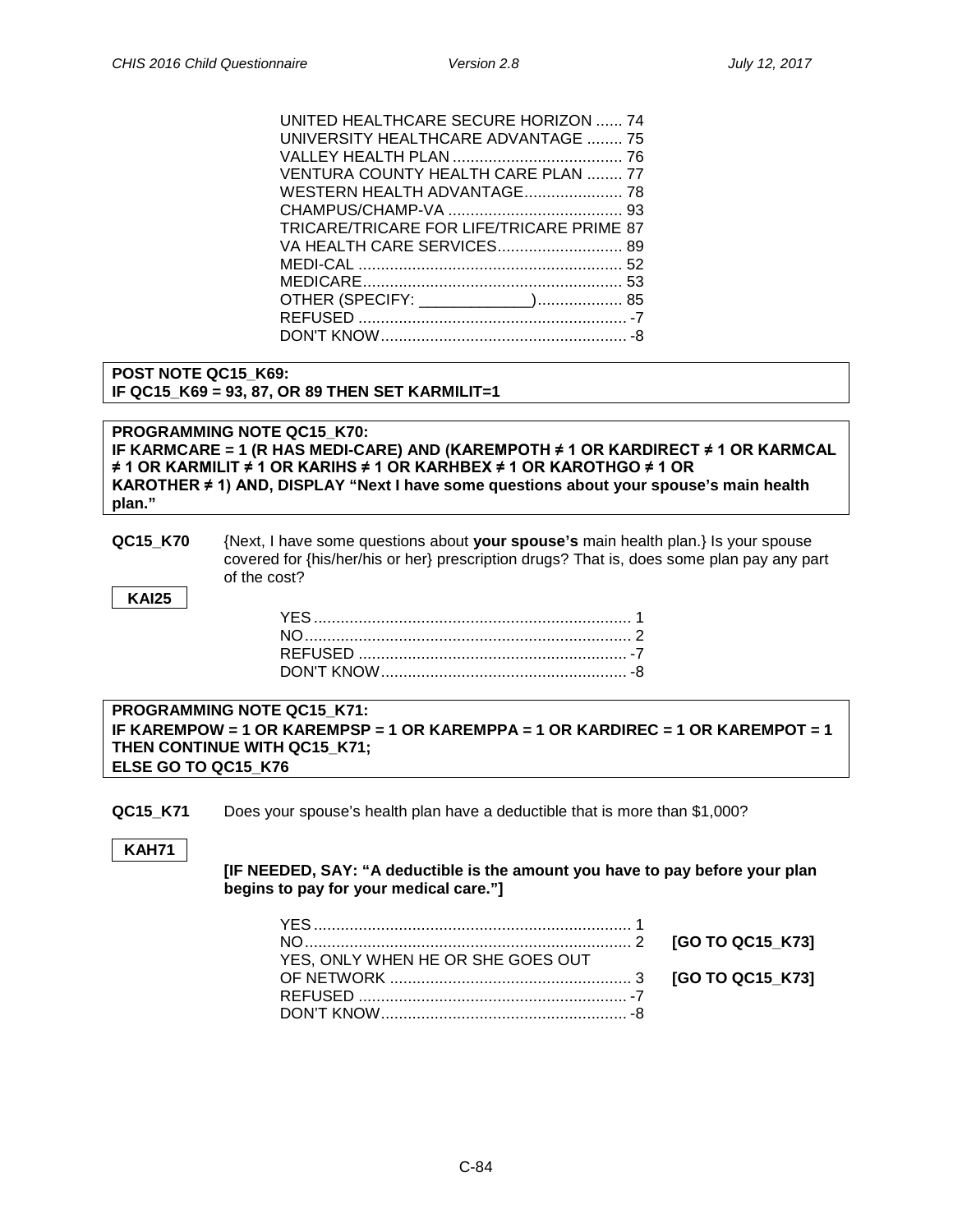[GO TO PQC15\_K74]

#### **PROGRAMMING NOTE QC15\_K72: IF KAREMPOW = 1 OR KAREMPSP = 1 OR KAREMPPA = 1 OR KAREMPOT = 1, THEN CONTINUE WITH QC15\_K72; ELSE GO TO QC15\_K73**

**QC15 K72** Does your spouse's health plan have a deductible that is more than \$2,000?

#### **KAH96**

**[IF NEEDED, SAY: "A deductible is the amount you have to pay before your plan begins to pay for your medical care."]**

| YES, ONLY WHEN HE OR |  |
|----------------------|--|
|                      |  |
|                      |  |
|                      |  |

**QC15 K73** Does your spouse's health plan have a deductible for all covered persons that is more than \$2,000?

#### **KAH72**

**[IF NEEDED, SAY: "A deductible is the amount you have to pay before your plan begins to pay for your medical care."]**

| YES, ONLY WHEN HE OR |  |
|----------------------|--|
|                      |  |
|                      |  |
|                      |  |

#### **PROGRAMMING NOTE QC15\_K74: IF KAREMPOW = 1 OR KAREMPSP = 1 OR KAREMPPA = 1 OR KAREMPOT = 1, THEN CONTINUE WITH QC15\_K74; ELSE GO TO PROGRAMMING NOTE QC15\_K75**

**QC15\_K74** Does your spouse's health plan have a deductible for all covered persons that is more than \$4,000?

**KAH97**

**[IF NEEDED, SAY: "A deductible is the amount you have to pay before your plan begins to pay for your medical care."]**

| YES, ONLY WHEN I GO OUT OF NETWORK  3 |  |
|---------------------------------------|--|
|                                       |  |
|                                       |  |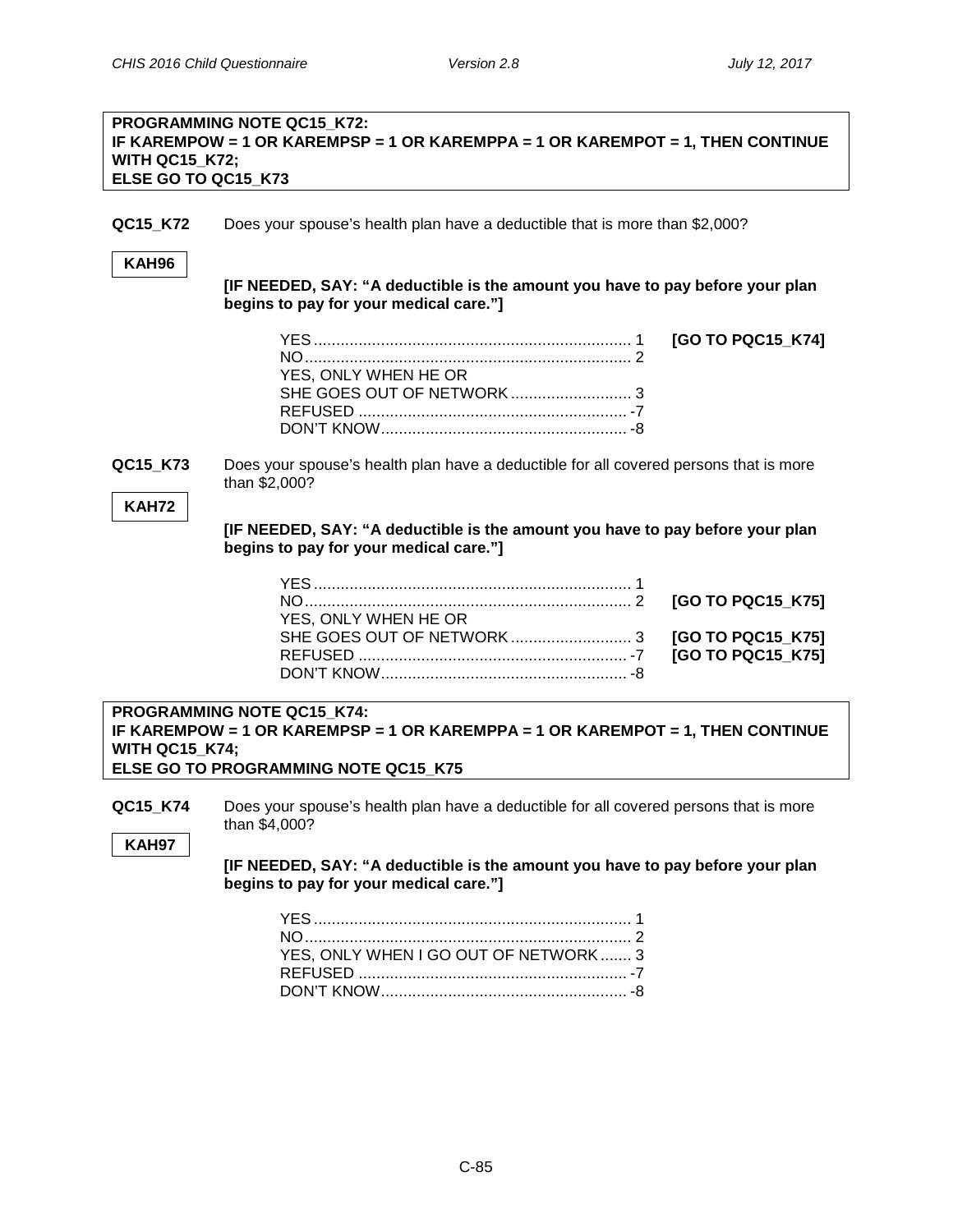|                             | <b>PROGRAMMING NOTE QC15 K75:</b><br>IF KARINSUR ≠ 1 (CURRENTLY UNINSURED) OR KARMCAL = 1 (CURRENTLY HAS MEDICAL) OR<br>KARMCARE =1 (CURRENTLY HAS MEDICARE) OR KAROTHGO = 1 (CURRENTLY HAS OTHER<br>GOVT COVERAGE LIKE AIM, MRMIP, PCIP), SKIP TO QC15_K76;<br>ELSE CONTINUE WITH QC15 K75                                                         |                                                          |
|-----------------------------|-----------------------------------------------------------------------------------------------------------------------------------------------------------------------------------------------------------------------------------------------------------------------------------------------------------------------------------------------------|----------------------------------------------------------|
| QC15_K75<br><b>KAH73</b>    | Do your spouse have a special account or fund {he/she} can use to pay for medical<br>expenses?                                                                                                                                                                                                                                                      |                                                          |
|                             | [IF NEEDED, SAY: "The accounts are sometimes referred to as Health Savings<br>Accounts (HSAs), Health Reimbursement Accounts (HRAs) or other similar<br>accounts. Other account names include- Personal care accounts, Personal<br>medical funds, or Choice funds, and are different from employer-provided Flexible<br><b>Spending Accounts."]</b> |                                                          |
|                             |                                                                                                                                                                                                                                                                                                                                                     |                                                          |
| QC15_K76<br><b>KAI31</b>    | Thinking about your spouse's current health insurance, did your spouse have this same<br>insurance for all 12 of the past 12 months?                                                                                                                                                                                                                |                                                          |
|                             |                                                                                                                                                                                                                                                                                                                                                     | [GO TO QC15_K89]<br>[GO TO QC15_K79]                     |
| QC15_K77<br><b>KAI32</b>    | During the past 12 months, when your spouse was not covered by {his/her/his or her}<br>current health insurance, did {he/she/he or she} have any other health insurance?                                                                                                                                                                            |                                                          |
|                             |                                                                                                                                                                                                                                                                                                                                                     | [GO TO QC15_K80]<br>[GO TO QC15_K79]<br>[GO TO QC15_K79] |
| QC15 K78<br><b>MODIFIED</b> | Was your spouse's other health insurance Medi-CAL, a plan {he/she/he or she} obtained<br>through an employer, a plan you purchased directly from an insurance company, a plan<br>{he/she/he or she} purchased through Covered California, or some other plan?                                                                                       |                                                          |
| <b>KAI33</b>                | [CODE ALL THAT APPLY]<br>[PROBE: "Any others?"]                                                                                                                                                                                                                                                                                                     |                                                          |
|                             | THROUGH CURRENT OR FORMER                                                                                                                                                                                                                                                                                                                           |                                                          |

DON'T KNOW....................................................... -8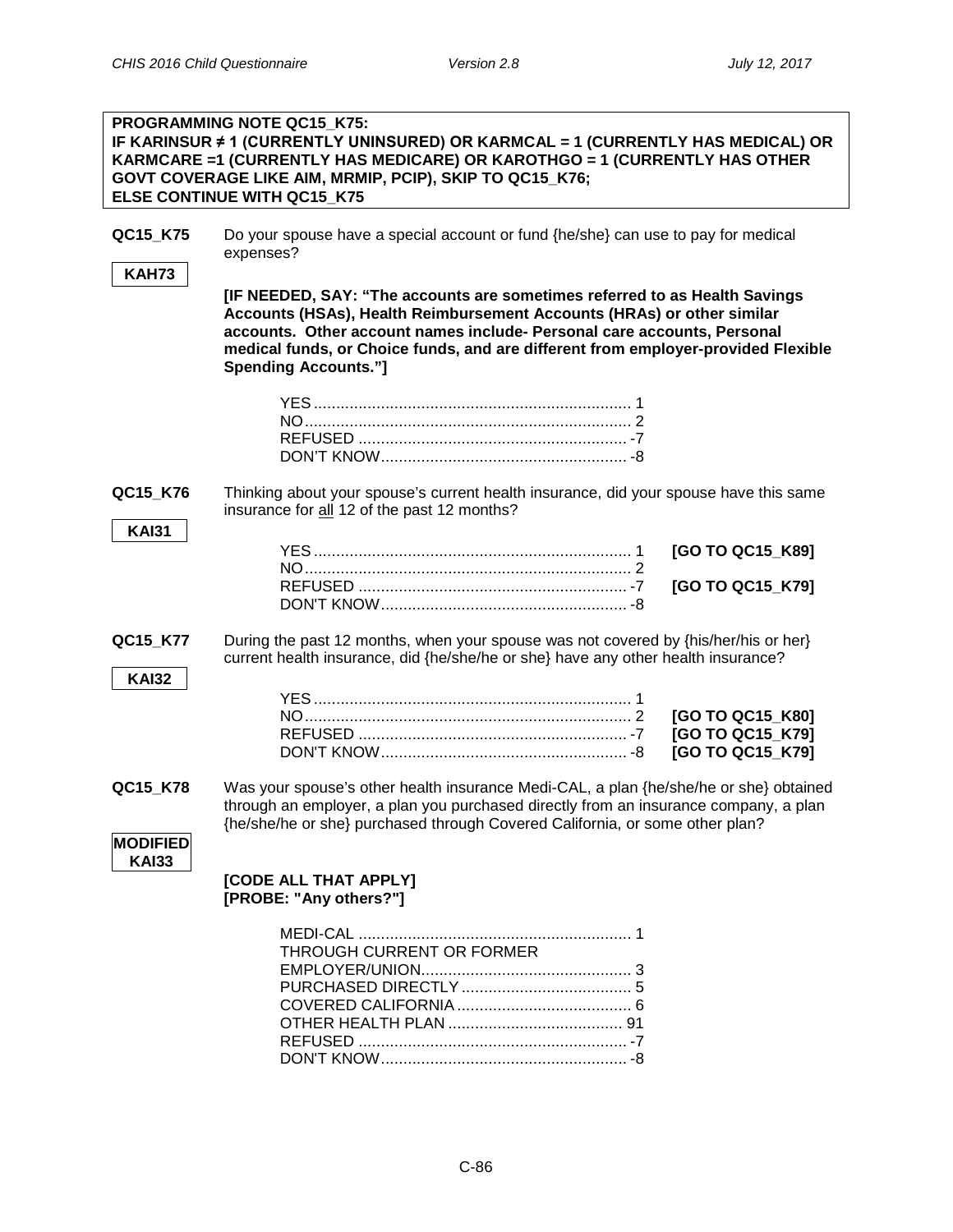| QC15_K79<br><b>KAI34</b> | During the past 12 months, was there any time when your spouse had no health<br>insurance at all?                                                                                                              |                                                                                          |
|--------------------------|----------------------------------------------------------------------------------------------------------------------------------------------------------------------------------------------------------------|------------------------------------------------------------------------------------------|
|                          |                                                                                                                                                                                                                | [GO TO PN QC15-K89]<br>[GO TO PN QC15-K89]<br>[GO TO PN QC15-K89]                        |
| QC15 K80                 | For how many months of the past 12 months did your spouse had no health insurance at<br>all?                                                                                                                   |                                                                                          |
| <b>KAI35</b>             | [IF MORE THAN 0 DAYS BUT LESS THAN 1 MONTH, CODE AS 1 MONTH]                                                                                                                                                   |                                                                                          |
|                          | NUMBER OF MONTHS [HR: 0-11]                                                                                                                                                                                    | [IF 0 GO TO PN QC15-K89]                                                                 |
|                          |                                                                                                                                                                                                                | [GO TO PN QC15-K89]<br>[GO TO PN QC15-K89]                                               |
| QC15_K81<br><b>KAI36</b> | What is the one main reason why your spouse did not have any health insurance during<br>those months?                                                                                                          |                                                                                          |
|                          | CAN'T AFFORD/TOO EXPENSIVE  1<br>NOT ELIGIBLE DUE TO WORKING STATUS/<br>NOT ELIGIBLE DUE TO HEALTH OR<br>NOT ELIGIBLE DUE TO CITIZENSHIP/<br>SWITCHED INSURANCE COMPANIES,<br>CAN GET HEALTH CARE FOR FREE/PAY |                                                                                          |
| QC15_K82<br><b>KAH74</b> | During the time that your spouse was uninsured, did {he or she} try to find health<br>insurance on {his or her} own?                                                                                           |                                                                                          |
|                          |                                                                                                                                                                                                                | [GO TO PN QC15-K89]<br>[GO TO PN QC15-K89]<br>[GO TO PN QC15-K89]<br>[GO TO PN QC15-K89] |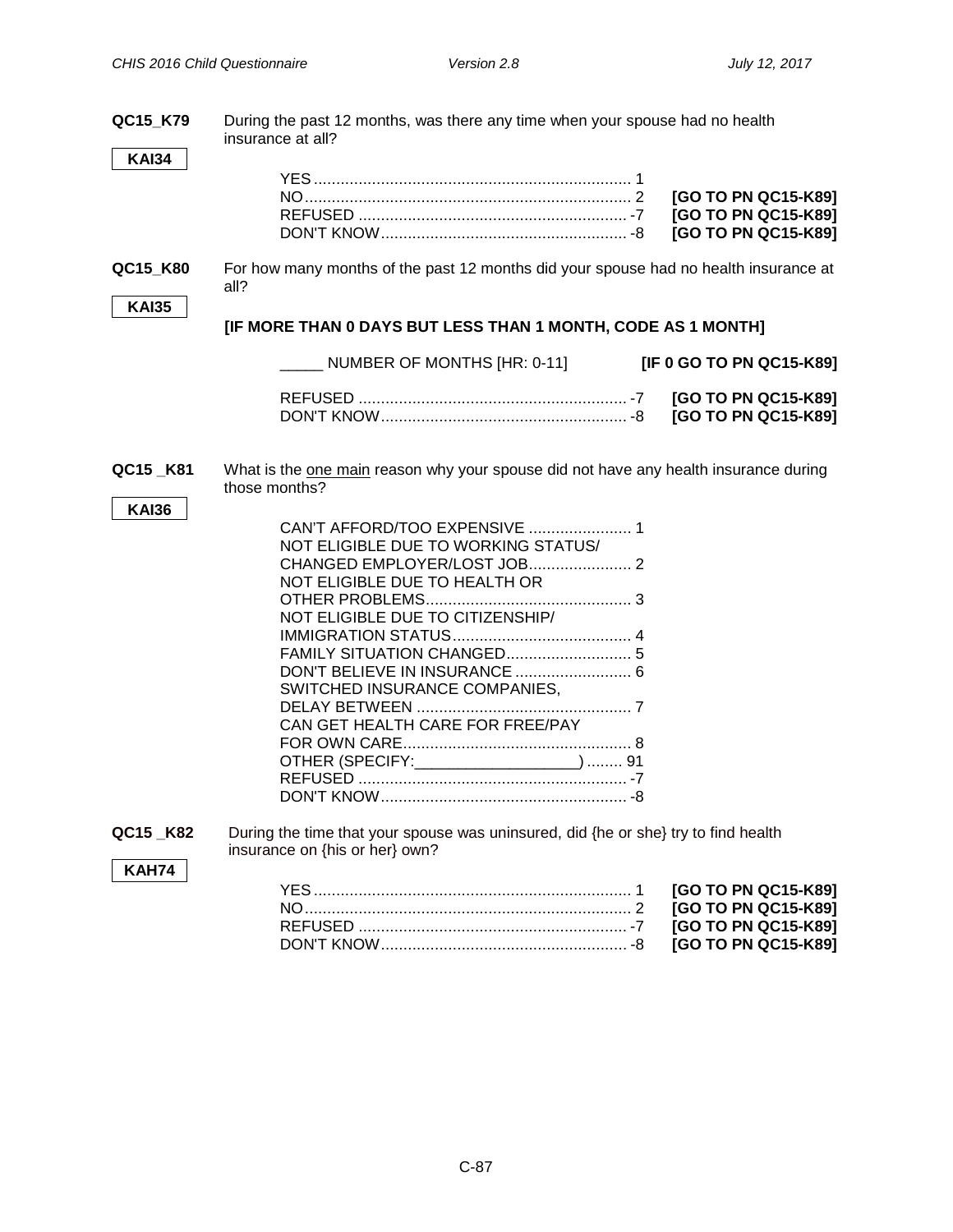**QC15\_K83** What is the one main reason why your spouse does not have any health insurance?

#### **KAI24**

# **[IF R SAYS NO NEED, PROBE WHY]**

|                          | NOT ELIGIBLE DUE TO WORKING STATUS/<br>NOT ELIGIBLE DUE TO HEALTH OR<br>NOT ELIGIBLE DUE TO CITIZENSHIP/<br>DON'T BELIEVE IN INSURANCE  6<br>SWITCHED INSURANCE COMPANIES,<br>CAN GET HEALTH CARE FOR FREE/PAY<br>OTHER (SPECIFY: ________________) 91 |                                                                                          |
|--------------------------|--------------------------------------------------------------------------------------------------------------------------------------------------------------------------------------------------------------------------------------------------------|------------------------------------------------------------------------------------------|
|                          |                                                                                                                                                                                                                                                        |                                                                                          |
| QC15_K84<br><b>KAH75</b> | During the time that your spouse has been uninsured, has {he or she} tried to find health<br>insurance on {his or her} own?                                                                                                                            |                                                                                          |
|                          |                                                                                                                                                                                                                                                        |                                                                                          |
| QC15 K85                 | Was your spouse covered by health insurance at any time during the past 12 months?                                                                                                                                                                     |                                                                                          |
| <b>KAI27</b>             |                                                                                                                                                                                                                                                        | [GO TO QC15_K91]                                                                         |
| QC15_K86                 | How long has it been since your spouse last had health insurance?                                                                                                                                                                                      |                                                                                          |
| <b>KAI28</b>             | MORE THAN 12 MONTHS AGO, BUT NOT<br>NEVER HAD HEALTH INSURANCE 3                                                                                                                                                                                       | [GO TO PN QC15-K89]<br>[GO TO PN QC15-K89]<br>[GO TO PN QC15-K89]<br>[GO TO PN QC15-K89] |

DON'T KNOW....................................................... -8 **[GO TO PN QC15-K89]**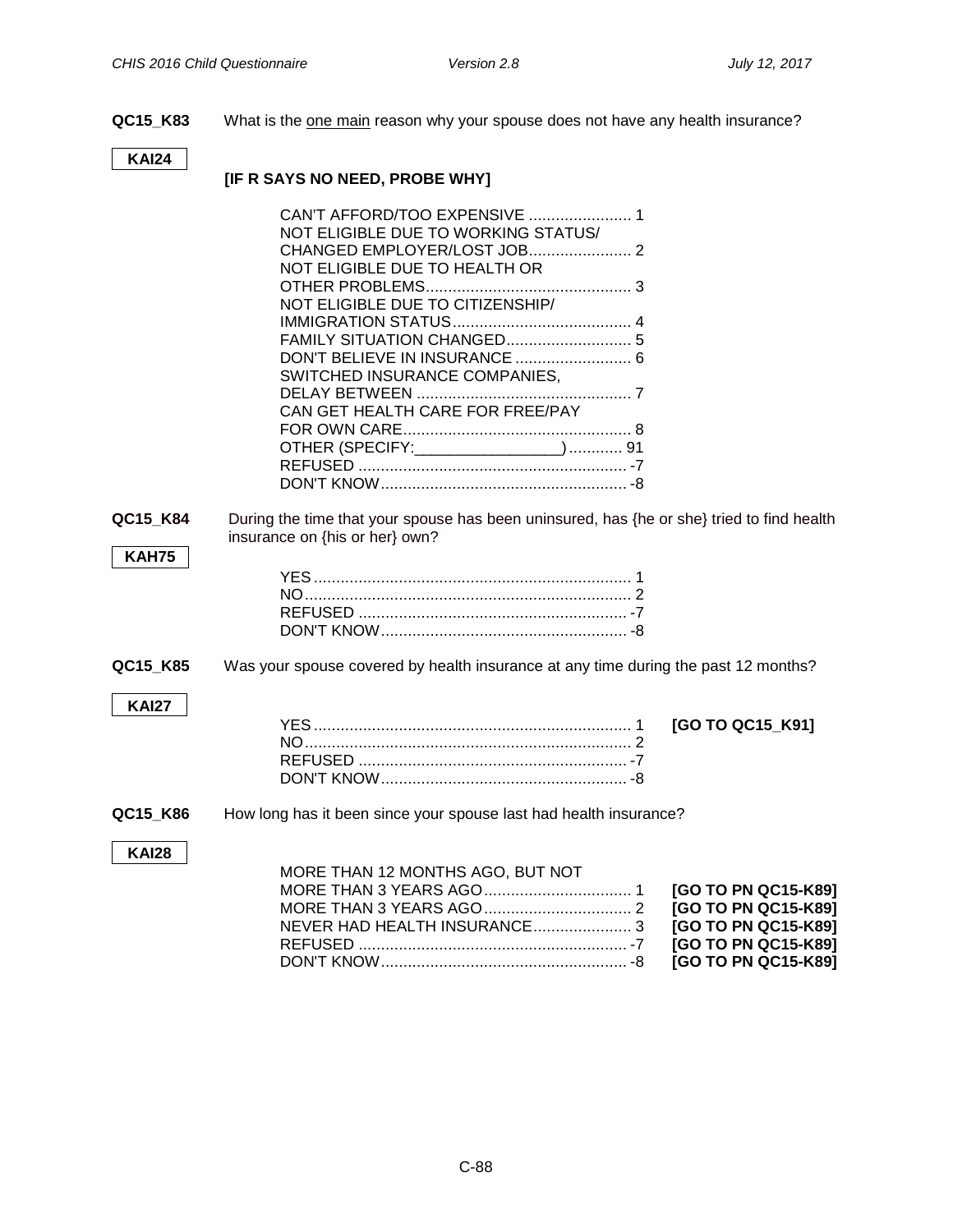**QC15\_K87** For how many months out of the last 12 months did your spouse have health insurance? **KAI29 [IF LESS THAN ONE MONTH BUT MORE THAN 0 DAYS, ENTER 1]** \_\_\_\_\_ MONTHS [HR: 0-12] **[IF 0, THEN GO TO PN QC15\_K89]** REFUSED ............................................................ -7 DON'T KNOW....................................................... -8 **QC15 K88** During that time when your spouse had health insurance, was {his/her/his or her} insurance Medi-CAL, a plan {he/she/he or she} obtained from an employer, a plan {he/she/he or she} purchased directly from an insurance company, a plan you purchased through Covered California, or some other plan? **KAI30 [CODE ALL THAT APPLY] [PROBE: "Any others?"]** MEDI-CAL ............................................................. 1 THROUGH CURRENT OR FORMER EMPLOYER OR UNION ........................................ 3 PURCHASED DIRECTLY...................................... 5 COVERED CALIFORNIA....................................... 6 OTHER HEALTH PLAN ....................................... 91 REFUSED ............................................................ -7 DON'T KNOW....................................................... -8 **PROGRAMMING NOTE QC15\_K89: IF KARINSUR ≠ 1 OR QC15\_K77 = 2 OR KARDIREC = 1 OR QC15\_K78 = (5, 6) OR QC15\_K88 = (5, 6) OR KARHBEX =1 OR KSPHBEX = 1; THEN CONTINUE WITH QC15\_K89; ELSE GO TO PROGRAMMING NOTE QC15\_K106 QC15\_K89** In the past 12 months, did you try to purchase a health insurance plan directly from an insurance company or HMO, or through Covered California? **KAH103h** YES....................................................................... 1 NO......................................................................... 2 **[GO TO PQC15\_K106]** REFUSED ............................................................ -7 **[GO TO PQC15\_K106]** DON'T KNOW....................................................... -8 **[GO TO PQC15\_K106] QC15\_K90** Was that directly from an insurance company or HMO, or through Covered California, or both from an insurance company and through Covered California? **KAH110h** DIRECTLY FROM AN INSURANCE COMPANY OR HMO, OR......................................................... 1 THROUGH COVERED CALIFORNIA, OR ............. 2 BOTH, FROM AN INSURANCE COMPANY AND THROUGH COVERED CALIFORNIA..................... 3 REFUSED ............................................................ -7 **[GO TO PQC15\_K93]** DON'T KNOW....................................................... -8 **[GO TO PQC15\_K93]**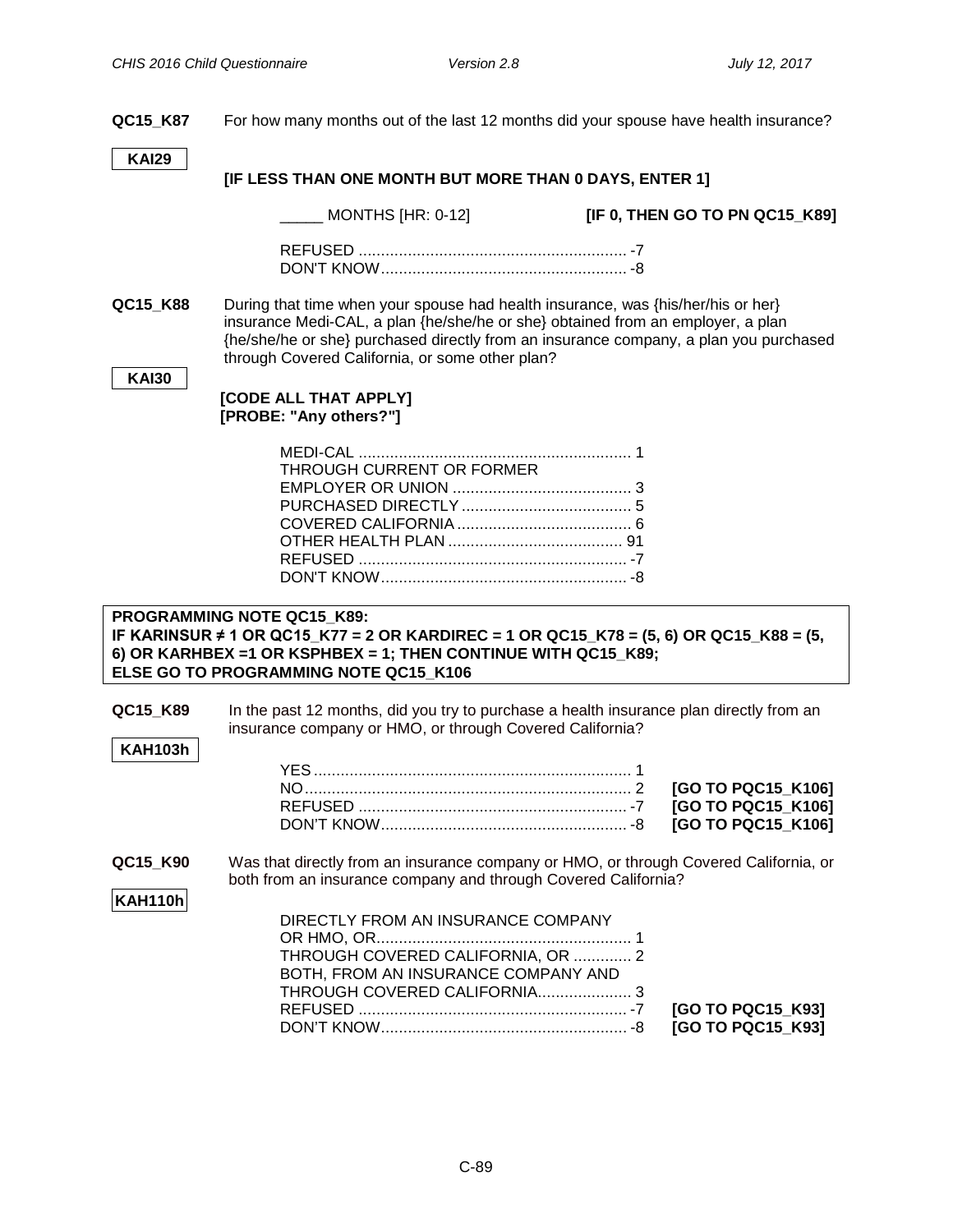|                | <b>PROGRAMMING NOTE QC15 K91:</b><br>IF QC15_K90 = 1; THEN CONTINUE WITH QC15_K91;<br>IF QC15_K90 = 3; THEN CONTINUE WITH QC15_K91 AND DISPLAY "First, think about your<br>experience trying to purchase insurance directly from an insurance company or HMO."<br>ELSE GO TO PROGRAMMING NOTE QC15 K95; |  |
|----------------|---------------------------------------------------------------------------------------------------------------------------------------------------------------------------------------------------------------------------------------------------------------------------------------------------------|--|
| QC15_K91       | {First, think about your experience trying to purchase insurance directly from an<br>insurance company or HMO.}                                                                                                                                                                                         |  |
| KAH98h         | How difficult was it to find a plan with the coverage you needed? Was it                                                                                                                                                                                                                                |  |
| QC15_K92       | How difficult was it to find a plan you could afford? Was it                                                                                                                                                                                                                                            |  |
| KAH99h         |                                                                                                                                                                                                                                                                                                         |  |
| QC15_K93       | Did anyone help you find a health plan?                                                                                                                                                                                                                                                                 |  |
| KAH100h        | [GO TO PQC15_K95]<br>[GO TO PQC15 K95]<br>[GO TO PQC15_K95]                                                                                                                                                                                                                                             |  |
| QC15_K94       | Who helped you?                                                                                                                                                                                                                                                                                         |  |
| <b>KAH101h</b> | OTHER (SPECIFY: __________________)  91                                                                                                                                                                                                                                                                 |  |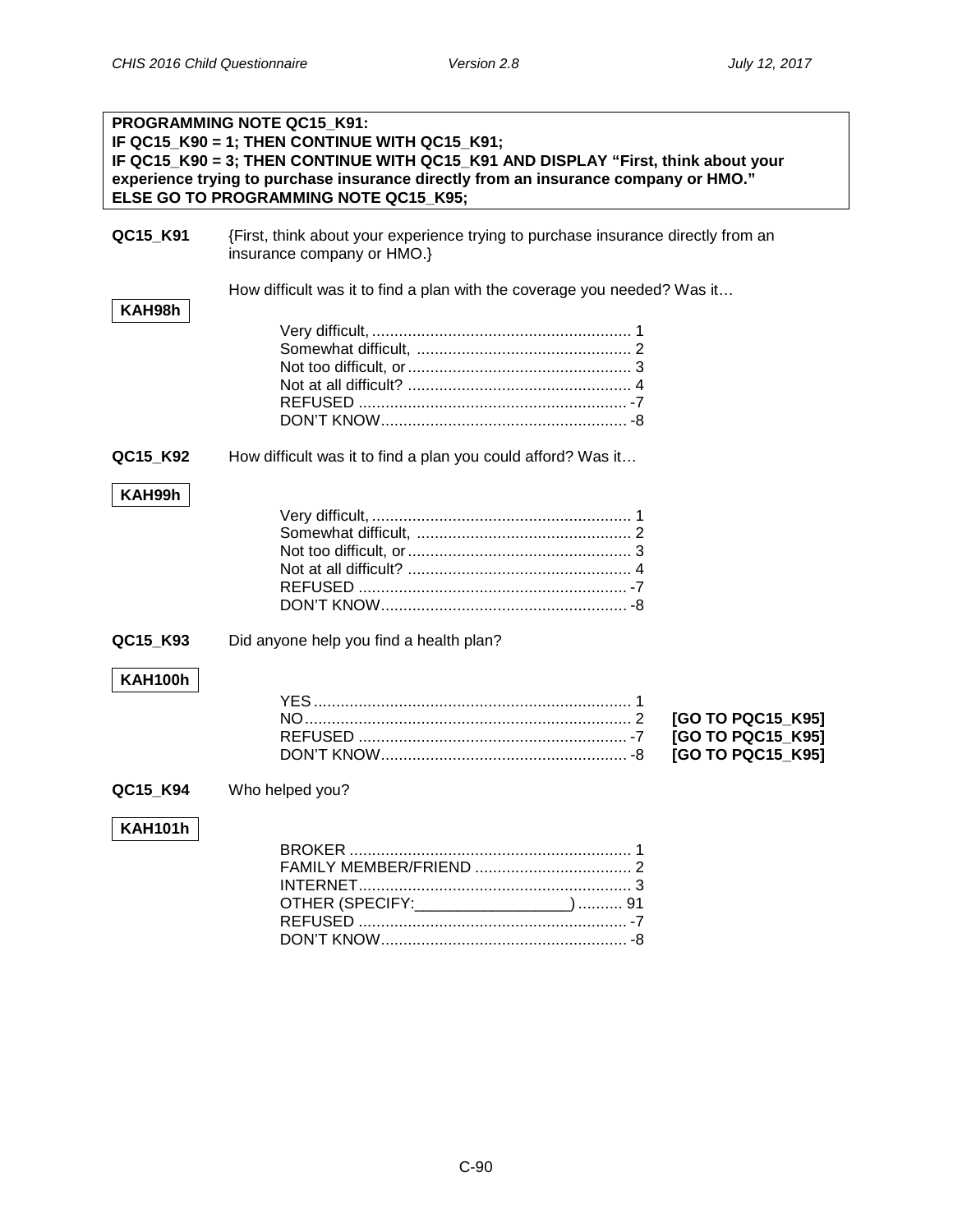|                | PROGRAMMING NOTE QC15_K95:<br>IF QC15_K90 = 2; THEN CONTINUE WITH QC15_K95;<br>IF QC15_K90 = 3; THEN CONTINUE WITH QC15_K95 AND DISPLAY "Now, think about your<br>experience with Covered California."<br>ELSE GO TO PROGRAMMING NOTE QC15_K99; |
|----------------|-------------------------------------------------------------------------------------------------------------------------------------------------------------------------------------------------------------------------------------------------|
| QC15_K95       | {Now, think about your experience with Covered California.}                                                                                                                                                                                     |
| <b>KAH111h</b> | How difficult was it to find a plan with the coverage you needed through Covered<br>California? Was it                                                                                                                                          |
|                |                                                                                                                                                                                                                                                 |
| QC15_K96       | How difficult was it to find a plan you could afford? Was it                                                                                                                                                                                    |
| <b>KAH112h</b> |                                                                                                                                                                                                                                                 |
| QC15_K97       | Did anyone help you find a health plan?                                                                                                                                                                                                         |
| <b>KAH113h</b> | [GO TO QC15 K99]<br>[GO TO QC15_K99]<br>[GO TO QC15_K99]                                                                                                                                                                                        |
| QC15_K98       | Who helped you?                                                                                                                                                                                                                                 |
| <b>KAH114h</b> | CERTIFIED ENROLLMENT COUNSELOR  4                                                                                                                                                                                                               |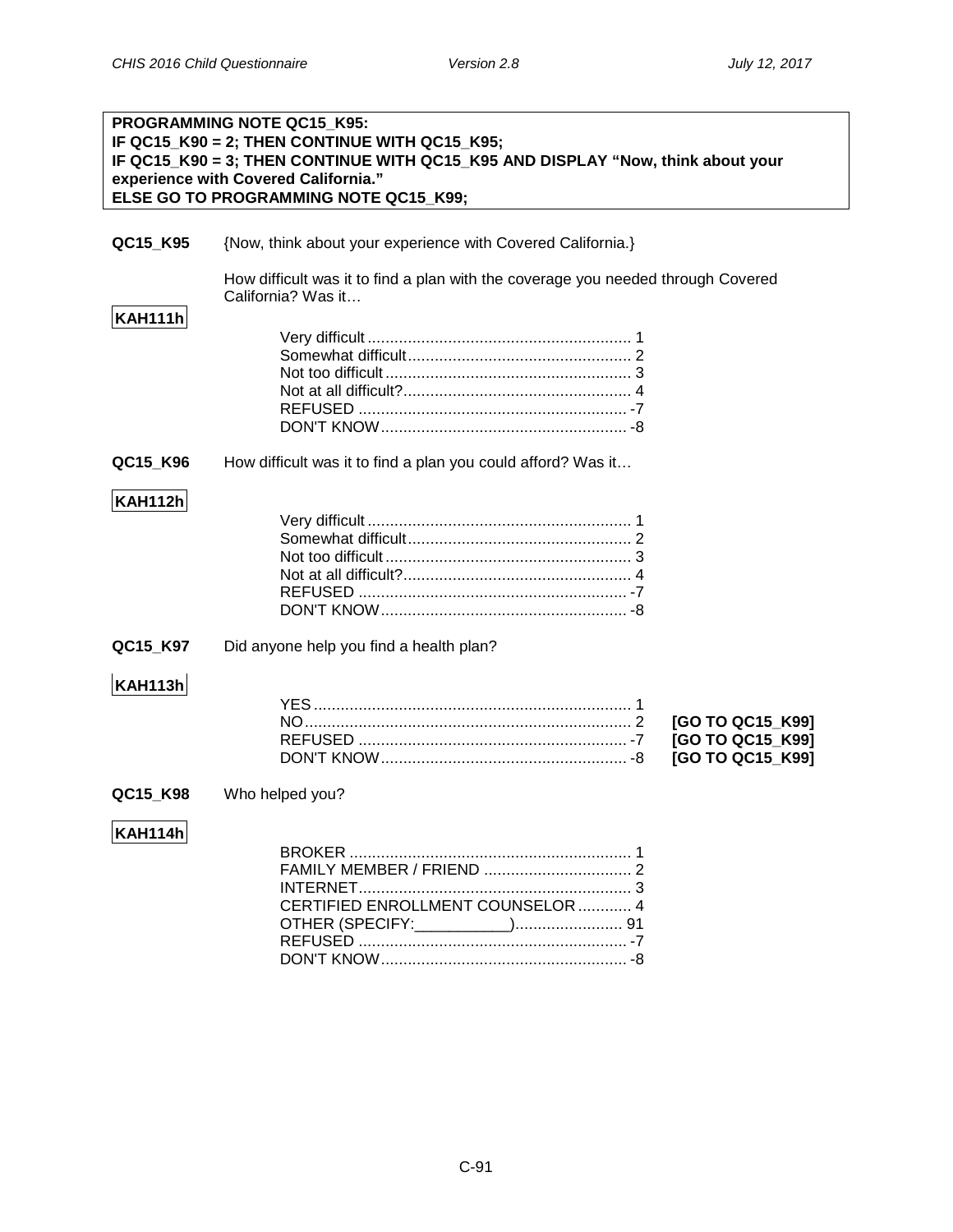**QC15\_K99** Did you have all the information you felt you needed to make a good decision on a health plan?

# **KAH115h**

#### **PROGRAMMING NOTE QC15\_K100: IF QC15\_H23 > 1 (R SPEAKS ENGLISH LESS THAN VERY WELL), THEN CONTINUE WITH QC15\_K100; ELSE GO TO QC15\_K101;**

**QC15\_K100** Were you able to get information about your health plan options in your language?

#### **KAH116h**

#### **QC15\_K101** Was the cost of the plan you selected very important, somewhat important, or not important in choosing your plan?

# **KAH117h**

**QC15\_K102** Was getting care from a specific doctor very important, somewhat important, or not important in choosing your plan?

# **KAH118h**

**QC15 K103** Was getting care from a specific hospital very important, somewhat important, or not important in choosing your plan?

#### **KAH119h**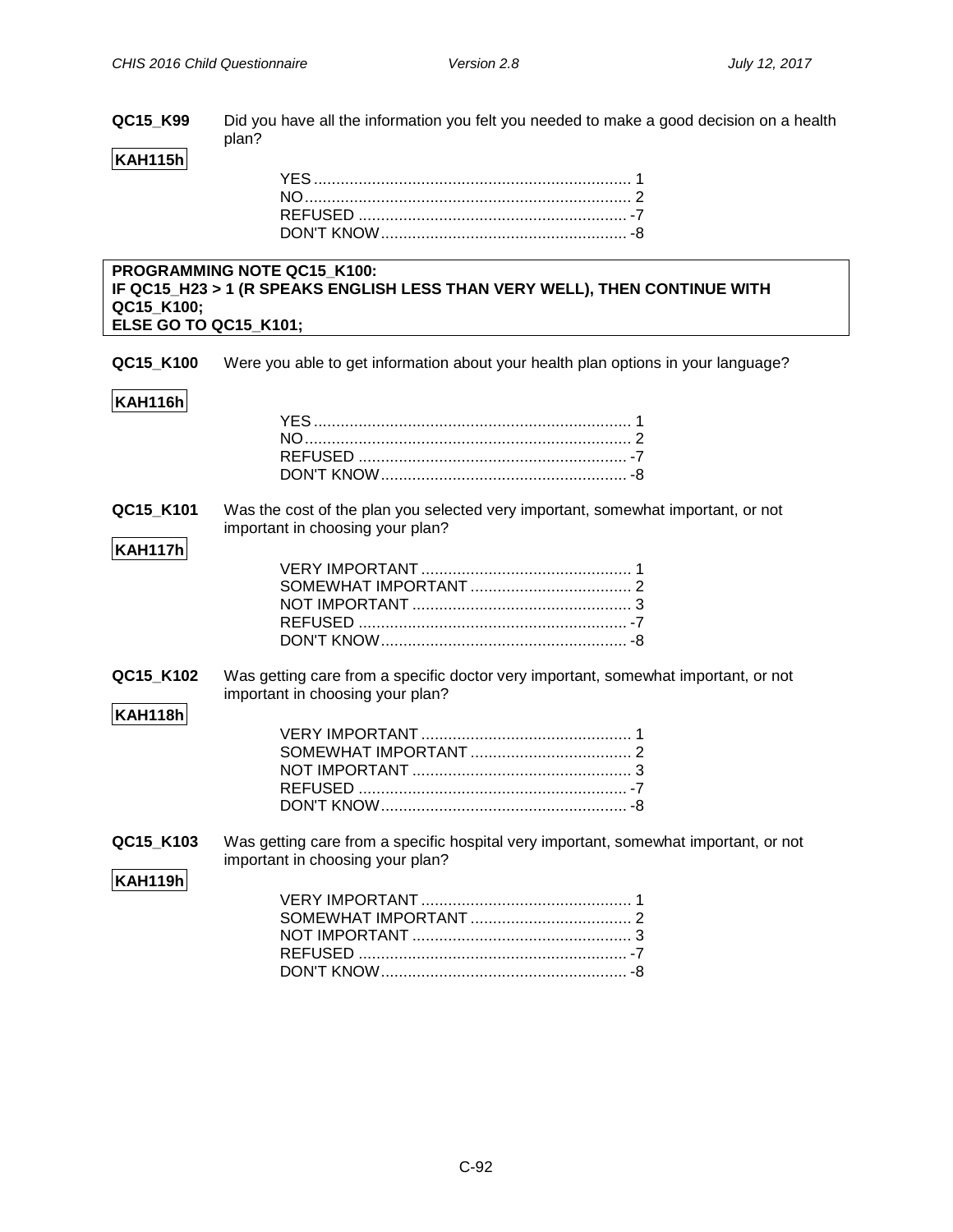**QC15\_K104** Was the choice of doctor's in the plan's network very important, somewhat important, or not important in choosing your plan?

# **KAH120h**

| <b>PROGRAMMING NOTE QC15 K105:</b>                   |
|------------------------------------------------------|
| IF QC15 K31 = 1 THEN DISPLAY "Bronze"                |
| ELSE IF QC15 K30 = 2 THEN DISPLAY "Silver"           |
| ELSE IF QC15 K30 = 3 THEN DISPLAY "Gold"             |
| ELSE IF QC15 K30 = 4 THEN DISPLAY "Platinum"         |
| ELSE IF QC15 K30 = 6 THEN DISPLAY "Minimum Coverage" |
| <b>ELSE DISPLAY "";</b>                              |

**QC15 K105** Finally, what was the most important reason you chose your {Bronze/Silver/Gold/Platinum/Minimum Coverage} plan? Was it the cost, that you could get care from a specific doctor, that you could go to a certain hospital, the choice of providers in your plan's network, or was it something else?

#### **KAH121h**

| CHOICE OF DOCTORS IN NETWORK  4 |  |
|---------------------------------|--|
|                                 |  |
|                                 |  |
|                                 |  |

**QC15\_K106** During the past 12 months, was your spouse a patient in a hospital overnight or longer?

#### **KAH14**

**Partial Scope Medi-Cal**

#### **PROGRAMMING NOTE QC15\_K107: IF KARINSUR ≠ 1 OR QC15\_K80 > 0 (HAD NO INSURANCE FOR AT LEAST 1 MONTH OUT OF PAST 12 MONTHS), THEN CONTINUE WITH QC15\_K107; ELSE GO TO PROGRAMMING NOTE QC15\_K108**

**QC15\_K107** Was any of that hospital care paid for by Medi-Cal?

#### **KAH76**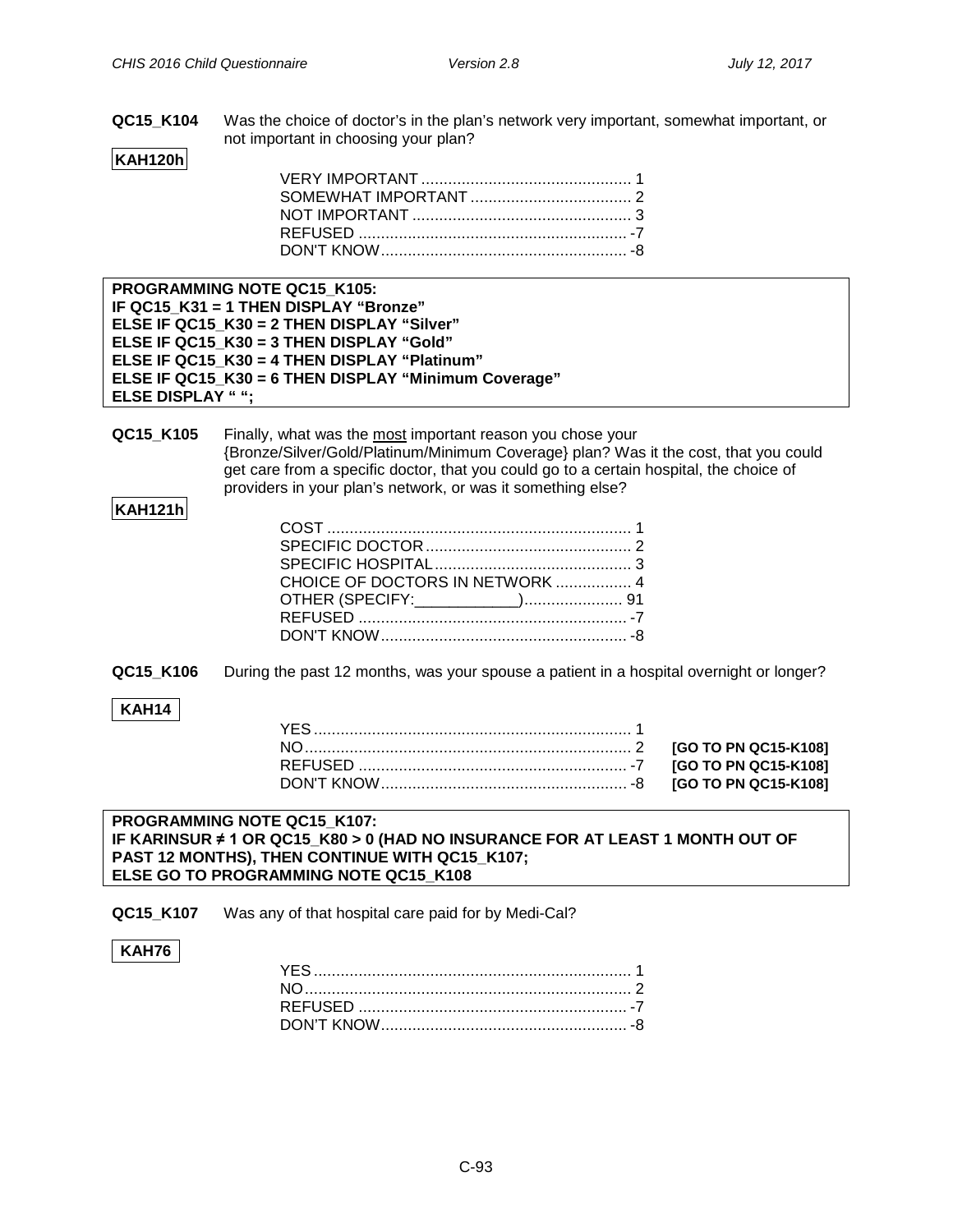#### **PROGRAMMING NOTE FOR QC15\_K108: IF [KARINSUR ≠ 1 OR QC15\_K80 > 0 (HAD NO INSURANCE FOR AT LEAST 1 MONTH OUT OF PAST 12 MONTHS)] AND SELECTED ADULT = FEMALE OR SC14A = 1 (R IS PARENT OR LEGAL GUARDIAN FOR ANY CHILD IN ROSTER UNDER 1 YEAR OLD)] CONTINUE WITH QC15\_K108; ELSE SKIP TO PROGRAMMING NOTE QC15\_K111**

**QC15\_K108** During the last 12 months, did your spouse get prenatal care that she didn't have to pay for?

#### **KAH77**

**QC15 K109** Was it paid for by Medi-Cal?

#### **KAH78**

#### **PROGRAMMING NOTE QC15\_K110: IF NO SELECTED CHILD, GO TO PROGRAMMING NOTE QC15\_K148 TO ASK ABOUT SELECTED ADOLESCENT; ELSE CONTINUE WITH QC15\_K110**

**QC15\_K110** These next questions are about health insurance (CHILD) may have. Does (CHILD) have the same insurance as your spouse?

#### **KCF10A**

YES....................................................................... 1 **[GO TO QC15\_K130]**

| POST-NOTE QC15 K110:                                                     |
|--------------------------------------------------------------------------|
| IF QC15 $K$ 110 = 1 AND KARIHS = 1, SET KCHIHS = 1;                      |
| IF QC15 K110 = 1 AND KARMCARE = 1, SET KCHMCARE = 1 AND KCHINSUR = 1 AND |
| $KARSAMEC = 1$ ;                                                         |
| ELSE IF QC15_K110 = 1, SET KCHINSUR = 1 AND KARSAMEC = 1 AND             |
| IF KARMCAL = 1, SET KCHMCAL = 1;                                         |
| IF KAREMPOW = 1, SET KCHEMP = 1;                                         |
| IF KAREMPSP = 1. SET KCHEMP = 1:                                         |
| IF KAREMPPA = 1, SET KCHEMP = 1;                                         |
| IF KAREMPOT = 1, SET KCHEMP = 1;                                         |
| IF KARDIREC = 1, SET KCHDIREC = 1;                                       |
| IF KARMILIT = 1, SET KCHMILIT = 1;                                       |
| IF KAROTHGO = 1. SET KCHOTHGO = 1:                                       |
| IF KAROTHER = 1, SET KCHOTHER = 1;                                       |
| IF KARHBEX = 1. SET KCHHBEX = 1                                          |
|                                                                          |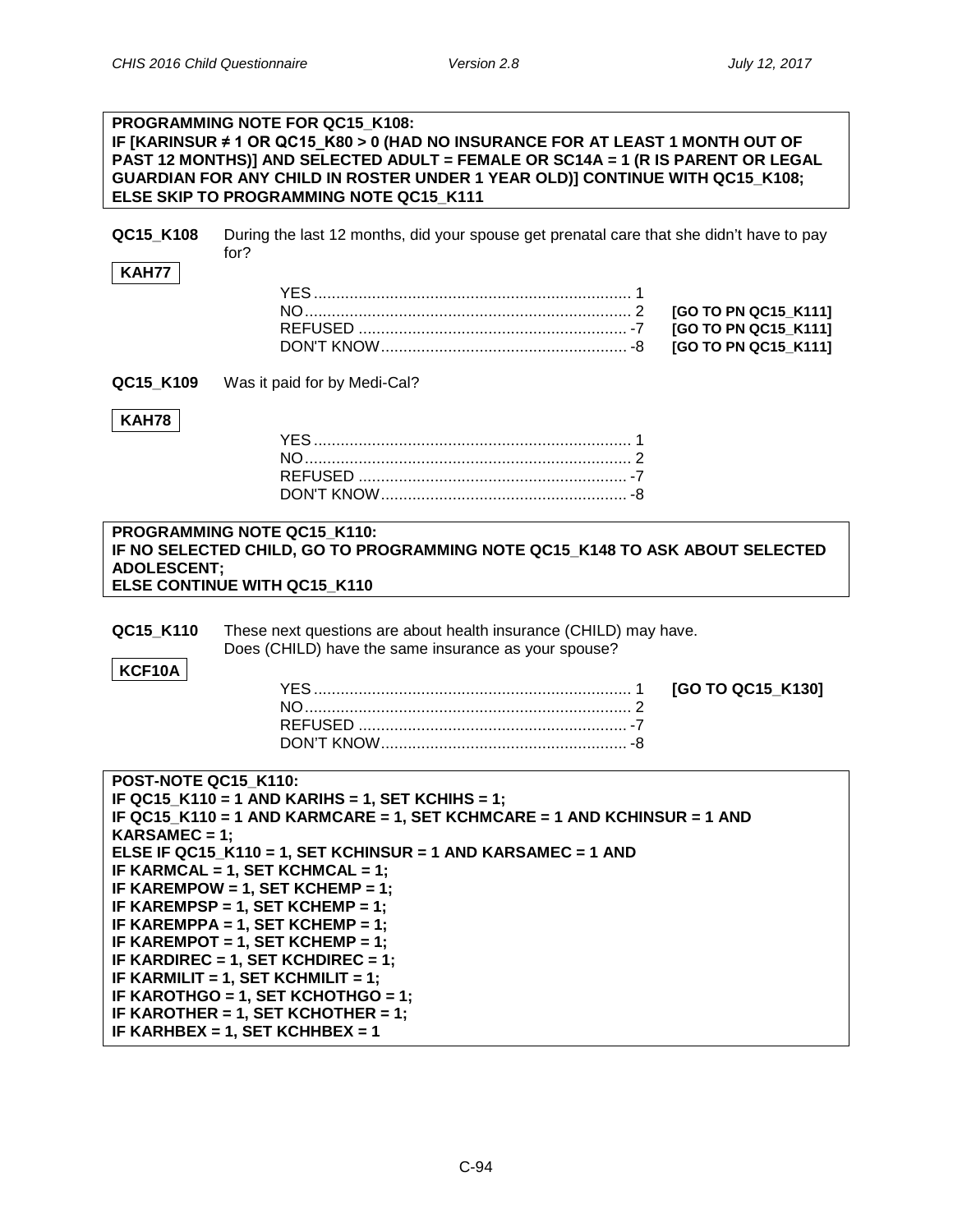# **PROGRAMMING NOTE QC15\_K111: IF KSPINSUR ≠ 1, THEN SKIP TO QC15\_K112; ELSE IF QC15\_K110 = 2 AND KARSAMES = 1, THEN SKIP TO QC15\_K112; ELSE CONTINUE WITH QC15\_K111 QC15 K111** Does (CHILD) have the same insurance as you? **KMA1** YES....................................................................... 1 **[GO TO QC15\_K130]**

NO......................................................................... 2 REFUSED ............................................................ -7 DON'T KNOW....................................................... -8



**QC15 K112** Is {he/she} currently covered by Medi-CAL?

#### **KCF1**

**[IF NEEDED, SAY: "Medi-CAL is a plan for certain low income children and their families, pregnant women, and disabled or elderly people."]**

**POST-NOTE QC15\_K112: IF QC15\_K112 = 1, SET KCHMCAL = 1 AND SET KCHINSUR = 1**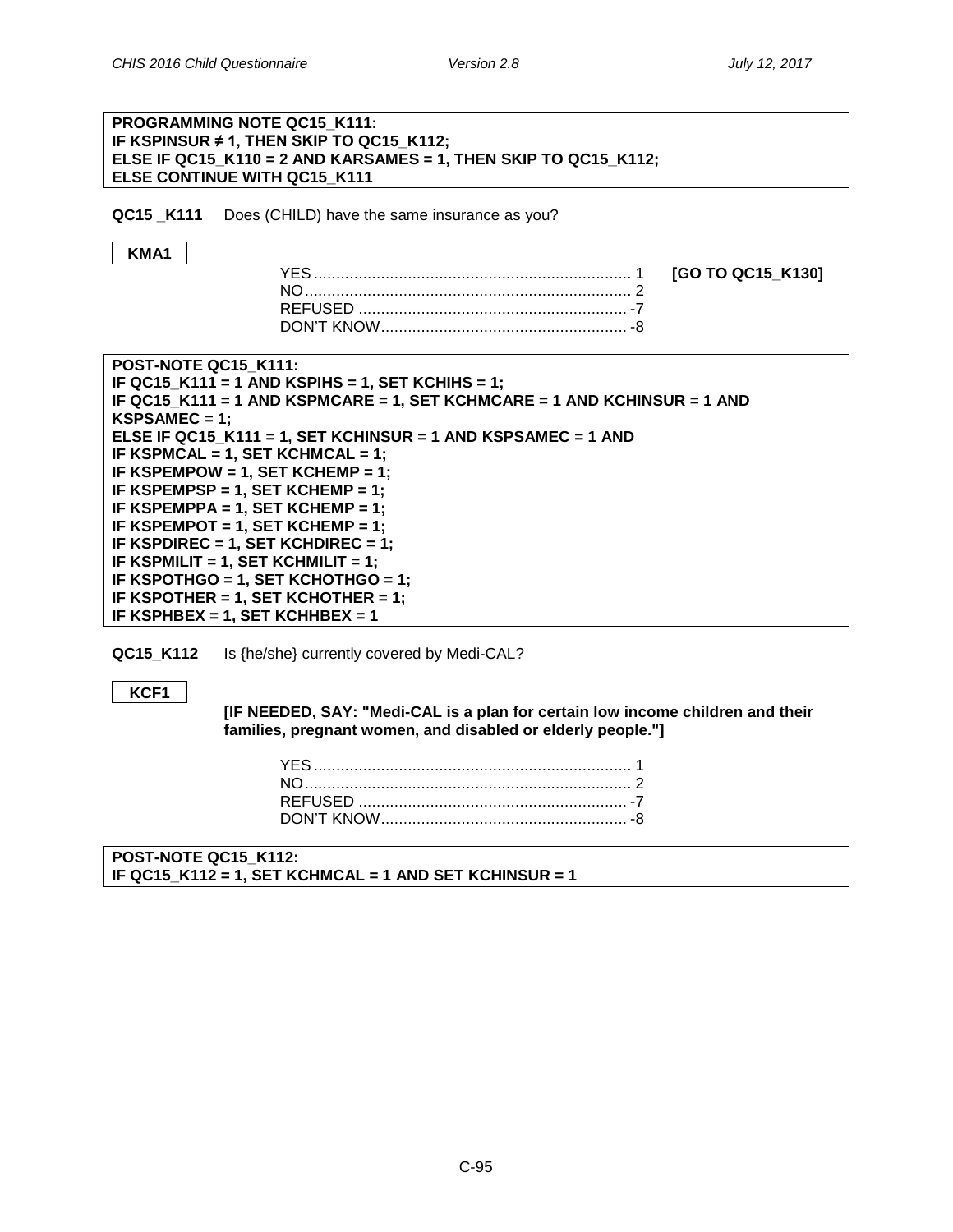**QC15\_K113** Is (CHILD) covered by a health insurance plan or HMO through your spouse's own or someone else's employment or union?

**KCF3**

**[INTERVIEW NOTE: CODE 'YES' IF R MENTIONS 'SHOP' PROGRAM THROUGH COVERED CALIFORNIA]**

#### **POST-NOTE QC15\_K113: IF QC15\_K113 = 1, SET KCHEMP = 1 AND KCHINSUR = 1**

**QC15 K114** Is this plan through an employer, through a union, or through Covered California's SHOP program?

**KAI90**

**KCF4**

**[IF NEEDED, SAY: "SHOP is the Small Business Health Options Program administered by Covered California."]**

| SHOP / COVERED CALIFORNIA 3 |  |
|-----------------------------|--|
|                             |  |
|                             |  |
|                             |  |

#### **POST-NOTE FOR QC15\_K114: IF QC15\_K114 = 3, THEN SET KCHHBEX = 1**

**PROGRAMING NOTE QC15\_K115: IF KCHINSUR = 1 THEN GO TO QC15\_K115; ELSE CONTINUE WITH QC15\_K115**

**QC15 K115** Is (CHILD) covered by a health insurance plan that your spouse purchased directly from an insurance company or HMO, or through Covered California?

> **[IF NEEDED, SAY: "Do not include a plan that pays only for certain illnesses, such as cancer or stroke, or only gives you "extra cash" if you are in a hospital"]**

**POST-NOTE QC15\_K115: IF QC15\_K115 = 1, SET KCHDIREC = 1 AND KCHINSUR = 1**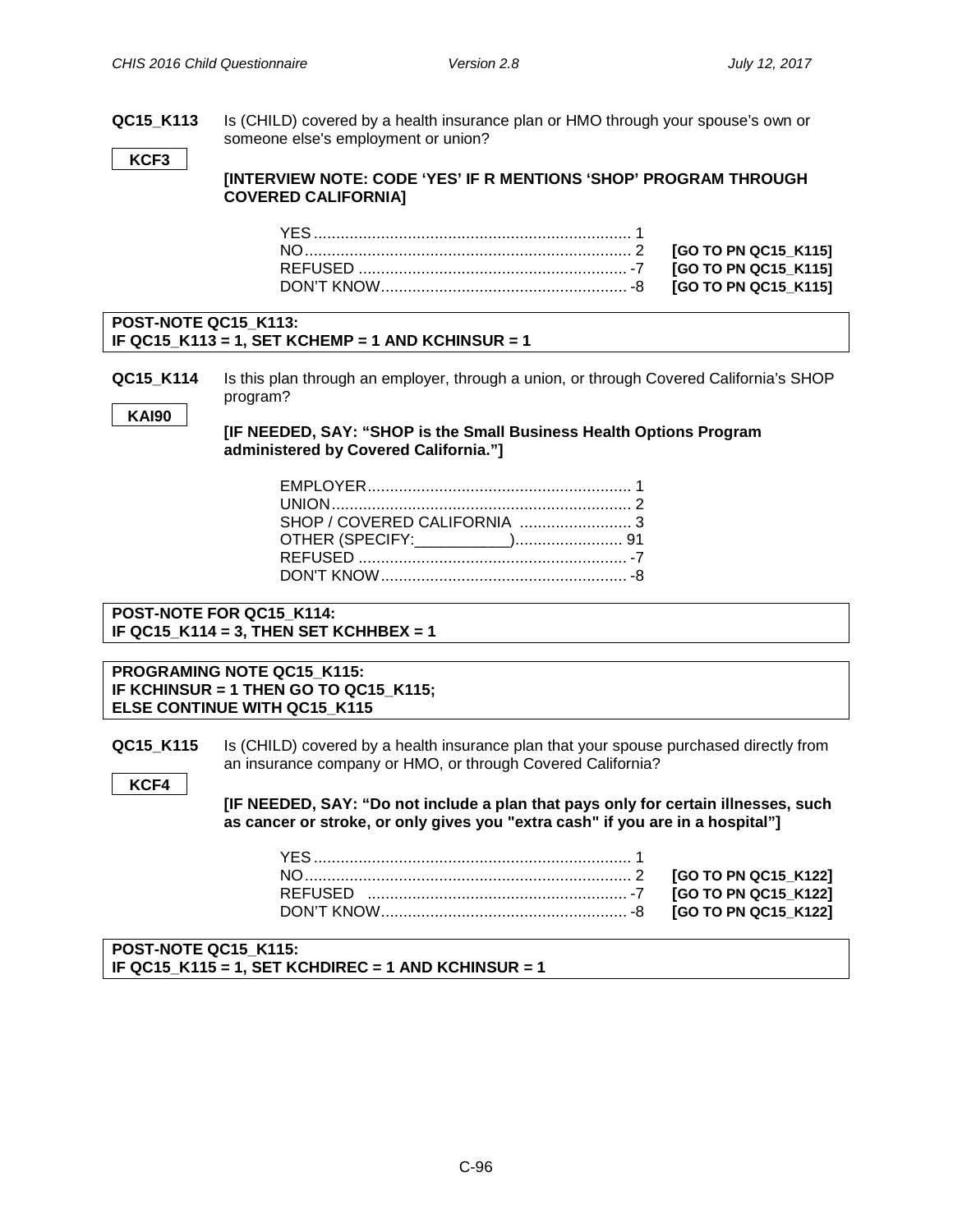#### **PROGRAMMING NOTE QC15\_K116: IF KCHDIRECT = 1, THEN CONTINUE WITH QC15\_K116; ELSE GO TO PROGRAMMING NOTE QC15\_K117**

**QC15 K116** How did your spouse purchase this health insurance – directly from an insurance company or HMO, or through Covered California?

**KAI91**

| <b>INSURANCE COMPANY OR HMO 1</b> |  |
|-----------------------------------|--|
|                                   |  |
| OTHER (SPECIFY:_________)  91     |  |
|                                   |  |
|                                   |  |

#### **POST-NOTE FOR QC15\_K116: IF QC15\_K116 = 2, THEN SET KCHHBEX = 1**

**PROGRAMMING NOTE QC15\_K117 IF KCHHBEX = 1, THEN CONTINUE WITH QC15\_K117; ELSE GO TO PROGRAMMING NOTE QC15\_K119;**

**QC15 K117** Was this a bronze, silver, gold or platinum plan?

#### **KAI92**

**PROGRAMMING NOTE QC15\_K118 IF KCHHBEX = 1 AND KCHDIREC = 1, THEN CONTINUE WITH QC15\_K118; ELSE GO TO PROGRAMMING NOTE QC15\_K119;**

**QC15\_K118** Was there a subsidy or discount on the premium for this plan?

#### **KAI93**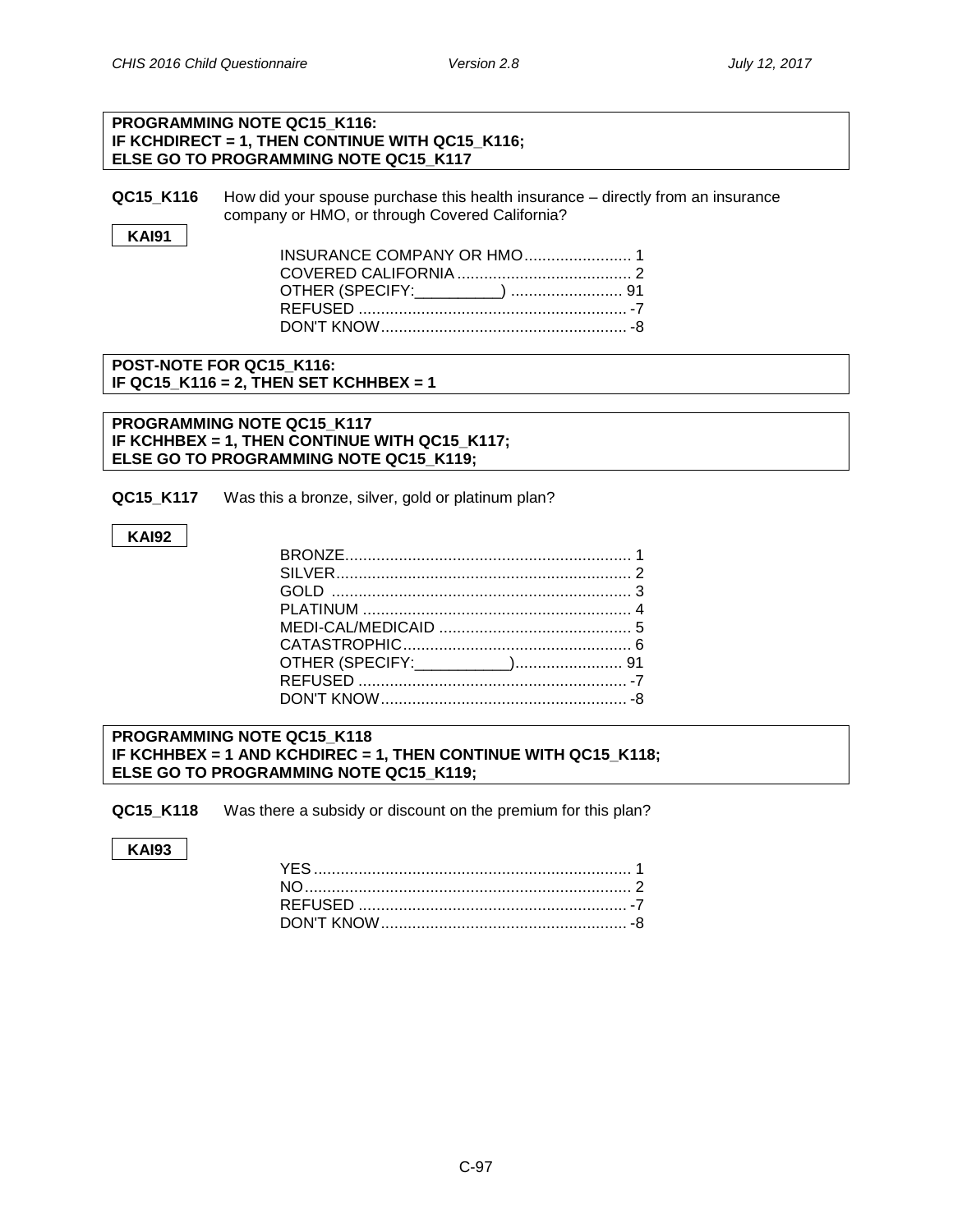٦

|                           | <b>PROGRAMMING NOTE QC15 K119:</b><br>IF KCHEMP = 1 (EMPLOYER-BASED COVERAGE) OR KCHDIREC = 1 (PURCHASED OWN<br><b>COVERAGE), CONTINUE WITH QC15_K119;</b><br>ELSE GO TO PROGRAMMING NOTE QC15 K122                                                                                                                                                                                                                                                                                                                                                                                              |  |                      |
|---------------------------|--------------------------------------------------------------------------------------------------------------------------------------------------------------------------------------------------------------------------------------------------------------------------------------------------------------------------------------------------------------------------------------------------------------------------------------------------------------------------------------------------------------------------------------------------------------------------------------------------|--|----------------------|
| QC15_K119<br><b>KAI54</b> | Does your spouse pay any or all of the premium or cost for (CHILD)'s health plan? Do<br>not include the cost of any co-pays or deductibles your spouse or your family may have<br>had to pay.<br>[IF NEEDED, SAY: "Copays are the partial payments you make for your health care<br>each time you see a doctor or use the health care system, while someone else<br>pays for your main health care coverage."<br>"A deductible is the amount you pay for medical care before your health plan starts<br>paying."<br>"Premium is the monthly charge for the cost of your health insurance plan."] |  |                      |
|                           |                                                                                                                                                                                                                                                                                                                                                                                                                                                                                                                                                                                                  |  |                      |
|                           |                                                                                                                                                                                                                                                                                                                                                                                                                                                                                                                                                                                                  |  |                      |
|                           |                                                                                                                                                                                                                                                                                                                                                                                                                                                                                                                                                                                                  |  |                      |
| QC15_K120<br><b>KAI50</b> | Does anyone else, such as an employer, a union, or professional organization pay all or<br>some portion of the premium or cost for (CHILD)'s health plan?                                                                                                                                                                                                                                                                                                                                                                                                                                        |  |                      |
|                           |                                                                                                                                                                                                                                                                                                                                                                                                                                                                                                                                                                                                  |  | [GO TO PN QC15_K122] |
|                           |                                                                                                                                                                                                                                                                                                                                                                                                                                                                                                                                                                                                  |  | [GO TO PN QC15_K122] |
|                           |                                                                                                                                                                                                                                                                                                                                                                                                                                                                                                                                                                                                  |  | [GO TO PN QC15_K122] |
| QC15_K121                 | Who else pays all or some portion of the cost for (CHILD)'s health plan?                                                                                                                                                                                                                                                                                                                                                                                                                                                                                                                         |  |                      |
| <b>KAI51</b>              | [CODE ALL THAT APPLY.]                                                                                                                                                                                                                                                                                                                                                                                                                                                                                                                                                                           |  |                      |
|                           | ADULT RESPONDENT'S CURRENT EMPLOYER 1                                                                                                                                                                                                                                                                                                                                                                                                                                                                                                                                                            |  |                      |
|                           | ADULT RESPONDENT'S FORMER EMPLOYER  2                                                                                                                                                                                                                                                                                                                                                                                                                                                                                                                                                            |  |                      |
|                           | SKA'S CURRENT EMPLOYER 4                                                                                                                                                                                                                                                                                                                                                                                                                                                                                                                                                                         |  |                      |
|                           |                                                                                                                                                                                                                                                                                                                                                                                                                                                                                                                                                                                                  |  |                      |
|                           | PROFESSIONAL/FRATERNAL ORGANIZATION 6                                                                                                                                                                                                                                                                                                                                                                                                                                                                                                                                                            |  |                      |
|                           |                                                                                                                                                                                                                                                                                                                                                                                                                                                                                                                                                                                                  |  |                      |
|                           |                                                                                                                                                                                                                                                                                                                                                                                                                                                                                                                                                                                                  |  |                      |
|                           |                                                                                                                                                                                                                                                                                                                                                                                                                                                                                                                                                                                                  |  |                      |
|                           |                                                                                                                                                                                                                                                                                                                                                                                                                                                                                                                                                                                                  |  |                      |
| $KCHDIREC = 0$ );         | POST-NOTE QC15 K121:IF (QC15 K121 1 OR QC15 K121 2 OR QC15 K121 3 OR QC15 K121 4<br>OR QC15_K121_5 OR QC15_K121_6) = 1, SET KCHEMP = 1 AND (IF KCHDIREC = 1, SET<br>IF QC15_K121_7 = 1, SET KCHMCAL = 1;<br>IF QC15_K121_10 = 1, SET KCHHBEX = 1                                                                                                                                                                                                                                                                                                                                                 |  |                      |
|                           |                                                                                                                                                                                                                                                                                                                                                                                                                                                                                                                                                                                                  |  |                      |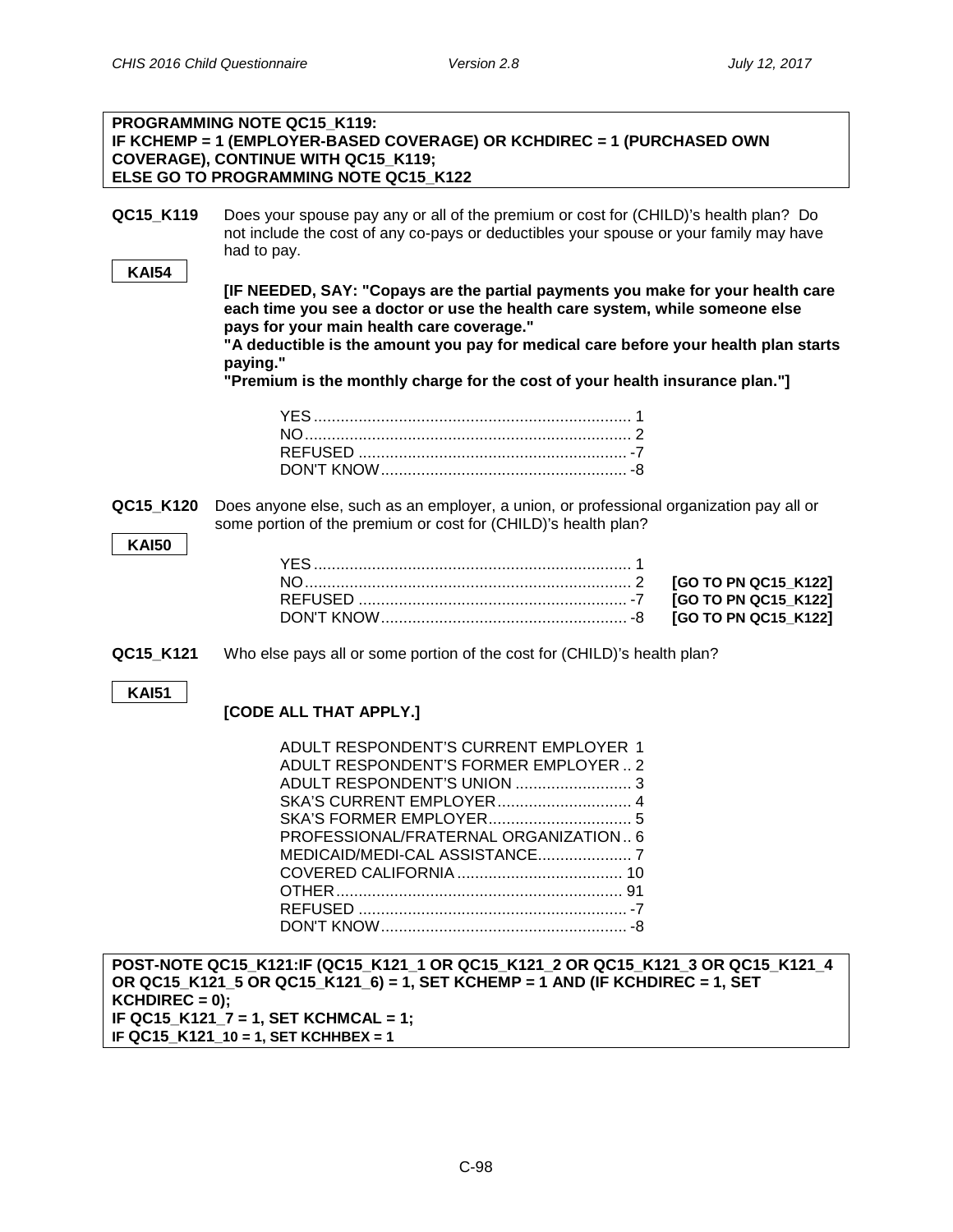|                                                                                                                       | <b>PROGRAMMING NOTE QC15 K122:</b><br>IF KCHINSUR = 1, GO TO PN QC15_K128;<br>ELSE CONTINUE WITH QC15 K122                                                                                               |                                                                      |  |  |
|-----------------------------------------------------------------------------------------------------------------------|----------------------------------------------------------------------------------------------------------------------------------------------------------------------------------------------------------|----------------------------------------------------------------------|--|--|
| QC15_K122                                                                                                             | Is {he/she} covered by CHAMPUS/CHAMP VA, TRICARE, VA, or some other military<br>health care?                                                                                                             |                                                                      |  |  |
| KCF6                                                                                                                  |                                                                                                                                                                                                          | [GO TO PN QC15_K128]                                                 |  |  |
| POST-NOTE QC15 K122:                                                                                                  | IF QC15_K122 = 1, SET KCHMILIT = 1 AND KCHINSUR = 1                                                                                                                                                      |                                                                      |  |  |
| QC15_K123<br>KCF7                                                                                                     | Is {he/she} covered by some other government health plan such as AIM, "Mister MIP",<br>Healthy Families, or something else?<br>[IF NEEDED, SAY: "AIM means Access for Infants and Mothers, Mister MIP or |                                                                      |  |  |
| MRMIP means Major Risk Medical Insurance Program; and Healthy Families is a<br>program for children in your county."] |                                                                                                                                                                                                          |                                                                      |  |  |
|                                                                                                                       |                                                                                                                                                                                                          | [GO TO PN QC15_K128]<br>[GO TO PN QC15_K122]<br>[GO TO PN QC15_K122] |  |  |
|                                                                                                                       | SOMETHING ELSE (SPECIFY: ________) 91                                                                                                                                                                    | [GO TO PN QC15_K122]                                                 |  |  |
| POST-NOTE QC15 K123:<br>IF QC15_K123 = 1 OR 2 OR 3 OR 91, SET KCHOTHGO = 1 AND KCHINSUR = 1                           |                                                                                                                                                                                                          |                                                                      |  |  |

QC15\_K124 Does {he/she} have any health insurance coverage through a plan that I missed?

# **KCF8**

| DON'T KNOW……………………………………………… -8 [GO TO PN QC15_K122] |  |
|------------------------------------------------------|--|
|                                                      |  |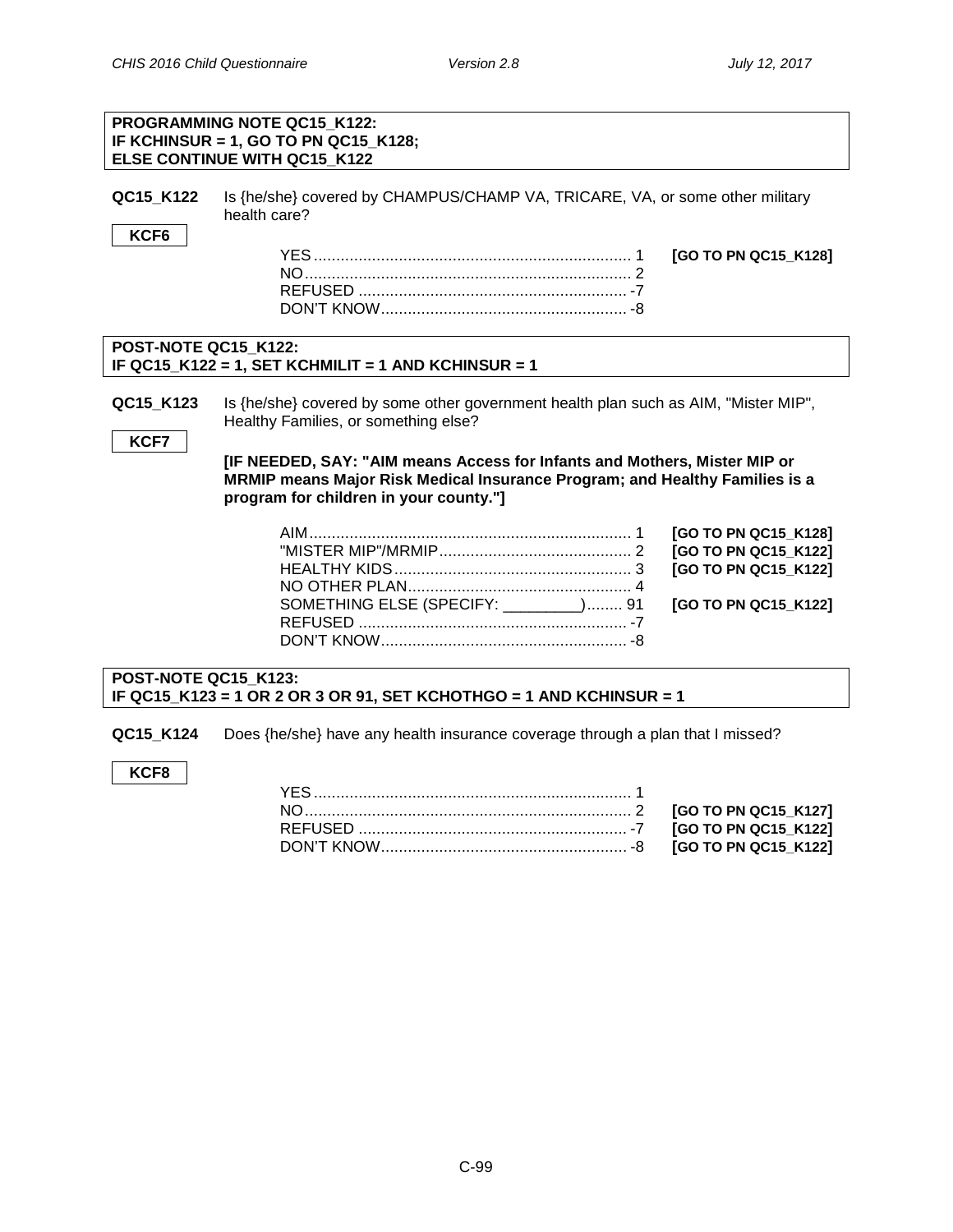**QC15\_K125** What type of health insurance does {he/she} have? Does it come through Medi-CAL, an employer or union, or from some other source?

**KCF9**

**[NOTE: IF R GIVES NAME OF PRIVATE PLAN, THEN PROBE: "Do you get this plan through a current or former employer/union, through a school, professional association, trade group, or other organization, or directly from the health plan?"] [CODE ALL THAT APPLY.] [PROBE: "Any others?"]**

| THROUGH CURRENT OR FORMER            |  |
|--------------------------------------|--|
|                                      |  |
| THROUGH SCHOOL, PROFESSIONAL         |  |
| ASSOCIATION, TRADE GROUP OR OTHER    |  |
|                                      |  |
| PURCHASED DIRECTLY FROM A HEALTH     |  |
|                                      |  |
|                                      |  |
|                                      |  |
| CHAMPUS/CHAMP-VA, TRICARE, VA, OR    |  |
| SOME OTHER MILITARY HEALTH CARE  7   |  |
| INDIAN HEALTH SERVICE, TRIBAL HEALTH |  |
| PROGRAM, URBAN INDIAN CLINIC 8       |  |
|                                      |  |
| SHOP THROUGH COVERED CALIFORNIA 11   |  |
| OTHER GOVERNMENT HEALTH PLAN  91     |  |
| OTHER NON-GOVERNMENT HEALTH PLAN  92 |  |
|                                      |  |
|                                      |  |
|                                      |  |

```
POST-NOTE QC15_K124:
IF QC15_K125_1 = 1, SET KCHEMP = 1 AND SET KCHINSUR = 1;
IF QC15_K125_2 = 1, SET KCHEMP = 1 AND SET KCHINSUR = 1;
IF QC15_K125_3 = 1, SET KCHDIREC = 1 AND SET KCHINSUR = 1;
IF QC15_K125_4 = 1, SET KCHMCARE = 1 AND SET KCHINSUR = 1;
IF QC15_K125_5 = 1, SET KCHMCAL = 1 AND SET KCHINSUR = 1;
IF QC15_K125_7 = 1, SET KCHMILIT = 1 AND SET KCHINSUR = 1;
IF QC15_K125_8 = 1, SET KCHIHS = 1;
IF QC15_K125_10 = 1, SET KCHHBEX = 1 AND SET KCHINSUR = 1;
IF QC15_K125_11 = 1, SET KCHHBEX = 1 AND SET KCHINSUR = 1;
IF QC15_K125_91 = 1, SET KCHOTHGOV = 1 AND SET KCHINSUR = 1;
IF QC15_K125_1 = 92, -7 OR -8, SET KCHOTHER = 1 AND KCHINSUR = 1
```
**PROGRAMMING NOTE QC15\_K126: IF QC15\_K125 = 4 (CHILD HAS MEDICARE), CONTINUE WITH QC15\_K126; ELSE SKIP TO PROGRAMMING NOTE QC15\_K127**

**QC15 K126** Just to verify, you said that (CHILD) gets health insurance through Medicare?

#### **KCF9VER**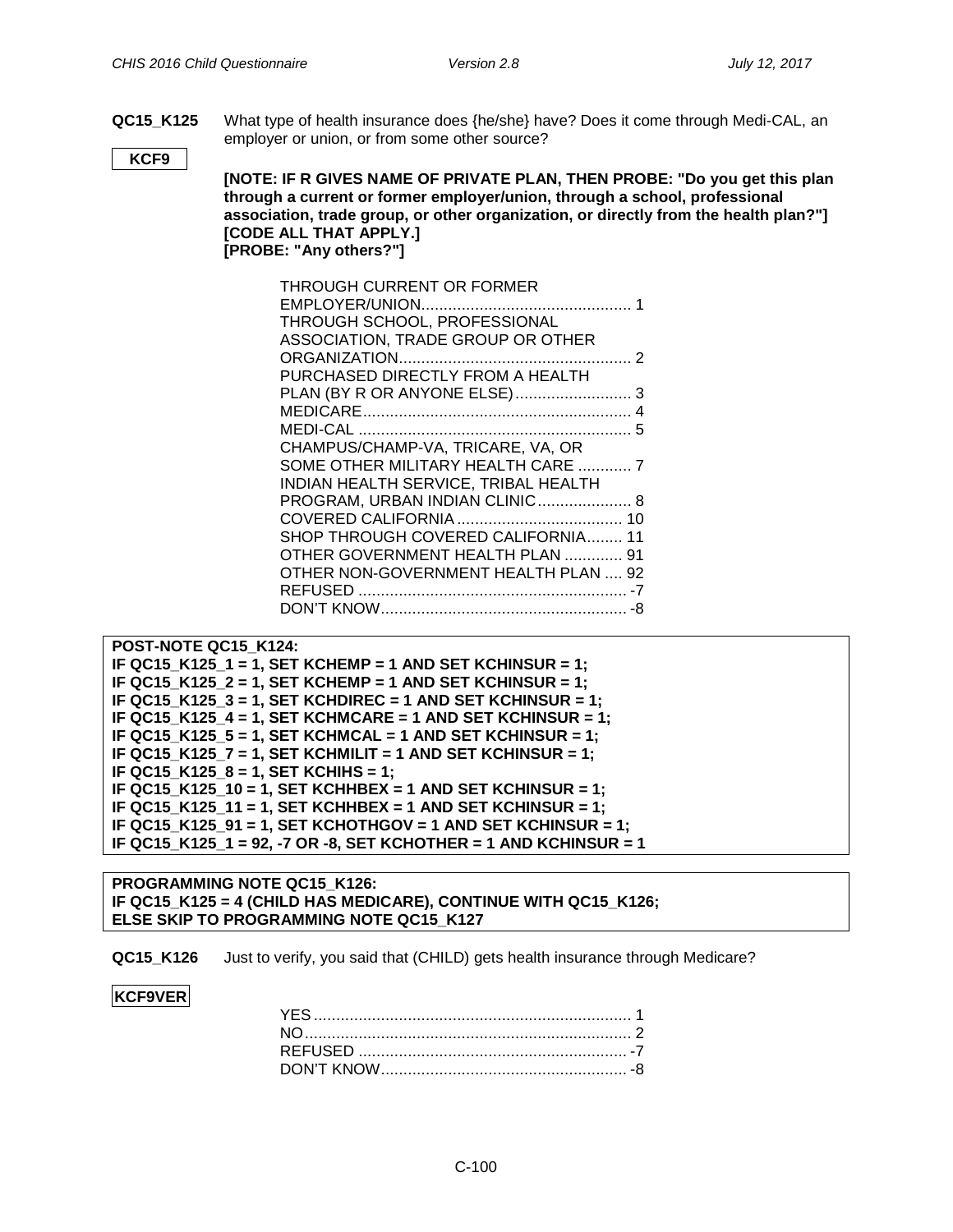YES....................................................................... 1 **[GO TO QC15\_K130]**

#### **PROGRAMMING NOTE QC15\_K127: IF KCHINSUR ≠ 1 CONTINUE WITH QC15\_K127; ELSE GO TO QC15\_K128;**

**QC15\_K127** What is the one main reason why (CHILD) is not enrolled in the Medi-CAL program?

# **KCF1A**

| INCOME TOO HIGH, NOT ELIGIBLE  3    |  |
|-------------------------------------|--|
| NOT ELIGIBLE DUE TO CITIZENSHIP/    |  |
|                                     |  |
|                                     |  |
| DON'T BELIEVE IN HEALTH INSURANCE 6 |  |
|                                     |  |
|                                     |  |
|                                     |  |
|                                     |  |
|                                     |  |
|                                     |  |
|                                     |  |

**PROGRAMMING NOTE QC15\_K128: IF QC15\_K110 = 1 AND KARMCARE = 1 AND QC15\_K16 = 1, THEN QC15\_K128 = QC15\_K16 AND QC15\_K130 = QC15\_K17 AND SKIP TO QC15\_K131; ELSE IF QC15\_K110 = 1, THEN QC15\_K128 = QC15\_K67 AND QC15\_K130 = QC15\_K69 AND QC15\_K131 = QC15\_K70 AND GO TO PN QC15\_K131; ELSE IF KCHINSUR = 1, THEN CONTINUE WITH QC15\_K128; ELSE GO TO PN QC15\_K132**

**QC15 K128** Is (CHILD)'s main health plan an HMO, that is, a Health Maintenance Organization?

**KMA3**

**[IF NEEDED, SAY: "HMO stands for Health Maintenance Organization. With an HMO, {he/she} must use the doctors and hospitals belonging to its network. If {he/she} goes outside the network, generally it will not be paid for unless it's an emergency."] [NOTE: IF CHILD HAS MORE THAN ONE HEALTH PLAN, SAY: "{his/her/his or her} MAIN health plan."] [NOTE: IF R SAYS "POS" OR POINT OF SERVICE," CODE AS "YES.". IF R SAYS** 

**"PPO" OR "EPO," CODE AS "NO."]**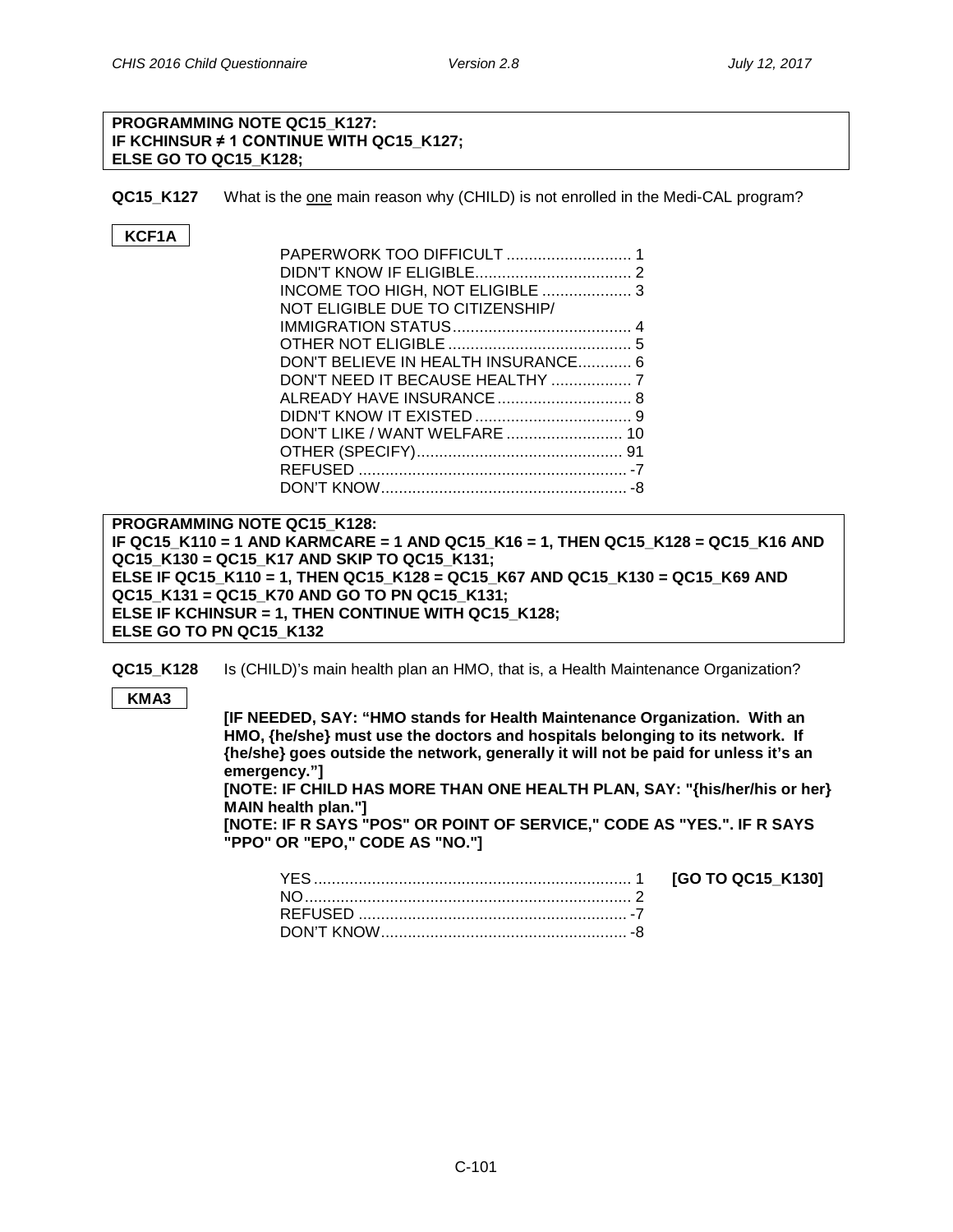#### **PROGRAMMING NOTE QC15\_K129: IF KCHMCAL = 1 (CHILD HAS MEDI-CAL), GO TO QC15\_K130; ELSE CONTINUE WITH QC15\_K129;**

**QC15\_K129** Is (CHILD)'s health plan a PPO or EPO?

#### **KAI115**

**[IF NEEDED, SAY: "EPO stands for Exclusive Provider Organization. With an EPO, you must use the in-network doctors and hospitals, unless it's an emergency and you can access doctors and specialists directly without a referral from your primary care provider."]**

**[IF NEEDED, SAY: "PPO stand for Preferred Provider Organization. With a PPO, you can use any doctors and hospitals, but you pay less if you use doctors and hospitals that belong to your plan's network. Also, you can access doctors and specialists directly without a referral from your primary care provider."] [IF CHILD HAS MORE THAN ONE HEALTH PLAN, SAY: "{His/Her} MAIN health plan."]**

**QC15 K130** What is the name of (CHILD)'s main health plan?

#### **KMA2**

**[IF R HAS DIFFICULTY RECALLING NAME, THEN PROBE: "Does (CHILD) have an insurance card or something else with the plan name on it?"]**

| ACCESS SENIOR HEALTHCARE  1             |  |
|-----------------------------------------|--|
|                                         |  |
| AETNA GOLDEN MEDICARE  3                |  |
| AIDS HEALTHCARE FOUNDATION, LA 4        |  |
| ALAMEDA ALLIANCE FOR HEALTH  5          |  |
| ALTAMED HEALTH SERVICES  83             |  |
| ANTHEM BLUE CROSSOF CALIFORNIA  7       |  |
|                                         |  |
| BLUE CROSS CALIFORNIACARE  9            |  |
| BLUE CROSS SENIOR SECURE  79            |  |
|                                         |  |
|                                         |  |
| BRAND NEW DAY (UNIVERSAL CARE)  13      |  |
| CALIFORNIA HEALTH AND WELLNESS PLAN  14 |  |
| CALIFORNIAKIDS (CALKIDS)  15            |  |
| CAL OPTIMA (CALOPTIMA ONE CARE) 16      |  |
|                                         |  |
|                                         |  |
| CAREMORE HEALTH PLAN  19                |  |
| CENTER FOR ELDERS' INDEPENDENCE  21     |  |
|                                         |  |
|                                         |  |
|                                         |  |
|                                         |  |
| CHINESE COMMUNITY HEALTH PLAN 24        |  |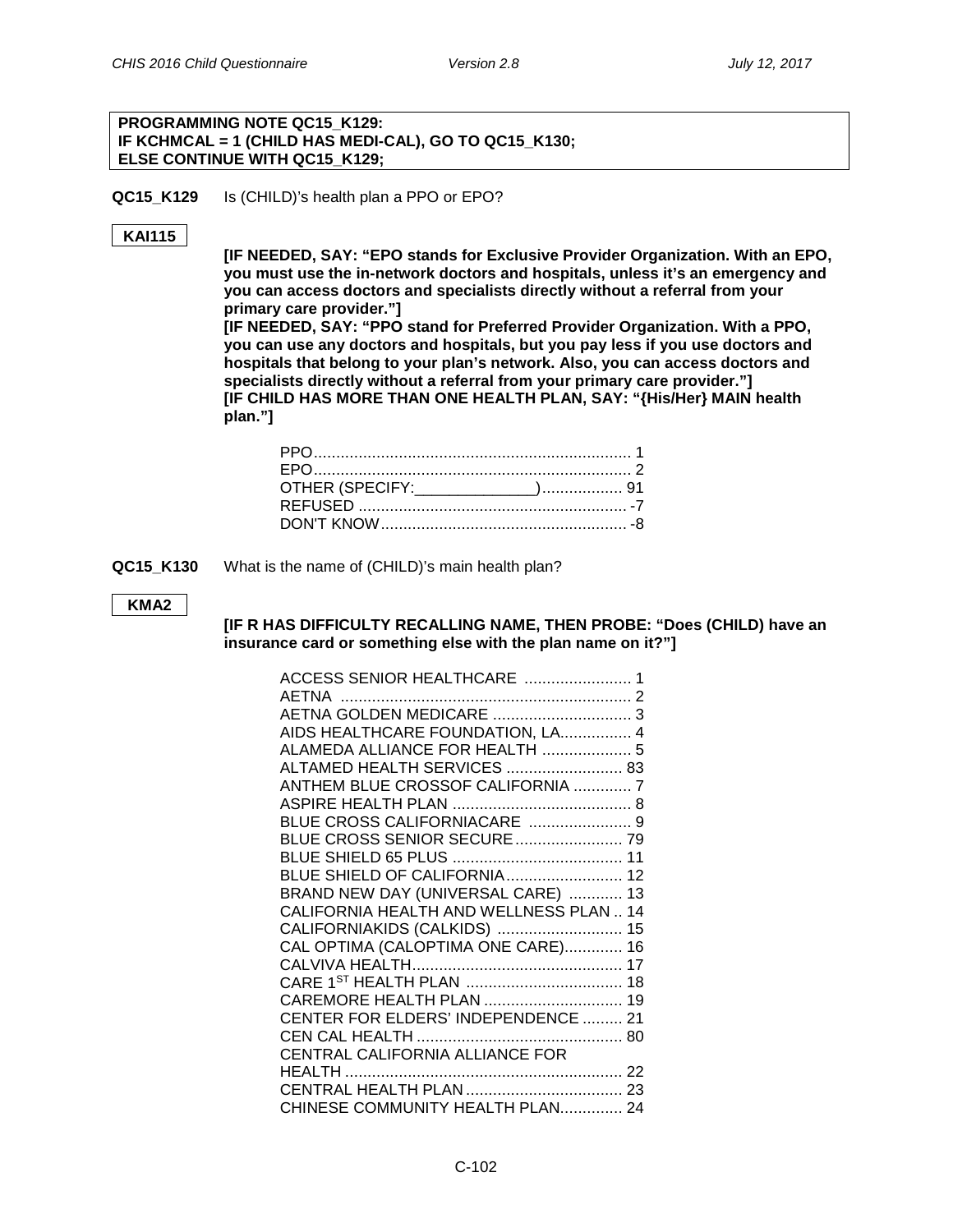| CHOICE PHYSICIANS NETWORK 25                |
|---------------------------------------------|
|                                             |
| CITIZENS CHOICE HEALTHPLAN  27              |
|                                             |
| COMMUNITY CARE HEALTH PLAN  28              |
| COMMUNITY HEALTH GROUP  29                  |
| CONTRA COSTA HEALTH PLAN 81                 |
| DAVITA HEALTHCARE PARTNERS PLAN  31         |
| EASY CHOICE HEALTH PLAN 32                  |
|                                             |
|                                             |
| GOLD COAST HEALTH PLAN 35                   |
| GOLDEN STATE MEDICARE HEALTH                |
|                                             |
|                                             |
|                                             |
| <b>HEALTH NET SENIORITY PLUS 39</b>         |
| HEALTH PLAN OF SAN JOAQUIN 40               |
| HEALTH PLAN SAN JP AUTHORITY  41            |
| HERITAGE PROVIDER NETWORK  42               |
|                                             |
|                                             |
| IEHP (INLAND EMPIRE HEALTH PLAN) 45         |
| <b>INTER VALLEY HEALTH PLAN 46</b>          |
|                                             |
|                                             |
| KAISER PERMANENTE SENIOR ADVANTAGE 48       |
|                                             |
| KERN FAMILY HEALTH CARE 49                  |
|                                             |
|                                             |
| MOLINA HEALTHCARE OF CALIFORNIA 54          |
| MONARCH HEALTH PLAN  55                     |
| ON LOK SENIOR HEALTH SERVICES  56           |
| PARTNERSHIP HEALTHPLAN OF CALIFORNIA 57     |
| PIH HEALTH CARE SOLUTIONS 58                |
| PREMIER HEALTH PLAN SERVICES 59             |
| PRIMECARE MEDICAL NETWORK  60               |
| PROVIDENCE HEALTH NETWORK 61                |
| SCRIPPS HEALTH PLAN SERVICES 68             |
|                                             |
| SAN FRANCISCO HEALTH PLAN 84                |
| SANTA CLARA FAMILY HEALTH PLAN 90           |
| SAN MATEO HEALTH COMMISION  86              |
|                                             |
|                                             |
|                                             |
|                                             |
|                                             |
|                                             |
|                                             |
|                                             |
| <b>UNITED HEALTHCARE SECURE HORIZON  74</b> |
| UNIVERSITY HEALTHCARE ADVANTAGE  75         |
|                                             |
| VENTURA COUNTY HEALTH CARE PLAN  77         |
| WESTERN HEALTH ADVANTAGE 78                 |
|                                             |
| TRICARE/TRICARE FOR LIFE/TRICARE PRIME 87   |
|                                             |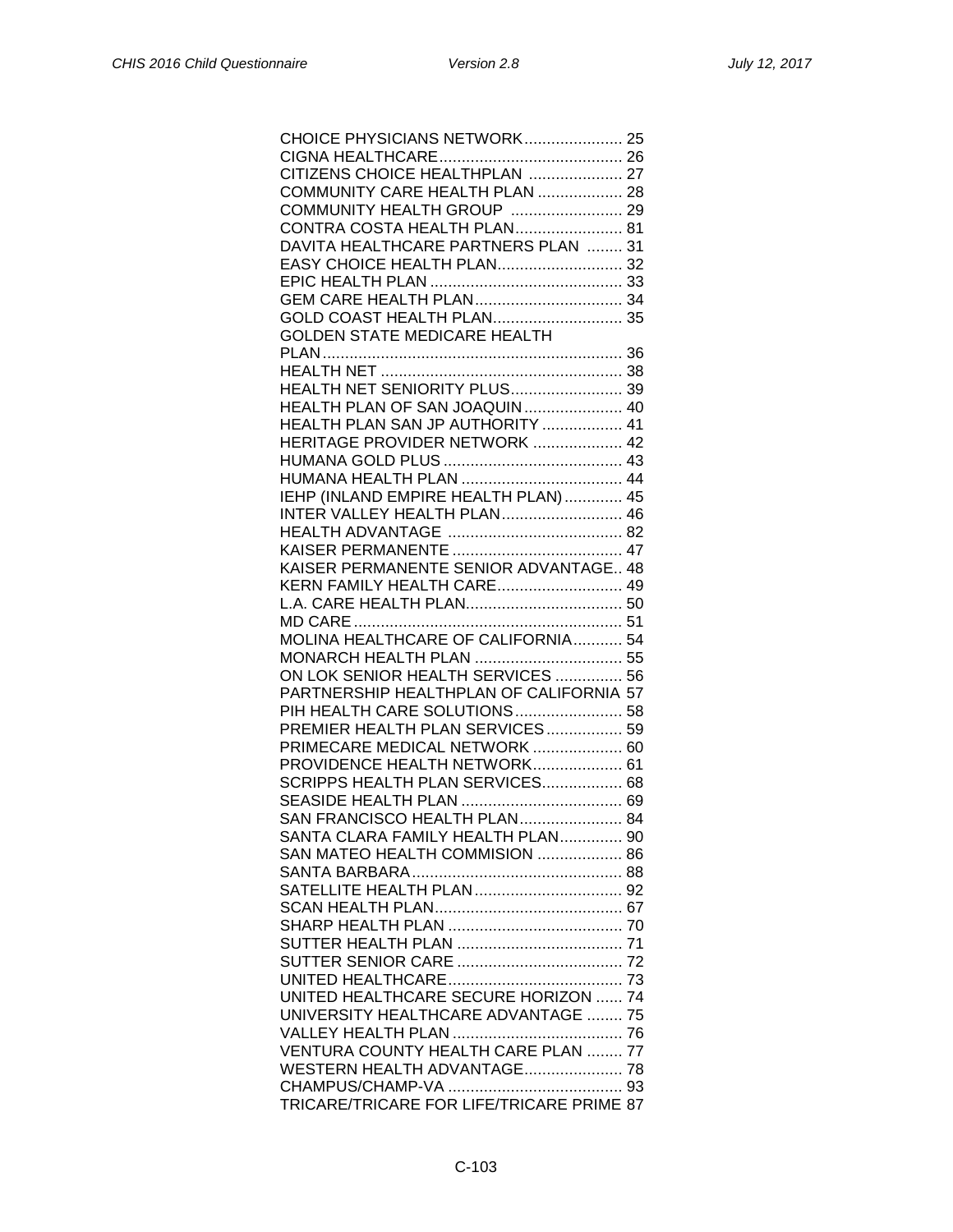| OTHER (SPECIFY: _____________) 85 |
|-----------------------------------|
|                                   |
|                                   |
|                                   |

**QC15\_K131** Is (CHILD) covered for prescription drugs?

#### **KCF14**

#### **PROGRAMMING NOTE FOR QC15\_K132: IF (KARINSUR ≠ 1 OR QC15\_K110 ≠ 1) AND (KCHEMP = 1 OR KCHDIREC = 1 OR KCHOTHER = 1), THEN CONTINUE WITH QC15\_K132; ELSE SKIP TO PROGRAMMING NOTE QC15\_K137**

**QC15\_K132** Does (CHILD)'s health plan have a deductible that is more than \$1,000?

#### **KAI79**

**[IF NEEDED, SAY "A deductible is the amount you have to pay before your plan begins to pay for your medical care."]**

| YES, ONLY WHEN GO OUT OF NETWORK 3 <b>[GO TO QC15 K134]</b> |  |
|-------------------------------------------------------------|--|
|                                                             |  |
|                                                             |  |

**PROGRAMMING NOTE FOR QC15\_K133: IF KCHEMP = 1, THEN CONTINUE WITH QC15\_K133; ELSE GO TO QC15\_K134**

**QC15\_K133** Does (CHILD)'s health plan have a deductible that is more than \$2,000?

**KAI85**

**[IF NEEDED, SAY "A deductible is the amount you have to pay before your plan begins to pay for your medical care."]**

| YES. ONLY WHEN GO OUT OF NETWORK 3 |  |
|------------------------------------|--|
|                                    |  |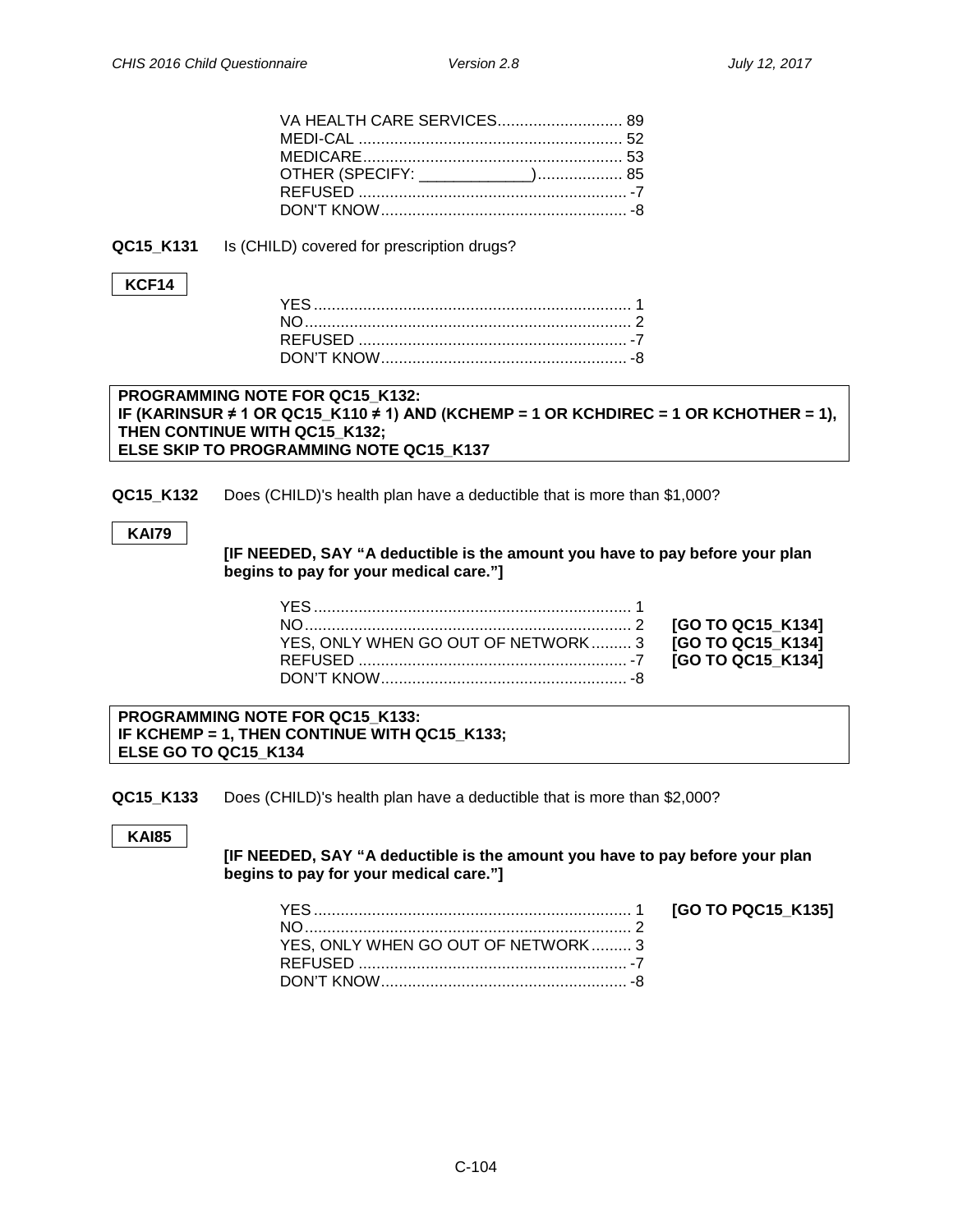**QC15\_K134** Does (CHILD)'s health plan have a deductible for all covered persons that is more than \$2,000?

**KAI80**

**[IF NEEDED, SAY: "A deductible is the amount you have to pay before your plan begins to pay for your medical care."]**

| YES, ONLY WHEN GO OUT OF NETWORK 3 |  |
|------------------------------------|--|
|                                    |  |
|                                    |  |

NO......................................................................... 2 **[GO TO PQC15\_K136]**  $[GO TO PQC15 K136]$ REFUSED ............................................................ -7 **[GO TO PQC15\_K136]**  $G$ O TO PQC15\_K136]

#### **PROGRAMMING NOTE FOR QC15\_K135: IF KCHEMP = 1, THEN CONTINUE WITH QC15\_K135; ELSE GO TO PROGRAMMING NOTE QC15\_K136**

**QC15\_K135** Does (CHILD)'s health plan have a deductible for all covered persons that is more than \$4,000?

**KAI86**

**[IF NEEDED, SAY "A deductible is the amount you have to pay before your plan begins to pay for your medical care."]**

| YES, ONLY WHEN GO OUT OF NETWORK 3 |  |
|------------------------------------|--|
|                                    |  |
|                                    |  |

**PROGRAMMING NOTE QC15\_K136: IF (QC15\_K132 = 1 OR 3) OR (QC15\_K133 = 1 OR 3) OR (QC15\_K134 = 1 OR 3), CONTINUE WITH QC15\_K136; ELSE SKIP TO PROGRAMMING NOTE QC15\_K137**

**QC15\_K136** Does your spouse have a special account or fund {he/she} can use to pay for (CHILD)'s medical expenses?

**KAI81**

**[IF NEEDED, SAY: "The accounts are sometimes referred to as Health Savings Accounts (HSAs), Health Reimbursement Accounts (HRAs) or other similar accounts. Other account names include Personal care accounts, Personal medical funds, or Choice funds, and are different from employer provided Flexible Spending Accounts."]**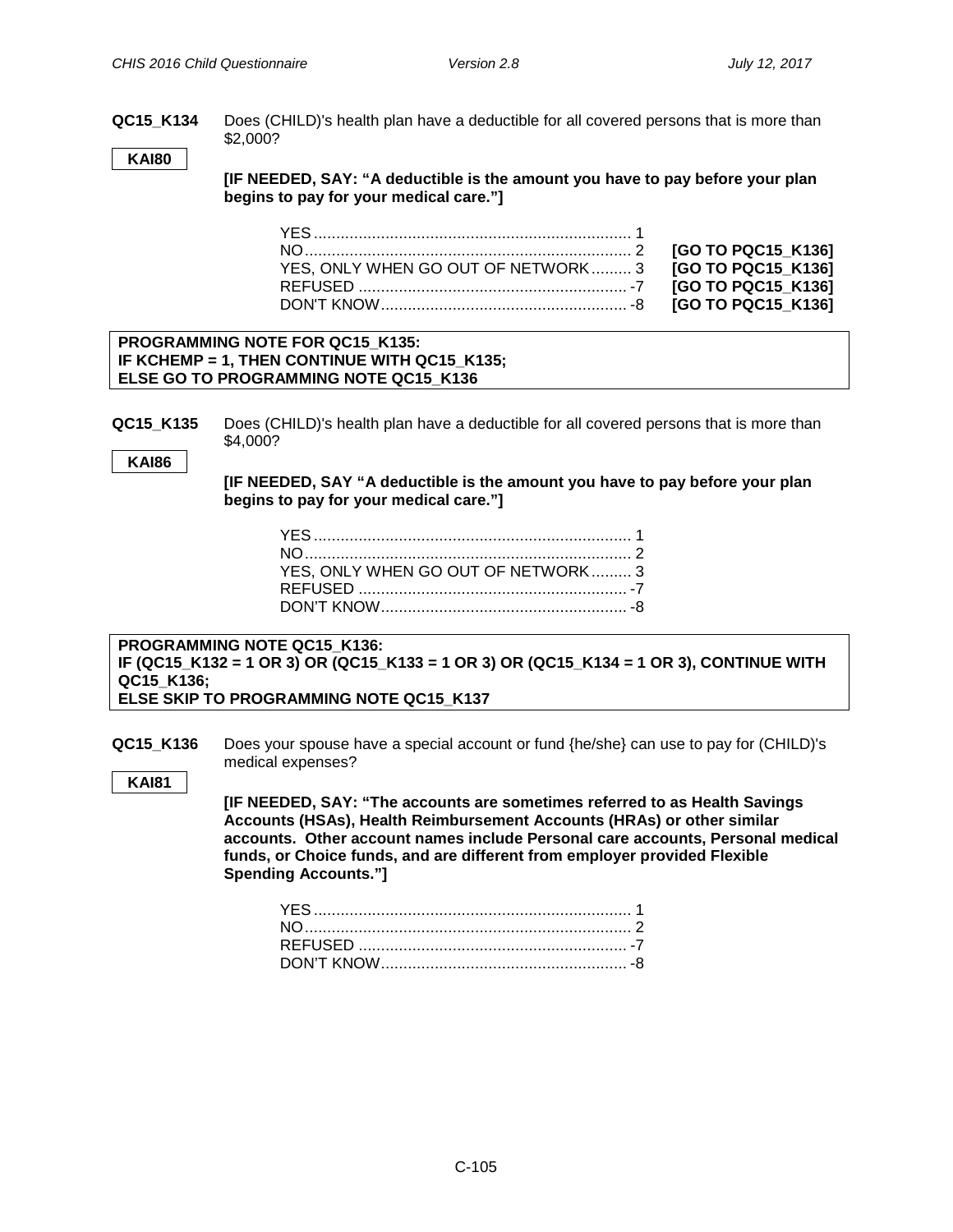#### **PROGRAMMING NOTE QC15\_K137: IF KCHINSUR = 1, GO TO QC15\_K142; ELSE CONTINUE WITH QC15\_K137**

**QC15\_K137** What is the one main reason (CHILD) does not have any health insurance?

## **KCF18**

| CAN'T AFFORD/TOO EXPENSIVE  1       |  |
|-------------------------------------|--|
| NOT ELIGIBLE DUE TO WORKING STATUS/ |  |
|                                     |  |
| NOT ELIGIBLE DUE TO HEALTH OR       |  |
|                                     |  |
| NOT ELIGIBLE DUE TO CITIZENSHIP/    |  |
|                                     |  |
|                                     |  |
|                                     |  |
| SWITCHED INSURANCE COMPANIES,       |  |
|                                     |  |
| CAN GET HEALTH CARE FOR FREE/PAY    |  |
|                                     |  |
|                                     |  |
|                                     |  |
|                                     |  |
|                                     |  |

**QC15\_K138** Was (CHILD) covered by health insurance at any time during the past 12 months?

#### **KCF20**

**QC15\_K139** How long has it been since (CHILD) last had health insurance?

#### **KCF21**

|                    | MORE THAN 12 MONTHS, BUT NOT           |
|--------------------|----------------------------------------|
| [GO TO PQC15 K148] |                                        |
| [GO TO PQC15 K148] |                                        |
| [GO TO PQC15 K148] | NEVER HAD HEALTH INSURANCE COVERAGE, 3 |
| [GO TO PQC15 K148] |                                        |
| [GO TO PQC15 K148] |                                        |
|                    |                                        |

**QC15\_K140** For how many of the last 12 months did {he/she} have health insurance?

#### **KCF22**

**[INTERVIEWER NOTE: IF LESS THAN ONE MONTH BUT MORE THAN 0 DAYS, ENTER 1]**

\_\_\_\_\_ MONTHS [HR: 0-12] **[IF 0, THEN GO TO PN QC15\_K156]**

 $[GO TO QC15 K140]$ 

REFUSED ............................................................ -7 DON'T KNOW....................................................... -8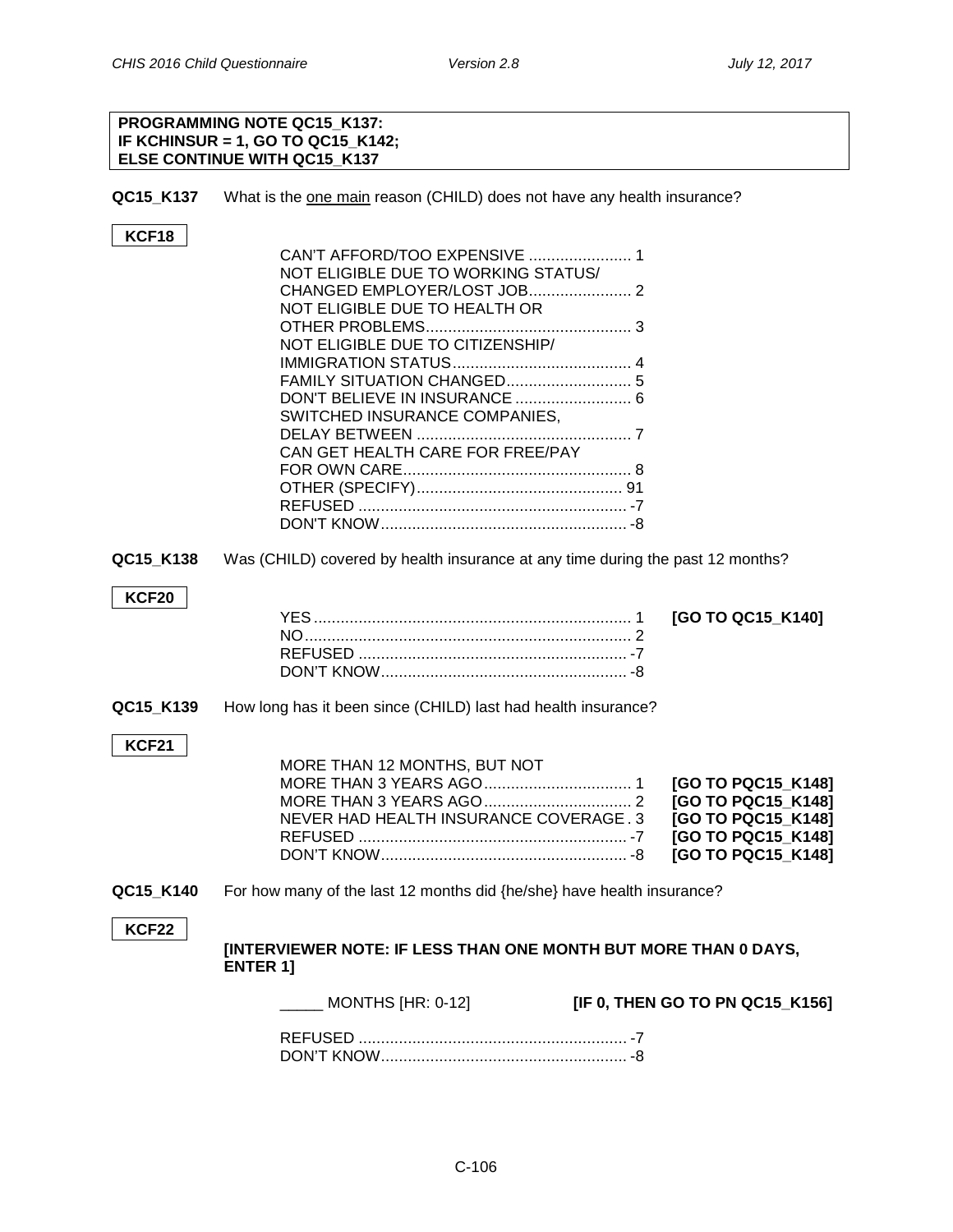**QC15\_K141** During that time when (CHILD) had health insurance, was {his/her} insurance Medi-CAL, a plan your spouse obtained through an employer, a plan purchased directly from an insurance company, a plan purchased through Covered California, or some other plan?

#### **KCF23**

# **[CIRCLE ALL THAT APPLY] [PROBE: "Any others?"]**

| THROUGH CURRENT OR FORMER EMPLOYER |                    |
|------------------------------------|--------------------|
|                                    | [GO TO PQC15_K148] |
|                                    | [GO TO PQC15_K148] |
|                                    | [GO TO PQC15 K148] |
|                                    | [GO TO PQC15_K148] |
|                                    | [GO TO PQC15_K148] |
|                                    | [GO TO PQC15_K148] |
|                                    |                    |

**QC15\_K142** Thinking about {his/her} current health insurance, did (CHILD) have this same insurance for ALL of the past 12 months?

#### **KCF24**

| <b>HAD SAME INSURANCE SINCE BIRTH</b>                       |  |
|-------------------------------------------------------------|--|
| (FOR CHILDREN LESS THAN ONE YEAR OLD)  3 [GO TO PQC15_K148] |  |
|                                                             |  |
|                                                             |  |
|                                                             |  |

#### **QC15 K143** When {he/she} wasn't covered by {his/her} current health insurance, did {he/she/he or she} have any other health insurance?

#### **KCF25**

**QC15\_K144** Was this other health insurance Medi-CAL, a plan your spouse obtained from an employer, a plan purchased directly from an insurance company, a plan purchased through Covered California, or some other plan?

#### **KCF26**

#### **[CODE ALL THAT APPLY.] [PROBE: "Any others?"]**

| THROUGH CURRENT OR FORMER |  |
|---------------------------|--|
|                           |  |
|                           |  |
|                           |  |
|                           |  |
|                           |  |
|                           |  |
|                           |  |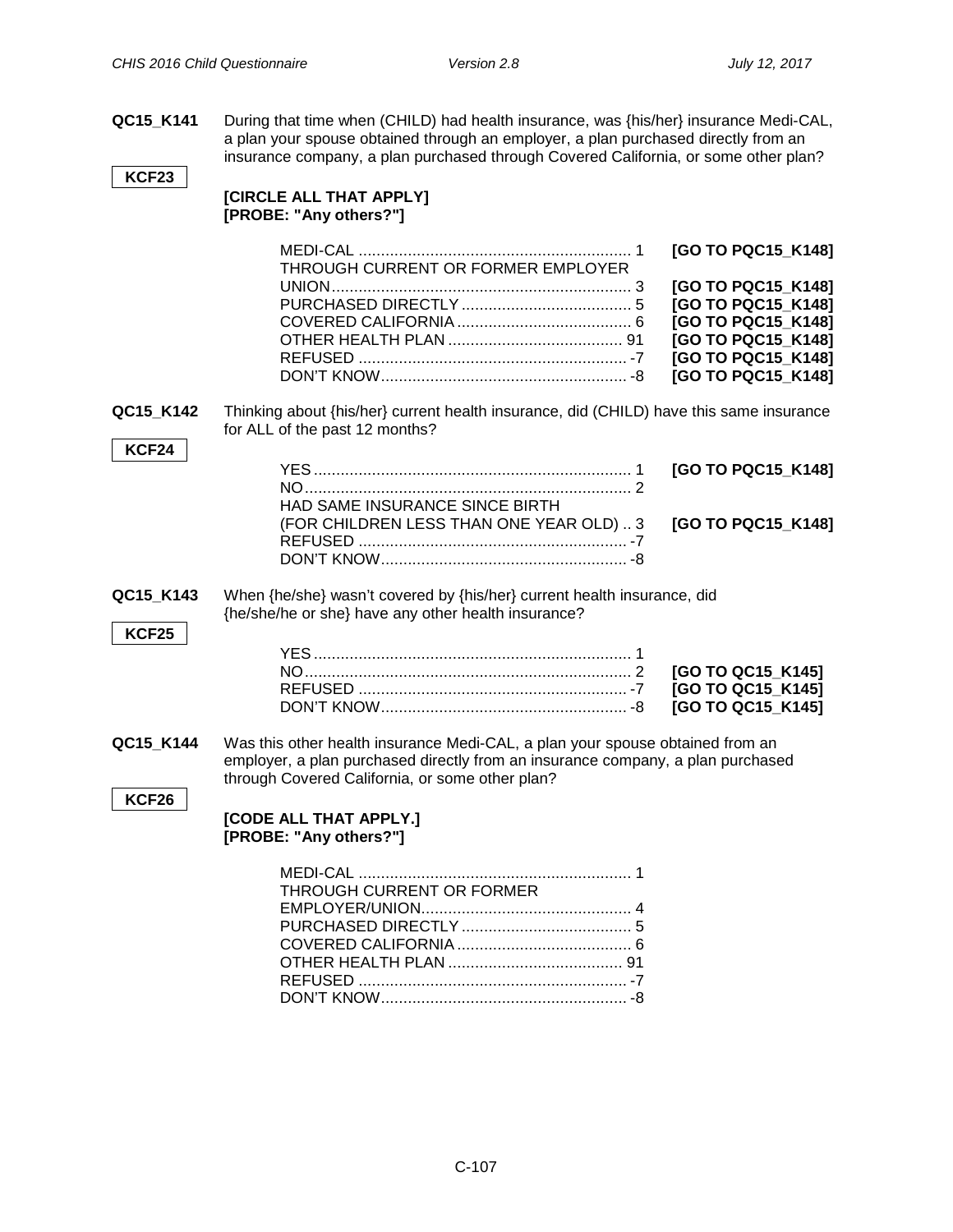| QC15 K145    | During the past 12 months, was there any time when {he/she} had no health insurance at<br>all?                    |  |
|--------------|-------------------------------------------------------------------------------------------------------------------|--|
| <b>KCF27</b> |                                                                                                                   |  |
|              |                                                                                                                   |  |
|              | [GO TO PQC15 K148]                                                                                                |  |
|              | [GO TO PQC15 K148]                                                                                                |  |
|              | [GO TO PQC15_K148]                                                                                                |  |
| QC15_K146    | For how many of the past 12 months did {he/she} have no health insurance?                                         |  |
| KCF28        |                                                                                                                   |  |
|              | $[IF < 1$ MONTH, ENTER "1"]                                                                                       |  |
|              | $\_$ MONTHS [RANGE: 1-12]                                                                                         |  |
|              |                                                                                                                   |  |
|              |                                                                                                                   |  |
|              |                                                                                                                   |  |
| QC15_K147    | What is the one main reason (CHILD) did not have any health insurance during the time<br>{he/she} wasn't covered? |  |
| <b>KCF29</b> |                                                                                                                   |  |
|              | [IF R SAYS, "No need," PROBE WHY]                                                                                 |  |
|              |                                                                                                                   |  |
|              | NOT ELIGIBLE DUE TO WORKING STATUS/                                                                               |  |
|              |                                                                                                                   |  |
|              | NOT ELIGIBLE DUE TO HEALTH OR                                                                                     |  |
|              |                                                                                                                   |  |
|              | NOT ELIGIBLE DUE TO CITIZENSHIP/                                                                                  |  |
|              |                                                                                                                   |  |
|              | DON'T BELIEVE IN INSURANCE  6                                                                                     |  |
|              | SWITCHED INSURANCE COMPANIES,                                                                                     |  |
|              |                                                                                                                   |  |

CAN GET HEALTH CARE FOR FREE/PAY

FOR OWN CARE................................................... 8 OTHER (SPECIFY).............................................. 91 REFUSED ............................................................ -7 DON'T KNOW....................................................... -8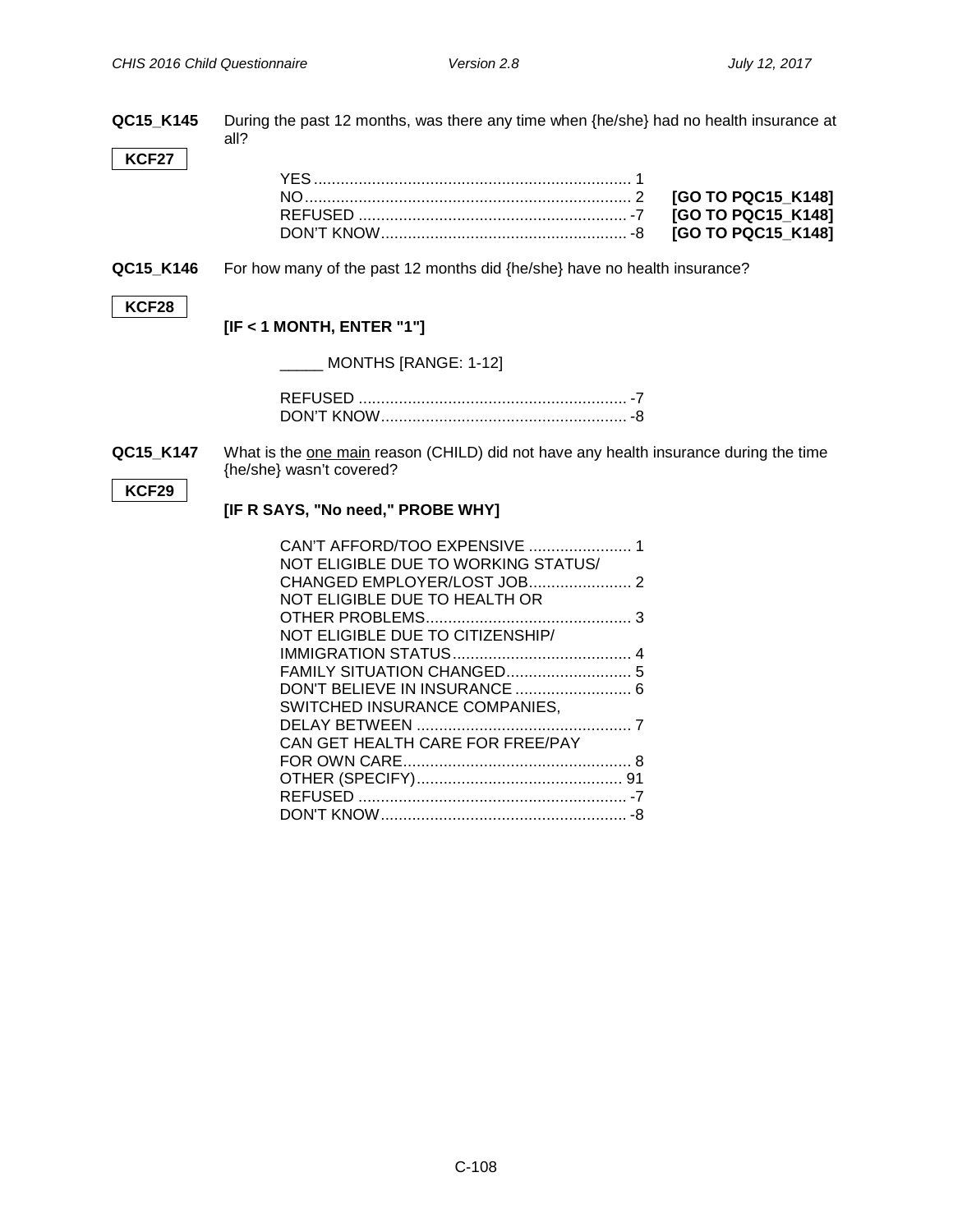| PROGRAMMING NOTE QC15_K148:<br>IF NO TEEN SELECTED, GO TO PN QC15_K187; |                                                                                                                   |                   |  |
|-------------------------------------------------------------------------|-------------------------------------------------------------------------------------------------------------------|-------------------|--|
|                                                                         | IF KARINSUR = 1, CONTINUE WITH QC15_K148;<br>IF KARINSUR = 0, GO TO PN QC15_K149;<br>ELSE CONTINUE WITH QC15_K148 |                   |  |
|                                                                         |                                                                                                                   |                   |  |
| QC15 K148                                                               | These next questions are about health insurance (TEEN) may have.                                                  |                   |  |
| <b>KIA10A</b>                                                           | Does (TEEN) have the same insurance as your spouse?                                                               |                   |  |
|                                                                         |                                                                                                                   | [GO TO QC15_K167] |  |
|                                                                         |                                                                                                                   |                   |  |
|                                                                         |                                                                                                                   |                   |  |
|                                                                         |                                                                                                                   |                   |  |
| POST-NOTE QC15_K148:                                                    |                                                                                                                   |                   |  |
|                                                                         | IF QC15 K148 = 1 AND KARIHS = 1, SET KTEIHS = 1;                                                                  |                   |  |
|                                                                         | IF QC15_K148 = 1 AND KARMCARE = 1, SET KTEMCARE = 1 AND KTEINSUR = 1;                                             |                   |  |
|                                                                         | ELSE IF QC15_K148 = 1, SET KTEINSURE = 1 AND                                                                      |                   |  |
|                                                                         | IF KARMCAL = 1, SET KTEMCAL = 1;                                                                                  |                   |  |
|                                                                         | IF KAREMPOW = 1, SET KTEEMP = 1;                                                                                  |                   |  |
|                                                                         | IF KAREMPSP = 1, SET KTEEMP = 1;                                                                                  |                   |  |
| IF KAREMPPA = 1, SET KTEEMP = 1;                                        |                                                                                                                   |                   |  |
| IF KAREMPOT = 1, SET KTEEMP = 1;                                        |                                                                                                                   |                   |  |
| IF KARDIREC = 1, SET KTEDIRECT = 1;                                     |                                                                                                                   |                   |  |
| IF KARMILIT = 1, SET KTEMILIT = 1;                                      |                                                                                                                   |                   |  |
| IF KAROTHGO = 1, SET KTEOTHGOV = 1;                                     |                                                                                                                   |                   |  |
| IF KAROTHER = 1, SET KTEOTHER = 1;                                      |                                                                                                                   |                   |  |
| IF KARHBEX = 1, SET KTEHBEX = 1                                         |                                                                                                                   |                   |  |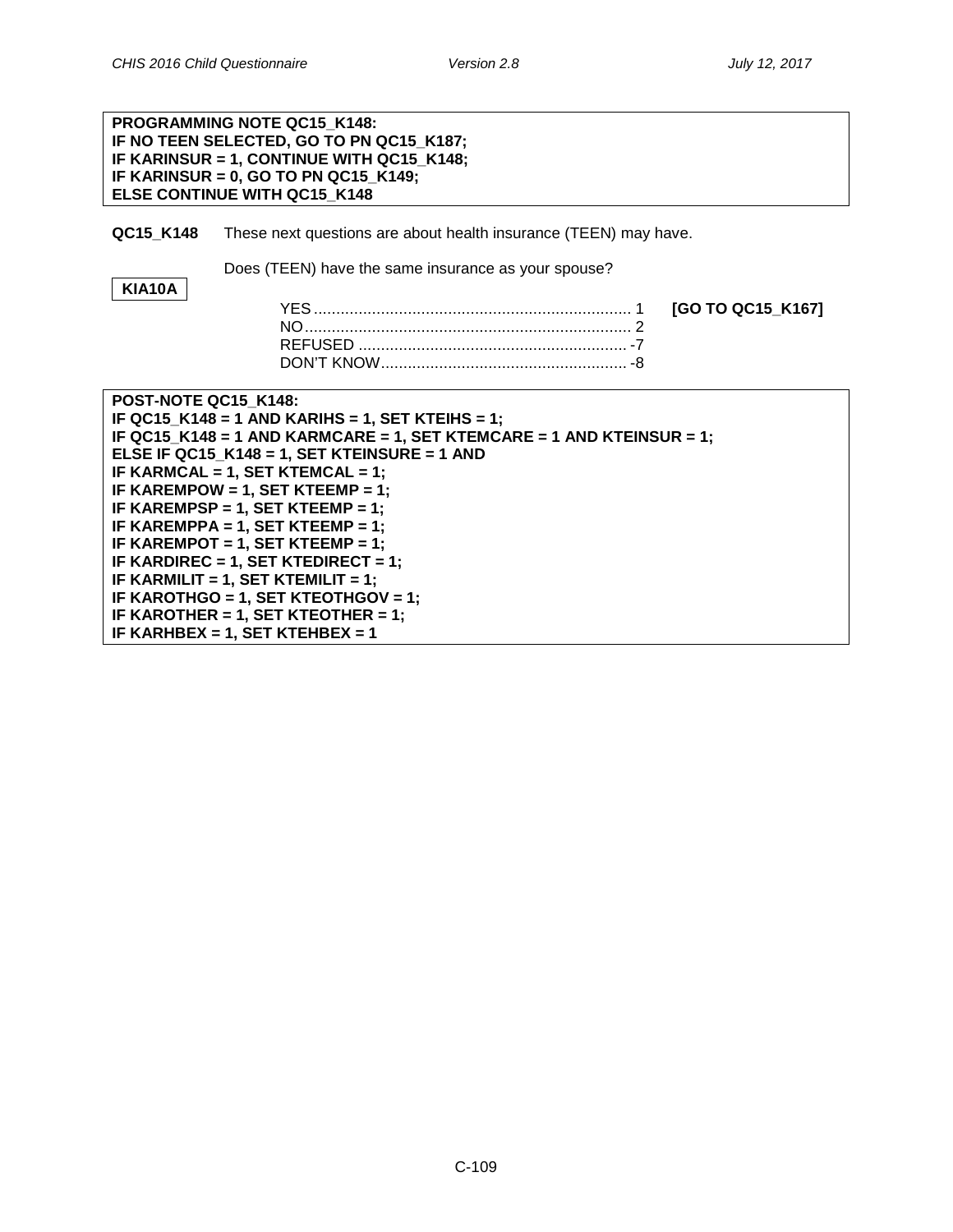# **PROGRAMMING NOTE QC15\_K149: IF KSPINSUR ≠ 1 THEN SKIP TO QC15\_K150; ELSE IF QC15\_K148 = 2 AND KARSAMES = 1 THEN SKIP TO PROGRAMMING NOTE QC15\_K150; ELSE CONTINUE WITH QC15\_K149 QC15 K149** Does (TEEN) have the same insurance as you? **KMA5** YES....................................................................... 1 **[GO TO QC15\_K167]** NO......................................................................... 2 REFUSED ............................................................ -7 DON'T KNOW....................................................... -8 **POST-NOTE QC15\_K149: IF QC15\_K149 = 1 AND KSPIHS = 1, SET KTEIHS = 1; IF QC15\_K149 = 1 AND KSPMCARE = 1, SET KTEMCARE = 1 AND KTEINSUR = 1 AND QC15\_K167 = QC15\_K47; ELSE IF QC15\_K149 = 1, SET KTEINSUR = 1 AND IF KSPMCAL = 1, SET KTEMCAL = 1; IF KSPEMPOW = 1, SET KTEEMP = 1; IF KSPEMPSP = 1, SET KTEEMP = 1; IF KSPEMPPA = 1, SET KTEEMP = 1; IF KSPEMPOT = 1, SET KTEEMP = 1; IF KSPDIREC = 1, SET KTEDIREC = 1; IF KSPMILIT = 1, SET KTEMILIT = 1; IF KSPOTHGO = 1, SET KTEOTHGO = 1; IF KSPOTHER = 1, SET KTEOTHER = 1; IF KSPHBEX = 1, SET KTEHBEX = 1**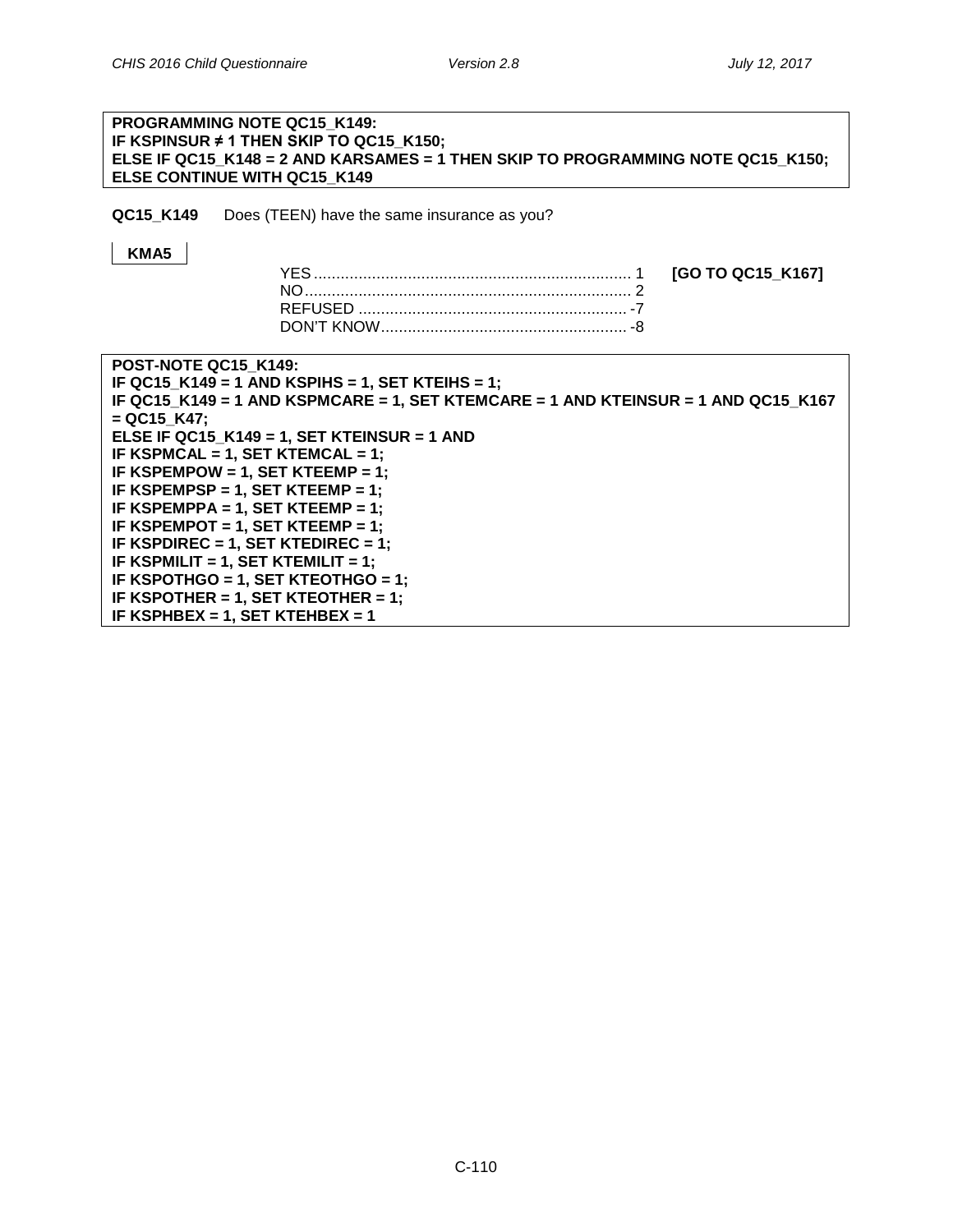| <b>SKIP TO QC15_K151;</b>                    | PROGRAMMING NOTE QC15_K150:<br>IF KCHINSUR $\neq$ 1, THEN SKIP TO QC15 K151;<br>ELSE IF (QC15_K148 = 2 AND KARSAMEC = 1) OR (QC15_K149 = 2 AND KSPSAMEC = 1), THEN<br>ELSE CONTINUE WITH QC15_K150;                                                                                                                                                                                                                                           |                                                             |
|----------------------------------------------|-----------------------------------------------------------------------------------------------------------------------------------------------------------------------------------------------------------------------------------------------------------------------------------------------------------------------------------------------------------------------------------------------------------------------------------------------|-------------------------------------------------------------|
| QC15_K150                                    | Does (TEEN) have the same insurance as (CHILD)?                                                                                                                                                                                                                                                                                                                                                                                               |                                                             |
| KMA6                                         |                                                                                                                                                                                                                                                                                                                                                                                                                                               | [GO TO PQC15_K181]                                          |
| POST-NOTE QC15_K150:<br><b>QC15 K130 AND</b> | IF QC15_K149 = 1 AND KCHIHS = 1, SET KTEIHS = 1;<br>ELSE IF QC15_K150 = 1, SET KTEINSURE = 1 AND QC15_K167 = QC15_K128 AND QC15_K169 =<br>IF KCHMCARE = 1, SET KTEMCARE = 1;<br>IF KCHMCAL = 1, SET KTEMCAL = 1;<br>IF KCHEMP = 1, SET KTEEMP = 1;<br>IF KCHDIREC = 1, SET KTEDIREC = 1;<br>IF KCHMILIT = 1, SET KTEMILIT = 1;<br>IF KCHOTHGO = 1, SET KTEOTHGO = 1;<br>IF KCHOTHER = 1, SET KTEOTHER = 1;<br>IF KCHHBEX = 1, SET KTEHBEX = 1 |                                                             |
| QC15_K151                                    | Is {he/she} currently covered by Medi-CAL?                                                                                                                                                                                                                                                                                                                                                                                                    |                                                             |
| KIA1                                         | [IF NEEDED, SAY: "Medi-CAL is a plan for certain low income children and their<br>families, pregnant women, and disabled or elderly people."]                                                                                                                                                                                                                                                                                                 |                                                             |
|                                              |                                                                                                                                                                                                                                                                                                                                                                                                                                               | [GO TO QC15 K161]                                           |
| POST-NOTE QC15_K151:                         | IF QC15_K151 = 1, SET KTEMCAL = 1 AND SET KTEINSUR = 1                                                                                                                                                                                                                                                                                                                                                                                        |                                                             |
| QC15_K152<br>KIA3                            | Is (TEEN) covered by a health insurance plan or HMO through your spouse's own or<br>someone else's employment or union?<br>[INTERVIEW NOTE: CODE 'YES' IF R MENTIONS 'SHOP' PROGRAM THROUGH<br><b>COVERED CALIFORNIA]</b>                                                                                                                                                                                                                     |                                                             |
|                                              |                                                                                                                                                                                                                                                                                                                                                                                                                                               | [GO TO QC15_K154]<br>[GO TO QC15_K154]<br>[GO TO QC15_K154] |
| POST-NOTE QC15_K152:                         | IF QC15_K152 = 1, SET KTEEMP = 1 AND SET KTEINSUR = 1                                                                                                                                                                                                                                                                                                                                                                                         |                                                             |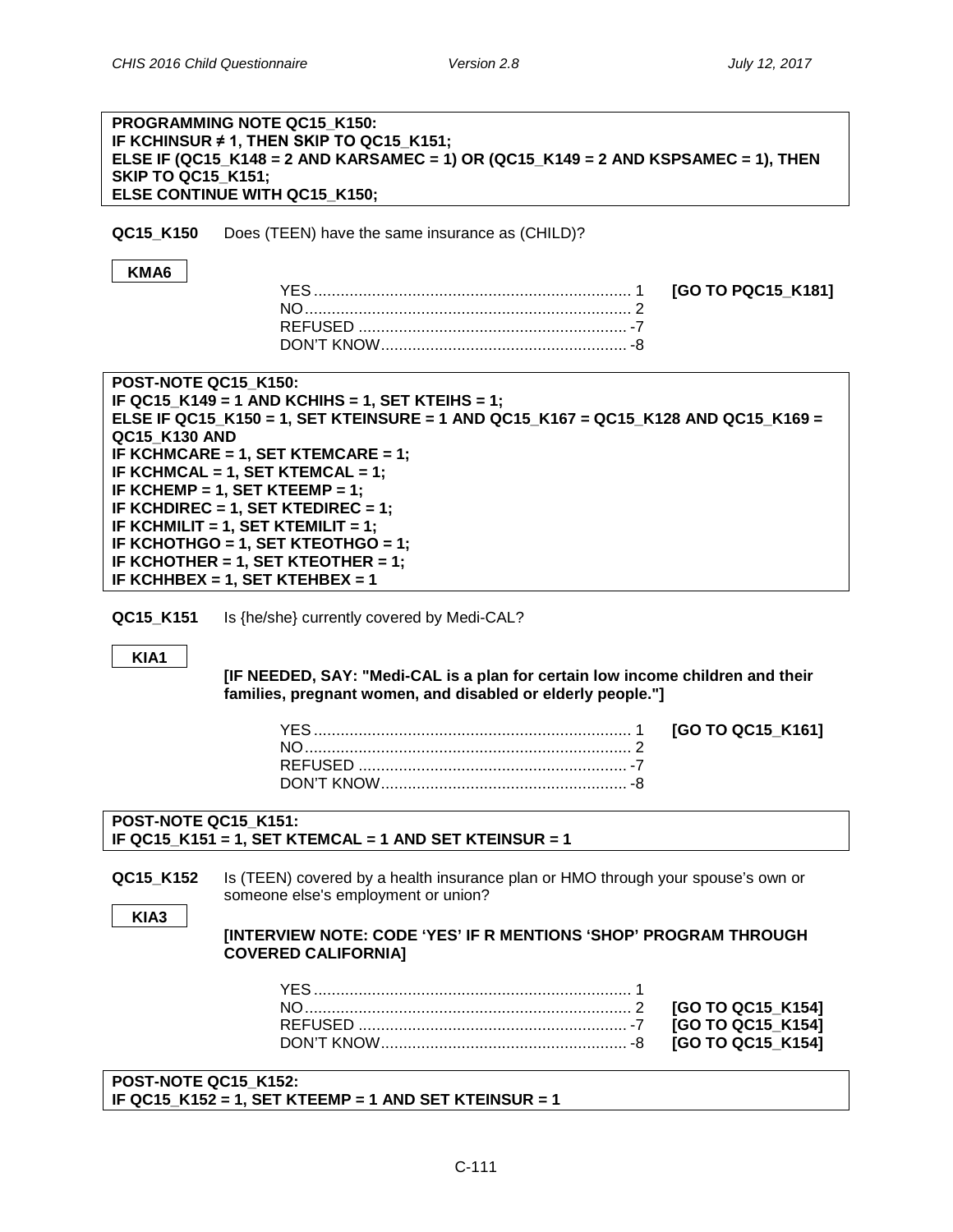**QC15\_K153** Is this plan through an employer, through a union, or through Covered California's SHOP program?

**[IF NEEDED, SAY: "SHOP is the Small Business Health Options Program administered by Covered California."] KAI94**

## **POST-NOTE FOR QC15\_K153: IF QC15\_K153 = 3, THEN SET KTEHBEX = 1**

**PROGRAMING NOTE QC15\_K154: IF KTEINSUR = 1 THEN GO TO QC15\_K155; ELSE CONTINUE WITH QC15\_K154**

**QC15\_K154** Is (TEEN) covered by a health insurance plan that your spouse purchased directly from an insurance company or HMO?

```
KIA4
```
**[IF NEEDED, SAY: "Do not include a plan that pays only for certain illnesses such as cancer or stroke, or only gives you "extra cash" if you are in a hospital."]**

**POST-NOTE QC15\_K154: IF QC15\_K154 = 1, SET KTEDIREC = 1 AND SET KTEINSUR = 1**

**PROGRAMMING NOTE QC15\_K155: IF KTEDIREC = 1, THEN CONTINUE WITH QC15\_K155; ELSE GO TO PROGRAMMING NOTE QC15\_K156**

**QC15\_K155** How did your spouse purchase this health insurance – directly from an insurance company or HMO, or through Covered California?

**KAI95**

| OTHER (SPECIFY:_________)  91 |  |
|-------------------------------|--|
|                               |  |
|                               |  |

**POST-NOTE FOR QC15\_K155: IF QC15\_K155 = 2, THEN SET KTEHBEX = 1**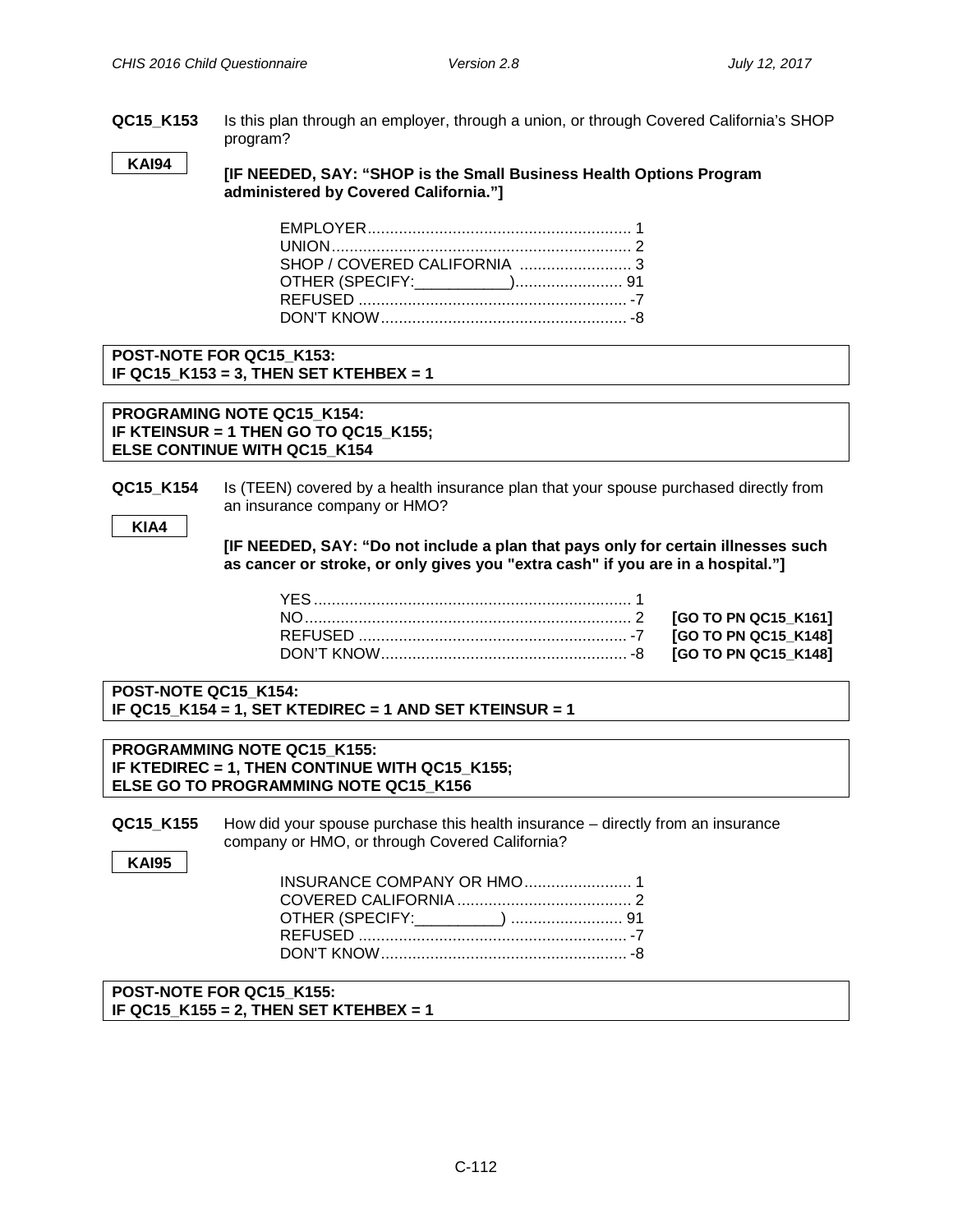#### **PROGRAMMING NOTE QC15\_K156 IF KTEHBEX = 1, THEN CONTINUE WITH QC15\_K156; ELSE GO TO PROGRAMMING NOTE QC15\_K156;**

**QC15 K156** Was this a bronze, silver, gold or platinum plan?

## **KAI96**

## **PROGRAMMING NOTE QC15\_K157 IF QC15\_K153 = 3, THEN GO TO PN QC15\_K158; ELSE CONTINUE WITH QC15\_K157;**

**QC15\_K157** Was there a subsidy or discount on the premium for this plan?

#### **KAI97**

#### **PROGRAMMING NOTE QC15\_K158: IF KTEEMP = 1 (EMPLOYER-BASED COVERAGE) OR KTEDIREC = 1 (PURCHASED OWN COVERAGE), CONTINUE WITH QC15\_K158; ELSE GO TO PROGRAMMING NOTE QC15\_K159**

**QC15\_K158** Do your spouse pay any or all of the premium or cost for (TEEN)'s health plan? Do not include the cost of any co-pays or deductibles your spouse or your family may have had to pay.

**KAI55**

**[IF NEEDED, SAY: "Copays are the partial payments you make for your health care each time you see a doctor or use the health care system, while someone else pays for your main health care coverage.**

**A deductible is the amount you pay for medical care before your health plan starts paying.**

**Premium is the monthly charge for the cost of your health insurance plan."]**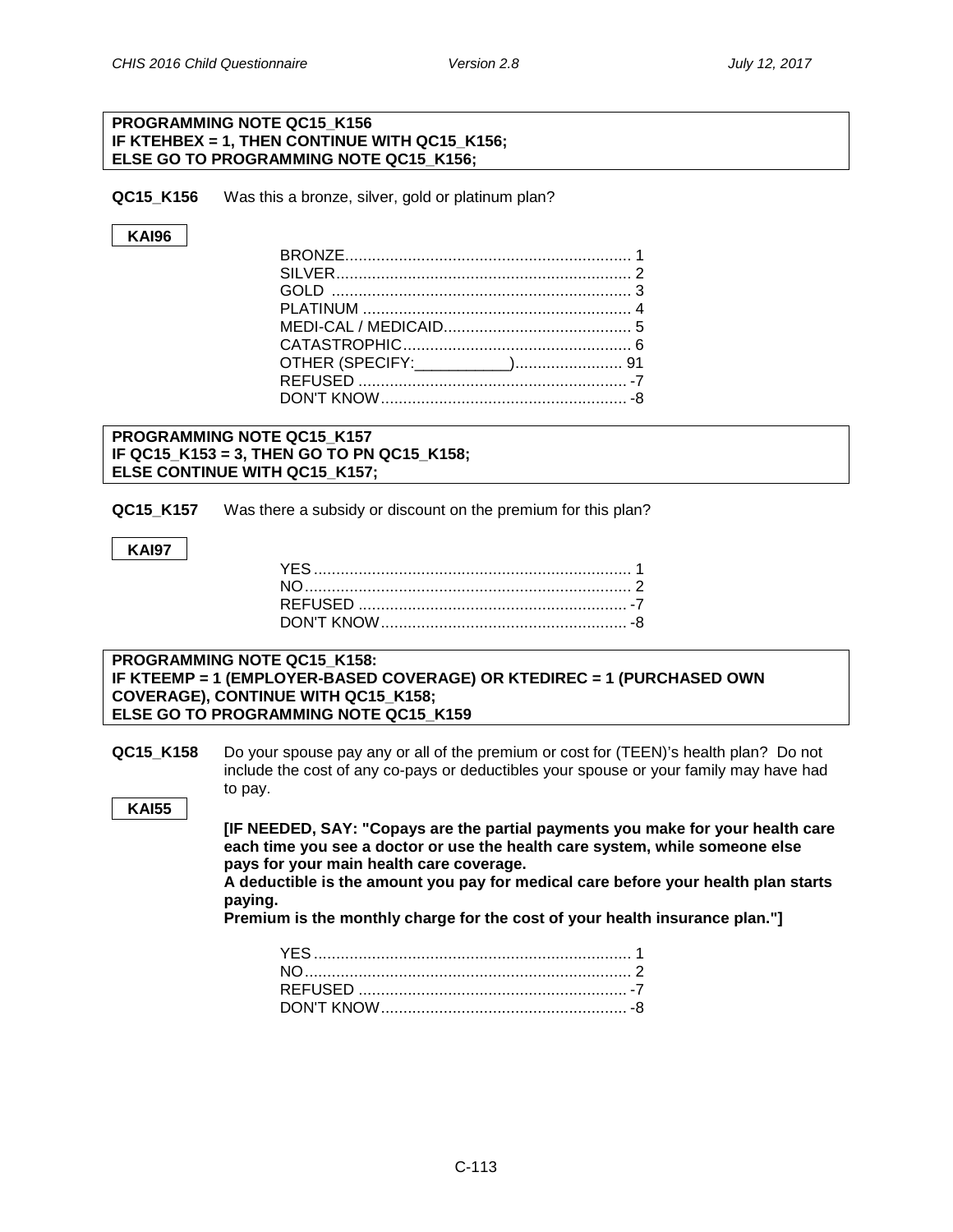**QC15\_K159** Does anyone else, such as an employer, a union, or professional organization pay all or some portion of the premium or cost for (TEEN)'s health plan?

#### **KAI52**

**QC15 K160** Who else pays all or some portion of the cost for (TEEN)'s health plan?

#### **KAI53**

## **[CODE ALL THAT APPLY.]**

| ADULT RESPONDENT'S CURRENT EMPLOYER 1 |
|---------------------------------------|
| ADULT RESPONDENT'S FORMER EMPLOYER2   |
|                                       |
| SKA'S CURRENT EMPLOYER 4              |
|                                       |
| PROFESSIONAL/FRATERNAL ORGANIZATION 6 |
|                                       |
|                                       |
|                                       |
|                                       |
|                                       |

**POST-NOTE QC15\_K160: IF QC15\_K160\_1 OR QC15\_K160\_2 OR QC15\_K160\_3 OR QC15\_K160\_4 OR QC15\_K160\_5 OR QC15\_K160\_6 = 1, SET KTEEMP = 1 AND KTEINSUR = 1 AND (IF KTEDIREC = 1, SET KTEDIREC = 0); IF QC15\_K160\_7 = 1, SET KTEMCAL = 1 AND KTEINSUR = 1; IF QC15\_K160\_11 = 1, SET KTEHBEX = 1 AND KTEINSUR = 1**

**PROGRAMMING NOTE QC15\_K161: IF KTEINSUR = 1, GO TO PROGRAMMING NOTE QC15\_K167; ELSE CONTINUE WITH QC15\_K161**

**CHAMPUS/CHAMP VA, TRICARE, VA Coverage (Teen)**

**QC15 K161** Is {he/she} covered by CHAMPUS/CHAMP VA, TRICARE, VA, or some other military health care?

**KIA6**

#### **POST-NOTE QC15\_K161: IF QC15\_K161 = 1, SET KTEMILIT = 1 AND SET KTEINSUR = 1**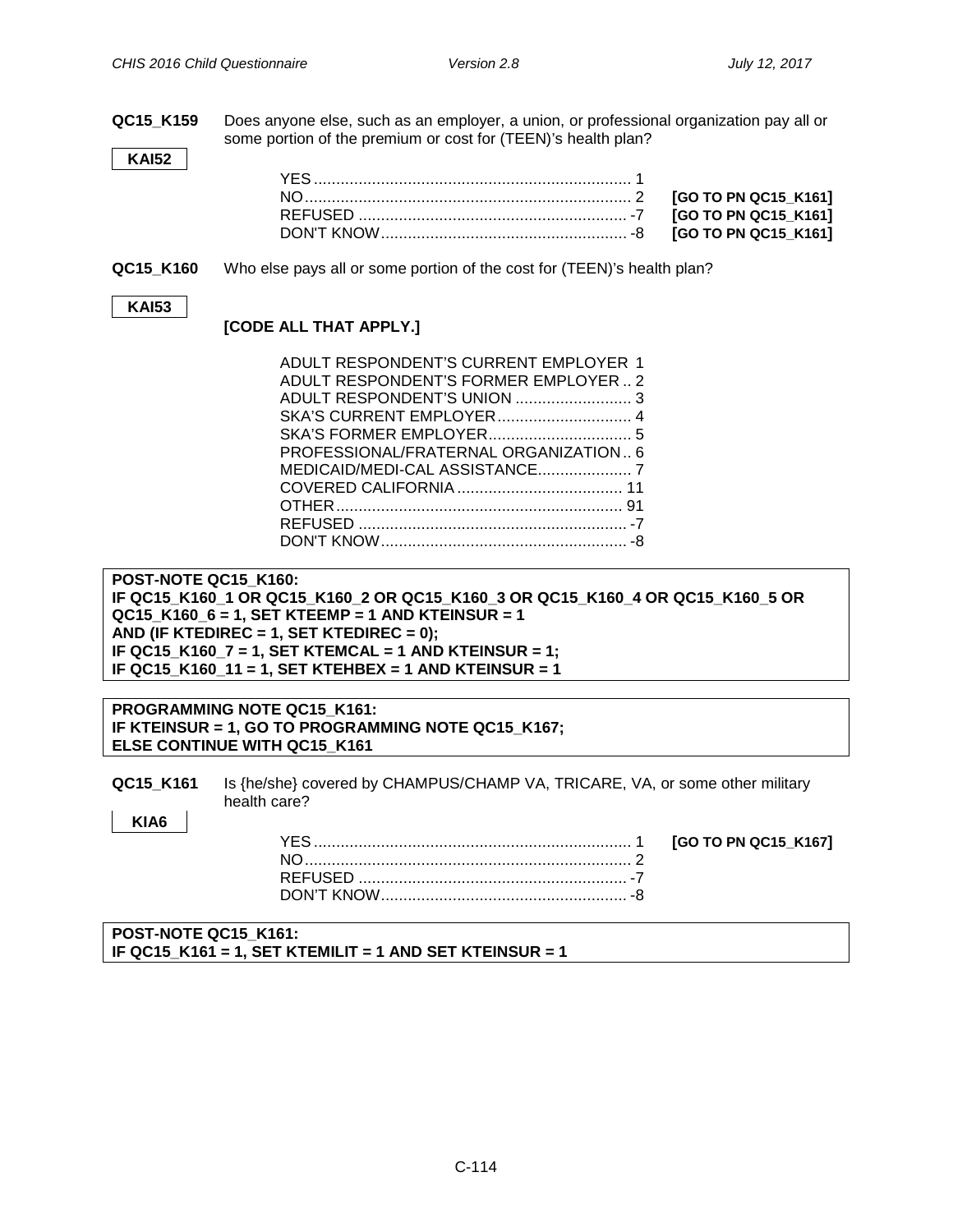[GO TO PN QC15\_K166]  $GO$  TO PN QC15\_K166]  $GO$  TO PN QC15 K161]

**QC15\_K162** Is {he/she} covered by some other government health plan such as AIM, "Mister MIP", Family PACT, or something else?

#### **KIA7**

**[IF NEEDED, SAY: "AIM means Access for Infants and Mothers, Mister MIP or MRMIP means Major Risk Medical Insurance Program; Family PACT is the state program that pays for contraception/reproductive health services for uninsured lower income women and men; and Healthy Kids is a program for children in your county."]**

|                                                           | [GO TO PN QC15_K161] |
|-----------------------------------------------------------|----------------------|
|                                                           |                      |
|                                                           |                      |
| SOMETHING ELSE (SPECIFY: _______) 91 [GO TO PN QC15_K161] |                      |
|                                                           |                      |
|                                                           |                      |
|                                                           |                      |

## **POST-NOTE QC15\_K162: IF QC15\_K162 = 1 OR 2 OR 3 OR 4 OR 91, SET KTEOTHGO = 1 AND SET KTEINSUR = 1**

**QC15\_K163** Does {he/she} have any health insurance coverage through a plan that I missed?

**KIA8**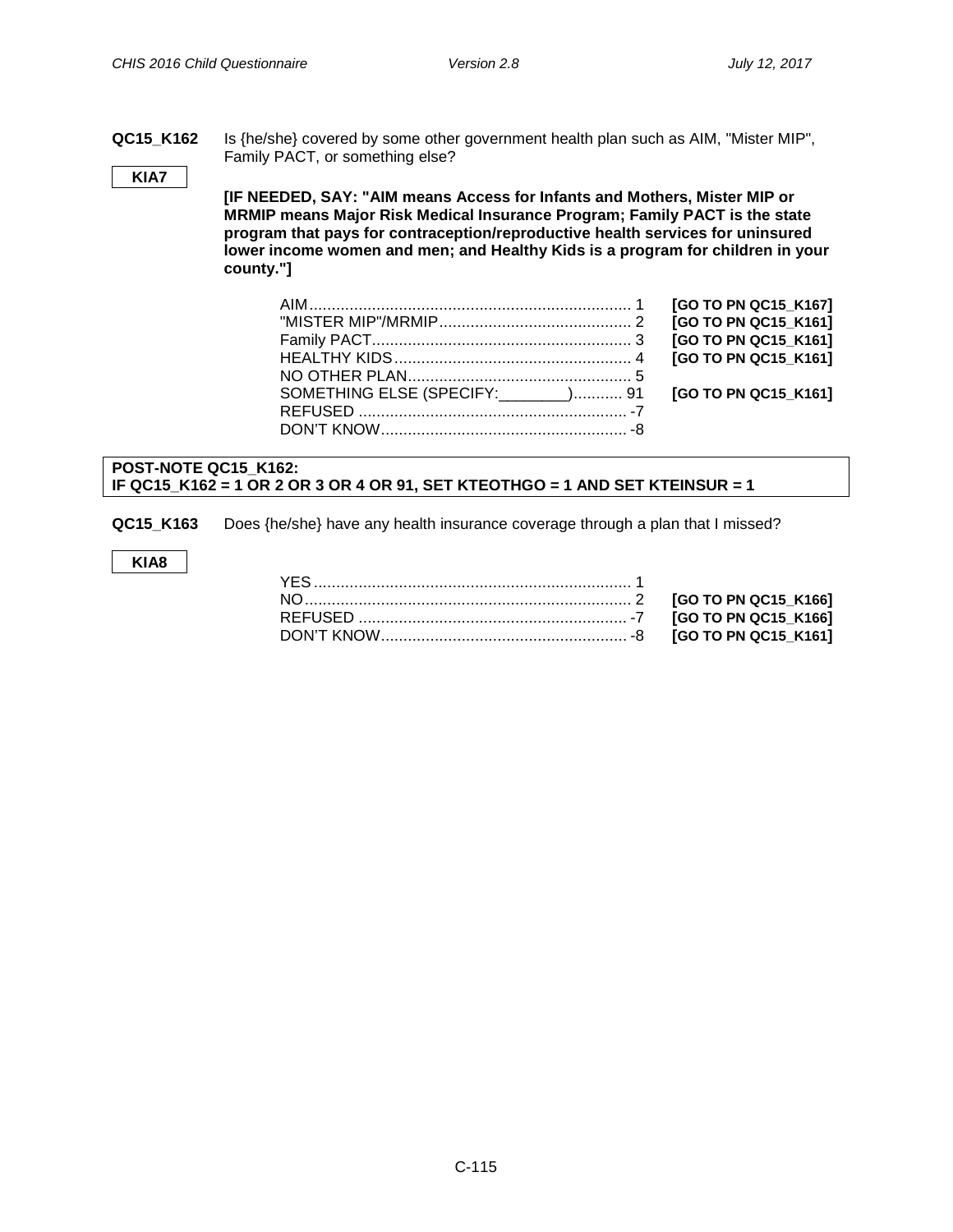**QC15\_K164** What type of health insurance does {he/she} have? Does it come through Medi-CAL, an employer or union, or from some other source?

**KIA9**

**[IF R GIVES NAME OF PRIVATE PLAN, THEN PROBE: "Do you get this plan through a current or former employer/union, through a school, professional association, trade group, or other organization, or directly from the health plan?"] [CIRCLE ALL THAT APPLY] [PROBE: "Any others?"]**

| THROUGH CURRENT OR FORMER             |  |
|---------------------------------------|--|
|                                       |  |
| THROUGH SCHOOL, PROFESSIONAL          |  |
| ASSOCIATION, TRADE GROUP OR OTHER     |  |
|                                       |  |
| PURCHASED DIRECTLY FROM A HEALTH      |  |
|                                       |  |
|                                       |  |
|                                       |  |
| CHAMPUS/CHAMP-VA, TRICARE, VA,        |  |
| OR SOME OTHER MILITARY HEALTH CARE  7 |  |
| INDIAN HEALTH SERVICE, TRIBAL HEALTH  |  |
| PROGRAM, URBAN INDIAN CLINIC 8        |  |
|                                       |  |
| SHOP THROUGH COVERED CALIFORNIA 11    |  |
| OTHER GOVERNMENT HEALTH PLAN  91      |  |
| OTHER NON-GOVERNMENT HEALTH PLAN , 92 |  |
|                                       |  |
|                                       |  |

```
POST-NOTE QC15_K164:
IF QC15_K164_1 = 1, SET KTEEMP = 1 AND SET KTEINSUR = 1;
IF QC15_K164_2 = 1, SET KTEEMP = 1 AND SET KTEINSUR = 1;
IF QC15_K164_3 = 1, SET KTEDIREC = 1 AND SET KTEINSUR = 1;
IF QC15_K164_4 = 1, SET KTEMCARE = 1 AND SET KTEINSUR = 1;
IF QC15_K164_5 = 1, SET KTEMCAL = 1 AND SET KTEINSUR = 1;
IF QC15_K164_7 = 1, SET KTEMILIT = 1 AND SET KTEINSUR = 1;
IF QC15_K164_8 = 1, SET KTEIHS = 1;
IF QC15_K164_10 = 1, SET KTEHBEX = 1 AND SET KTEINSUR = 1;
IF QC15_K164_11 = 1, SET KTEHBEX = 1 AND SET KTEINSUR = 1;
IF QC15_K164_91 = 1, SET KTEOTHGOV = 1 AND SET KTEINSUR = 1;
IF QC15_K164 = 92, -7 OR -8, SET KTEOTHER = 1 AND SET KTEINSUR = 1
```
**PROGRAMMING NOTE QC15\_K165: IF QC15\_K164\_4 = 1 (MEDICARE), CONTINUE WITH QC15\_K165; ELSE SKIP TO PN QC15\_K166**

**QC15\_K165** Just to verify, you said that {TEEN} gets health insurance through Medicare?

## **KIA9VER**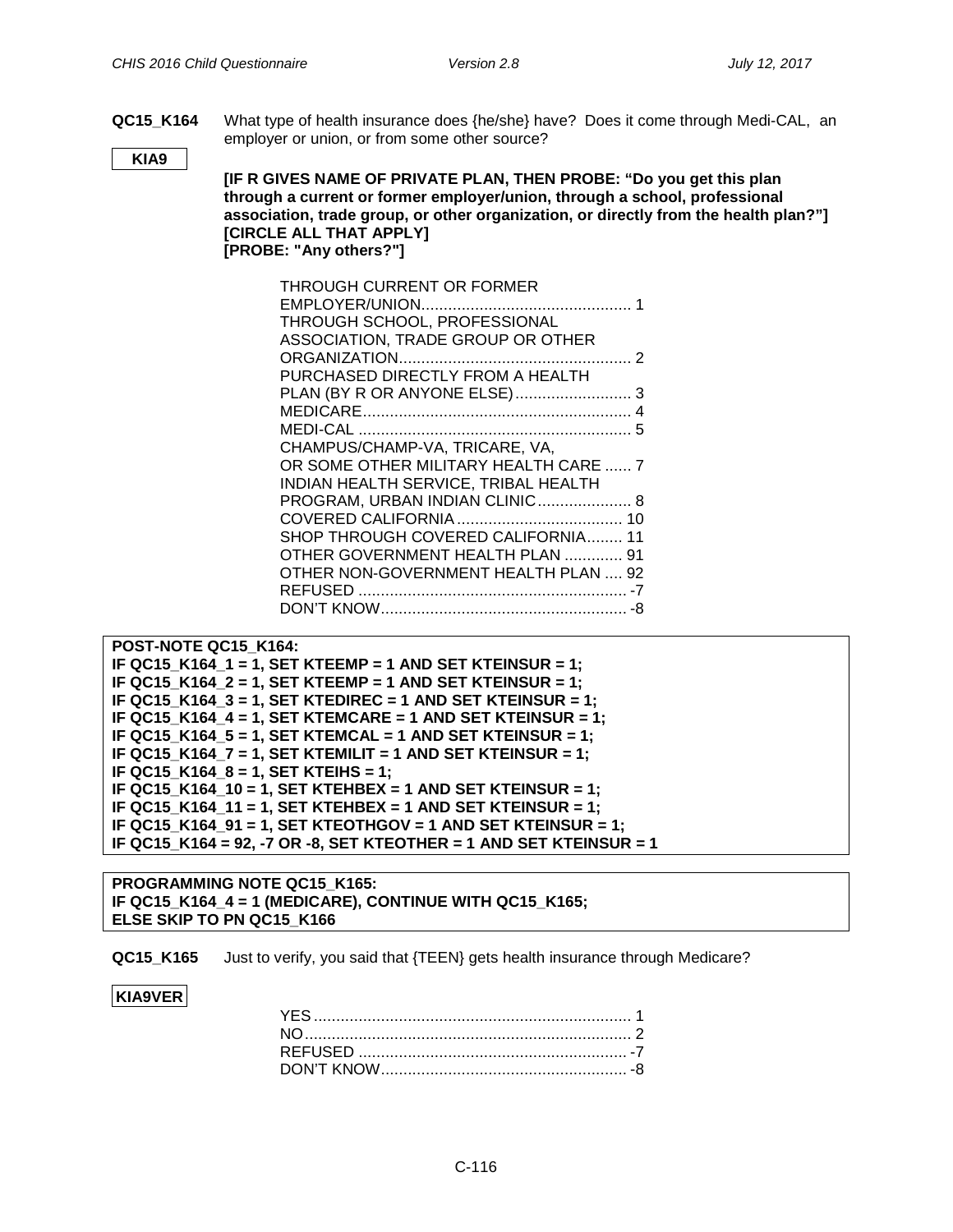#### **PROGRAMMING NOTE QC15\_K166: IF KTEINSUR ≠ 1 CONTINUE WITH QC15\_K166; ELSE GO TO QC15\_K167;**

**QC15\_K166** What is the one main reason why (TEEN) is not enrolled in the Medi-CAL program?

# **KIA1A**

| INCOME TOO HIGH, NOT ELIGIBLE  3    |  |
|-------------------------------------|--|
| NOT ELIGIBLE DUE TO CITIZENSHIP/    |  |
|                                     |  |
|                                     |  |
| DON'T BELIEVE IN HEALTH INSURANCE 6 |  |
|                                     |  |
| ALREADY HAVE INSURANCE  8           |  |
|                                     |  |
|                                     |  |
|                                     |  |
|                                     |  |
|                                     |  |

**PROGRAMMING NOTE QC15\_K167: IF QC15\_K148 = 1 AND KARMCARE = 1 AND QC15\_K16 = 1, THEN QC15\_K167 = QC15\_K16 AND QC15\_K169 = QC15\_K17 AND SKIP TO QC15\_K170; ELSE IF QC15\_K148 = 1, THEN QC15\_K167 = QC15\_K67 AND QC15\_K169 = QC15\_K69 AND QC15\_K170 = QC15\_K70 AND GO TO PN QC15\_K171; ELSE IF QC15\_K150 = 1, THEN QC15\_K167 = QC15\_K128 AND QC15\_K169 = QC15\_K129 AND QC15\_K170 = QC15\_K131 AND GO TO PN QC15\_K171; ELSE IF KTEINSUR = 1, THEN CONTINUE WITH QC15\_K167; ELSE GO TO PROGRAMMING NOTE QC15\_K171**

**QC15\_K167** Is (TEEN)'s main health plan an HMO, that is, a Health Maintenance Organization?

**KMA8**

**[IF NEEDED, SAY: "HMO stands for Health Maintenance Organization. With an HMO, {he/she/} must use the doctors and hospitals belonging to its network. If {he/she} goes outside the network, generally it will not be paid unless it's an emergency."] [IF ADOLESCENT HAS MORE THAN ONE HEALTH PLAN, SAY: "{his/her} MAIN health plan."] [IF R SAYS "POS" OR "POINT OF SERVICE," CODE AS "YES." IF R SAYS "PPO," CODE AS "NO."]**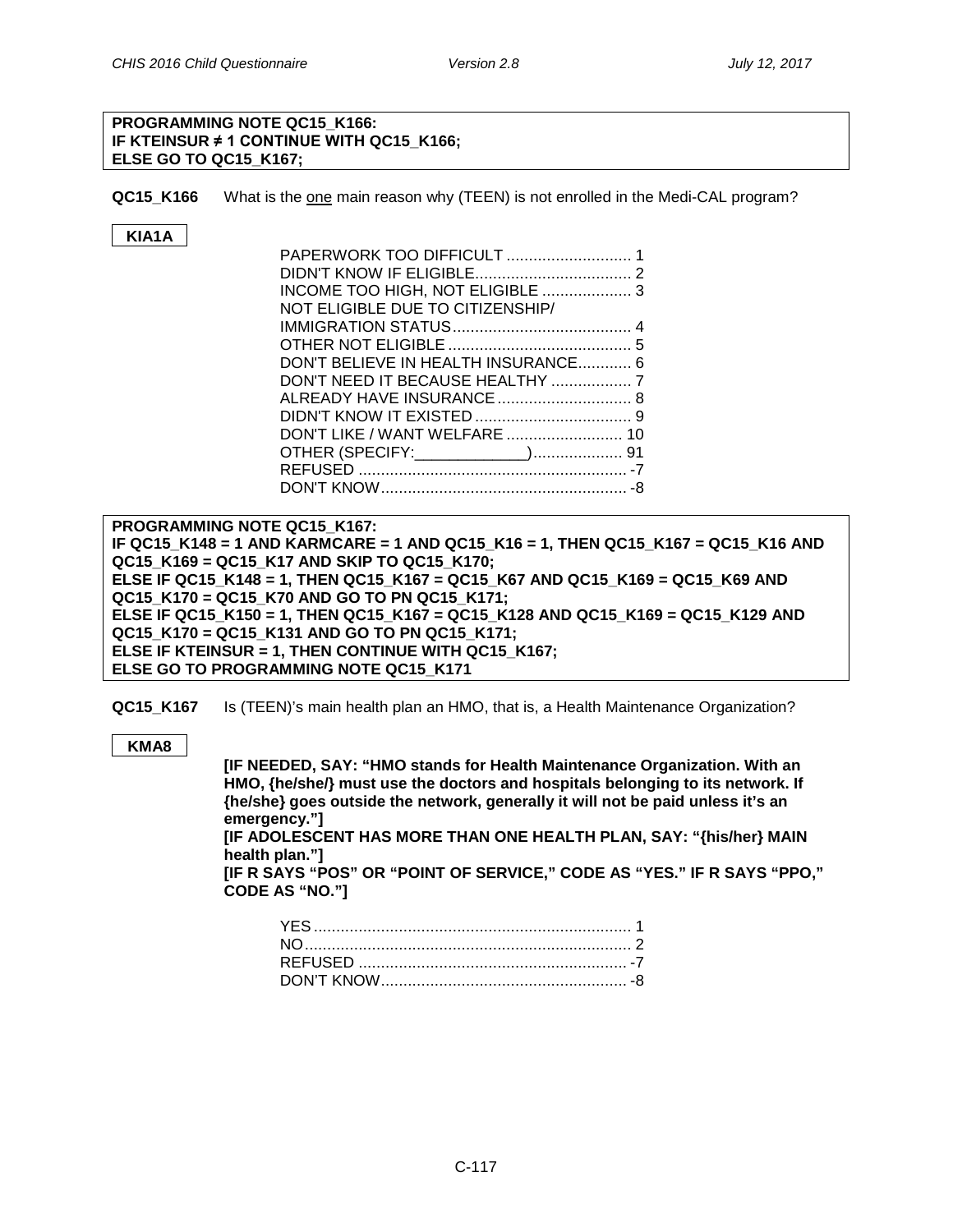## **PROGRAMMING NOTE QC15\_K168: IF KTEMCAL = 1 (TEEN HAS MEDI-CAL), GO TO QC15\_K169; ELSE CONTINUE WITH QC15\_K168;**

**QC15\_K168** Is (TEEN)'s health plan a PPO or EPO?

#### **KAI116**

**[IF NEEDED, SAY: "EPO stands for Exclusive Provider Organization. With an EPO, you must use the in-network doctors and hospitals, unless it's an emergency and you can access doctors and specialists directly without a referral from your primary care provider."]**

**[IF NEEDED, SAY: "PPO stand for Preferred Provider Organization. With a PPO, you can use any doctors and hospitals, but you pay less if you use doctors and hospitals that belong to your plan's network. Also, you can access doctors and specialists directly without a referral from your primary care provider."] [IF TEEN HAS MORE THAN ONE HEALTH PLAN, SAY: "{His/Her} MAIN health plan."]**

**QC15 K169** What is the name of (TEEN)'s main health plan?

#### **KMA7**

**[IF R HAS DIFFICULTY RECALLING NAME, THEN PROBE: "Does (TEEN) have an insurance card or something else with the plan name on it?"]**

| ACCESS SENIOR HEALTHCARE  1             |  |
|-----------------------------------------|--|
|                                         |  |
| AETNA GOLDEN MEDICARE  3                |  |
| AIDS HEALTHCARE FOUNDATION, LA 4        |  |
| ALAMEDA ALLIANCE FOR HEALTH  5          |  |
| ALTAMED HEALTH SERVICES  83             |  |
| ANTHEM BLUE CROSSOF CALIFORNIA  7       |  |
|                                         |  |
| BLUE CROSS CALIFORNIACARE  9            |  |
| BLUE CROSS SENIOR SECURE  79            |  |
|                                         |  |
| BLUE SHIELD OF CALIFORNIA 12            |  |
| BRAND NEW DAY (UNIVERSAL CARE)  13      |  |
| CALIFORNIA HEALTH AND WELLNESS PLAN  14 |  |
| CALIFORNIAKIDS (CALKIDS)  15            |  |
| CAL OPTIMA (CALOPTIMA ONE CARE) 16      |  |
|                                         |  |
|                                         |  |
| CAREMORE HEALTH PLAN  19                |  |
| CENTER FOR ELDERS' INDEPENDENCE  21     |  |
|                                         |  |
| CENTRAL CALIFORNIA ALLIANCE FOR         |  |
|                                         |  |
|                                         |  |
| CHINESE COMMUNITY HEALTH PLAN 24        |  |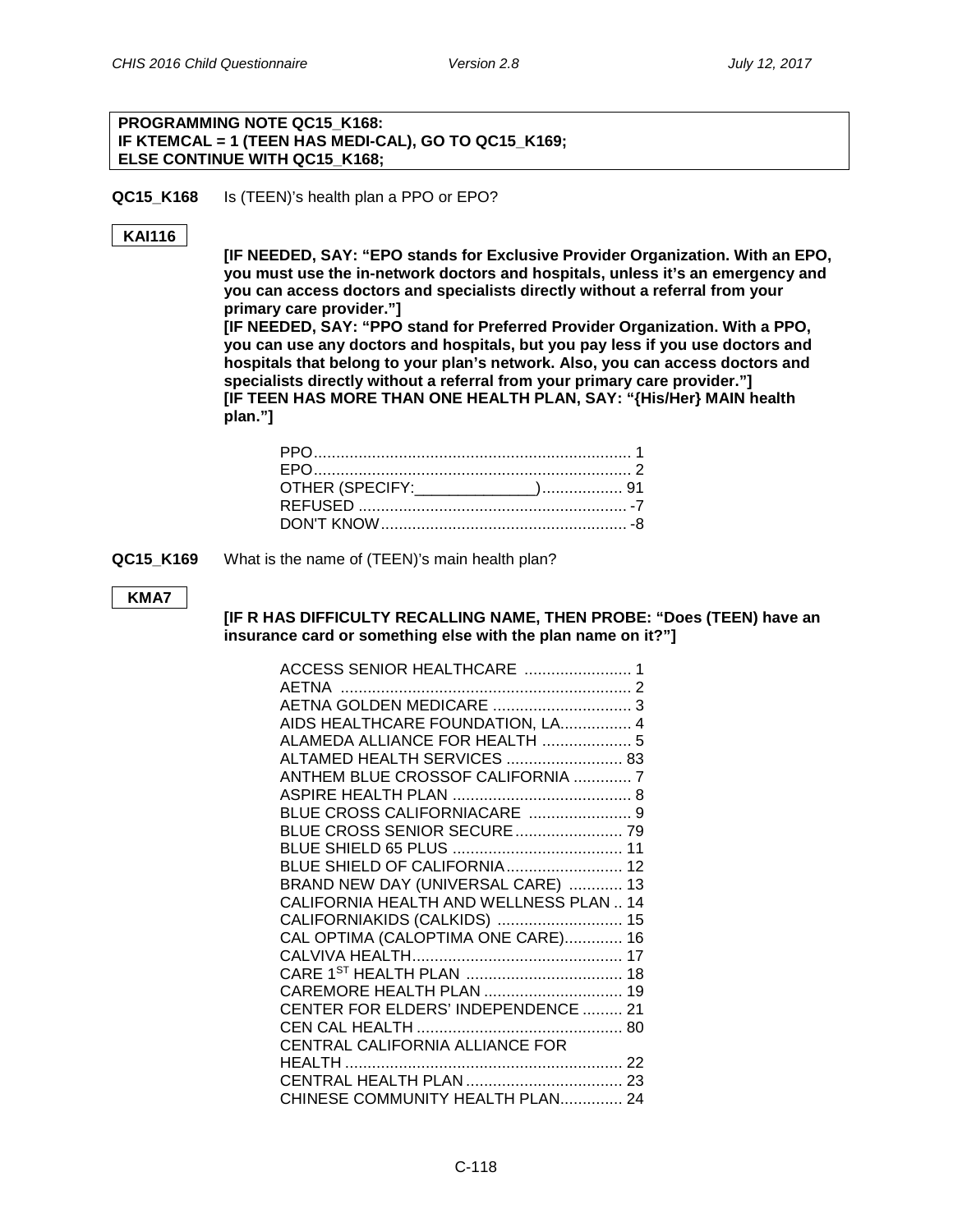| CITIZENS CHOICE HEALTHPLAN  27              |
|---------------------------------------------|
| COMMUNITY CARE HEALTH PLAN  28              |
| COMMUNITY HEALTH GROUP  29                  |
| CONTRA COSTA HEALTH PLAN 81                 |
| DAVITA HEALTHCARE PARTNERS PLAN  31         |
| EASY CHOICE HEALTH PLAN 32                  |
|                                             |
|                                             |
| GOLD COAST HEALTH PLAN 35                   |
| <b>GOLDEN STATE MEDICARE HEALTH</b>         |
|                                             |
|                                             |
| <b>HEALTH NET SENIORITY PLUS 39</b>         |
|                                             |
| HEALTH PLAN OF SAN JOAQUIN 40               |
| HEALTH PLAN SAN JP AUTHORITY  41            |
| HERITAGE PROVIDER NETWORK  42               |
|                                             |
|                                             |
| IEHP (INLAND EMPIRE HEALTH PLAN)  45        |
| INTER VALLEY HEALTH PLAN 46                 |
|                                             |
|                                             |
| KAISER PERMANENTE SENIOR ADVANTAGE 48       |
| KERN FAMILY HEALTH CARE 49                  |
|                                             |
|                                             |
| MOLINA HEALTHCARE OF CALIFORNIA 54          |
| MONARCH HEALTH PLAN  55                     |
| ON LOK SENIOR HEALTH SERVICES  56           |
| PARTNERSHIP HEALTHPLAN OF CALIFORNIA 57     |
| PIH HEALTH CARE SOLUTIONS 58                |
| PREMIER HEALTH PLAN SERVICES 59             |
| PRIMECARE MEDICAL NETWORK  60               |
| PROVIDENCE HEALTH NETWORK 61                |
|                                             |
| SCRIPPS HEALTH PLAN SERVICES 68             |
|                                             |
| SAN FRANCISCO HEALTH PLAN 84                |
| SANTA CLARA FAMILY HEALTH PLAN 90           |
| SAN MATEO HEALTH COMMISION  86              |
|                                             |
|                                             |
|                                             |
|                                             |
|                                             |
|                                             |
|                                             |
| <b>UNITED HEALTHCARE SECURE HORIZON  74</b> |
| UNIVERSITY HEALTHCARE ADVANTAGE  75         |
|                                             |
| <b>VENTURA COUNTY HEALTH CARE PLAN  77</b>  |
| WESTERN HEALTH ADVANTAGE 78                 |
|                                             |
| TRICARE/TRICARE FOR LIFE/TRICARE PRIME 87   |
| VA HEALTH CARE SERVICES 89                  |
|                                             |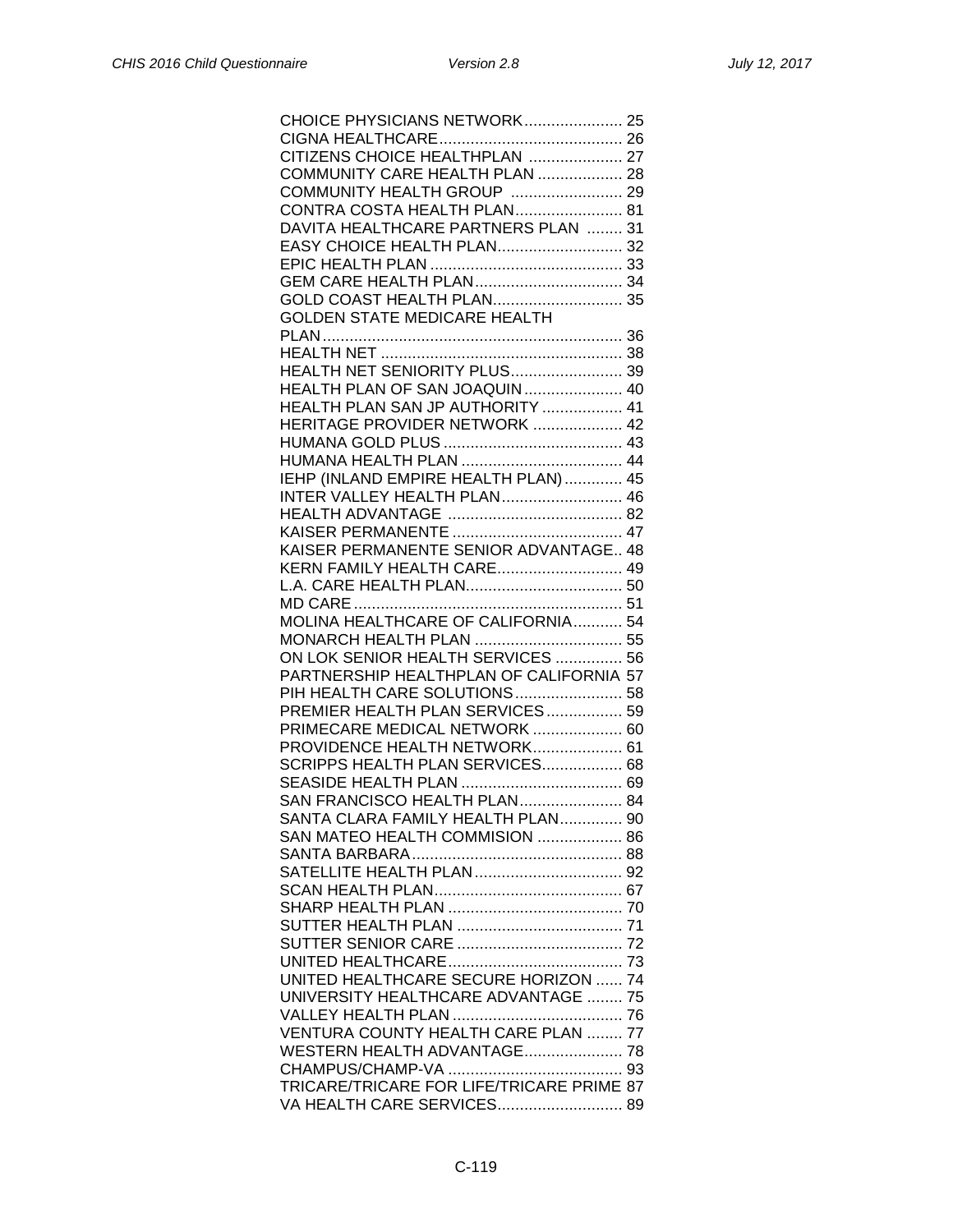[GO TO PQC15\_K174]

| OTHER (SPECIFY: _____________) 85 |  |
|-----------------------------------|--|
|                                   |  |
|                                   |  |

**POST-NOTE QC15\_K169: IF QC15\_K169 = 18, 72, OR 75, SET KTEMILIT = 1**

**High Deductible Health Plans (Teen)**

**QC15 K170** Is (TEEN) covered for prescription drugs?

#### **KIA14**

## **PROGRAMMING NOTE FOR QC15\_K171: IF [(KARINSUR ≠ 1 OR QC15\_K156 ≠ 1) AND (KTEEMP = 1 OR KTEDIREC = 1 OR KTEOTHER = 1), THEN CONTINUE WITH QC15\_K171; ELSE SKIP TO PN QC15\_K176**

**QC15\_K171** Does (TEEN)'s health plan have a deductible that is more than \$1,000?

**KAI82**

**[IF NEEDED, SAY: "A deductible is the amount you have to pay before your plan begins to pay for your medical care."]**

| YES, ONLY WHEN GO OUT OF NETWORK 3 <b>[GO TO QC15 K173]</b> |  |
|-------------------------------------------------------------|--|
|                                                             |  |
|                                                             |  |

**PROGRAMMING NOTE QC15\_K172: IF KTEEMP = 1, THEN CONTINUE WITH QC15\_K172; ELSE GO TO QC15\_K173**

**QC15\_K172** Does (TEEN)'s health plan have a deductible that is more than \$2,000?

**KAI87**

**[IF NEEDED, SAY: "A deductible is the amount you have to pay before your plan begins to pay for your medical care."]**

| YES, ONLY WHEN GO OUT OF NETWORK 3 |  |
|------------------------------------|--|
|                                    |  |
|                                    |  |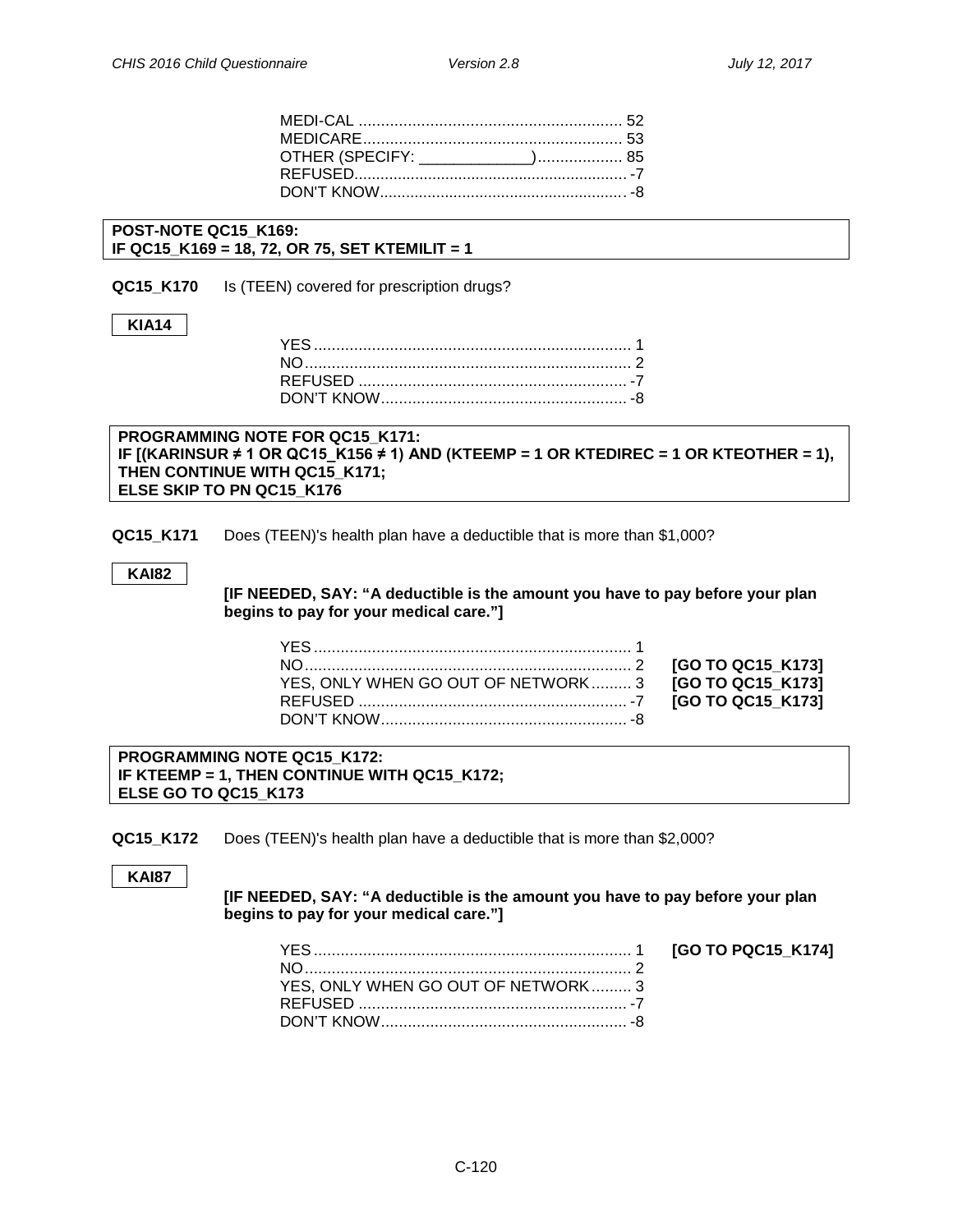**QC15\_K173** Does (TEEN)'s health plan have a deductible for all covered persons that is more than \$2,000?

## **KAI83**

**[IF NEEDED, SAY: "A deductible is the amount you have to pay before your plan begins to pay for your medical care."]**

| YES, ONLY WHEN GO OUT OF NETWORK 3 [GO TO PN QC15_K186] |  |
|---------------------------------------------------------|--|
|                                                         |  |
|                                                         |  |
|                                                         |  |

#### **PROGRAMMING NOTE QC15\_K174: IF KTEEMP = 1, THEN CONTINUE WITH QC15\_K174; ELSE GO TO PROGRAMMING NOTE QC15\_K175**

**QC15 K174** Does (TEEN)'s health plan have a deductible for all covered persons that is more than \$4,000?

## **KAI88**

**[IF NEEDED, SAY: "A deductible is the amount you have to pay before your plan begins to pay for your medical care."]**

| YES, ONLY WHEN GO OUT OF NETWORK 3 |  |
|------------------------------------|--|
|                                    |  |
|                                    |  |

**PROGRAMMING NOTE QC15\_K175: IF (QC15\_K171 = 1 OR 3) OR (QC15\_K172 = 1 OR 3) OR (QC15\_K173 = 1 OR 3), CONTINUE WITH QC15\_175; ELSE SKIP TO PROGRAMMING NOTE QC15\_K176**

**QC15 K175** Do your spouse have a special account or fund {he or she} can use to pay for (TEEN)'s medical expenses?

## **KAI84**

**[IF NEEDED, SAY: "The accounts are sometimes referred to as Health Savings Accounts (HSAs), Health Reimbursement Accounts (HRAs) or other similar accounts. Other account names include Personal care accounts, Personal medical funds, or Choice funds, and are different from employer provided Flexible Spending Accounts."]**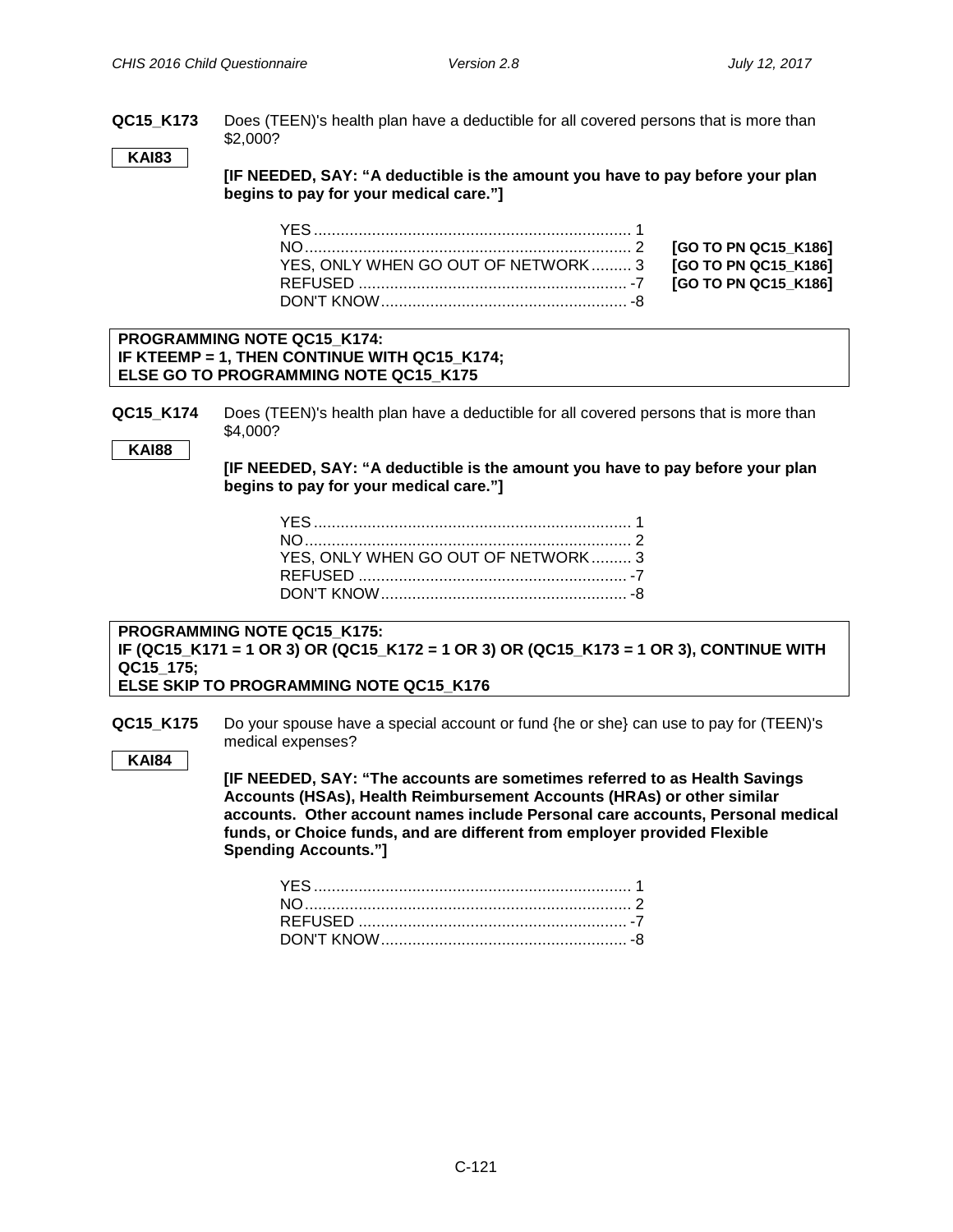# **PROGRAMMING NOTE QC15\_K176: IF KTEINSURE = 1, GO TO QC15\_K181; ELSE CONTINUE WITH QC15\_K176 QC15\_K176** What is the one main reason (TEEN) does not have any health insurance? **KIA18** CAN'T AFFORD/TOO EXPENSIVE ....................... 1 NOT ELIGIBLE DUE TO WORKING STATUS/ CHANGED EMPLOYER/LOST JOB....................... 2 NOT ELIGIBLE DUE TO HEALTH OR OTHER PROBLEMS.............................................. 3 NOT ELIGIBLE DUE TO CITIZENSHIP/ IMMIGRATION STATUS........................................ 4 FAMILY SITUATION CHANGED............................ 5 DON'T BELIEVE IN INSURANCE .......................... 6 SWITCHED INSURANCE COMPANIES, DELAY BETWEEN ................................................ 7 CAN GET HEALTH CARE FOR FREE/PAY FOR OWN CARE................................................... 8 OTHER (SPECIFY:\_\_\_\_\_\_\_\_\_\_\_\_)...................... 91 REFUSED ............................................................ -7 DON'T KNOW....................................................... -8 **QC15 K177** Was (TEEN) covered by health insurance at any time during the past 12 months? **KIA20** YES....................................................................... 1 **[GO TO QC15\_K179]** NO......................................................................... 2 REFUSED ............................................................ -7 DON'T KNOW....................................................... -8 **QC15 K178** How long has it been since (TEEN) last had health insurance? **KIA21** MORE THAN 12 MONTHS, BUT NOT MORE THAN 3 YEARS AGO................................. 1 **[GO TO QC15\_K187]** MORE THAN 3 YEARS AGO................................. 2 **[GO TO QC15\_K187]** NEVER HAD HEALTH INSURANCE COVERAGE. 3 **[GO TO QC15\_K187]** REFUSED ............................................................ -7 **[GO TO QC15\_K187]** DON'T KNOW/NOT SURE.................................... -8 **[GO TO QC15\_K187] QC15\_K179** For how many of the last 12 months did {he/she} have health insurance? **KIA22 [INTERVIEWER NOTE: IF LESS THAN ONE MONTH BUT MORE THAN 0 DAYS, ENTER 1]** \_\_\_\_\_ MONTHS [HR: 0-12] **[IF 0, THEN GO TO PN QC15\_K198]**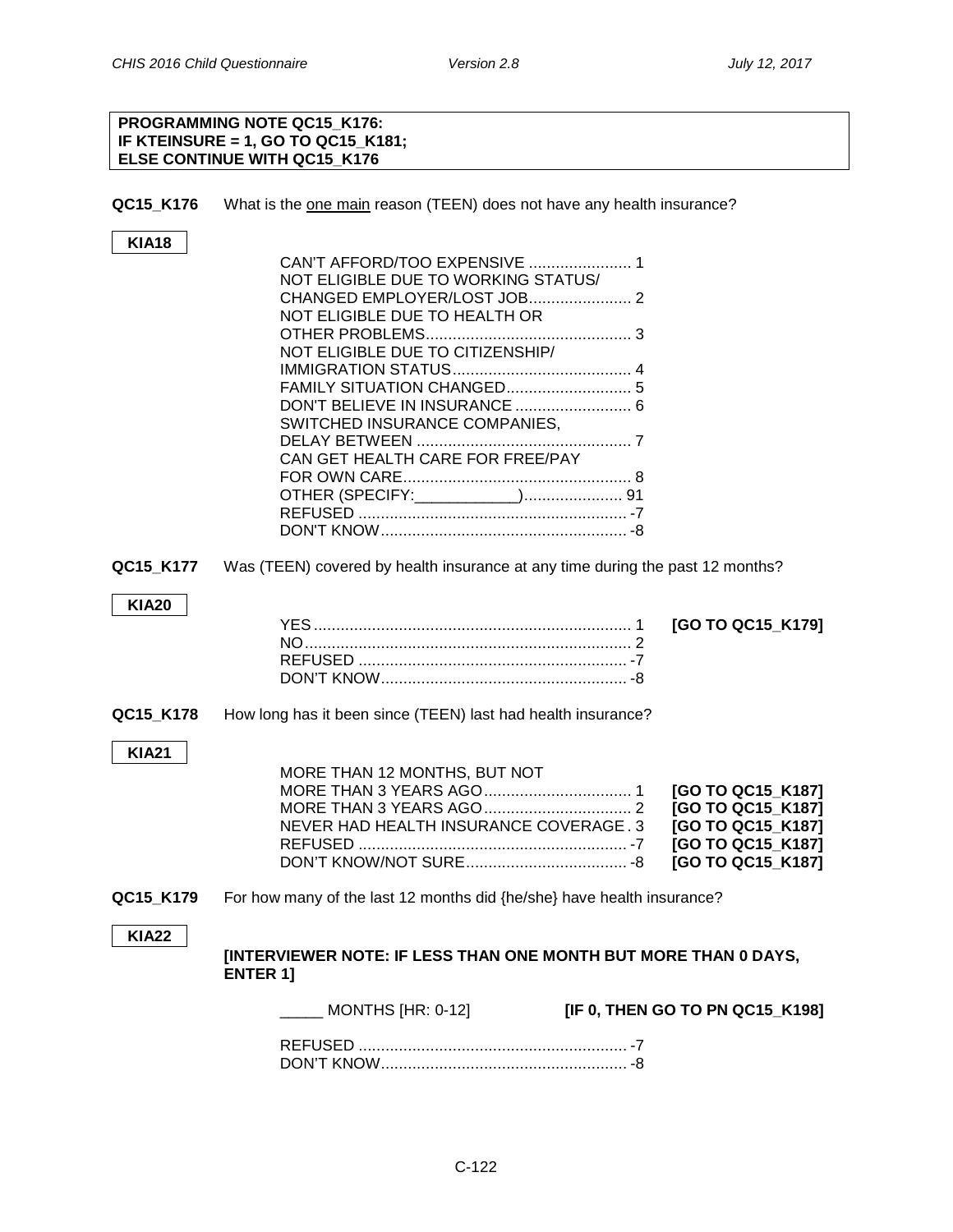**QC15\_K180** During that time when (TEEN) had health insurance, was {his/her} insurance Medi-CAL, a plan you obtained through an employer, a plan you purchased directly from an insurance company, a plan you purchased through Covered California, or some other plan?

## **KIA23**

#### **[CODE ALL THAT APPLY.] [PROBE: "Any others?"]**

| THROUGH CURRENT OR FORMER |                   |
|---------------------------|-------------------|
|                           |                   |
|                           | [GO TO QC15 K187] |
|                           | [GO TO QC15 K187] |
|                           | [GO TO QC15 K187] |
|                           | [GO TO QC15 K187] |
|                           |                   |

**QC15\_K181** Thinking about {his/her} current health insurance, did (TEEN) have this same insurance for ALL of the past 12 months?

#### **KIA24**

**QC15\_K182** When {he/she} wasn't covered by {his/her} current health insurance, did {he/she} have any other health insurance?

# **KIA25**

| YFS. |  |
|------|--|
|      |  |
|      |  |
|      |  |

**QC15\_K183** Was {his/her/his or her} other health insurance Medi-Cal, a plan your spouse obtained from an employer, a plan purchased directly from an insurance company, a plan purchased through Covered California, or some other plan?

# **KIA26**

#### **[CODE ALL THAT APPLY.] [PROBE: "Any others?"]**

| THROUGH CURRENT OR FORMER |  |
|---------------------------|--|
|                           |  |
|                           |  |
|                           |  |
|                           |  |
|                           |  |
|                           |  |
|                           |  |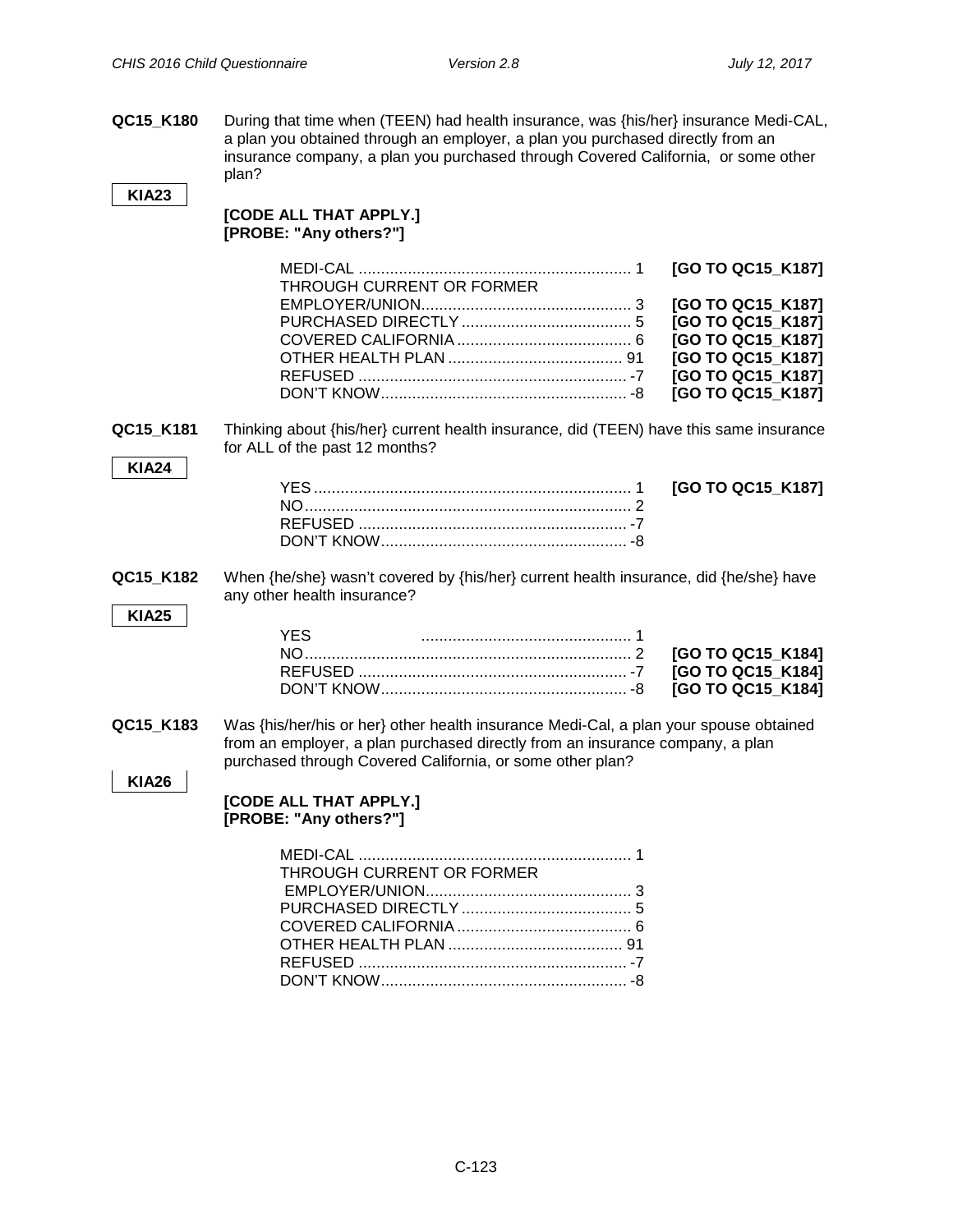| QC15_K184    | During the past 12 months, was there any time when {he/she} had no health insurance at<br>all?                                                                                                                                                  |  |  |
|--------------|-------------------------------------------------------------------------------------------------------------------------------------------------------------------------------------------------------------------------------------------------|--|--|
| <b>KIA27</b> | [GO TO QC15_K187]<br>[GO TO QC15_K187]<br>[GO TO QC15 K187]                                                                                                                                                                                     |  |  |
| QC15_K185    | For how many of the past 12 months did {he/she} have no health insurance?                                                                                                                                                                       |  |  |
| <b>KIA28</b> | $[IF < 1$ MONTH, ENTER "1"]                                                                                                                                                                                                                     |  |  |
|              | MONTHS [RANGE: 1-12]                                                                                                                                                                                                                            |  |  |
|              |                                                                                                                                                                                                                                                 |  |  |
| QC15 K186    | What is the one main reason why (TEEN) did not have any health insurance during the<br>time {he/she} wasn't covered?                                                                                                                            |  |  |
| <b>KIA29</b> | [IF R SAYS, "No need," PROBE WHY]                                                                                                                                                                                                               |  |  |
|              | CAN'T AFFORD/TOO EXPENSIVE  1<br>NOT ELIGIBLE DUE TO WORKING STATUS/<br>NOT ELIGIBLE DUE TO HEALTH OR<br>NOT ELIGIBLE DUE TO CITIZENSHIP/<br>DON'T BELIEVE IN INSURANCE  6<br>SWITCHED INSURANCE COMPANIES.<br>CAN GET HEALTH CARE FOR FREE/PAY |  |  |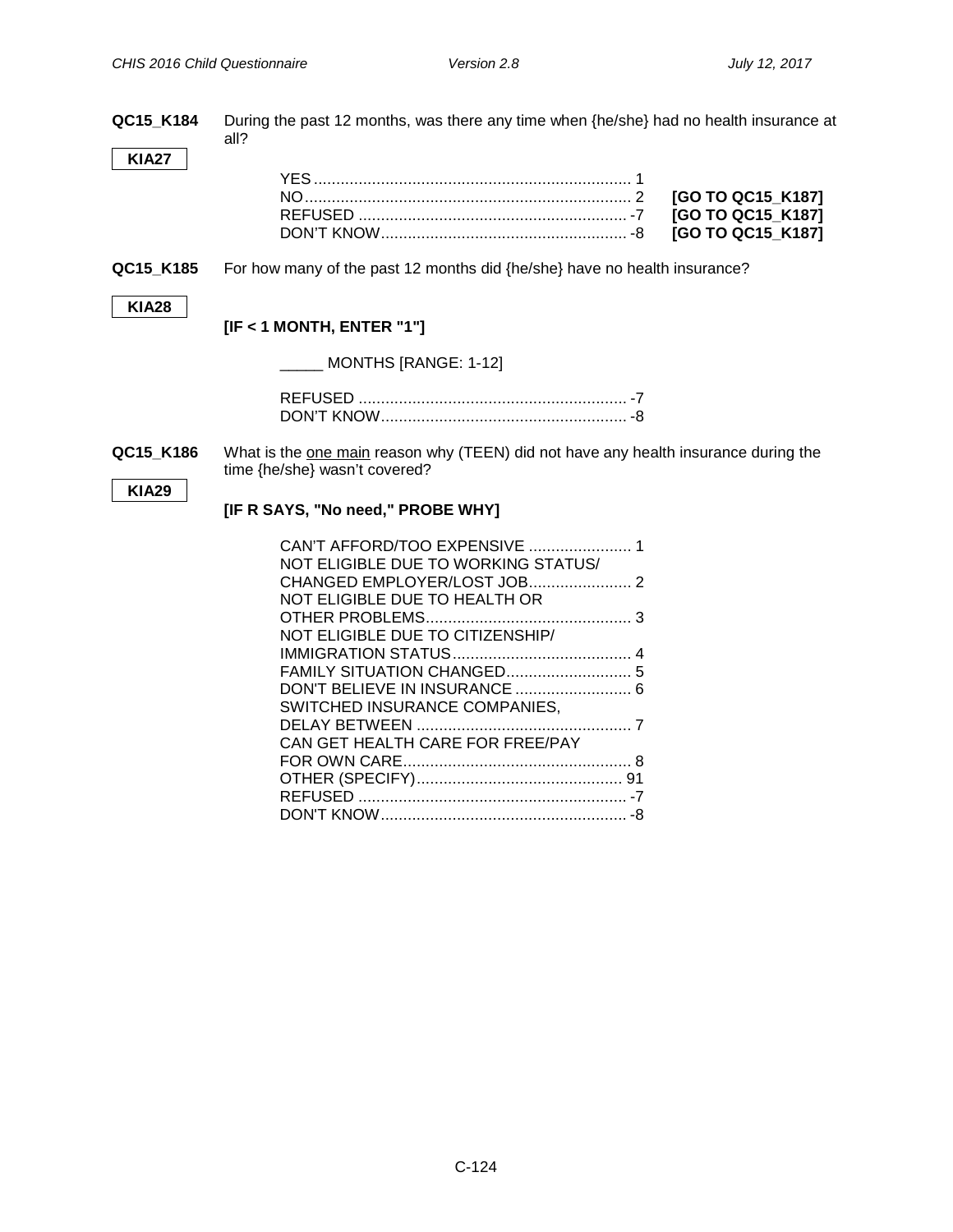| <b>IIF CHILD SELECTED1</b><br>QC15 K187;<br>[IF TEEN SELECTED] | PROGRAMMING NOTE QC15 K187:<br>IF NOT ANSWERED IN EARLIER IN THE CHILD-FIRST (QC15_K89 = -1), THEN CONTINUE;<br>IF KCHINSUR $\neq$ 1 OR QC15_K138 = 2 OR QC15_K143 = 2 OR QC15_K145 = 1 OR QC15_K141 = (5,<br>6) OR QC15_K144 = (5, 6) OR KCHHBEX = 1 OR KCHDIREC = 1; THEN CONTINUE WITH          |                                                                      |
|----------------------------------------------------------------|----------------------------------------------------------------------------------------------------------------------------------------------------------------------------------------------------------------------------------------------------------------------------------------------------|----------------------------------------------------------------------|
| QC15 K187;                                                     | IF TEINSURE ≠ 1 OR QC15_K177 = 2 OR QC15 _K182 = 2 OR QC15_K184 = 1 OR QC15_K180 = (5,<br>6) OR QC15_K183 = (5, 6) OR KTEHBEX = 1 OR KTEDIREC = 1; THEN CONTINUE WITH<br>ELSE GO TO PROGRAMMING NOTE QC15_K204                                                                                     |                                                                      |
| QC15 K187<br><b>KAH103i</b>                                    | In the past 12 months, did you try to purchase a health insurance plan directly from an<br>insurance company or HMO, or through Covered California?                                                                                                                                                | [GO TO PN QC15_K204]<br>[GO TO PN QC15_K204]<br>[GO TO PN QC15_K204] |
| QC15 K188<br>KAH110i                                           | Was that directly from an insurance company or HMO, or through Covered California, or<br>both from an insurance company and through Covered California?<br>DIRECTLY FROM AN INSURANCE<br>THROUGH COVERED CALIFORNIA, OR  2<br>BOTH, FROM AN INSURANCE COMPANY<br>AND THROUGH COVERED CALIFORNIA  3 | [GO TO PN QC15_K191]<br>[GO TO PN QC15_K191]                         |
|                                                                | DDOCD AMMINIC NOTE OCAE IZAOO.                                                                                                                                                                                                                                                                     |                                                                      |

**PROGRAMMING NOTE QC15\_K189: IF QC15\_K188 = 1; THEN CONTINUE WITH QC15\_K189; IF QC15\_K188 = 3; THEN CONTINUE WITH QC15\_K189 AND DISPLAY "First, think about your experience trying to purchase insurance directly from an insurance company or HMO." ELSE GO TO PROGRAMMING NOTE QC15\_K204;**

**QC15\_K189** {First, think about your experience trying to purchase insurance directly from an insurance company or HMO.}

How difficult was it to find a plan with the coverage you needed? Was it…

**KAH98i**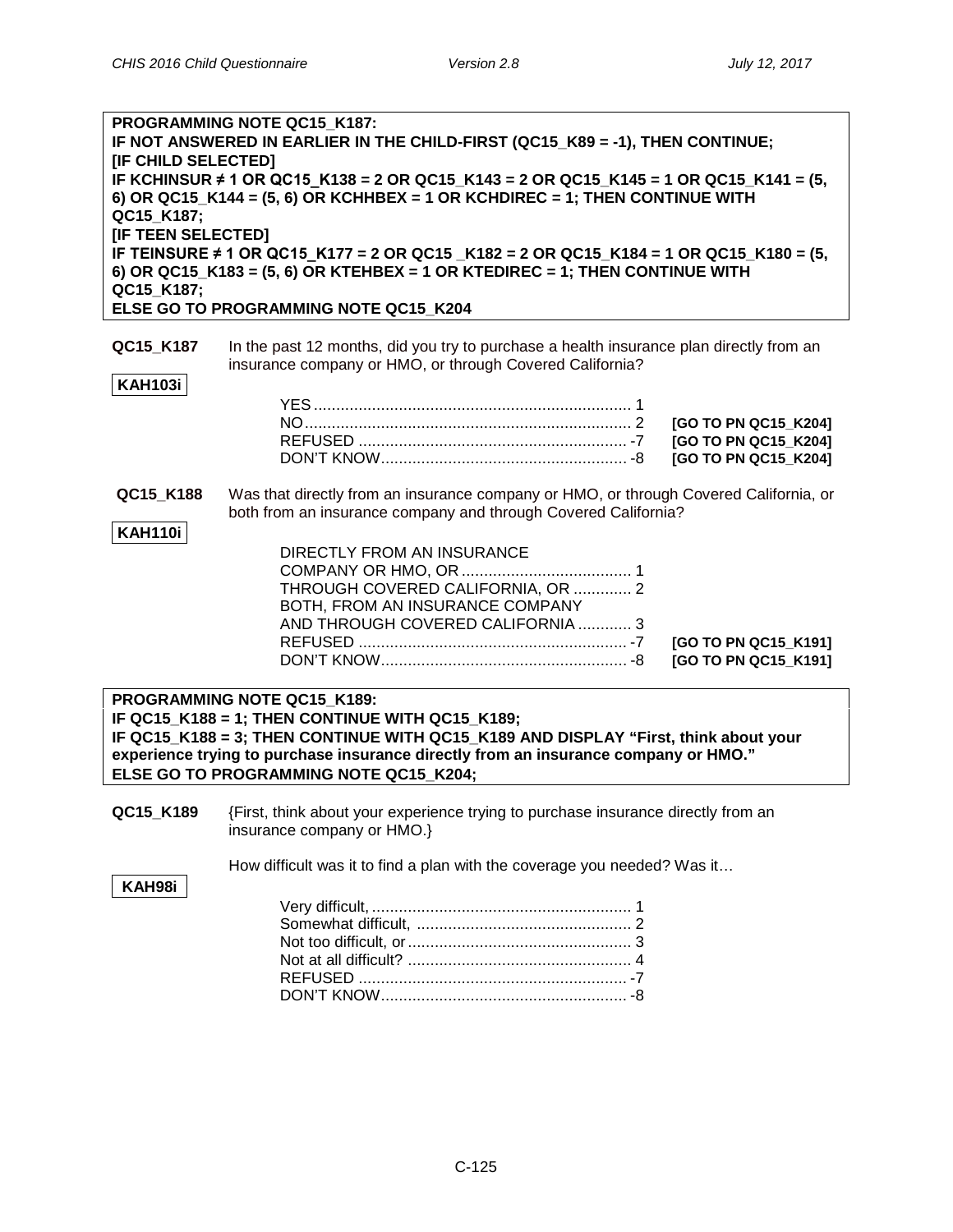**QC15\_K190** How difficult was it to find a plan you could afford? Was it…

## **KAH99i**

## **QC15 K191** Did anyone help you find a health plan?

# **KAH100i**

**QC15\_K192** Who helped you?

# **KAH101i**

| OTHER (SPECIFY: ___________________)  91 |  |
|------------------------------------------|--|
|                                          |  |
|                                          |  |

## **PROGRAMMING NOTE QC15\_K193: IF QC15\_K188 = 2; THEN CONTINUE WITH QC15\_K193; IF QC15\_K188 = 3; THEN CONTINUE WITH QC15\_K193 AND DISPLAY "Now, think about your experience with Covered California." ELSE GO TO PROGRAMMING NOTE QC15\_K197;**

**QC15\_K193** {Now, think about your experience with Covered California.}

How difficult was it to find a plan with the coverage you needed through Covered California? Was it…

# **KAH111i**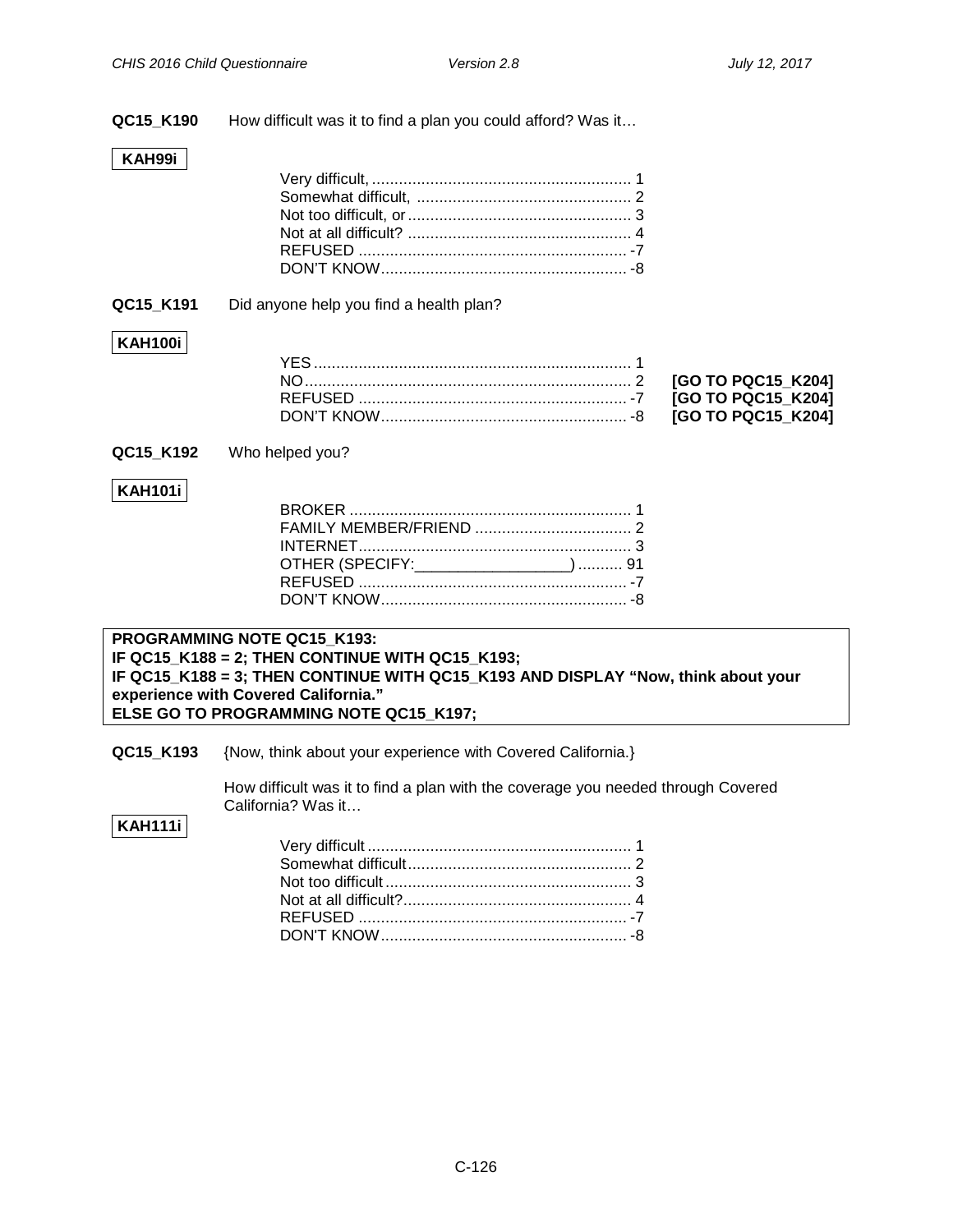**QC15\_K194** How difficult was it to find a plan you could afford? Was it…

## **KAH112i**

## **QC15\_K195** Did anyone help you find a health plan?

# **KAH113i**

**QC15\_K196** Who helped you?

## **KAH114i**

**QC15\_K197** Did you have all the information you felt you needed to make a good decision on a health plan?

#### **KAH115i**

#### **PROGRAMMING NOTE QC15\_K198: IF QC15\_H23 > 1 (R SPEAKS ENGLISH LESS THAN VERY WELL), THEN CONTINUE WITH QC15\_K198; ELSE GO TO QC15\_K199;**

**QC15\_K198** Were you able to get information about your health plan options in your language?

## **KAH116i**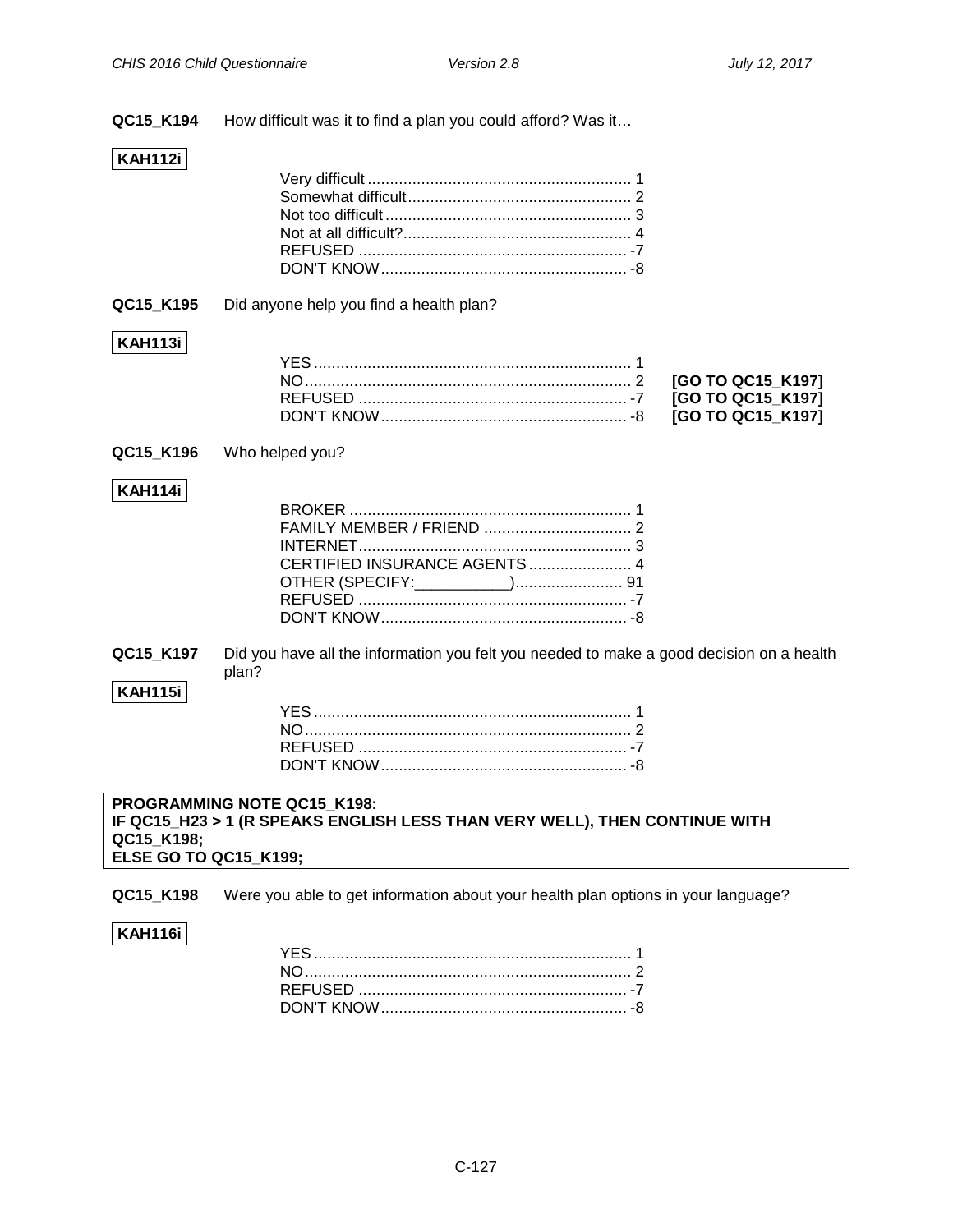**QC15\_K199** Was the cost of the plan you selected very important, somewhat important, or not important in choosing your plan?

# **KAH117i**

**QC15\_K200** Was getting care from a specific doctor very important, somewhat important, or not important in choosing your plan?

**QC15\_K201** Was getting care from a specific hospital very important, somewhat important, or not important in choosing your plan?

## **KAH119i**

**KAH118i**

**QC15\_K202** Was the choice of doctor's in the plan's network very important, somewhat important, or not important in choosing your plan?

# **KAH120i**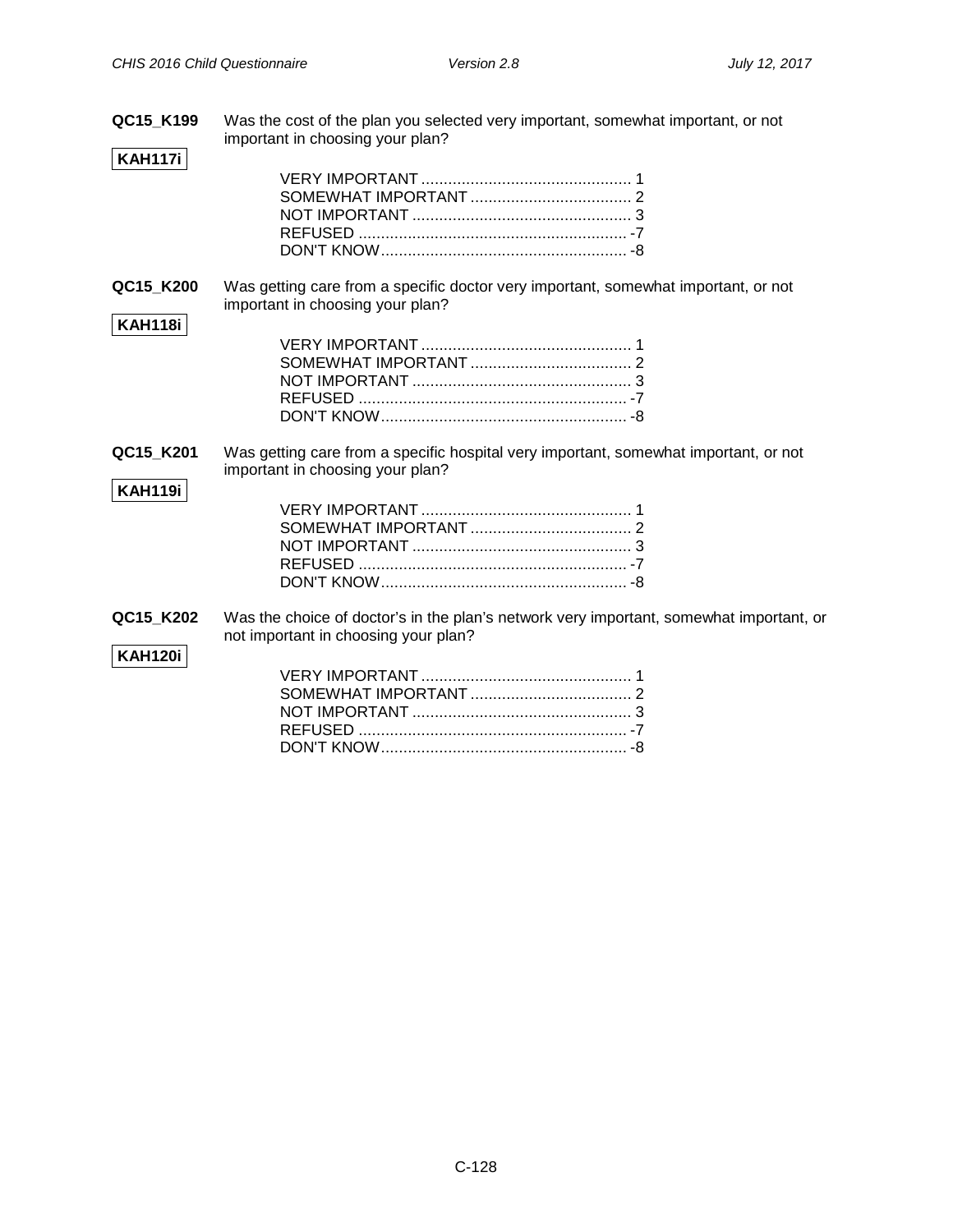|                                                                                                                         | PROGRAMMING NOTE QC15_K203:<br>IF QC15_K117 = 1 OR QC15_K165 = 1, THEN DISPLAY "Bronze"<br>ELSE IF QC15_K117 = 2 OR QC15_K156 = 2, THEN DISPLAY "Silver"                                                                                                                                                                  |                                              |
|-------------------------------------------------------------------------------------------------------------------------|---------------------------------------------------------------------------------------------------------------------------------------------------------------------------------------------------------------------------------------------------------------------------------------------------------------------------|----------------------------------------------|
|                                                                                                                         | ELSE IF QC15_K117 = 3 OR QC15_K156 = 3, THEN DISPLAY "Gold"                                                                                                                                                                                                                                                               |                                              |
|                                                                                                                         | ELSE IF QC15_K117 = 4 OR QC15_K156 = 4, THEN DISPLAY "Platinum"<br>ELSE IF QC15 K117 = 4 OR QC15_K156 = 6, THEN DISPLAY "Minimum Coverage"                                                                                                                                                                                |                                              |
| <b>ELSE DISPLAY "";</b>                                                                                                 |                                                                                                                                                                                                                                                                                                                           |                                              |
|                                                                                                                         |                                                                                                                                                                                                                                                                                                                           |                                              |
| QC15_K203                                                                                                               | Finally, what was the most important reason you chose your<br>{Bronze/Silver/Gold/Platinum/Minimum Coverage} plan? Was it the cost, that you could<br>get care from a specific doctor, that you could go to a certain hospital, the choice of<br>providers in your plan's network, or was it something else?              |                                              |
| <b>KAH121i</b>                                                                                                          |                                                                                                                                                                                                                                                                                                                           |                                              |
|                                                                                                                         | CHOICE OF DOCTORS IN NETWORK  4                                                                                                                                                                                                                                                                                           |                                              |
| QC15_K204                                                                                                               | What is your best estimate of your household's total annual income from all sources<br>before taxes in 2014?                                                                                                                                                                                                              |                                              |
| <b>KAK22</b>                                                                                                            |                                                                                                                                                                                                                                                                                                                           |                                              |
|                                                                                                                         | [IF NEEDED, SAY: "Include money from jobs, social security, retirement income,<br>unemployment payments, public assistance and so forth. Also include income<br>from interest, dividends, net income from business, farm, or rent and any other<br>money income."]<br>[IF AMOUNT GREATER THAN \$999,995, ENTER "999,995"] |                                              |
|                                                                                                                         |                                                                                                                                                                                                                                                                                                                           |                                              |
|                                                                                                                         |                                                                                                                                                                                                                                                                                                                           | [GO TO PN QC15_K206]<br>[GO TO PN QC15_K206] |
| QC15_K205                                                                                                               | PLEASE VERIFY AMOUNT ENTERED:<br>I have entered that your annual household income is (AMOUNT). Is that correct?                                                                                                                                                                                                           |                                              |
| KAK22A                                                                                                                  |                                                                                                                                                                                                                                                                                                                           |                                              |
|                                                                                                                         |                                                                                                                                                                                                                                                                                                                           | [GO TO PN QC15_K212]<br>[GO TO PN QC15_K212] |
|                                                                                                                         |                                                                                                                                                                                                                                                                                                                           | [GO TO PN QC15_K212]                         |
|                                                                                                                         |                                                                                                                                                                                                                                                                                                                           | [GO TO PN QC15_K212]                         |
| PROGAMMING NOTE QC15_K206:<br>IF QC15_K204 = -7 OR -8 CONTINUE WITH QC15_K206;<br>ELSE GO TO PROGRAMMING NOTE QC15 K212 |                                                                                                                                                                                                                                                                                                                           |                                              |
|                                                                                                                         |                                                                                                                                                                                                                                                                                                                           |                                              |
| QC15 K206                                                                                                               | We don't need to know exactly, but could you tell me if your household's annual income<br>from all sources before taxes is more than \$20,000 per year or is it less?                                                                                                                                                     |                                              |
| <b>KAK11</b>                                                                                                            |                                                                                                                                                                                                                                                                                                                           |                                              |
|                                                                                                                         |                                                                                                                                                                                                                                                                                                                           | [GO TO QC15_K208]                            |
|                                                                                                                         | $-7$<br><b>REELISED</b>                                                                                                                                                                                                                                                                                                   | $ICOMOMO$ ON $OCHR$ $K2121$                  |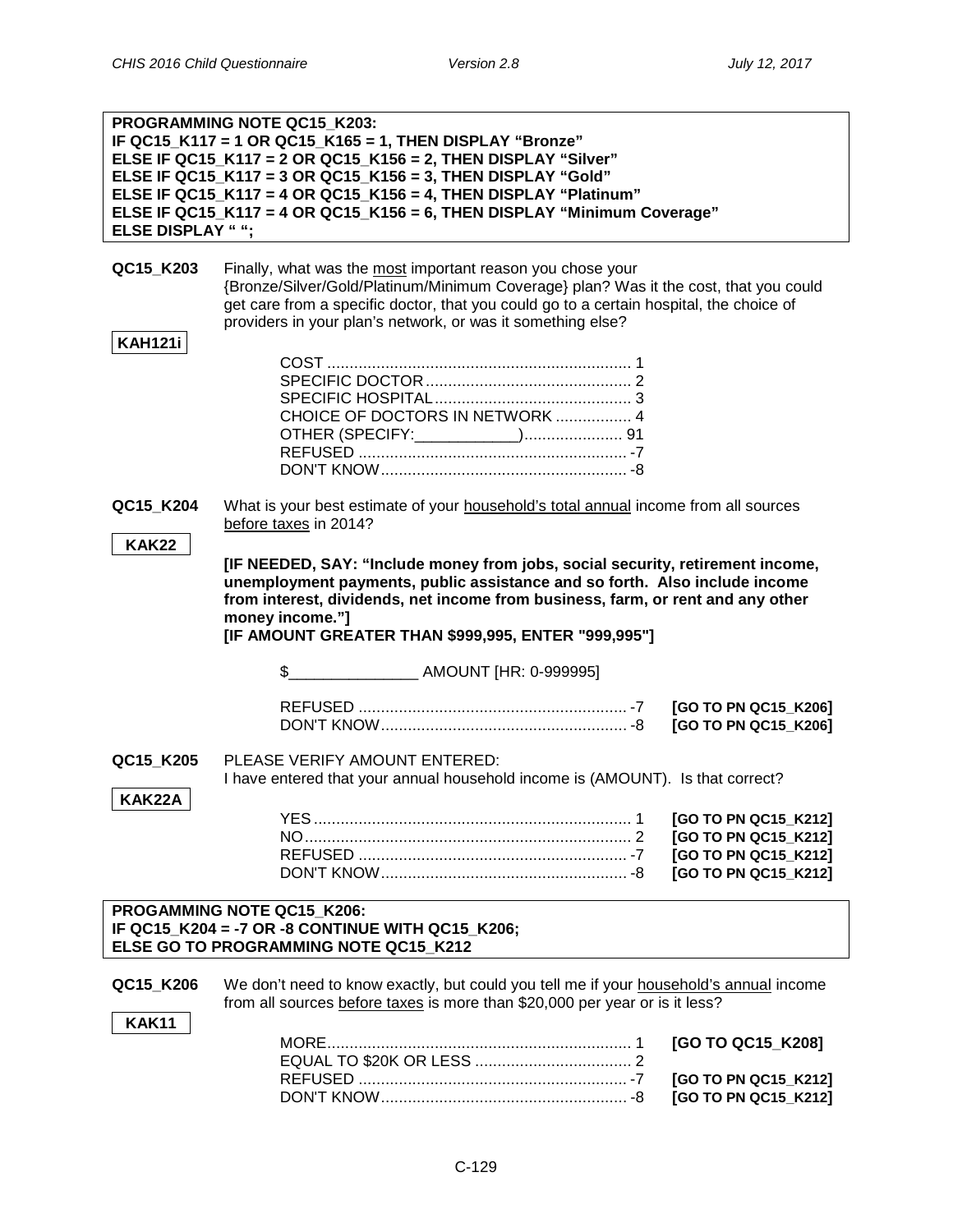# **QC15\_K207** Is it …

# **KAK12**

|  | [GO TO PN QC15_K212] |
|--|----------------------|
|  | [GO TO PN QC15_K212] |
|  | [GO TO PN QC15_K212] |
|  | [GO TO PN QC15_K212] |
|  |                      |

# **QC15 \_K208** Is it more or less than \$70,000 per year?

# **KAK13**

# **QC15\_K209** Is it …

# **KAK14**

# **QC15\_K210** Is it more or less than \$135,000 per year?

# **KAK15**

## **QC15\_K211** Is it …

# **KAK16**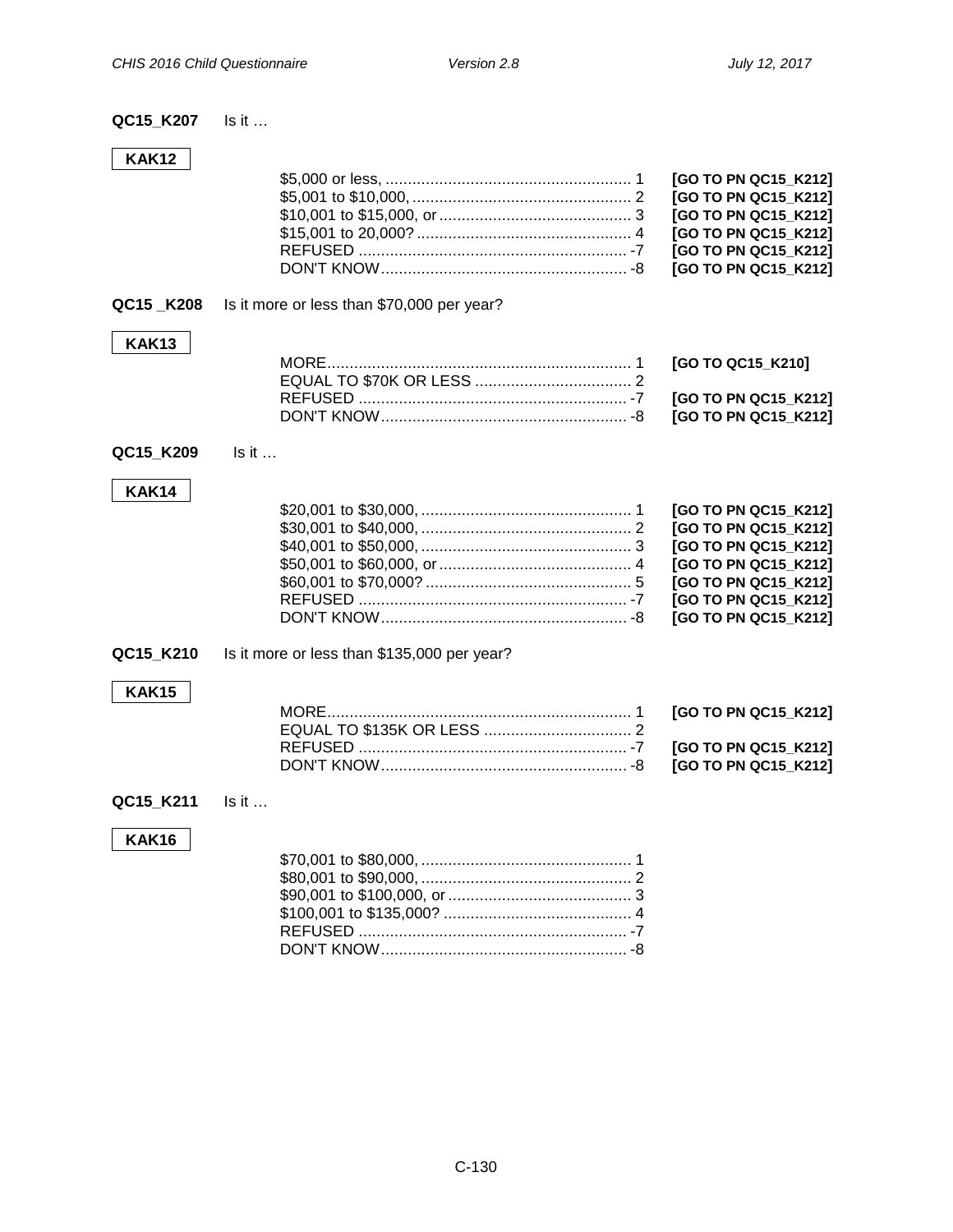**Number of Persons Supported**

|                           | PROGRAMMING NOTE QC15_K212:<br>IF R IS ONLY MEMBER OF HH, GO TO PROGRAMMING NOTE QC15_K216;<br>ELSE CONTINUE WITH QC15 K212                                                                                                                                                                                                      |
|---------------------------|----------------------------------------------------------------------------------------------------------------------------------------------------------------------------------------------------------------------------------------------------------------------------------------------------------------------------------|
| QC15_K212<br><b>KAK17</b> | Including yourself, how many people living in your household are supported by your total<br>household income?<br>NUMBER OF PEOPLE [HR: 1-20]                                                                                                                                                                                     |
|                           |                                                                                                                                                                                                                                                                                                                                  |
|                           | PROGRAMMING NOTE QC15 K213:<br>QC15_K213 MUST BE LESS THAN QC15_K212;<br>IF NO CHILDREN UNDER 18 IN HH (AS DETERMINED FROM CHILD ENUMERATION QUESTIONS)<br>OR TOTAL NUMBER OF PEOPLE LIVING IN HH (AS DETERMINED BY ADULT PLUS CHILD<br>ENUMERATION) = QC15_K216 GO TO PROGRAMMING NOTE QC15_K6;<br>ELSE CONTINUE WITH QC15 K213 |
| QC15_K213<br><b>KAK18</b> | How many of these {INSERT NUMBER FROM QC15_K211} people are children under<br>the age of 18?<br>NUMBER OF CHILDREN (UNDER AGE 18) [HR: 0-20]                                                                                                                                                                                     |
|                           |                                                                                                                                                                                                                                                                                                                                  |
| QC15 K214<br><b>KAK32</b> | Is there anyone else living in the U.S., but not currently living in your household, that is<br>supported by your household income?                                                                                                                                                                                              |
|                           | [GO TO PN QC15_K216]<br>[GO TO PN QC15_K216]<br>[GO TO PN QC15_K216]                                                                                                                                                                                                                                                             |
| QC15_K215                 | How many?                                                                                                                                                                                                                                                                                                                        |
| <b>KAK33</b>              | NUMBER OF PEOPLE [HR: 1-20]                                                                                                                                                                                                                                                                                                      |
|                           |                                                                                                                                                                                                                                                                                                                                  |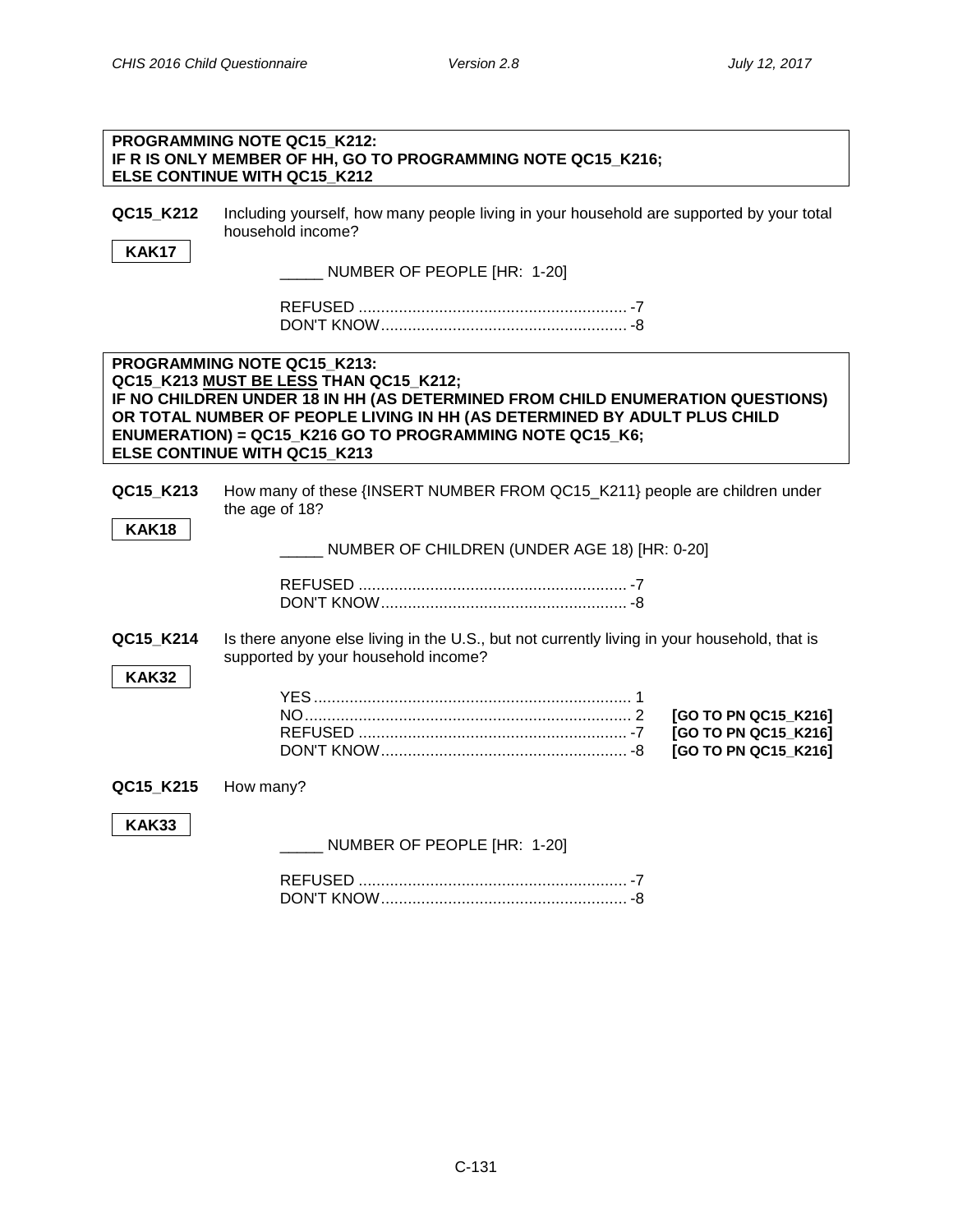| PROGRAMMING NOTE QC15 K216:                                                             |
|-----------------------------------------------------------------------------------------|
| OBTAIN THE FEDERAL POVERTY 50%, 100%, 133%, 200%, 300%, AND 400% LEVEL CUTOFF           |
| POINTS FROM THE 2011 FEDERAL POVERTY GUIDELINE USING THE TOTAL HOUSEHOLD SIZE           |
| AND NUMBER OF CHILDREN FROM QC15 K210 AND QC15 K211 RESPECTIVELY.                       |
| (THE 50%, 133%, 200%, 300%, AND 400% VALUES WERE DERIVED BY MULTIPLYING THE             |
| CENSUS POVERTY 2010 THRESHOLD "SIZE OF FAMILY UNIT" BY "RELATED CHILDREN UNDER          |
| 18 YEARS" TABLE AMOUNTS BY 0.5, 1.33, 2, 3, AND 4, RESPECTIVELY, THEN ROUNDING TO       |
| THE NEAREST 100 DOLLARS. REFER TO SPECIFICATIONS ADDENDUM "Poverty Level 2010"          |
| DOCUMENT FOR THE TABLE OF VALUES. THE 50% POVERTY CUTOFF VALUE WILL BE                  |
| STORED IN CATI VARIABLE POVRT50, THE 100% POVERTY CUTOFF VALUE WILL BE STORED           |
| IN CATI VARIABLE POVRT100, THE 133% VALUE IN CATI VARIABLE POVRT133, THE 200%           |
| POVERTY CUTOFF VALUE WILL BE STORED IN CATI VARIABLE POVRT200, THE 300% VALUE IN        |
| CATI VARIABLE POVRT300, AND THE 400% VALUE IN CATI VARIABLE POVRT400.)                  |
| IF EITHER QC15_K212 OR QC15_K213 IS MISSING, USE THE TOTAL NUMBER OF ADULTS             |
| ENUMERATED IN THE SCREENER (GIVEN BY CATI VARIABLE RADLTCNT) AND THE TOTAL              |
| NUMBER OF CHILDREN ENUMERATED AT SC13A OF THE ADULT INTERVIEW (GIVEN BY CATI            |
| <b>VARIABLE KIDCNT) INSTEAD.</b>                                                        |
| ASCERTAIN IF THE HOUSEHOLD INCOME IS (VALUES FOR BASE.KPOVERTY)                         |
| 1) AT OR BELOW 50% FPL;                                                                 |
|                                                                                         |
| 2) ABOVE 50% FPL BUT AT OR BELOW 100% FPL;                                              |
| 3) ABOVE 100% FPL BUT AT OR BELOW 133% FPL;                                             |
| 4) ABOVE 133 % FPL BUT AT OR BELOW 200% FPL;                                            |
| 5) ABOVE 200% FPL BUT AT OR BELOW 300% FPL;                                             |
| 6) ABOVE 300% FPL BUT AT OR BELOW 400% FPL;                                             |
| 7) ABOVE 400% FPL; OR                                                                   |
| 8) UNKNOWN BECAUSE HOUSEHOLD INCOME WAS NOT GIVEN.                                      |
| IF QC15_K204 > -7 OR -8 (INCOME GIVEN) OR [QC15_K204 = -7 OR -8 (REF/DK) AND (QC15_K206 |
| = -7 OR QC15_K208 = -7 OR QC15_K210 = - 7 (INCOME RANGE REFUSED))], SKIP TO QC15_K222;  |
| ELSE IF QC15_K204 = -7 OR -8 (REF/DK) AND IF THE HOUSEHOLD'S 50% CUTOFF VALUE FALLS     |
| WITHIN A RESPONSE FROM QC15_K207, QC15_K209, OR QC15_K211, ASK QC15_K215 USING          |
| KPVRT50 (THE 50% FPL CUTOFF DISPLAY AMOUNT);                                            |
| ELSE SKIP TO PN QC15 K217                                                               |

**QC15\_K216** I need to ask just one more question about income.

Was your total annual household income before taxes less than or more than \${POVRT50}?

**KAK29**

**POST NOTE QC15\_K216: IF QC15\_K216 = 1, THEN KPOVERTY = 1; ELSE IF QC15\_K216 = 2, THEN KPOVERTY = 2**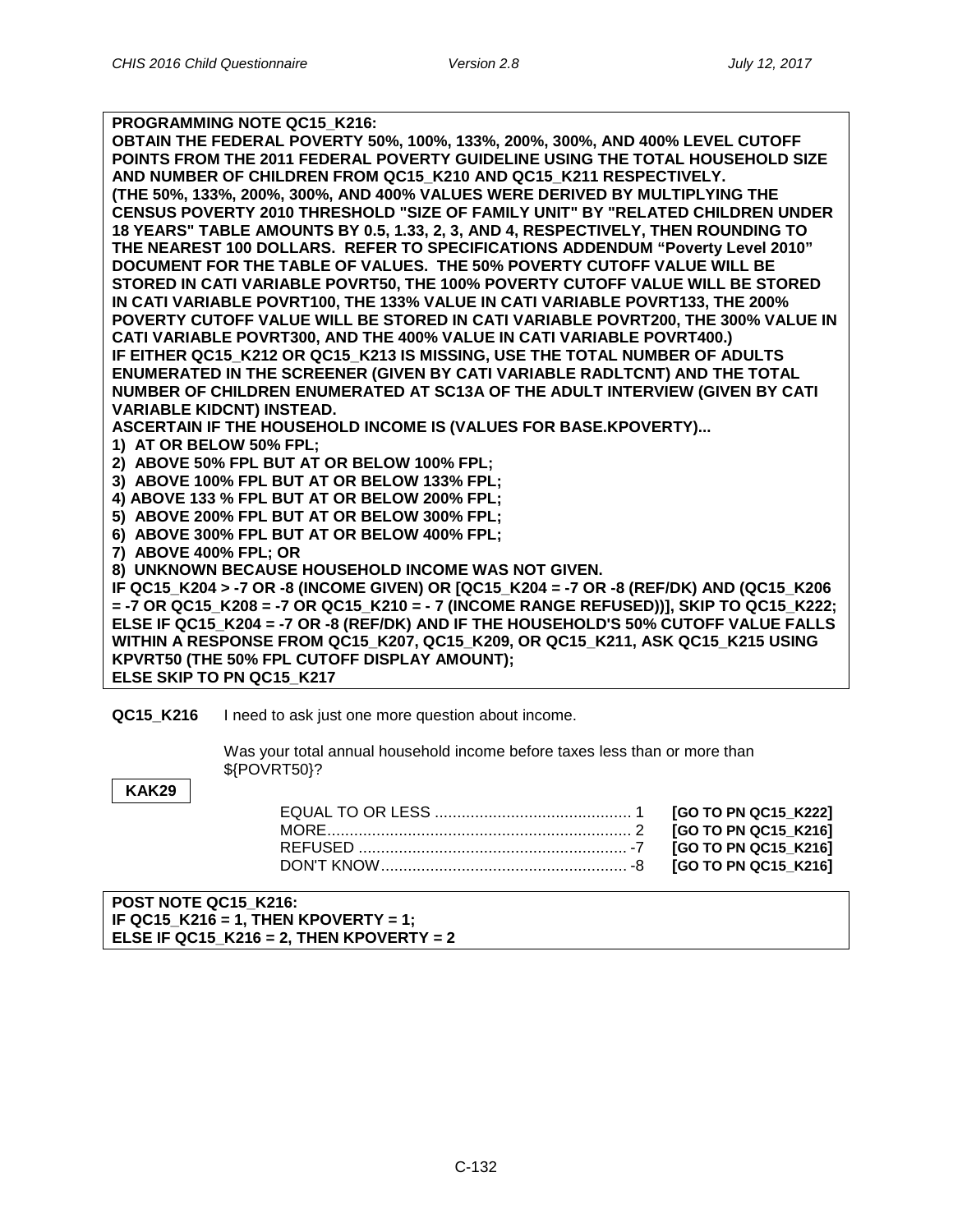## **PROGRAMMING NOTE QC15\_K217: IF THE HOUSEHOLD'S 100% CUTOFF VALUE FALLS WITHIN A RESPONSE FROM QC15\_K207, QC15\_K209, OR QC15\_K211, THEN CONTINUE WITH QC15\_K217 USING POVRT100 (100% POVERTY CUTOFF DISPLAY AMOUNT) AND IF QC15\_K216 WAS NOT ASKED, DISPLAY "I need to ask one or two more questions about income. Was your total annual household income before taxes"; ELSE DISPLAY, "Was it";**

**ELSE GO TO PROGRAMMING NOTE QC15\_K218**

#### **QC15\_K217 {**I need to ask just one or two more questions about income.

Was your total annual household income before taxes/Was it} less than or more than \${POVRT100}?

**KAK18A**

**POST NOTE QC15\_K217: IF QC15\_K217 = 1 THEN KPOVERTY = 2; ELSE IF QC15\_K217 = 2, SKIP TO PN QC15\_K218**

**PROGRAMMING NOTE QC15\_K218: IF THE HOUSEHOLD'S 133% CUTOFF VALUE FALLS WITHIN A RESPONSE FROM QC15\_K207, QC15\_K209, OR QC15\_K211, THEN CONTINUE WITH QC15 \_K218 USING POVRT133 (133% POVERTY CUTOFF DISPLAY AMOUNT); IF QC15\_K216 AND QC15\_K217 WERE NOT ASKED, DISPLAY "I need to ask just one more question about income. Was your total income before taxes"; ELSE DISPLAY "Was it"; ELSE GO TO PROGRAMMING NOTE QC15\_K219**

| QC15 K218 | I need to ask just one more question about income. Was your total annual household |
|-----------|------------------------------------------------------------------------------------|
|           | income before taxes/Was it} less than or more than \${POVRT133}?                   |

**POST NOTE QC15\_K218: IF QC15\_K218 = 1, THEN KPOVERTY = 3; ELSE IF QC15\_K218 = 2, THEN KPOVERTY = 4**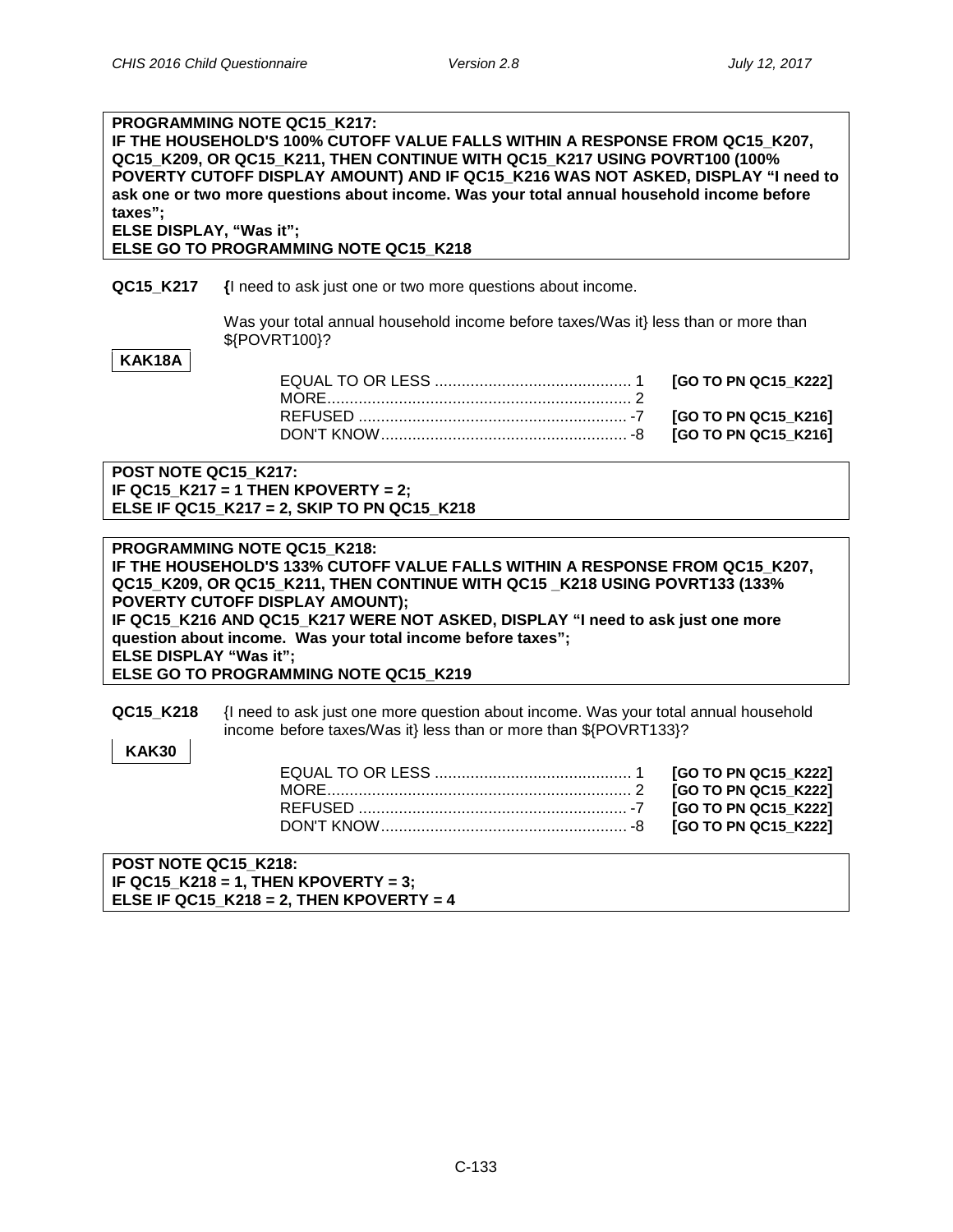## **PROGRAMMING NOTE QC15\_K219: IF THE HOUSEHOLD'S 200% CUTOFF VALUE FALLS WITHIN A RESPONSE FROM QC15\_K207, QC15\_K209, OR QC15\_K211, CONTINUE WITH QC15\_K219 USING POVRT200 (200% POVERTY CUTOFF DISPLAY AMOUNT) AND IF QC15\_K216 AND QC15\_K217, AND QC15\_K218 WERE NOT ASKED, DISPLAY "I need to ask just one more question about income. Was your total income before taxes"; ELSE DISPLAY "Was it";**

**ELSE GO TO PROGRAMMING NOTE QC15\_K220**

**QC15 K219** {I need to ask just one more question about income. Was your total annual household income before taxes/Was it} less than or more than \${POVRT200}?

## **KAK18B**

 $[GO TO PN QC15_K222]$  $[GO TO PN QC15 K222]$ [GO TO PN QC15\_K222] [GO TO PN QC15\_K222]

**POST NOTE QC15\_K219: IF QC15\_K219 = 1, THEN KPOVERTY = 4; ELSE IF QC15\_K219 = 2, THEN KPOVERTY = 5**

**PROGRAMMING NOTE QC15\_K219: IF THE HOUSEHOLD'S 300% CUTOFF VALUE FALLS WITHIN A RESPONSE FROM QC15\_K207, QC15\_K209, OR QC15\_K211, CONTINUE WITH QC15\_K220 USING POVRT300 (300% POVERTY CUTOFF DISPLAY AMOUNT) AND IF QC15\_K216 AND QC15\_K217, AND QC15\_K218 AND QC15\_K219 WERE NOT ASKED, DISPLAY "I need to ask just one more question about income. Was your total income before taxes"; ELSE GO TO PROGRAMMING NOTE QC15\_K222**

**QC15 K220** {I need to ask just one more question about income. Was your total annual household income before taxes/Was it} less than or more than \${POVRT300}?

**KAK18C**

**POST NOTE QC15\_K220: IF QC15\_K220 = 1, THEN KPOVERTY = 5; ELSE IF QC15\_K220 = 2, THEN KPOVERTY = 6**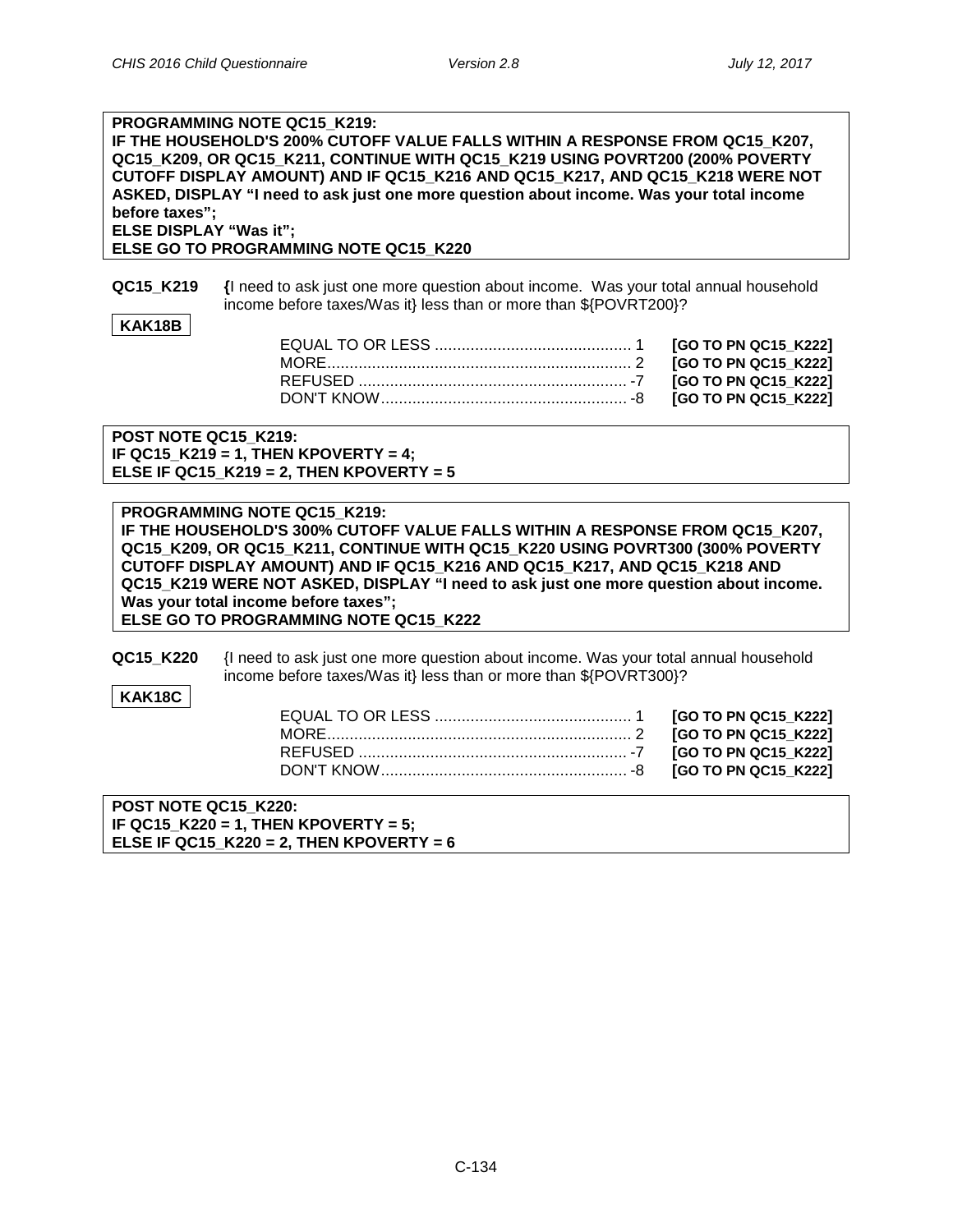#### **PROGRAMMING NOTE QC15\_K221: IF THE HOUSEHOLD'S 400% CUTOFF VALUE FALLS WITHIN A RESPONSE FROM QC15\_K207, QC15\_K209, OR QC15\_K211, THEN CONTINUE WITH QC15\_K221 USING POVRT400 (400% POVERTY CUTOFF DISPLAY AMOUNT) AND IF QC15\_K216 AND QC15\_K217, AND QC15\_K218 AND QC15\_K219 AND QC15\_220 WERE NOT ASKED, DISPLAY "I need to ask just one more question about income. Was your total income before taxes"; ELSE GO TO PROGRAMMING NOTE QC15\_K222**

**QC15\_K221 {**I need to ask just one more question about income. Was your total annual household income before taxes/Was it} less than or more than \${POVRT400}?

**POST NOTE QC15\_K221: IF QC15\_K221 = 1, THEN KPOVERTY = 6; ELSE IF QC15\_K221 = 2, THEN KPOVERTY = 7**

| <b>POST NOTE KPOVERTY:</b>                                                            |
|---------------------------------------------------------------------------------------|
| IF KPOVERTY = 8 AND [(QC15_K207 = 1, 2, 3, OR 4) OR (QC15_K209 = 1, 2, 3, 4, OR 5) OR |
| (QC15_K211 = 1, 2, 3, OR 4)] (RANGE QUESTIONS ANSWERED AND NO POVERTY LEVEL FALLS     |
| WITHIN THE GIVEN RANGE), SET THIGH = HIGH END OF RANGE OF FINAL RANGE ITEM ASKED      |
| (For instance, if QC15_K209 = 3, then THIGH=50000);                                   |
| THEN SET KPOVERTY:                                                                    |
| IF THIGH $\leq$ KPVRT50 THEN KPOVERTY = 1;                                            |
| ELSE IF THIGH $\le$ KPVRT100 THEN KPOVERTY = 2;                                       |
| ELSE IF THIGH $\le$ KPVRT133 THEN KPOVERTY = 3;                                       |
| ELSE IF THIGH $\le$ KPVRT200 THEN KPOVERTY = 4;                                       |
| ELSE IF THIGH $\leq$ KPVRT300 THEN KPOVERTY = 5;                                      |
| ELSE IF THIGH $\le$ = KPVRT400 THEN KPOVERTY = 6;                                     |
| ELSE KPOVERTY = $7$                                                                   |

**QC15\_K222** Do you own or rent your home?

**KAK25**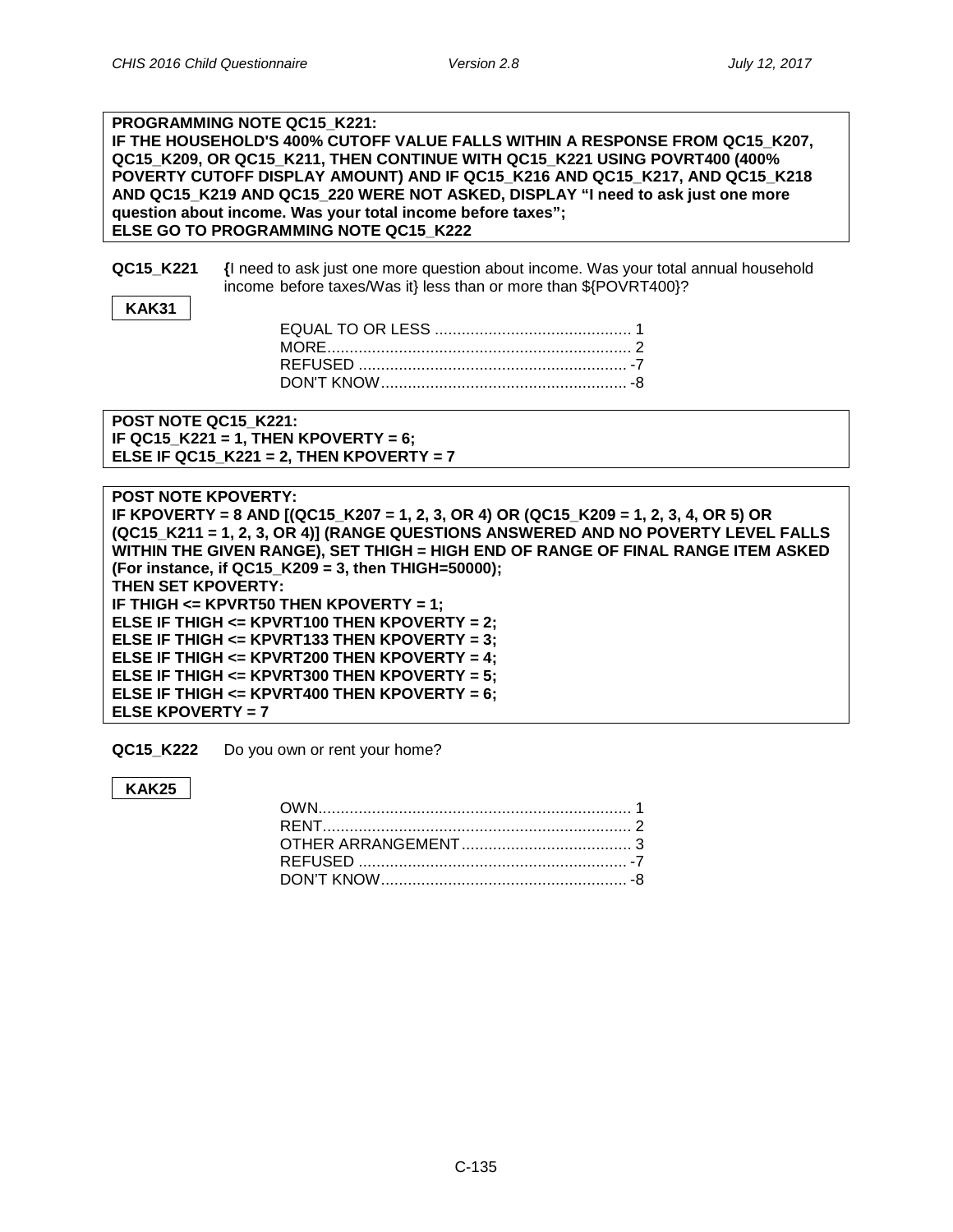## PROGRAMMING NOTE QC15 K223: IF SR ≠ KA (SCREENER RESPONDENT IS NOT THE KNOWLEDGEABLE ADULT), CONTINUE WITH QC15 K223; IF SR = KA (SCREENER RESPONDENT IS KNOWEDGEABLE ADULT), SKIP TO QC15\_K224

QC15 K223 Just a few final questions and then we are done.

To be sure we are covering the entire state, what county do you live in?

# **KAH42**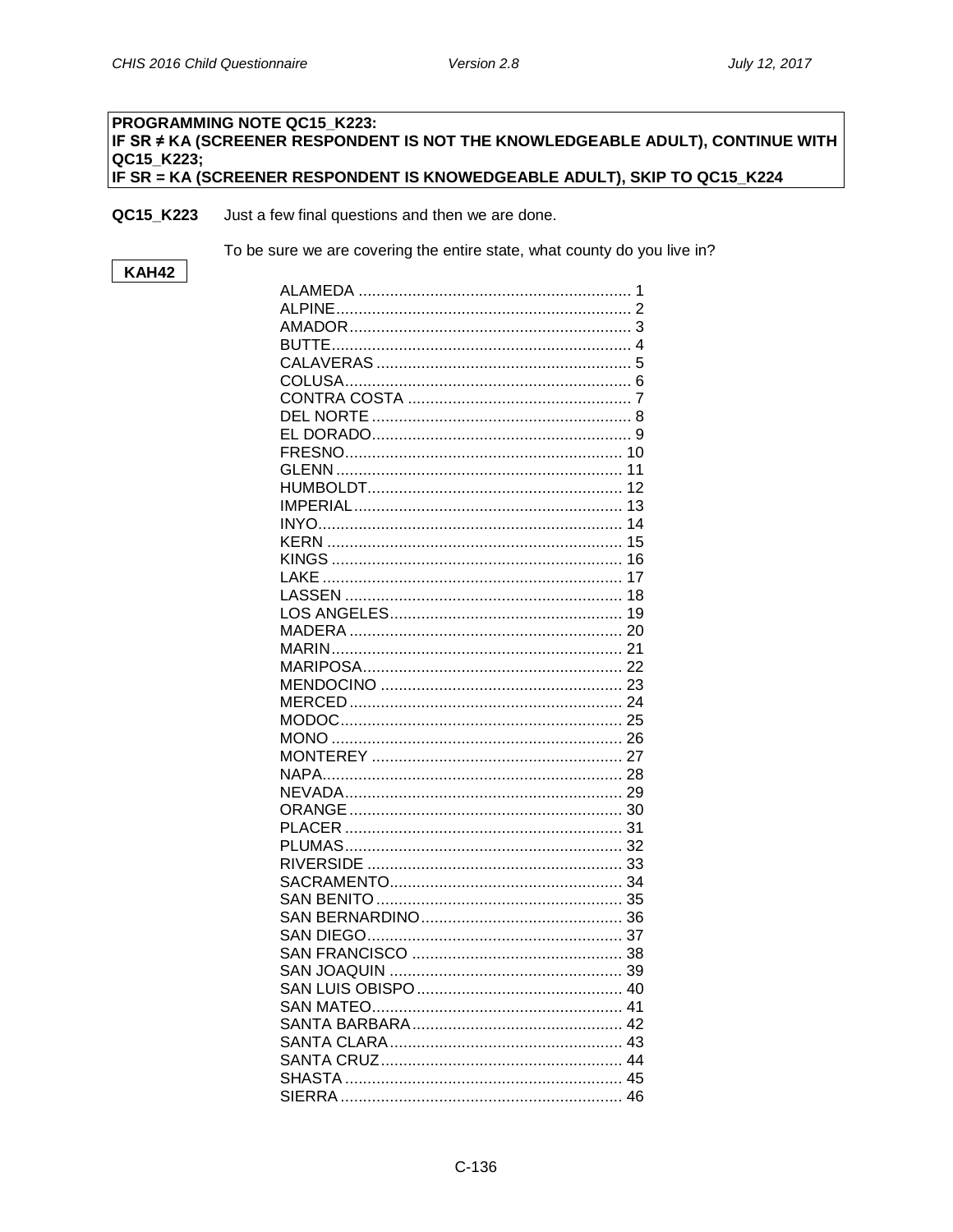## **PROGRAMMING NOTE QC15\_K224: IF ADVANCE LETTER SENT AND R'S ADDRESS IS NOT A P.O. BOX, ASK QC15\_K224; IF SR = AR (SCREENER RESPONDENT IS THE KNOWLEDGEABLE ADULT) DISPLAY "Just a few final questions and then we are done."; ELSE GO TO QC15\_K225**

#### **QC15 K224** {Just a few final questions and then we are done.}

**Address Confirmation, Cross Streets, Zip Code**

Your phone number was randomly selected for this study by a computer. We were able to match an address to your phone number to send a letter to your home explaining the purpose of this study. To help us better understand the environment you live in and how it may affect your health, we would like to confirm your address. This information will be kept confidential and will be destroyed after the entire survey has been completed.

**KAO1**

Do you now live at {R's ADDRESS AND STREET}?

YES....................................................................... 1 **[GO TO QC15\_K228]**

#### **PROGRAMMING NOTE QC15\_K225: IF R'S ADDRESS IS A P.O. BOX AND SR =KA (SCREENER RESPONDENT IS THE KNOWLEDGEABLE), DISPLAY "Just a few final questions and then we are done";**

**QC15 K225** {Just a few final questions and then we are done.}

What is your zip code?

**KAM7**

\_\_\_\_\_\_\_ ZIP CODE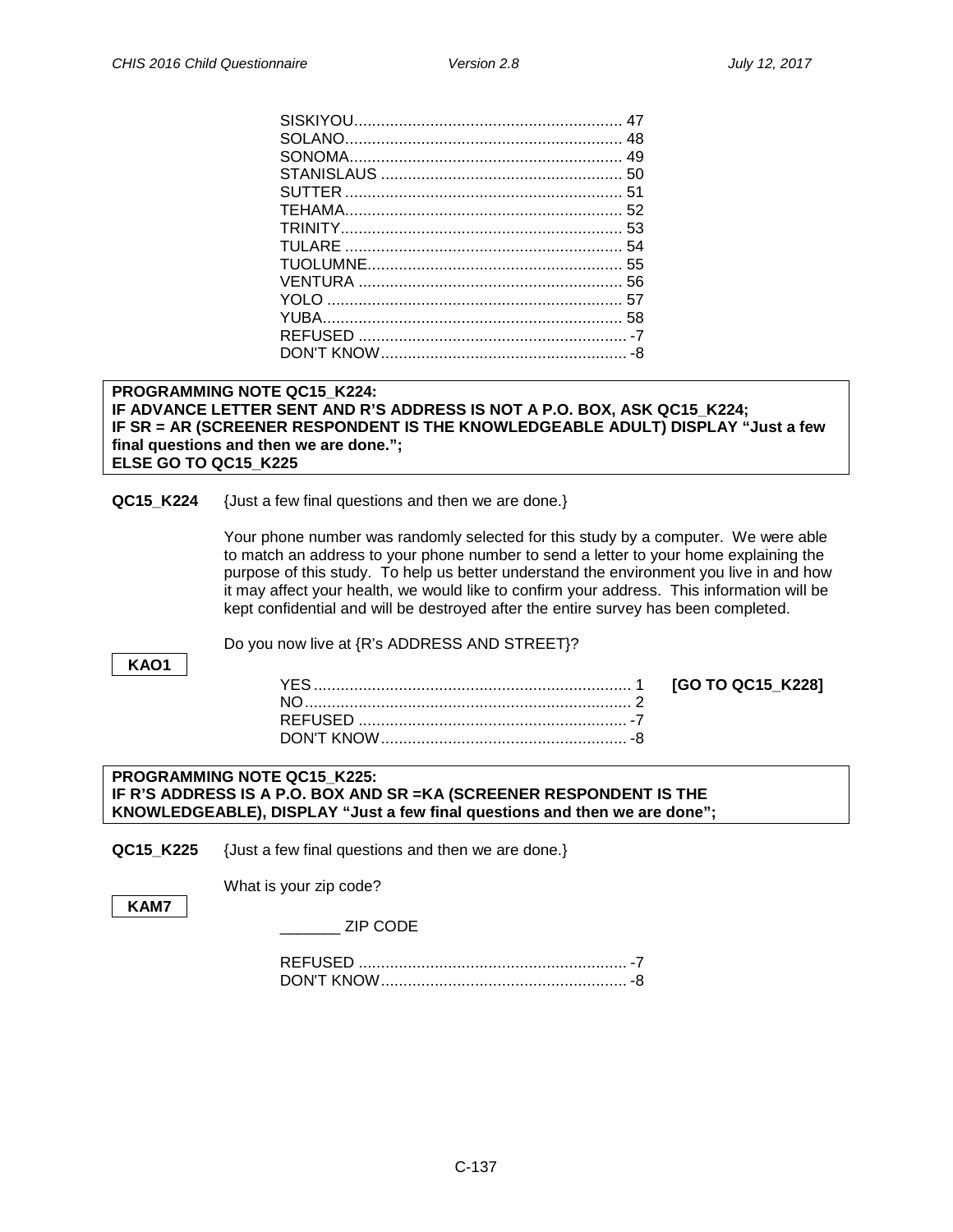**QC15\_K226** To help us better understand the environment you live in and how it may affect your health, please tell me the address where you live. This information will be kept confidential and will be destroyed after the entire survey has been completed.

**KAO2**

\_\_\_\_\_\_\_\_ HOUSE ADDRESS NUMBER NAME OF STREET (VERIFY SPELLING) **[GO TO QC15 K228]** \_\_\_\_\_\_\_\_ STREET TYPE \_\_\_\_\_\_\_\_ APT. NO

REFUSED ............................................................ -7 DON'T KNOW....................................................... -8

#### **PROGRAMMING NOTE QC15\_K227: IF ADDRESS WAS GIVEN IN QC15\_K226, SKIP TO QC15\_K228; ELSE CONTINUE WITH QC15\_K227**

**QC15 K227** Can you tell me just the name of the street you live on?

**KAM8**

\_\_\_\_\_\_\_\_\_\_\_\_\_\_\_\_\_\_\_\_\_\_\_\_\_\_\_\_ NAME OF STREET

|  | [GO TO QC15_K229] |
|--|-------------------|
|  | [GO TO QC15_K229] |

**QC15\_K228** And what is the name of the street down the corner from you that crosses your street?

**KAM9**

**Cell Phone Use**

\_\_\_\_\_\_\_\_\_\_\_\_\_\_\_\_\_\_ NAME OF CROSS-STREET

REFUSED ............................................................ -7 DON'T KNOW....................................................... -8

**PROGRAMMING NOTE QC15\_K229: IF CELL PHONE INTERVIEW, GO TO PROGRAMMING NOTE QC15\_H25 (FOLLOW-UP); ELSE CONTINUE WITH QC15\_K229**

**QC15 K229** I'm won't ask you for the number, but do you have a working cell phone?

**KAM33**

**[CODE "SHARES CELL PHONE" ONLY IF VOLUNTEERED]**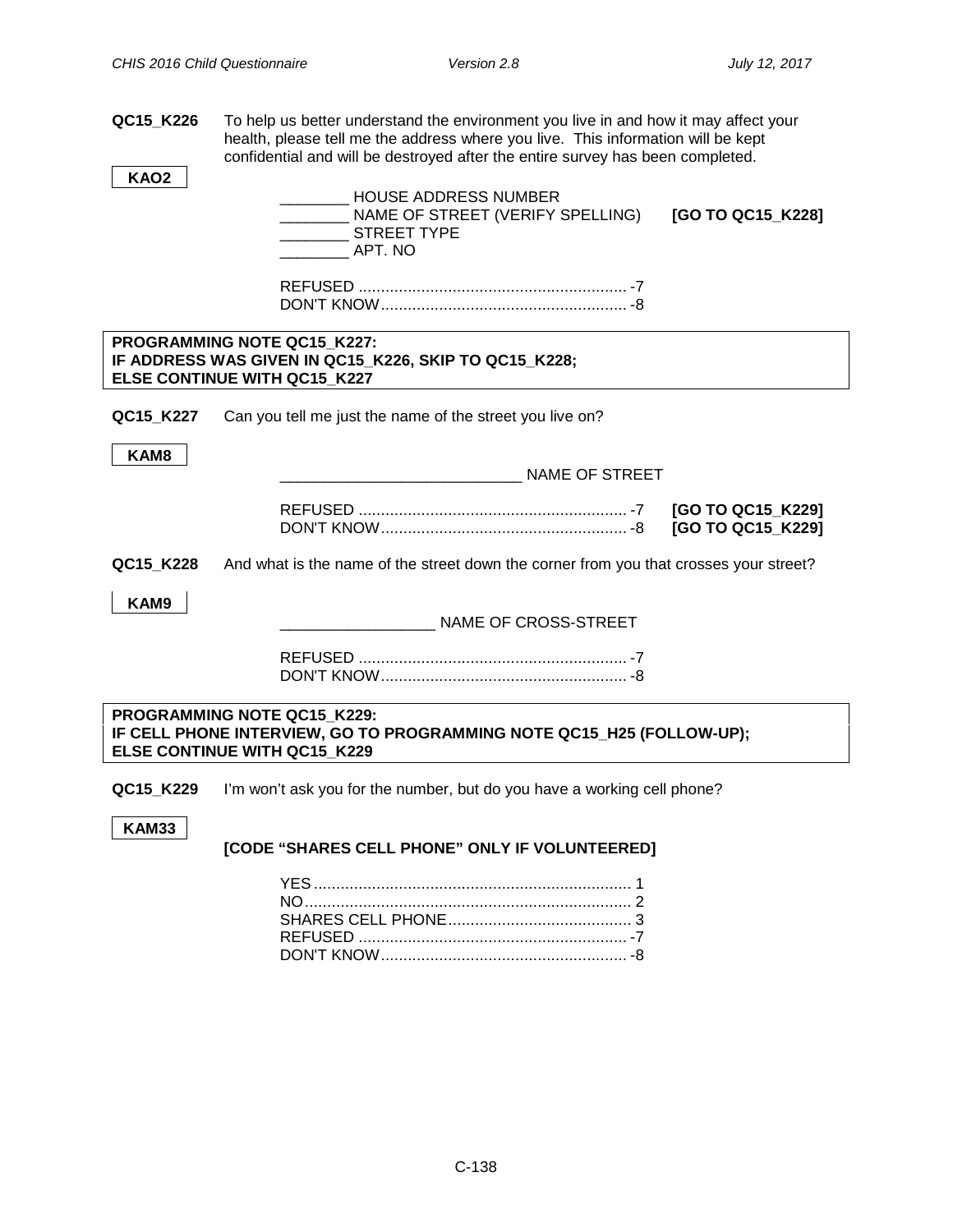## **PROGRAMMING NOTE QC15\_K230: IF QC15\_K229 = 1 (YES) OR 3 (SHARES CELL PHONE), THEN CONTINUE WITH QC15\_K230; ELSE SKIP TO PROGRAMMING QC15\_H25 (FOLLOW-UP)**

**QC15\_K230** Of all the telephone calls that you receive, are...

# **KAM34**

| All or almost all calls received on a cell phone, 1 |  |
|-----------------------------------------------------|--|
| Some on cell phones & some on regular phones, or2   |  |
|                                                     |  |
|                                                     |  |
|                                                     |  |